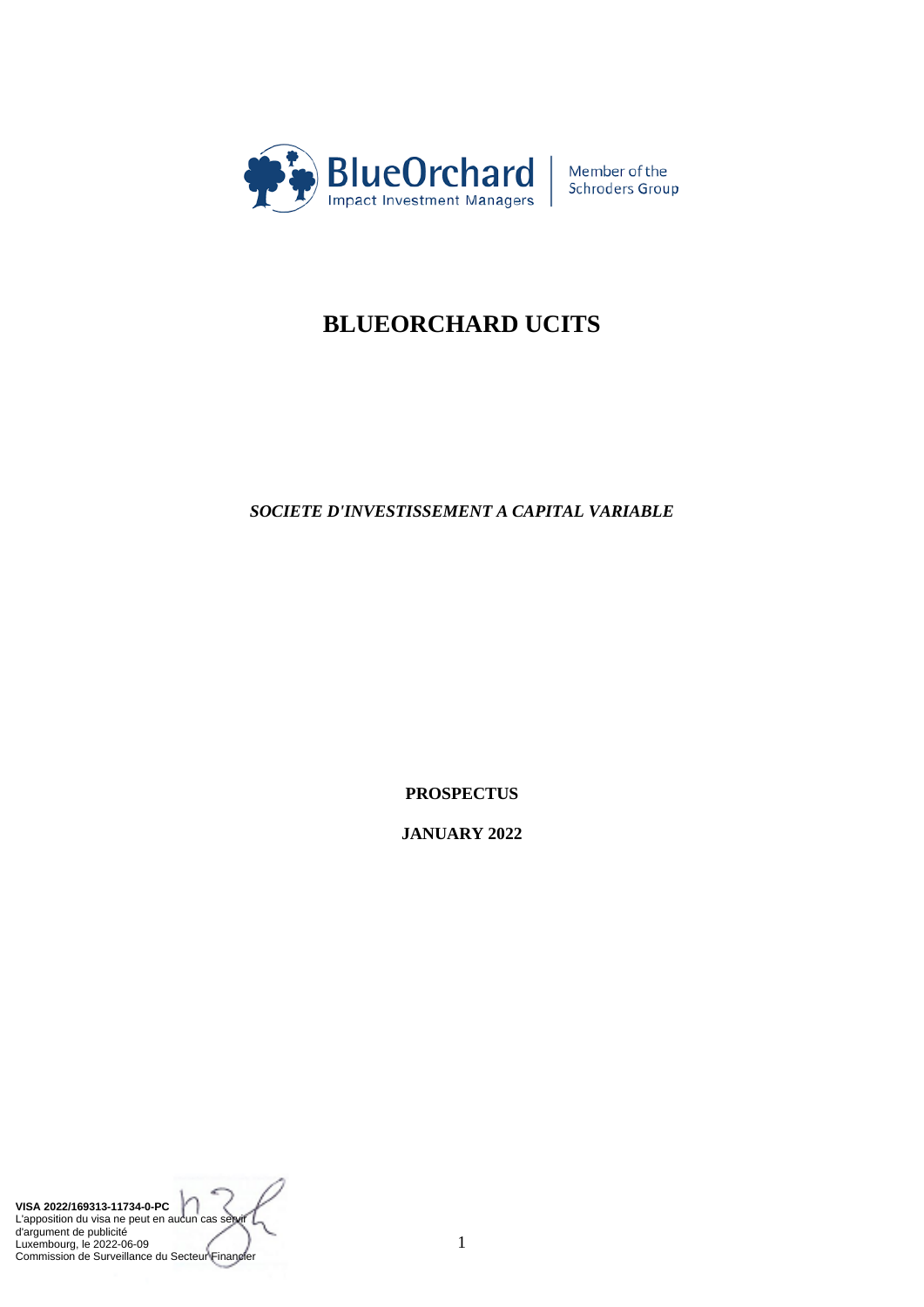## **IMPORTANT INFORMATION**

## **General**

BlueOrchard UCITS (the **Company**) is registered in the Grand Duchy of Luxembourg as an undertaking for collective investment pursuant to Part I of the act of 17 December 2010 relating to undertakings for collective investment, as amended (the **2010 Act**) and qualifies as an undertaking for collective investments in transferable securities (**UCITS**) under the Directive 2009/65/EC of 13 July 2009 on the coordination of laws, regulations and administrative provisions relating to UCITS, as may be amended or supplemented from time to time (**UCITS Directive**), and may therefore be offered for sale in European Union (**EU**) Member States (subject to applicable notification process). The Company is structured as an umbrella fund to provide both institutional and retail investors with a variety of sub-funds (the **Sub-funds**, each a **Sub-fund**).

The registration of the Company does not require any Luxembourg authority to approve or disapprove either the adequacy or accuracy of this Prospectus or the assets held in the various Sub-funds.

## **Definitions**

Unless the context otherwise requires, or as otherwise provided in this Prospectus, capitalised words and expressions will bear the respective meanings ascribed thereto in the Section "Definitions" below.

#### **Stock Exchange Listing**

Application may be made to list certain Classes on the Luxembourg Stock Exchange and any other stock exchange, Regulated Market or other multilateral trading facility as determined by the board of directors of the Company (the **Board**).

The approval of any listing particulars pursuant to the listing requirements of the relevant stock exchange, Regulated Market or multilateral trading facility does not constitute a warranty or representation by such stock exchange, Regulated Market or multilateral trading facility as to the competence of the service providers or as to the adequacy of information contained in the listing particulars or the suitability of the Shares for investment or for any other purpose.

#### **Reliance**

Shares in the Company are offered solely on the basis of the information and the representations contained in the current Prospectus accompanied by the KIID(s), the latest annual report and semi-annual report, if published after the latest annual report, as well as the documents mentioned herein which may be inspected by the public at the offices of the Company and Administrative Agent. The annual report and the semi-annual report form an integral part of the Prospectus. All Shareholders are entitled to the benefit of, are bound by and are deemed to have notice of, the provisions of the Prospectus and the Articles.

In addition to the General Section, investors must refer to the relevant Special Section(s) attached at the end of the Prospectus as well as various annexes and appendices hereto which shall be considered as incorporated by reference and integral to this document. Each Special Section sets out the specific objectives, policy and other features of the relevant Sub-fund to which the Special Section relates as well as risk factors and other information specific to the relevant Sub-fund.

No person has been authorised to issue any advertisement or to give any information, or to make any representations in connection with the offering, placing, subscription, sale, or redemption of Shares other than those contained in this Prospectus and the KIID(s) and, if issued, given or made, such advertisement, information or representations must not be relied upon as having been authorised by the Company. Neither the delivery of this Prospectus or of the KIID(s) nor the offer, placement, subscription or issue of any of the Shares will under any circumstances create any implication or constitute a representation that the information given in this Prospectus and in the KIID(s) is correct as of any time subsequent to the date hereof.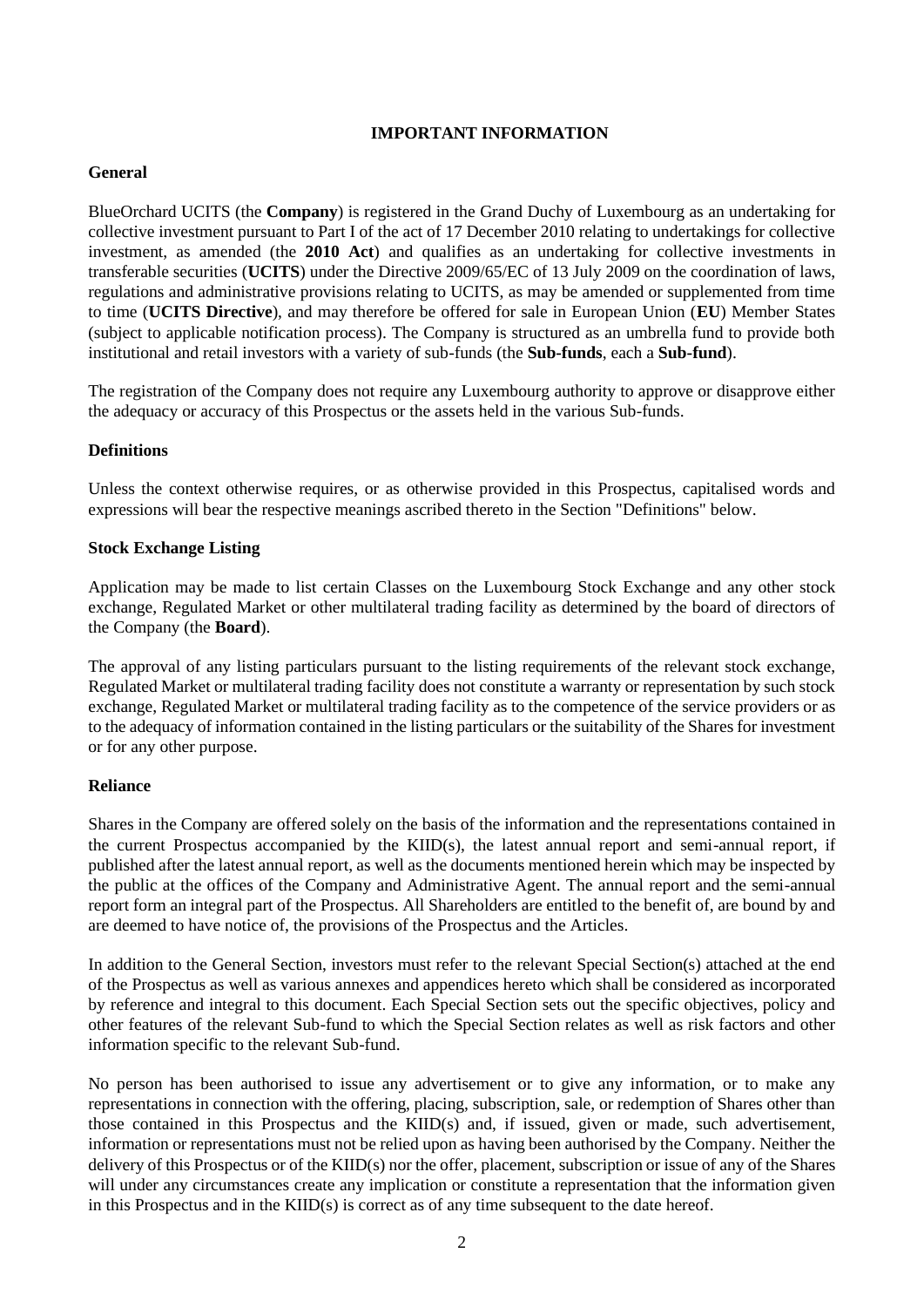#### **Responsibility for the Prospectus**

The members of the Board, whose names appear under the Section "General Information", accept joint responsibility for the information and statements contained in this Prospectus and in the KIID issued for each Sub-fund. They have taken all reasonable care to ensure that the information contained in this Prospectus and in the KIID(s) is, to the best of their knowledge and belief, true and accurate in all material respects and that there are no other material facts the omission of which makes misleading any statement herein, whether of fact or opinion at the date indicated on this Prospectus.

#### **Umbrella structure and Sub-funds**

Investors may, subject to applicable law and eligible criteria of the relevant Classes, invest in any Sub-fund offered by the Company. Investors should choose the Sub-fund that best suits their specific risk and return expectations as well as their diversification needs and are encouraged to seek independent advice in that regard. A separate pool of assets and liabilities will be maintained for each Sub-fund and will be invested in accordance with the Investment Policy applicable to the relevant Sub-fund in seeking to achieve its Investment Objective. The Net Asset Value and the performance of the Shares of the different Sub-funds and Classes thereof are expected to differ. The price of Shares and the income (if any) from them may fall as well as rise and there is no guarantee or assurance that the stated Investment Objective of a Sub-fund will be achieved.

#### **General risk warnings**

An investment in the Company involves investment risks including those set out in Schedule 2. In addition, investors should refer to the Section "Risk factors" of the Special Section of the relevant Sub-fund (if any) in order to assess and inform themselves on the specific risks associated with an investment in such Sub-fund.

The Company is allowed to invest in financial derivative instruments. While the prudent use of derivatives can be beneficial, derivatives also involve risks different from, and, in certain cases, greater than, the risks presented by more traditional investments. A more detailed description of the risks relating to the use of derivatives is set out in Schedule 2. The Special Section relating to each Sub-fund will give more precise information on the types of derivatives, if any, which may be used by a Sub-fund for investment purposes.

#### **Selling restrictions**

The distribution of this Prospectus and the offering or purchase of Shares is restricted in certain jurisdictions. This Prospectus and the KIID(s) do not constitute an offer of or invitation or solicitation to subscribe for or acquire any Shares in any jurisdiction in which such offer or solicitation is not permitted, authorised or would be unlawful. Persons receiving a copy of this Prospectus or of the KIID(s) in any jurisdiction may not treat this Prospectus or KIID(s) as constituting an offer, invitation or solicitation to them to subscribe for or acquire Shares notwithstanding that, in the relevant jurisdiction, such an offer, invitation or solicitation could lawfully be made to them without compliance with any registration or other legal requirement. It is the responsibility of any persons in possession of this Prospectus or of the KIID(s) and any persons wishing to apply for or acquire Shares to inform themselves of, and to observe, all applicable laws and regulations of any relevant jurisdiction. In particular, prospective applicants for or purchasers of Shares should inform themselves as to the legal requirements of so applying or purchasing, and any applicable exchange control regulations and taxes in the countries of their respective citizenship, residence or domicile. Prospective investors should review this Prospectus carefully and in its entirety and consult with their legal, tax and financial advisers in relation to (i) the legal and regulatory requirements within their own countries for the subscribing, purchasing, holding, switching, redeeming or disposing of Shares; (ii) any foreign exchange restrictions to which they are subject in their own countries in relation to the subscribing, purchasing, holding, switching, redeeming or disposing of Shares; (iii) the legal, tax, financial or other consequences of subscribing for, purchasing, holding, switching, redeeming or disposing of Shares; and (iv) any other consequences of such activities.

The Shares have not been registered under the US Securities Act of 1933, as amended (the **US Securities Act**) or the securities laws of any state or political subdivision of the United States, and may not be offered, sold,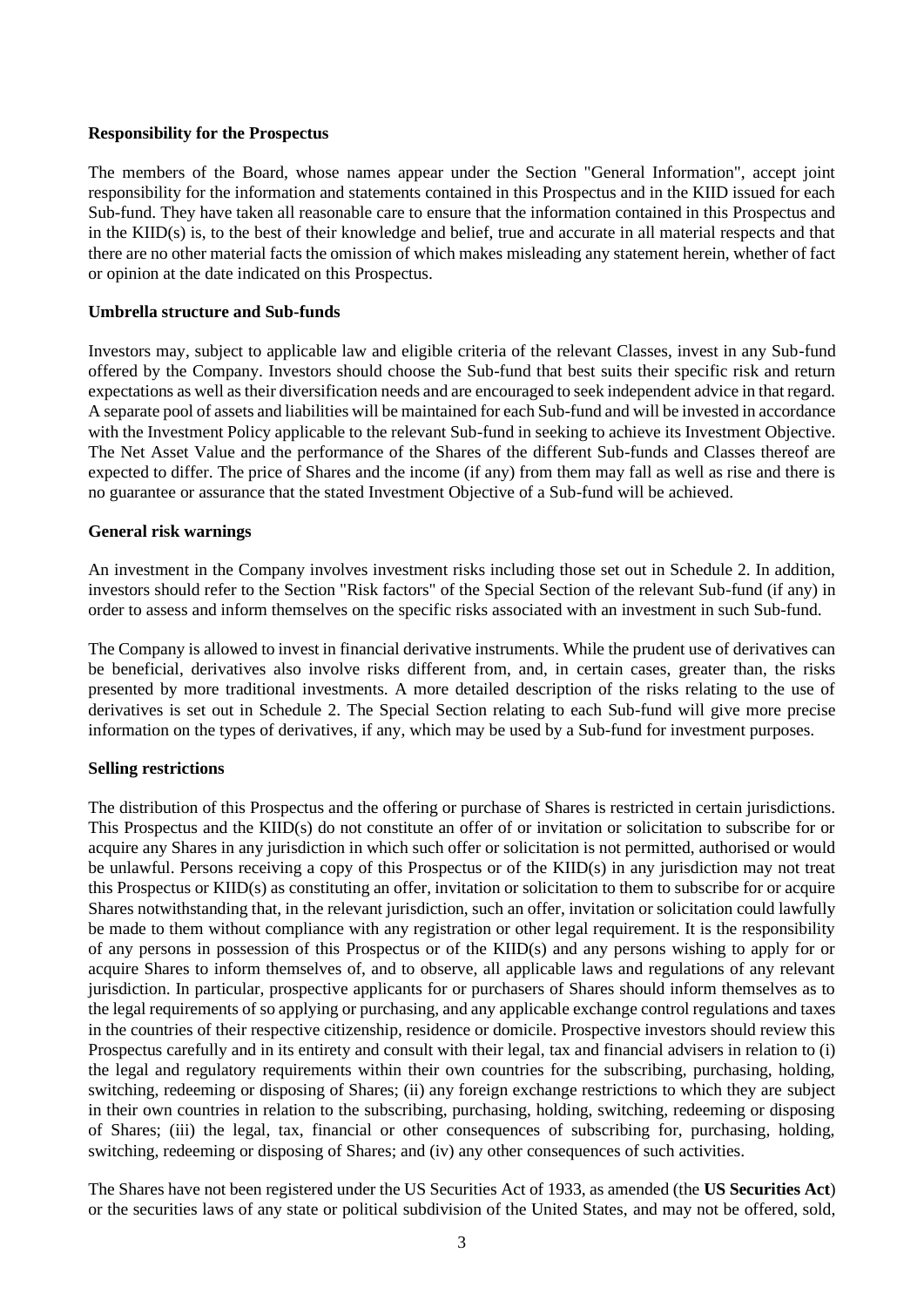transferred or delivered, directly or indirectly, in the United States or to, or for the account or benefit of, any US Person. The Company has not registered and does not intend to register: (a) under the United States Investment Company Act of 1940, as amended (the **Investment Company Act**) in reliance on the exemption from such registration pursuant to Section 3(c)(7) thereunder; or (b) with the United States Commodity Futures Trading Commission (the **CFTC**) as a commodity pool operator, in reliance on the exemption from such registration pursuant to CFTC Rule 4.13(a)(4). Accordingly, the Shares are being offered and sold only outside the United States to persons other than US Persons in offshore transactions that meet the requirements of Regulation S under the US Securities Act.

This Prospectus does not constitute an offer or solicitation in respect of any US Person, as defined herein. The Shares may not be offered, sold, transferred or delivered, directly or indirectly, in the United States of America, its territories or possessions or to US Persons. Neither the Shares nor any interest therein may be beneficially owned by any other US Person. Any re-offer or resale of any of the Shares in the United States or to US Persons is prohibited.

Each applicant for the Shares must certify that it is not a US person as defined in Regulation S under the US Securities Act and CFTC Rule 4.7 and not a US resident within the meaning of the Investment Company Act.

If you are in any doubt as to your status, you should consult your financial, tax, legal or other professional adviser.

## **Foreign Account Tax Compliance Act ("FATCA")**

Sections 1471 through 1474 of the U.S. Internal Revenue Code of 1986, as amended (**FATCA**) impose a new reporting regime and potentially a 30% withholding tax with respect to certain payments to (i) any non-U.S. financial institution (a **Foreign Financial Institution**, or **FFI** (as defined by FATCA)) that does not become a **Participating FFI** by entering into an agreement with the U.S. Internal Revenue Service (**IRS**) to provide the IRS with certain information in respect of its account holders and investors or is not otherwise exempt from or in deemed compliance with FATCA and (ii) any investor (unless otherwise exempt from FATCA) that does not provide information sufficient to determine whether the investor is a U.S. Person or should otherwise be treated as holding a "**United States account**" of the Company (a **Recalcitrant Holder**). The new withholding regime is now in effect for payments from sources with the United States and will apply to "foreign passthru payments" (a term not yet defined) no earlier than 1 January 2019. The Company is classified as an FFI.

The United States and a number of other jurisdictions have entered into intergovernmental agreements to facilitate the implementation of FATCA (each an **IGA**). Pursuant to FATCA and the "Model 1" and "Model 2" IGAs released by the United States, an FFI in an IGA signatory country could be treated as a **Reporting FI** (or, in the case of certain exempt entities, a "**Nonreporting FI**") not subject to withholding under FATCA on any payments it receives. Further, an FFI in an IGA jurisdiction would not be required to withhold under FATCA or an IGA (or any law implementing an IGA) (any such withholding being **FATCA Withholding**) from payments it makes. Under each Model IGA, a Reporting FI would still be required to report certain information in respect of its account holders and investors to its home government or to the IRS. On 28 March 2014, the United States and the Grand Duchy of Luxembourg entered into an agreement (the **Luxembourg IGA**) based largely on the Model 1 IGA.

The Company expects to be treated as a Reporting FI pursuant to the Luxembourg IGA. It does not anticipate that it will be obliged to deduct any FATCA Withholding on payments it makes. There can be no assurance, however, that the Company would in the future not be required to deduct FATCA Withholding from payments it makes. Accordingly, the Company and financial institutions through which payments on the Shares are made may be required to withhold FATCA Withholding if (i) any FFI through or to which payment on such Shares is made is not a Participating FFI, a Reporting FI, or otherwise exempt from or in deemed compliance with FATCA or (ii) an investor is a Recalcitrant Holder.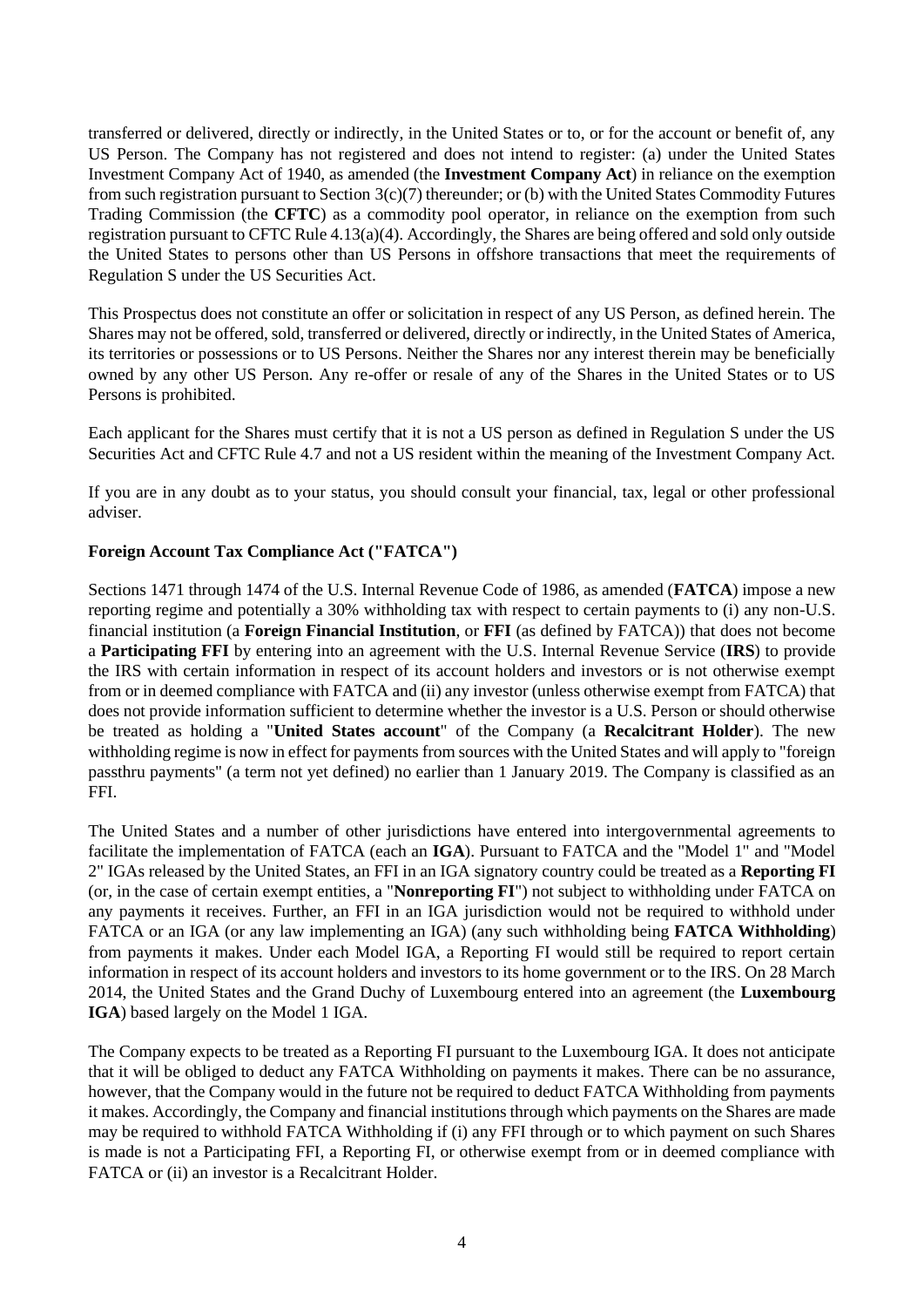If an amount in respect of FATCA were to be withheld either from amounts due to the Company or from any payments on the Shares, neither the Company nor any other Person would be required to pay additional amounts.

FATCA is particularly complex and its application is uncertain at this time. The above description is based in part on regulations, official guidance and model IGAs, all of which are subject to change or may be implemented in a materially different form. Prospective investors should consult their tax advisers on how these rules may apply to the Company and to payments they may receive in connection with the Shares.

Except as provided above with respect to FATCA, this summary does not address any U.S. federal income tax consequences that may be relevant to an investment in the Company, including, but not limited to, the U.S. federal income tax consequences of investments by the Company or distributions paid by the Company to Investors. Each prospective investor should also note that this summary does not address the interaction of U.S. federal tax laws and any income or estate tax treaties between the United States and any other jurisdiction. Investors are encouraged to consult their own tax advisors regarding the U.S. federal income tax consequences that may be relevant to an investment in the Company.

#### **Exchange of information for tax purposes**

The Company may be required to report certain information about its Shareholders and, as the case may be, about individuals controlling Shareholders that are entities, on an automatic and annual basis to the Luxembourg direct tax administration (*Administration des contributions directes*) in accordance with, and subject to, the Luxembourg law of 24 July 2015 concerning FATCA, and/or the Luxembourg law of 18 December 2015 implementing Council Directive 2014/107/EU and the standard for automatic exchange of financial account information in tax matters developed by the OECD with the G20 countries (commonly referred to as the "Common Reporting Standard"), each as amended from time to time (each an **AEOI Law** and collectively the **AEOI Laws**). Such information, which may include personal data (including, without limitation, the name, address, country(ies) of tax residence, date and place of birth and tax identification number(s) of any reportable individual) and certain financial data about the relevant Shares (including, without limitation, their balance or value and gross payments made thereunder), will be transferred by the Luxembourg direct tax administration to the competent authorities of the relevant foreign jurisdictions in accordance with, and subject to, the relevant Luxembourg legislation and international agreements.

Each Shareholder and prospective investor agrees to provide, upon request by the Company (or its delegates), any such information, documents and certificates as may be required for the purposes of the Company's identification and reporting obligations under any AEOI Law. The Company reserves the right to reject any application for Shares or to redeem Shares (i) if the prospective investor or Shareholder does not provide the required information, documents or certificates or (ii) if the Company (or its delegates) has reason to believe that the information, documents or certificates provided to the Company (or its delegates) are incomplete or incorrect and the Shareholder does not provide, to the satisfaction of the Company (or its delegates), sufficient information to cure the situation. Prospective investors and Shareholders should note that incomplete or inaccurate information may lead to multiple and/or incorrect reporting under the AEOI Laws. Neither the Company nor any other person accepts any liability for any consequences that may result from incomplete or inaccurate information provided to the Company (or its delegates). Any Shareholder failing to comply with the Company's information requests may be charged with any taxes and penalties imposed on the Company attributable to such Shareholder's failure to provide complete and accurate information.

Each Shareholder and prospective investor acknowledges and agrees that the Company will be responsible to collect, store, process and transfer the relevant information, including the personal data, in accordance with the AEOI Laws. Each individual whose personal data has been processed for the purposes of any AEOI Law has a right of access to his/her personal data and may ask for a rectification thereof in case where such data is inaccurate or incomplete.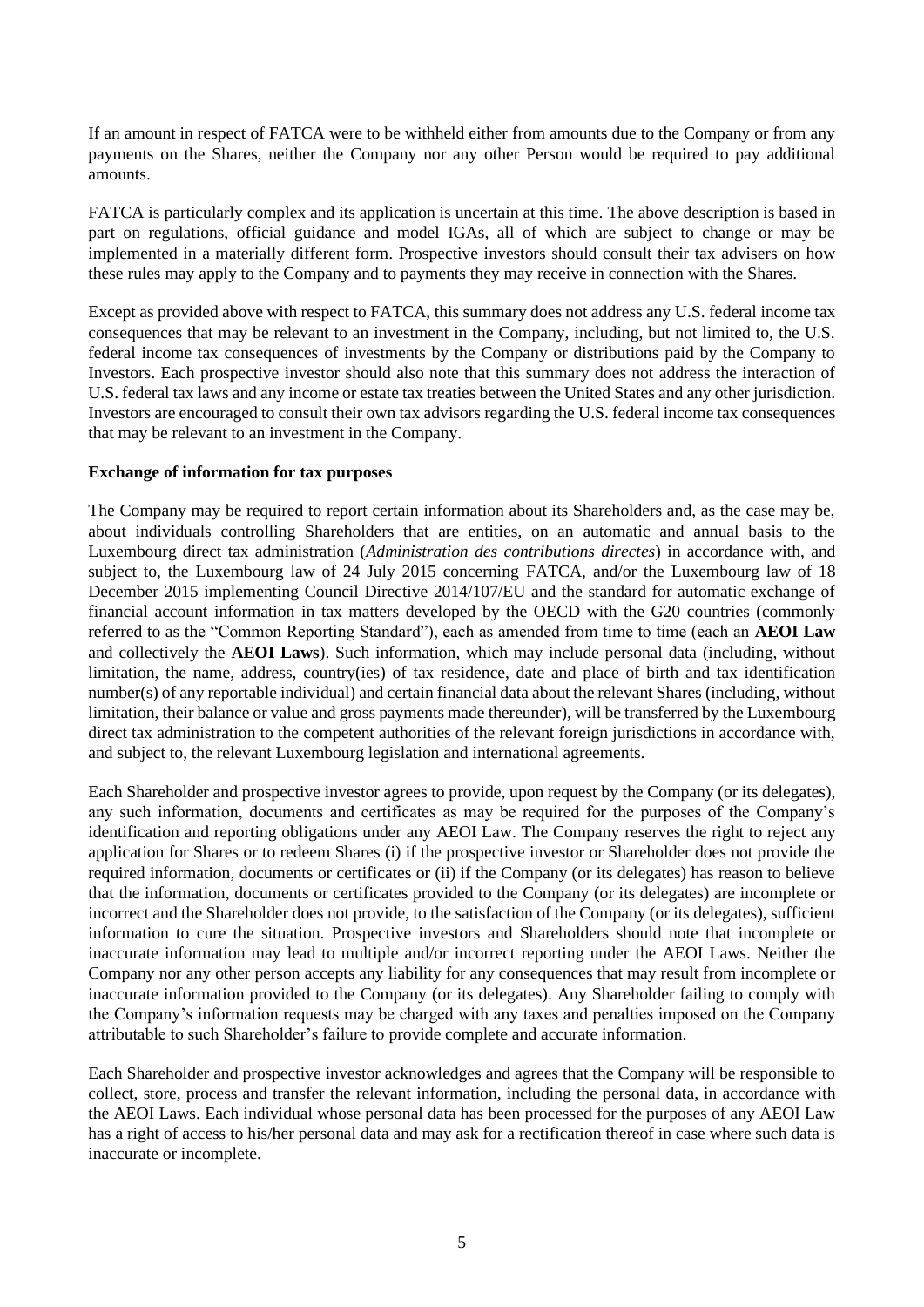## **Prevailing language**

The distribution of this Prospectus and the KIID(s) in certain countries may require that these documents be translated into the official languages of those countries. Should any inconsistency arise between the translated versions of this Prospectus, the English version will always prevail.

## **Data protection**

For the purposes of this Prospectus, "Data Protection Legislation" means any applicable law, statute, declaration, decree, directive, legislative enactment, order, ordinance, regulation, rule or other binding instrument which implements the Directive (95/46/EC) and as from 25 May 2018 Regulation 2016/679 of the European Parliament and of the Council of 27 April 2016 on the protection of natural persons with regard to the processing of personal data and on the free movement of such data, and repealing Directive 95/46/EC (the "GDPR") as such legislation and guidance may be amended, replaced or repealed from time to time. The terms "Personal Data", "Data Subject", "Controller" and "Processor" shall have their meanings given to them as set out in Data Protection Legislation.

The Company acts as Controller in relation to any Personal Data that Shareholders provide to the Company. To the extent they process personal data on behalf of the Controller, the Service Providers shall act as **Processors**.

The Shareholders and the Company shall comply with the Data Protection Legislation when processing personal data arising out of the documents available to Shareholders.

To the extent the Shareholder is an individual, the Shareholder is informed and acknowledges that the documentation and information the Shareholder provides to the Company will be processed in accordance with the privacy notice provided separately (the "Privacy Notice").

Where Personal Data is shared by the Shareholder on individuals relating to such investor (e.g. information relating to its own shareholders, representatives, contact persons, directors and/or beneficial owners), with the Company, the Shareholder shall ensure such disclosure is in compliance with all Data Protection Legislation and that there is no prohibition or restriction which could:

- prevent or restrict it from disclosing or transferring the Personal Data to the Company;
- prevent or restrict the Company from disclosing or transferring Personal Data to its affiliates, subcontractors, vendors, credit reference agencies and competent authorities pursuant to its obligations; and
- prevent or restrict the Company, its affiliates and subcontractors from processing the personal data for the purposes set out in the Privacy Notice.

In the event the Shareholder shares Personal Data on individuals related to such Shareholder with the Company, the investor shall ensure that it has provided a fair processing notice informing such individuals of the processing of their Personal Data as described in the Privacy Notice, including notifying such individuals of any updates to the Privacy Notice. Where required, the Shareholder shall procure the necessary consents from individuals to the processing of Personal Data as described in the Privacy Notice.

The Shareholders shall indemnify and hold the Company harmless for and against all direct and indirect damages and financial consequences arising from any breach of these warranties.

#### **Phone recording**

All Shareholders (including individuals related to them, who will be individually informed by such Shareholders in turn) acknowledge and agree that telephone conversation with the Company and the Service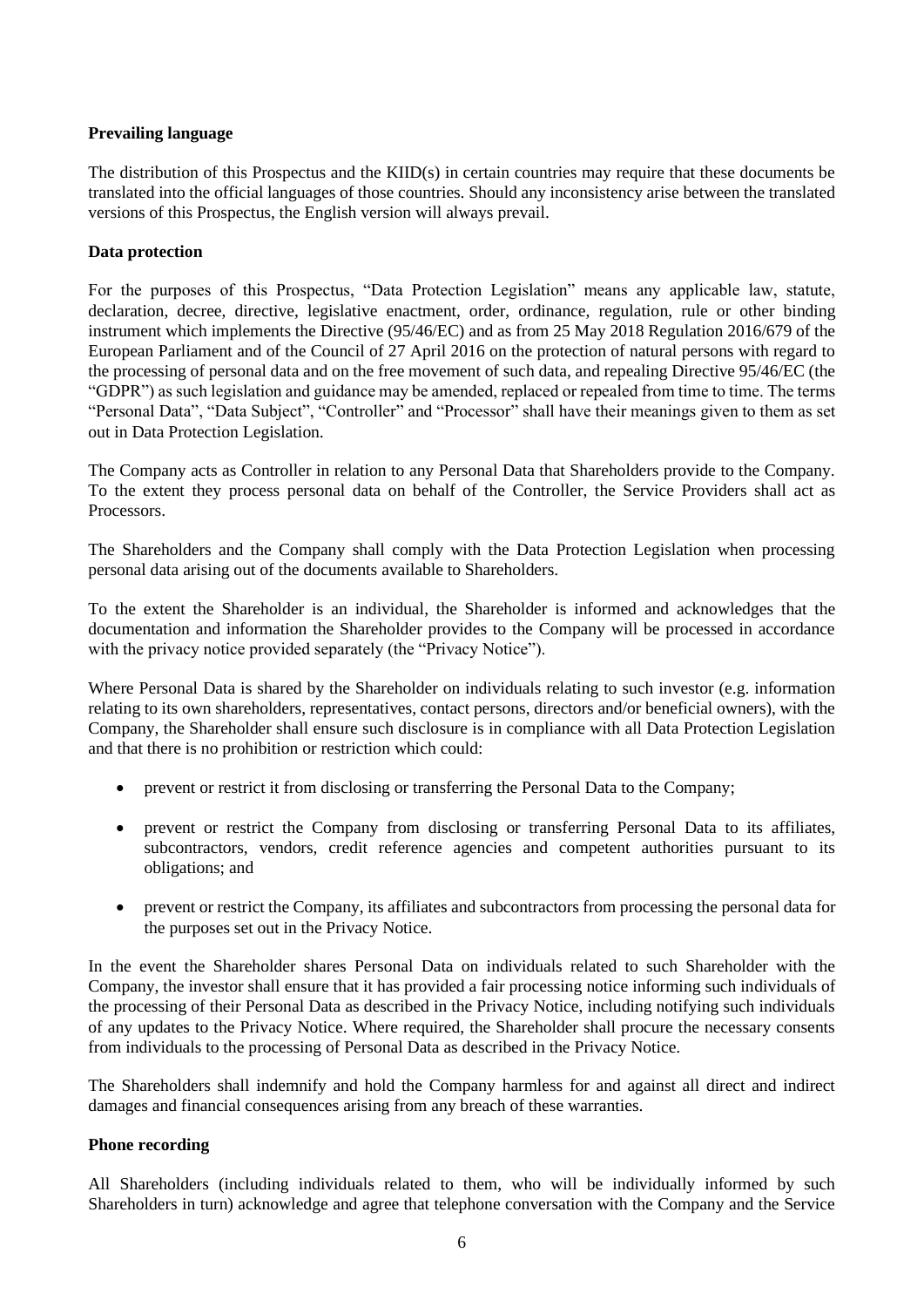Providers may be recorded in compliance with the applicable laws and regulations for the purposes of evidencing the content of a communication or a commercial transaction and then preventing or facilitating the prevention of disputes or litigations.

**These records are kept during the period necessary for the achievement of the purposes as described in this paragraph, in accordance with applicable laws and/or regulations, and no longer than seven (7) years when used to for the purposes of evidencing the content of a communication or a commercial transaction, and ten (10) years in the context of a of dispute or litigation. The records shall not be disclosed to any third party, unless the Company or the Service Providers is/are compelled to or has/have the right to do so under applicable laws and/or regulations in order to achieve the purpose as described in this paragraph.**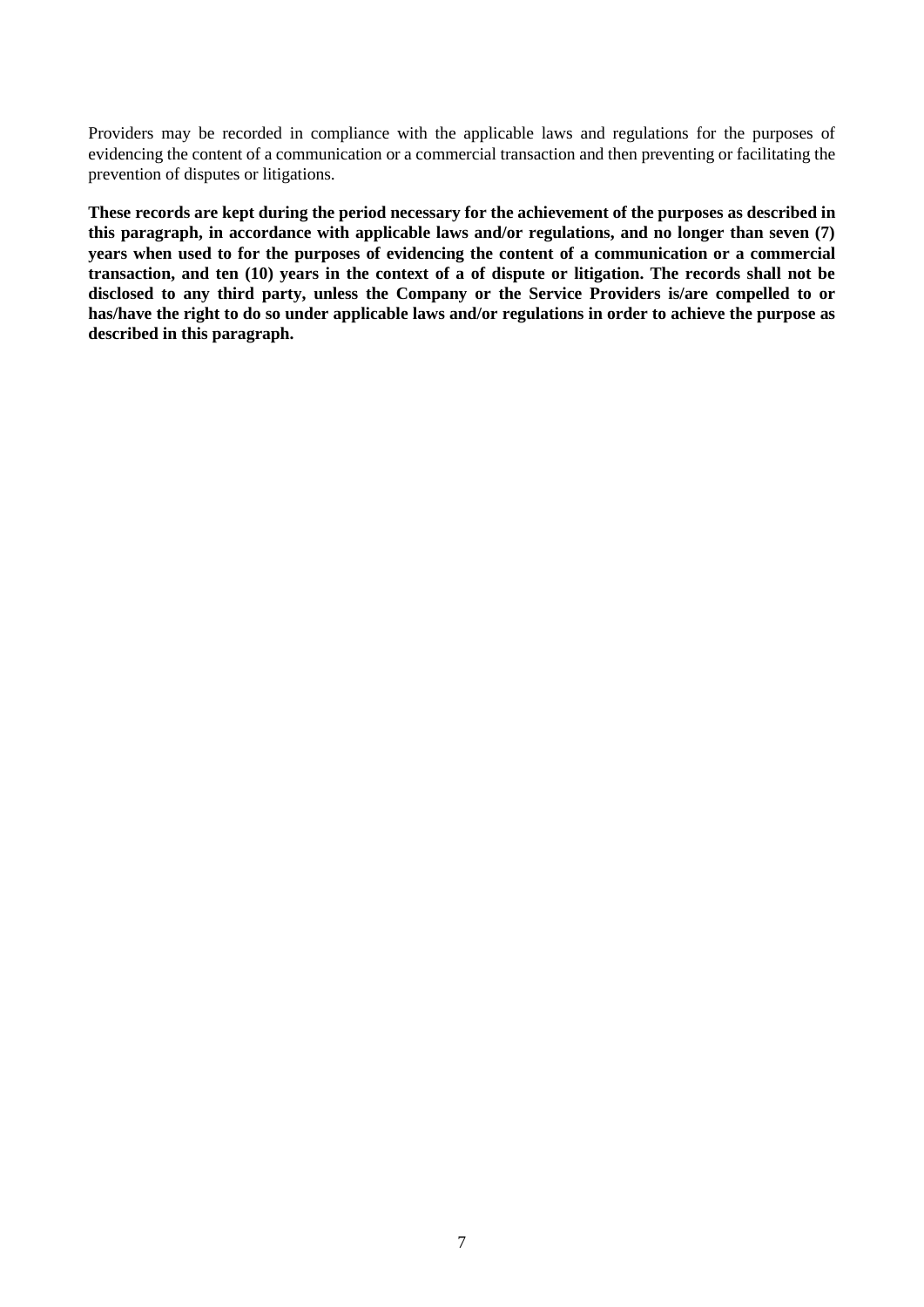## **GENERAL INFORMATION**

## **Registered office**

31, Z.A. Bourmicht L-8070 Bertrange Grand Duchy of Luxembourg

## **Members of the board of directors**

- Mr Frédéric Berney (chairman), independent director
- Mr Michael Vareika, independent director
- Mr Maxime Blanquet du Chayla, independent director

## **Management Company**

BlueOrchard Asset Management (Luxembourg) S.A. 1, rue Goethe L-1637 Luxembourg Grand Duchy of Luxembourg

#### **Directors of the Management Company**

- Mr Michael Vareika
- Ms Maria Teresa Zappia
- Mr Sascha Ternes

#### **Conducting officers of the Management Company**

- Mr Roland Schilpp
- Mr Christophe Tabarovsky

#### **Investment Manager**

BlueOrchard Finance Ltd Seefeldstrasse 233 CH-8008 Zurich Switzerland

#### **Depositary and paying agent**

Citibank Europe plc, Luxembourg Branch 31, Z.A. Bourmicht L-8070 Bertrange Grand Duchy of Luxembourg

#### **Administrative Agent**

Citibank Europe plc, Luxembourg Branch 31, Z.A. Bourmicht L-8070 Bertrange Grand Duchy of Luxembourg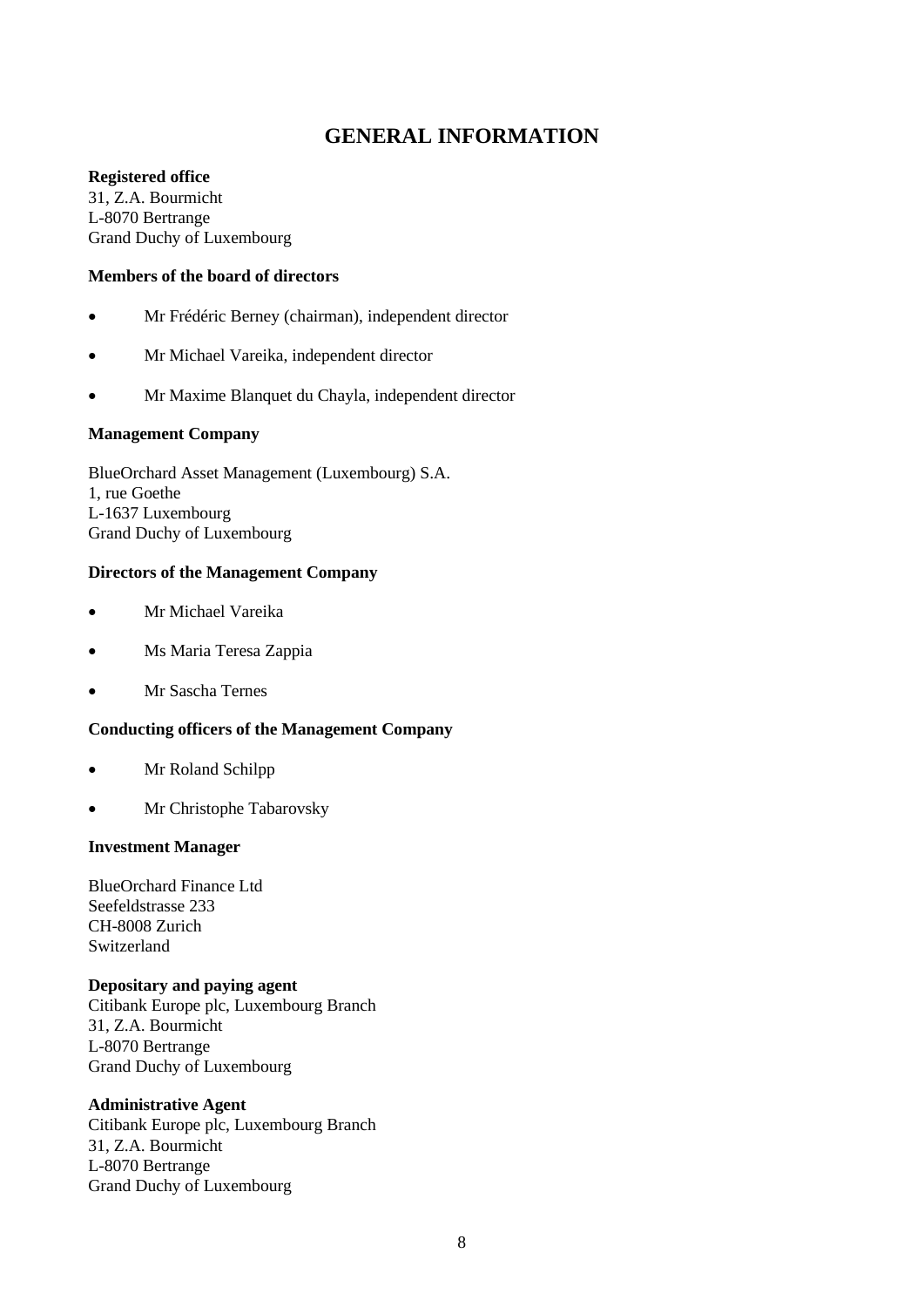## **Auditor**

PricewaterhouseCoopers, *société coopérative* 2, rue Gerhard Mercator L-2182 Luxembourg Grand Duchy of Luxembourg

## **Legal and tax adviser**

Allen & Overy, *société en commandite simple* 5, avenue J.F. Kennedy L-1855 Luxembourg Grand Duchy of Luxembourg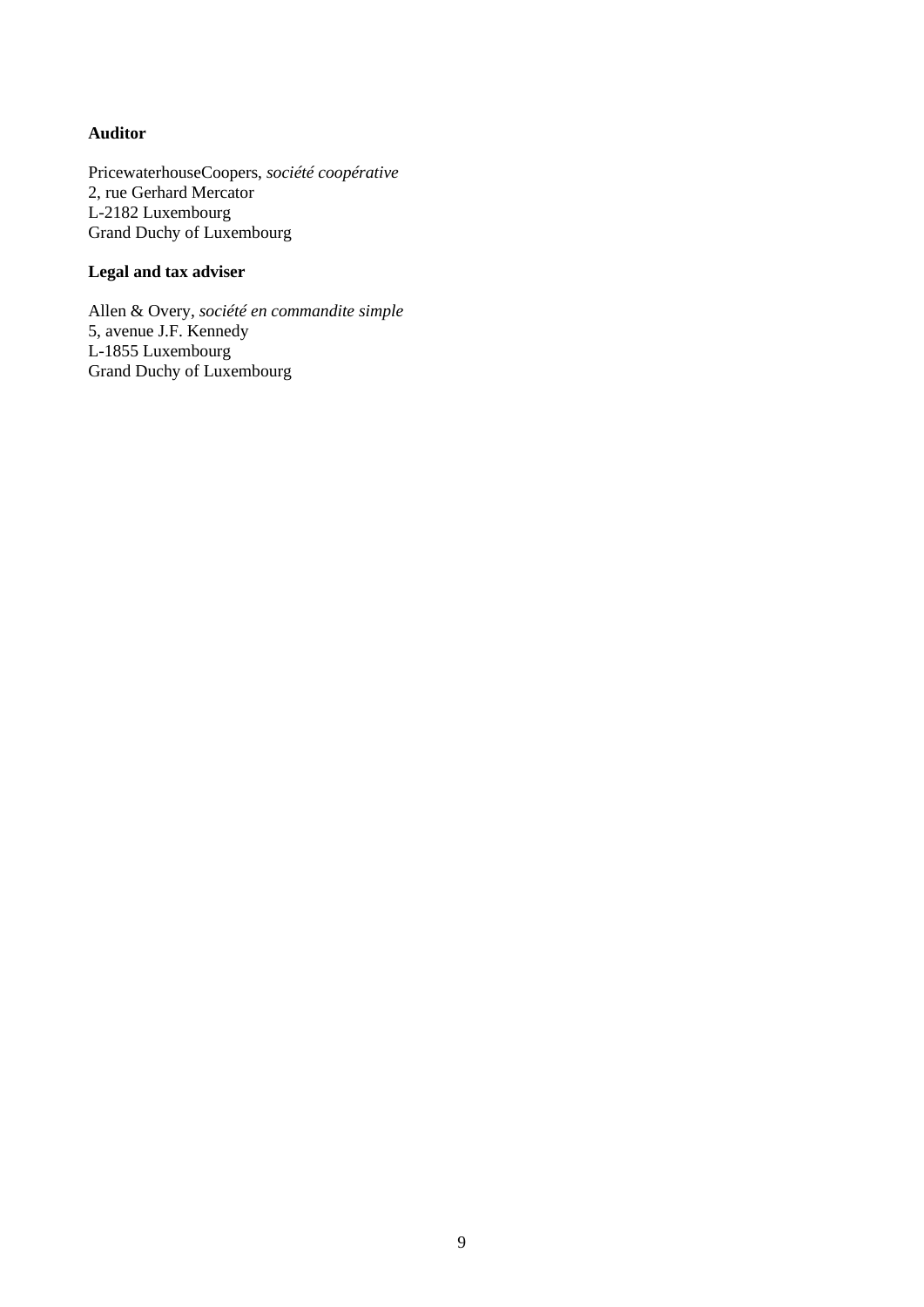## **TABLE OF CONTENTS**

## Page

| $\mathbf{1}$ .   |                                                                                               |  |
|------------------|-----------------------------------------------------------------------------------------------|--|
| 2.               |                                                                                               |  |
| 3.               |                                                                                               |  |
| $\overline{4}$ . |                                                                                               |  |
| 5.               |                                                                                               |  |
| 6.               |                                                                                               |  |
| 7.               |                                                                                               |  |
| 8.               |                                                                                               |  |
| 9.               |                                                                                               |  |
| 10.              |                                                                                               |  |
| 11.              |                                                                                               |  |
| 12.              | Anti-money laundering and terrorist financing requirements – Market timing and late trading40 |  |
| 13.              |                                                                                               |  |
| 14.              |                                                                                               |  |
| 15.              |                                                                                               |  |
| 16.              |                                                                                               |  |
| 17.              |                                                                                               |  |
| 18.              |                                                                                               |  |
|                  |                                                                                               |  |
|                  | Special Section 1 - Blueorchard UCITS - Emerging Markets SDG Impact Bond Fund55               |  |
|                  |                                                                                               |  |
|                  |                                                                                               |  |
|                  |                                                                                               |  |
|                  |                                                                                               |  |
|                  |                                                                                               |  |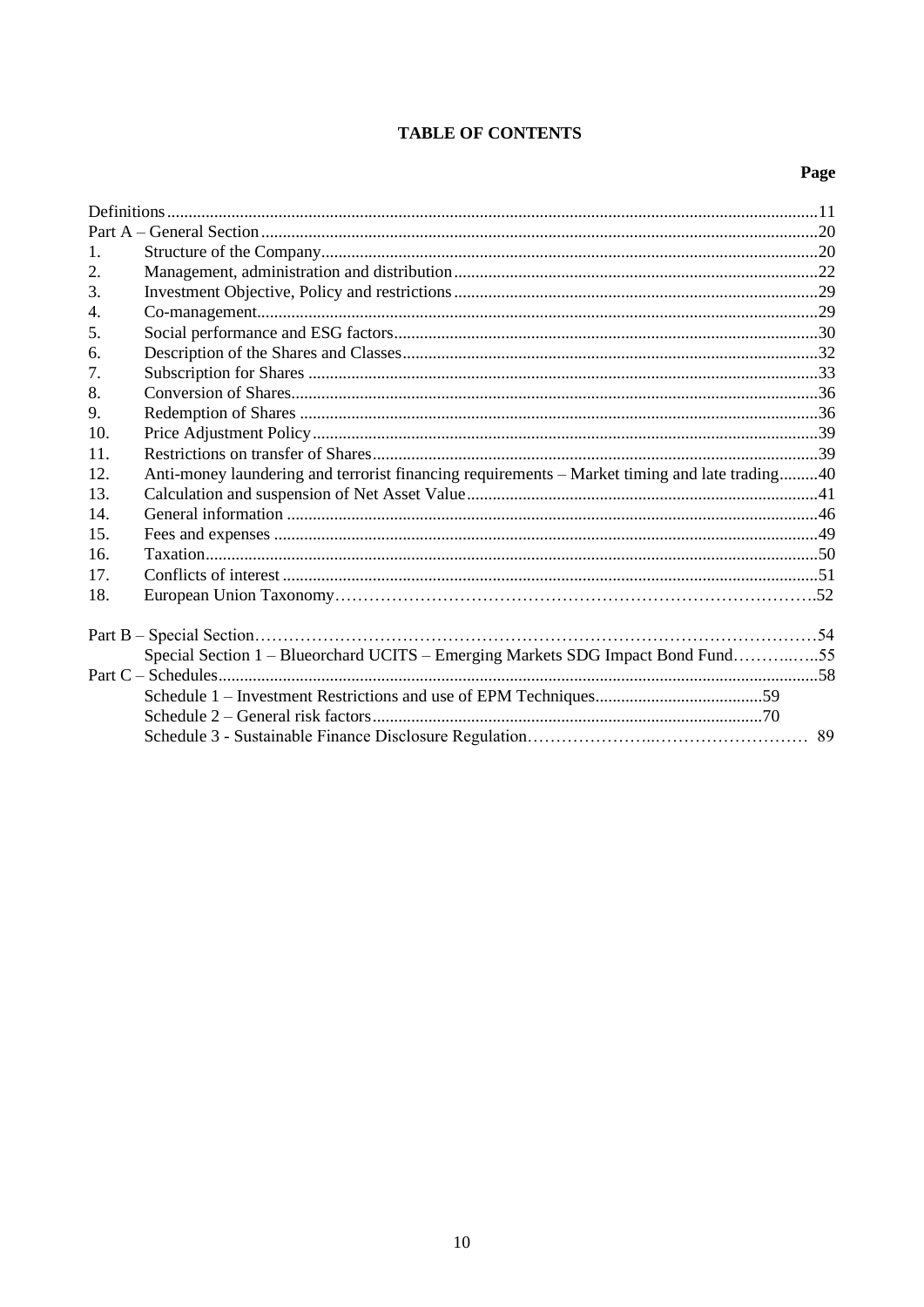#### **DEFINITIONS**

In this Prospectus, the following terms have the following meanings.

**144 A Securities** means Shares sold to US Persons who are "qualified institutional buyers" within the meaning of Rule 144A under the US Securities Act and "qualified purchasers" within the meaning of Section 2(a)(51) of the Investment Company Act.

**1915 Act** means the Luxembourg act of 10 August 1915 on commercial companies, as amended.

**2008 Regulation** means the grand-ducal regulation of 8 February 2008 implementing Commission Directive 2007/16 of 19 March 2007 as regards the clarification of certain definitions.

**2010 Act** means the act dated 17 December 2010 on undertakings for collective investment, as amended.

**Accumulation Class** means a Class for which it is not intended to make distributions, as set out in the relevant Special Section.

**Administrative Agent** means Citibank Europe, Plc, Luxembourg Branch, in its capacity as central administration, registrar and transfer agent, paying agent and domiciliary agent of the Company.

**Affiliate** means in relation to any person, any entity Controlled by or Controlling such person or under common Control.

**Alternative Currency** means the currency of a Class in which the Net Asset Value of such Class is calculated, which is different than the Reference Currency as stipulated in the relevant Special Section. Currencies used as Alternative Currencies may be EUR, USD, CHF, GBP, SEK, NOK, CAD, AUD, JPY, HKD and SGD.

**Articles** means the articles of incorporation of the Company as the same may be amended, supplemented or otherwise modified from time to time.

**AUD** means Australian dollar.

**Auditor** means PricewaterhouseCoopers, *société coopérative*.

**Board** means the board of directors of the Company.

**Business Day** means, unless otherwise defined in respect of a specific Sub-fund in the relevant Special Section, a day on which banks are generally open for business in Luxembourg during the whole day (excluding Saturdays and Sundays and public holidays).

**Buy-sell Back Transaction or Sell-buy Back Transaction** means a transaction by which a counterparty buys or sells securities, commodities, or guaranteed rights relating to title to securities, agreeing, respectively, to sell or to buy back securities or such guaranteed rights of the same description at a specified price on a future date, that transaction being a buy-sell back transaction for the counterparty buying the securities or guaranteed rights, and a sell-buy back transaction for the counterparty selling them, such buy- sell back transaction or sell-buy back transaction not being governed by a Repurchase Transaction agreement or by a reverse Repurchase Transaction agreement.

**CAD** means Canadian dollar.

**Calculation Date** means the Business Day on which the Net Asset Value is calculated and published in respect of a specific Valuation Date. Unless otherwise provided for in respect of a specific Sub-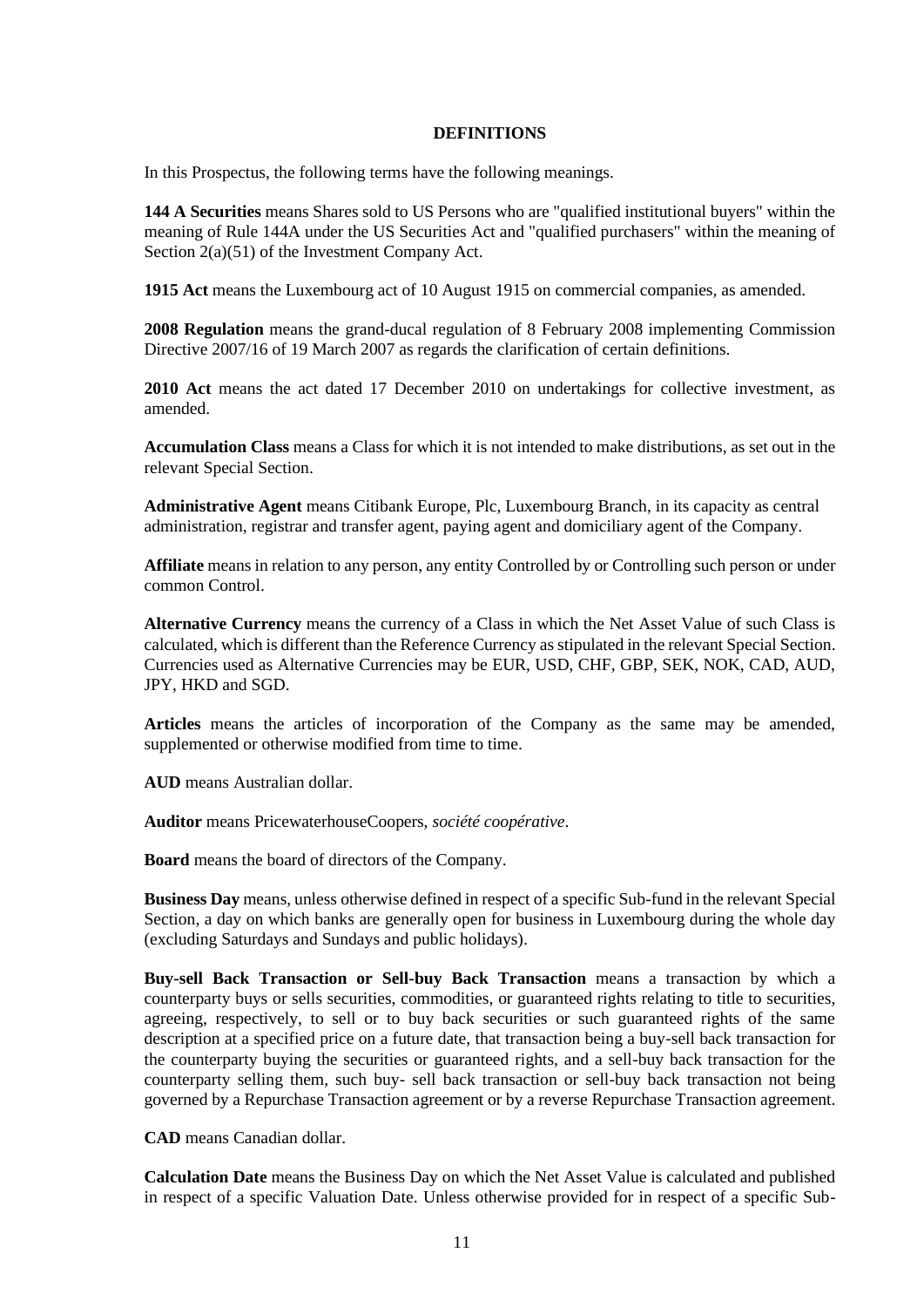fund in the relevant Special Section, the Calculation Date will be the first Business Day following the relevant Valuation Date.

**CFTC** means the United States Commodity Futures Trading Commission.

**CHF** means Swiss Franc.

**Circular 12/546** means CSSF circular 12/546 on the authorisation and organisation of the Luxembourg management companies subject to Chapter 15 of the 2010 Act.

**Circular 04/146** means the CSSF circular 04/146 on the protection of UCIs and their investors against Late Trading and Market Timing practices.

**Circular 14/592** means the CSSF circular 14/592 implementing the ESMA guidelines 2014/937 of 1 August 2014 on ETFs and other UCITS issues.

**Class** means a class of Shares issued in any Sub-fund.

**Class Launch Date** means the date, as determined by the Board, on which the Company (re)opens a Class for subscription.

**Clearstream** means Clearstream Banking, *société anonyme*.

**Company** means BlueOrchard UCITS, a public limited liability company incorporated as an investment company with variable capital under the laws of Luxembourg and registered pursuant to part I of the 2010 Act.

Control means, in relation to an entity: (a) the holding, directly or indirectly, of the majority votes which may be cast at that entity's ordinary shareholders', partners' or members' meetings or the votes necessary to direct or cause the direction of that entity's ordinary shareholders', partners' or members' meetings, and (b) any contractual relationship by virtue of which a person can direct the business activities of a company or other entity and "controlled" or "to control" will be construed accordingly.

**CRS Eligible Investor** means a person that is neither a "Reportable Person" within the meaning of the Luxembourg law of 18 December 2015 concerning the Common Reporting Standard nor a passive non-financial entity controlled by persons that are Reportable Persons.

**CSSF** means the *Commission de Surveillance du Secteur Financier*, the Luxembourg supervisory authority of the financial sector.

**Depositary** means Citibank Europe Plc, Luxembourg Branch, in its capacity as depositary of the Company.

**Depositary Agreement** means the depositary agreement between the Company and the Depositary as amended, supplemented or otherwise modified from time to time.

**Directive 78/660/EEC** means Council Directive 78/660/EEC of 25 July 1978 based on Article 54 (3) g) of the Treaty on the annual accounts of certain types of companies, as amended from time to time.

**Directive 83/349/EEC** means Council Directive 83/349/EEC of 13 June 1983 based on the Article 54 (3) (g) of the Treaty on consolidated accounts, as amended from time to time.

**Directive 2009/65/EC** means Directive 2009/65/EC of the European Parliament and of the Council of 13 July 2009 on the coordination of laws, regulations and administrative provisions relating to undertakings for collective investment in Transferable Securities (UCITS), as may be amended or supplemented from time to time.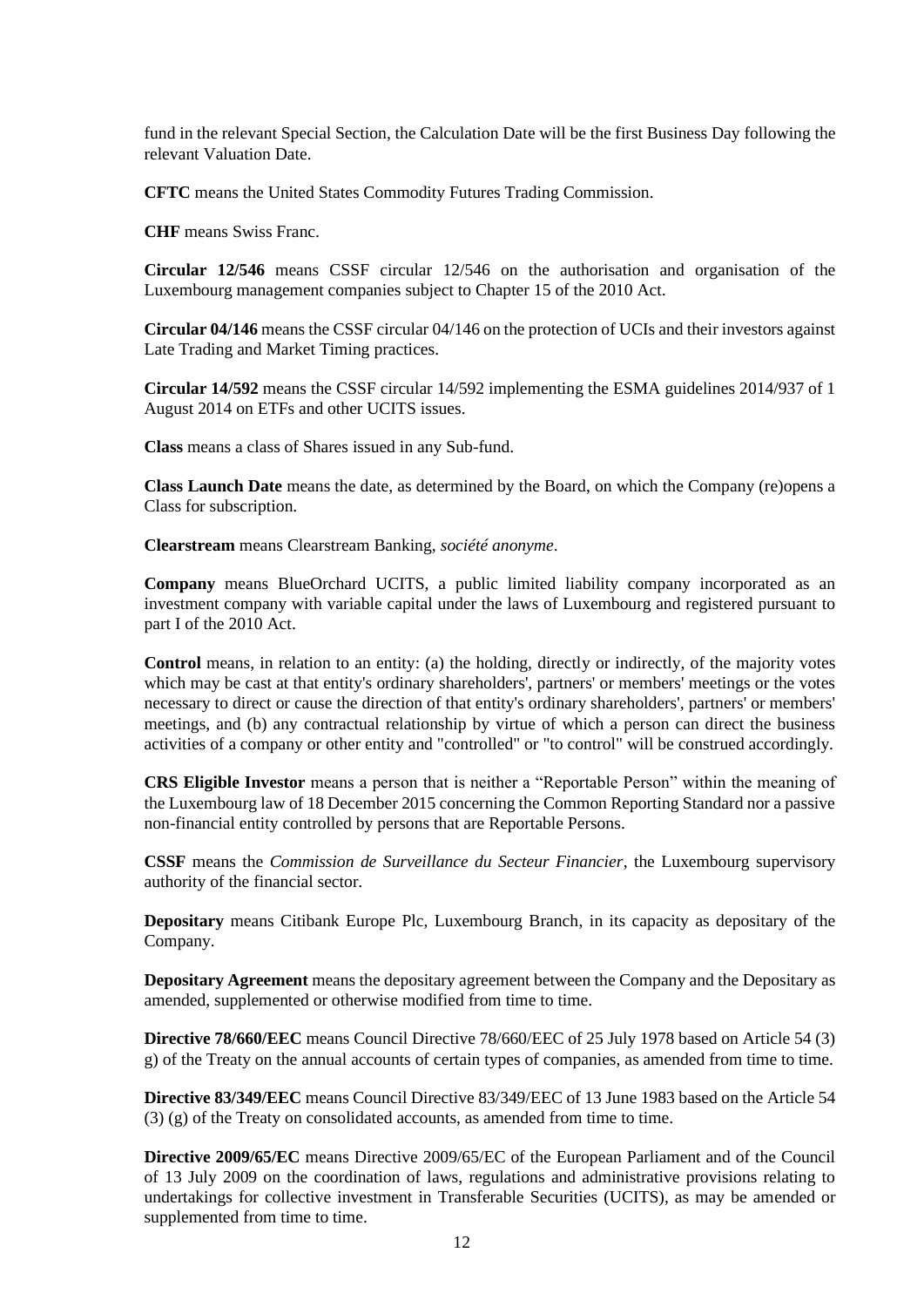**Directors** means the directors of the Company, whose details are set out in this Prospectus and/or the annual and semi-annual reports.

**Distributors** means any person from time to time appointed or authorised by the Company to distribute the Shares of one or more Sub-funds or Classes (including, for the avoidance of doubt, the Management Company and its delegates).

**EEA** means the European Economic Area.

**Eligible Investments** means eligible investments for UCITS within the meaning of Article 41(1) of the 2010 Act.

**Eligible Investor** means, in relation to each Class in each Sub-fund, an investor that satisfies the relevant criteria to invest in the relevant Class as is stipulated in the relevant Special Section and that is not a Restricted Person.

**EPM Techniques** means (reverse) repurchase transactions or securities lending transactions (and SFTs) as more fully described in Schedule 1, Section [1.7](#page-63-0) et seq.

ESG Criteria has the meaning set forth in Section [5.](#page-29-0)

**EU** means the European Union whose member States at the date of this Prospectus include Austria, Belgium, Bulgaria, Croatia, Cyprus, Czech Republic, Denmark, Estonia, Finland, France, Germany, Greece, Hungary, Ireland, Italy, Latvia, Lithuania, Luxembourg, Malta, the Netherlands, Poland, Portugal, Romania, Slovakia, Slovenia, Spain, Sweden and the United Kingdom.

**EU Member State** means a member State of the EU.

**EUR** or  $\epsilon$  means the Euro, the single currency of the Participating Member States.

**Euroclear** means Euroclear Bank S.A./N.V. as the operator of the Euroclear System.

**FATCA** means Sections 1471 through 1474 of the U.S. Internal Revenue Code.

**FATCA Eligible Investor** means (i) an "exempt beneficial owner" (as defined by FATCA), (ii) an "Active NFFE" (as defined in the IGA), (iii) a "U.S. person" that is not a "Specified U.S. Person" (each as defined in the IGA), or (iv) a "Financial Institution" that is not a "Non-participating Financial Institution" (each as defined in the IGA).

**First Class Institutions** means first class financial institutions selected by the Company, subject to prudential supervision and belonging to the categories approved by the CSSF for the purposes of the OTC Derivative transactions and EPM Techniques and specialised in this type of transaction.

**Fiscal Year** means the twelve (12) month period ending on 31 December in each year.

**GBP** means British Pound Sterling.

**General Section** means the general section of the Prospectus that sets out the general terms and conditions applicable to all Sub-funds of the Company, unless otherwise provided in any of the Special Sections.

**HKD** means Hong Kong dollar.

**IGA** means the intergovernmental agreement signed on 28 March 2014 between the Government of Luxembourg and the Government of the United States of America to improve international tax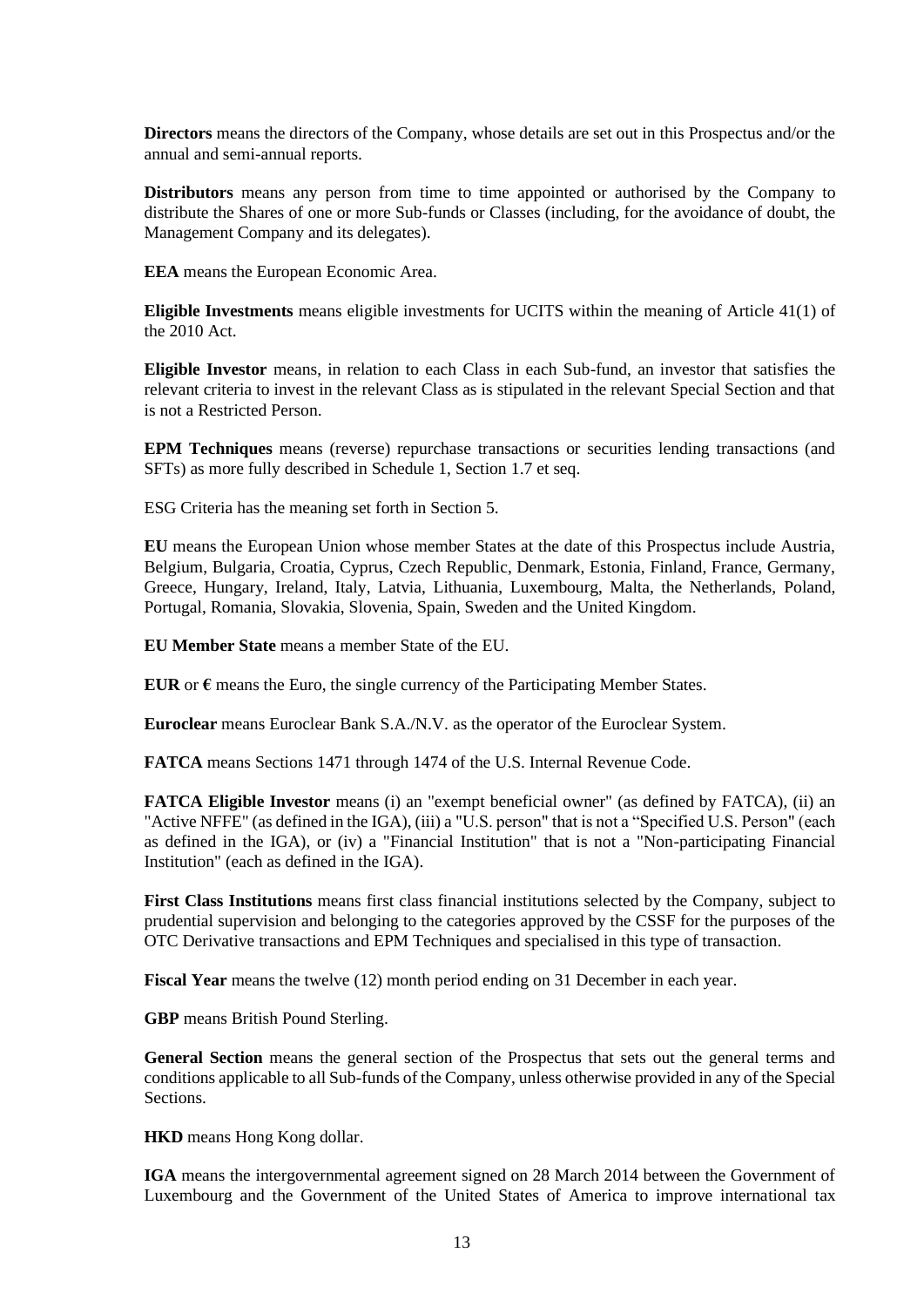compliance and with respect to the United States information reporting provisions commonly known as FATCA.

**Initial Sub-funds** means the Sub-funds listed in [1.3](#page-20-0) of the General Section.

**Initial Subscription Period** or **Initial Subscription Date** means, with respect to each Sub-fund, the first offering of Shares in a Sub-fund made pursuant to the terms of the Prospectus and the relevant Special Section.

**Initial Subscription Price** means the price at which Shares are issued in respect of subscriptions received during the Initial Subscription Period or on the Initial Subscription Date or on the Class Launch Date, as determined for each Sub-fund and Class in the relevant Special Section.

**Institutional Investors** means investors who qualify as institutional investors according to article 174 of the 2010 Act.

**Investing Sub-fund** has the meaning ascribed to this term in Schedule 1, Section [1.9.](#page-67-0)

**Investment Adviser** means such person from time to time appointed by the Company, the Management Company and/or the Investment Manager as the investment adviser of a particular Subfund and disclosed (if and to the extent required) in the relevant Special Section.

**Investment Advisory Agreement** means the investment advisory agreement between the Management Company, the Investment Manager, relevant Investment Adviser and the Company, as the case may be.

**Investment Advisory Fee** means the investment advisory fee payable to the Investment Adviser, as set out in the relevant Special Section.

**Investment Company Act** means the United States Investment Company Act of 1940, as amended.

**Investment Management Agreement** means the investment management agreement between the Management Company, the relevant Investment Manager and the Company, as the case may be.

**Investment Manager** means BlueOrchard Finance Ltd.

**Investment Objective** means the investment objective of a Sub-fund as specified in the relevant Special Section.

**Investment Policy** means the investment policy of a Sub-fund as specified in the relevant Special Section.

**Investment Restrictions** means the investment restrictions applicable to the Sub-funds. The investment restrictions applicable to all Sub-funds are set out under Section [3](#page-28-0) of the General Section. Additional investment restrictions may be applicable to each Sub-fund as set out in the relevant Special Section.

**JPY** means Japanese Yen.

**KIID** means the key investor information document in respect of each Class of each Sub-fund.

**Late Trading** means any market timing practice within the meaning of Circular 04/146 or as that term may be amended or revised by the CSSF in any subsequent circular, i.e., the acceptance of a subscription or redemption order after the time limit fixed for accepting orders (cut-off time) on the relevant day and the execution of such order at the price based on the net asset value applicable to such same day.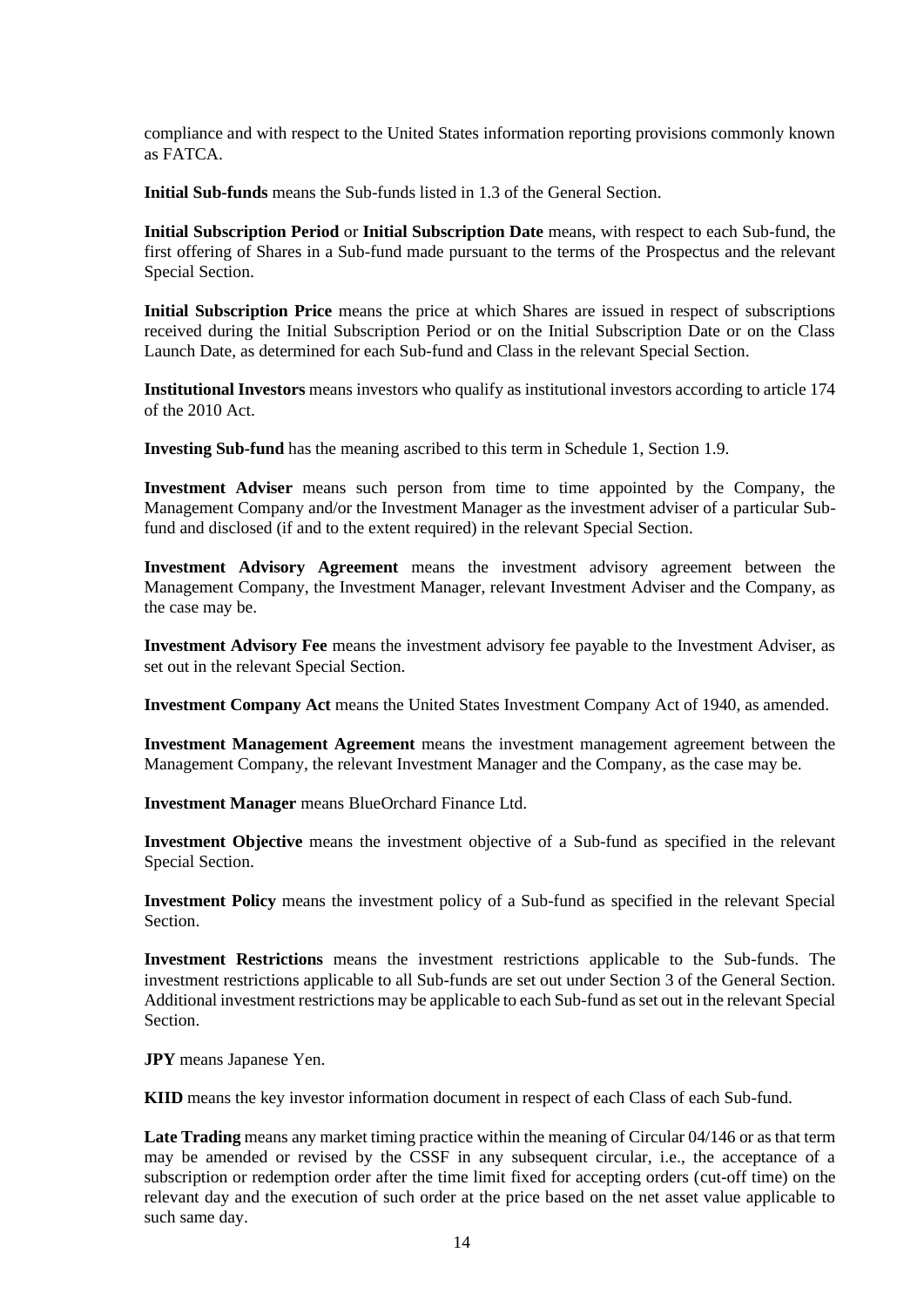**Launch Date** means the date on which the Company issues Shares relating to a Sub-fund in respect of subscriptions received during the Initial Subscription Period or on the Initial Subscription Date as set out in respect of each Sub-fund in the relevant Special Section.

**Luxembourg** means the Grand Duchy of Luxembourg.

**Luxembourg Law** means the applicable laws of the Grand Duchy of Luxembourg.

**Management Company** means BlueOrchard Asset Management (Luxembourg) S.A..

**Management Company Agreement** means the management company agreement between the Company and the Management Company dated 2 July 2018, as amended, supplemented or otherwise modified from time to time.

**Management Fee** means the management fee payable to BlueOrchard Asset Management (Luxembourg) S.A. in its capacity as management company of the Company, as set out in each Special Section.

**Market Timing** means any market timing practice within the meaning of Circular 04/146 or as that term may be amended or revised by the CSSF in any subsequent circular, i.e., an arbitrage method through which an investor systematically subscribes and redeems or converts units or shares of the same Luxembourg undertaking for collective investment within a short time period, by taking advantage of time differences and/or imperfections or deficiencies in the methods of determination of the net asset value of the UCI.

**Minimum Net Asset Value** means the minimum Net Asset Value for a Sub-fund to be operated in an economically efficient manner. Unless otherwise specified in respect of a Sub-fund in the relevant Special Section, the Minimum Net Asset Value per Sub-fund will be USD 5,000,000 (or the equivalent in the Reference Currency of the relevant Sub-fund). If the Net Asset Value of a Sub-fund falls below the Minimum Net Asset Value, the Board may decide to proceed to the liquidation of such Sub-fund (or to merge such Sub-fund) in accordance with the terms of Section [14.5](#page-46-0) of the General Section.

**Minimum Subscription Amount** means the minimum number of Shares or amount which a Shareholder or subscriber must subscribe for in a particular Class in a particular Sub-fund in which the Shareholder or subscriber does not hold Share(s) prior to such subscription, as set out in the relevant Special Section.

**Minimum Subsequent Subscription Amount** means the minimum number of Shares or amount which a Shareholder must subscribe for in a particular Class in a particular Sub-fund when subscribing for additional Shares of the relevant Class, as set out in the relevant Special Section.

**Money Market Instruments** means instruments normally dealt in on a money market which are liquid and have a value which can be accurately determined at any time.

**Net Asset Value** or **NAV** means the net asset value of the Company, each Sub-fund, each Class and each Share as determined in accordance with Section [13](#page-40-0) of the General Section.

**NOK** means Norwegian Krone.

**OECD** means the Organisation for Economic Co-operation and Development.

**OECD Member State** means any of the member States of the OECD.

**Operating and Administrative Fees** means the following costs and expenses to be borne by each Class: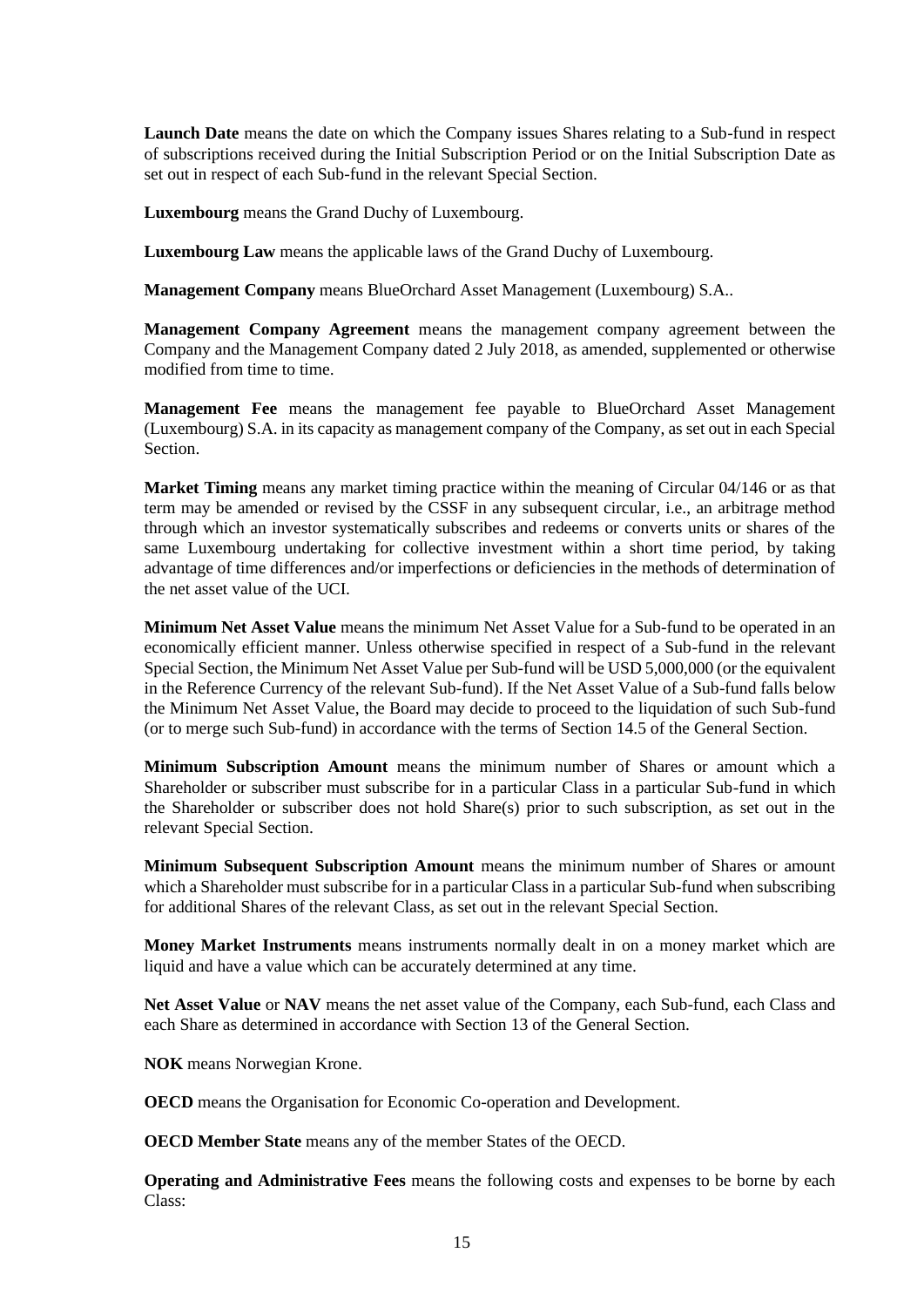- fees of the Depositary and Administrative Agent:
- fees and expenses of the Company's external auditors;
- directors fees, directors and officers insurance premiums, reasonable out-of-pocket expenses incurred by the Directors;
- government charges;
- fees and expenses of the Company's legal and tax advisers in Luxembourg and abroad;
- *taxe d'abonnement*;
- fees and expenses of any other service providers or officers appointed by the Company or by the Management Company on behalf of the Company.

**OTC** means over-the-counter.

**OTC Derivative** means any financial derivative instrument dealt in over-the-counter.

**Prospectus** means this prospectus, as amended or supplemented from time to time.

**Redemption Cut-Off Time** means the deadline for the submission of redemption requests as set out in Section [9.1](#page-35-0) of the General Section, unless otherwise specified in respect of a specific Sub-fund in the relevant Special Section.

**Redemption Fee** means the fee that may be levied in case of redemption of Shares of any Class in any Sub-fund, details of which are set out in the relevant Special Section.

**Reference Currency** means, in relation to each Sub-fund, the currency in which the Net Asset Value of such Sub-fund is calculated, as stipulated in the relevant Special Section.

**Register** means the register of Shareholders.

**Regulated Market** means a regulated market as defined in the Council Directive 2004/39/EEC dated 21 April 2004 on markets in financial instruments or any other market established in the EEA which is regulated, operates regularly and is recognised and open to the public.

**REITs** means real estate investment trusts.

**Repurchase Transaction** means a transaction governed by an agreement by which a counterparty transfers securities or guaranteed rights relating to title to securities where that guarantee is issued by a recognised exchange which holds the rights to the securities and the agreement does not allow a counterparty to transfer or pledge a particular security to more than one counterparty at a time, subject to a commitment to repurchase them, or substituted securities of the same description at a specified price on a future date specified, or to be specified, by the transferor, being a repurchase transaction for the counterparty selling the securities and a reverse repurchase transaction for the counterparty buying them.

**RESA** means the *recueil électronique des sociétés et associations*.

**Restricted Person** means any US Person and any person, determined in the sole discretion of the Board as being not entitled to subscribe or hold Shares in the Company or any Sub-fund or Class if, in the opinion of the Board, (i) such person would not comply with the eligibility criteria of a given Class or Sub-fund, (ii) a holding by such person would cause or is likely to cause the Company some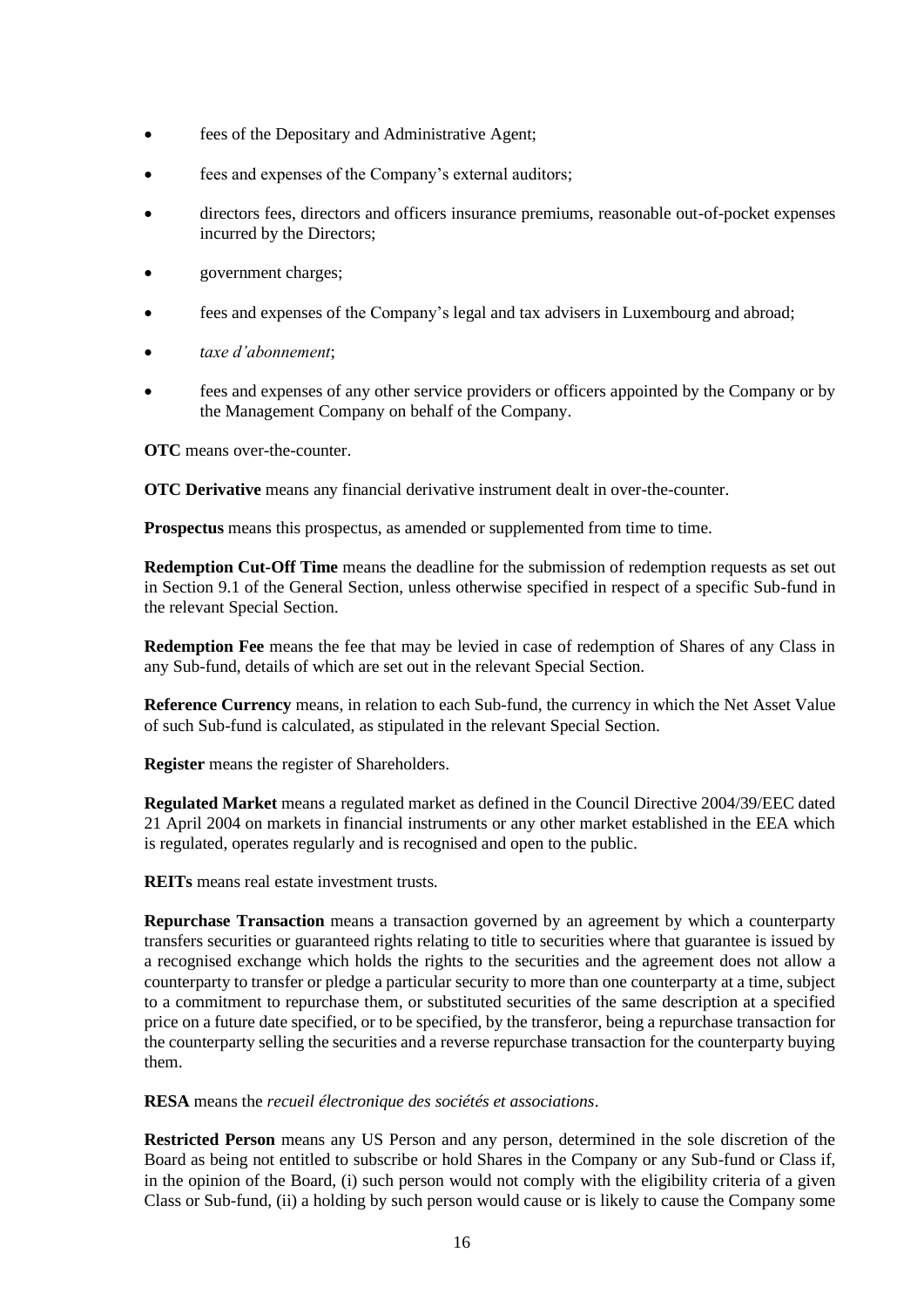pecuniary, tax or regulatory disadvantage, (iii) a holding by such person would cause or is likely to cause the Company to be in breach of the law or requirements of any country or governmental authority applicable to the Company, or (iv) such person is not a FATCA Eligible Investor or a CRS Eligible Investor.

**Retail Investor** means any investor not qualifying as an Institutional Investor.

**Safe-keeping Delegate** means any entity appointed by the Depositary, to whom Safe-keeping Services (as defined in the Depositary Agreement) have been delegated in accordance with article 34*bis* of the 2010 Act and articles 13 to 17 of the UCITS-CDR.

**Schedule** means, unless otherwise provided for, a Schedule of this Prospectus.

**Section** means, unless otherwise provided for, a section of this Prospectus.

**Securities Financing Transaction** or **SFT** means (i) a Repurchase Transaction; (ii) Securities Lending and Securities Borrowing; (iii) a Buy-sell Back Transaction or Sell-buy Back Transaction.

**SEK** means Swedish krona.

**Service Agreements** means the Depositary Agreement, the Management Company Services Agreement and any other agreement between the Company or the Management Company on account of one or more Sub-fund(s) and any other Service Provider.

**Service Providers** means the Management Company, the Investment Manager, the Investment Adviser(s) (if any), the Depositary and the Administrative Agent and any other person who provides services to the Company from time to time.

**Settlement Date** means the day on which the subscription monies will have to be received by the Administrative Agent or redemption monies paid.

**SFDR** means Regulation (EU) 2019/2088 of the European Parliament and Council, the Sustainable Finance Disclosure Regulation of 2019.

**SFDR Annex** means the annex attached hereto which outlines the Company's approach to achieving sustainability criteria as a fund operating under Article 9 of SFDR in addition to descriptions thereof contained elsewhere in the Prospectus.

**SFTR** means Regulation (EU) 2015/2365 of the European Parliament and of the Council of 25 November 2015 on transparency of securities financing transactions and of reuse and amending Regulation (EU) No 648/2012.

SDG has the meaning set forth in Section [5.](#page-29-0)

**SGD** means Singapore dollar.

**Shareholder** means any registered holder of Shares.

**Shares** means all shares issued by the Company from time to time, representing the total outstanding shares.

**Special Section** means each and every supplement to this Prospectus describing the specific features of a Sub-fund. Each such supplement is to be regarded as an integral part of the Prospectus.

**Structured Products** means instruments such as, but not limited to notes, certificates or other Transferable Securities whose returns are correlated with changes in among others unleveraged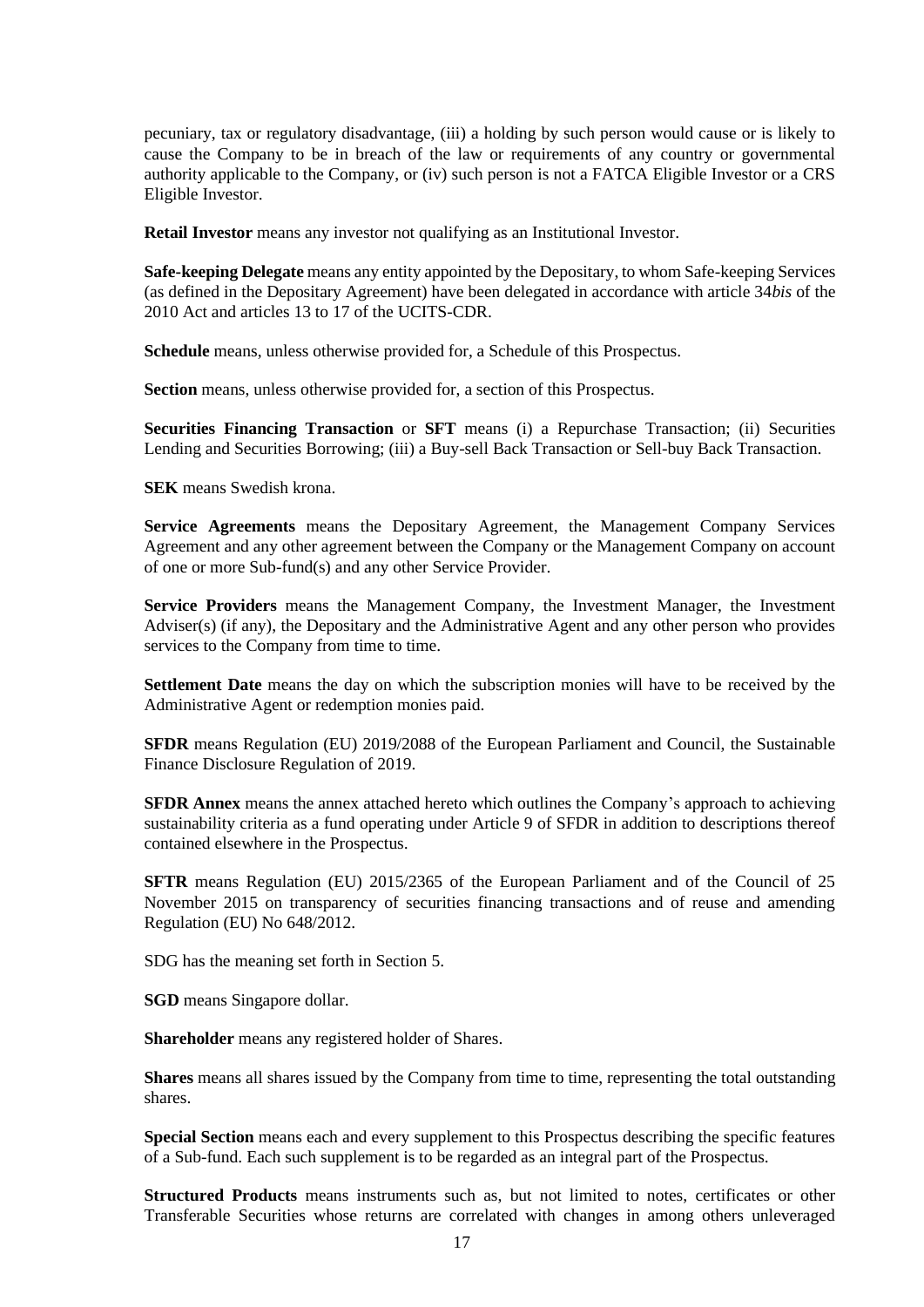underlyings such as financial indices (including indices on volatility), currencies, exchange rates, Transferable Securities or a basket of Transferable Securities.

**Sub-fund** means a separate portfolio of assets established for one or more Classes of the Company which is invested in accordance with a specific Investment Objective. The Sub-funds do not have a legal existence distinct from the Company; however each Sub-fund is liable only for the debts, liabilities and obligations attributable to it. The specifications of each Sub-fund will be described in the relevant Special Section.

**Subscription Cut-Off Time** means the deadline for the submission of subscription requests as set out in Section [7.2\(a\)](#page-33-0) of the General Section, unless otherwise specified in respect of a specific Sub-fund in the relevant Special Section.

**Subscription Fee** means the fee that may be levied in case of subscription of Shares of any Class in any Sub-fund, details of which are set out in the relevant Special Section.

**Supermajority Resolution** means a resolution of the Shareholders' meeting in accordance with the quorum and majority requirements set out in the 1915 Act for amendments to the Articles, i.e., a resolution passed at a meeting where holders representing half of the issued share capital are present or represented and that is passed by not less than two-thirds of the votes cast in relation to such resolution provided that if the quorum requirement is not fulfilled at the occasion of the first general meeting, a second meeting may be convened at which meeting resolutions are passed at a two third majority of the votes cast without any quorum requirement.

**Target Sub-fund** has the meaning ascribed to this term in Sectio[n 1.9.](#page-67-0)

**Taxonomy** means Regulation (EU) 2020/852 of the European Parliament and of the Council of 18 June 2020 on the establishment of a framework to facilitate sustainable investment.

**Territories** means the Netherlands Antilles, Aruba, Jersey, Guernsey, Isle of Man, Montserrat and the British Virgin Islands.

#### **Transferable Securities** means:

- shares and other securities equivalent to shares;
- bonds and other debt instruments;
- any other negotiable securities which carry the right to acquire any such transferable securities by subscription or to exchanges, with the exclusion of techniques and instruments.

**TRS** means total return swap, i.e., a derivative contract as defined in point (7) of article 2 of the SFTR in which one counterparty transfers the total economic performance, including income from interest and fees, gains and losses from price movements, and credit losses, of a reference obligation to another counterparty.

**UCI** means an undertaking for collective investment within the meaning of article 1, paragraph (2), points a) and b) of the UCITS Directive, whether situated in a EU Member State or not, provided that:

- such UCI is authorised under laws which provide that it is subject to supervision that is considered by the CSSF to be equivalent to that laid down in EU law, and that cooperation between authorities is sufficiently ensured;
- the level of guaranteed protection for Shareholders in such UCI is equivalent to that provided for shareholders in a UCITS, and in particular that the rules on asset segregation, borrowing,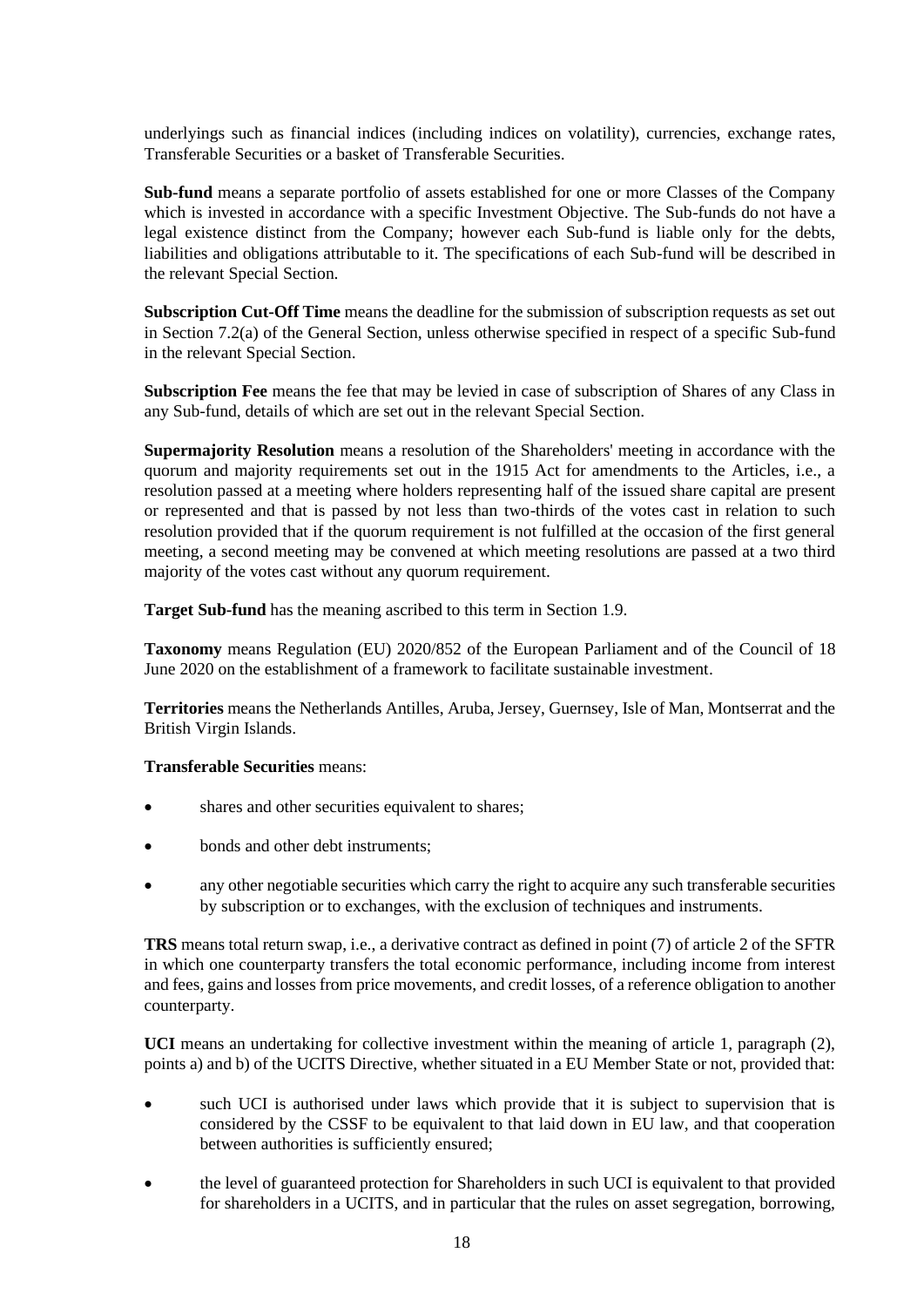lending, and uncovered sales of Transferable Securities and Money Market Instruments are equivalent to the requirements of the UCITS Directive;

• the business of such UCI is reported in half-yearly and annual reports to enable an assessment to be made of the assets and liabilities, income and operations over the reporting period.

**UCITS** means an undertaking for collective investment in transferable securities under the UCITS **Directive** 

**UCITS-CDR** means the Commission Delegated Regulation (EU) 2016/438 of 17 December 2015 supplementing Directive 2009/65/EC with regard to obligations of depositaries.

**UCITS Directive** means Directive 2009/65/EC.

**USD** means the Dollar of the United States of America.

**US Person** means a person that is a US person for purposes of Regulation S under the US Securities Act and CFTC Rule 4.7 or a US resident within the meaning of the Investment Company Act, which includes any natural person who is a resident of the United States, any partnership or corporation organised or incorporated under the laws of the United States, any estate of which any executor or administrator is a US person and the income of such estate is subject to United States income tax regardless of source, any trust of which any trustee is a US person and the income of such trust is subject to United States income tax regardless of source and any other US person that is a US person or US resident for purposes of Regulation S under the US Securities Act, the Investment Company Act and CFTC Rule 4.7.

**US Securities Act** means the US Securities Act of 1933, as amended.

**Valuation Date** means such date as is specified in each Special Section as of which the assets of the relevant Sub-fund (and each Class and Share) will be valued.

**VaR** means value at risk.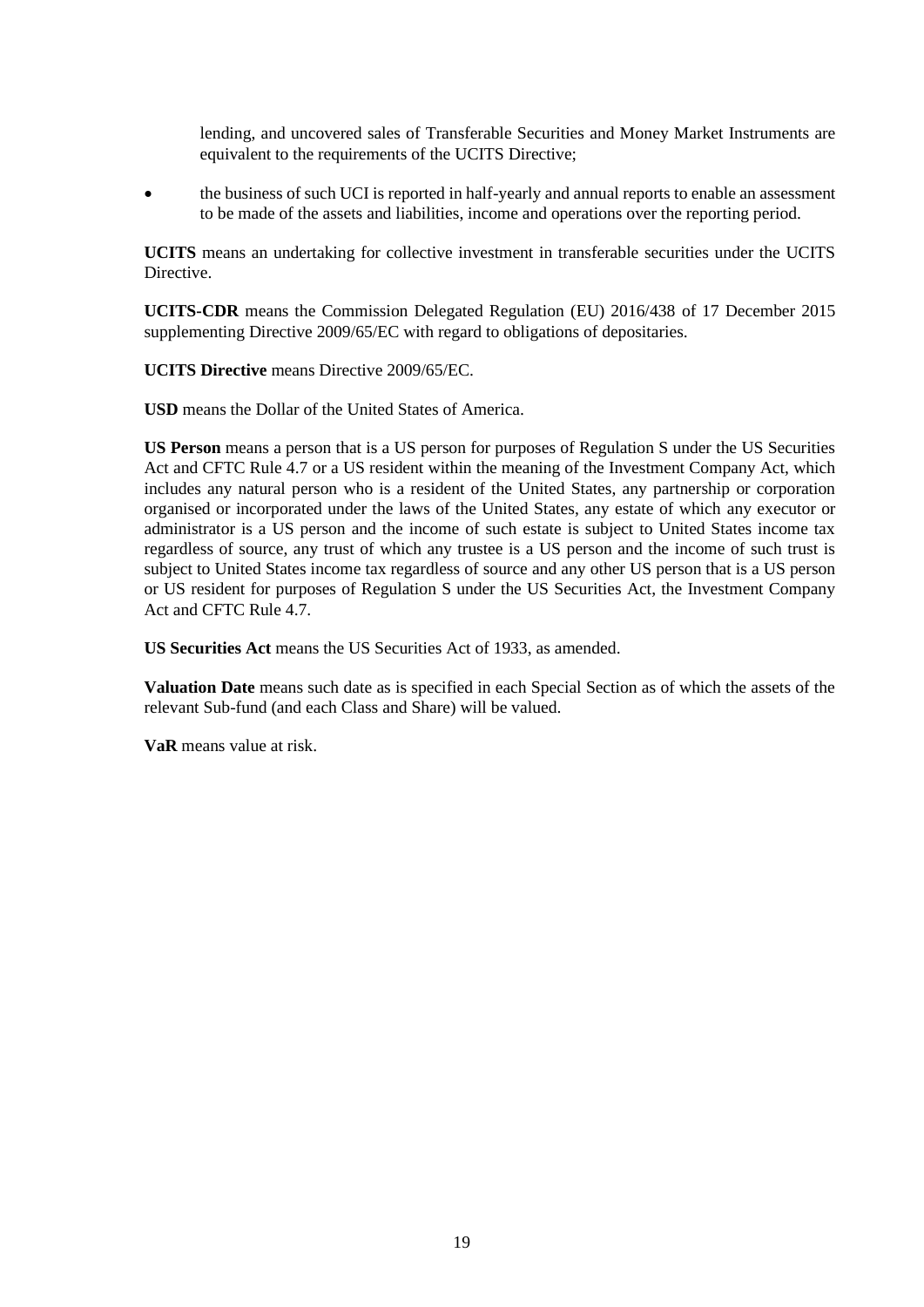## **PART A – GENERAL SECTION**

The General Section applies to all Sub-funds of the Company. Each Sub-fund is subject to specific rules which are set forth in the Special Section.

## **1. STRUCTURE OF THE COMPANY**

#### **1.1 The Company**

The Company is an open-ended investment company organised under the laws of Luxembourg as a *société d'investissement à capital variable* (**SICAV**), incorporated under the form of a public limited liability company (*société anonyme*) subject to part I of the 2010 Act. The Company is registered with the Luxembourg trade and companies register under number B225803. Its deed of incorporation was published in the RESA on 9 July 2018.

The Company is subject to the provisions of the 2010 Act and of the 1915 Act insofar as the 2010 Act does not derogate therefrom. The registration of the Company pursuant to the 2010 Act constitutes neither approval nor disapproval by any Luxembourg authority as to the adequacy or accuracy of this Prospectus or as to the assets held in the various Sub-funds.

The Shares are currently not listed on the Luxembourg Stock Exchange but the Board may decide that one or more Classes of a Sub-fund be listed or admitted to trading on the Luxembourg or any other stock exchange, regulated or alternative market.

There is no limit to the number of Shares which may be issued. Shares will be issued to subscribers in registered form.

Shares will have the same voting rights and will have no pre-emptive subscription rights. In the event of the liquidation of the Company, each Share is entitled to its proportionate share of the relevant Subfund's assets after payment of the Company's debts and expenses, taking into account the Company's rules for the allocation of assets and liabilities.

The initial subscribed capital of the Company was the equivalent in USD of EUR 30,000. The minimum share capital of the Company must at all times be the equivalent in USD of EUR 1,250,000 which amount has to be attained within six (6) months of the Company's authorisation to operate as a UCI, being provided that Shares of a Target Sub-fund held by an Investing Sub-fund will not be taken into account for the purpose of the calculation of the USD equivalent of EUR 1,250,000 minimum capital requirement. The Company's share capital is at all times equal to its Net Asset Value. The Company's share capital is automatically adjusted when additional Shares are issued or outstanding Shares are redeemed, and no special announcements or publicity are necessary in relation thereto.

#### **1.2 Shares**

Any Eligible Investor may acquire Shares in the Company against payment of the subscription price as defined in Section [7.1](#page-32-0) of the General Section.

Shares will be issued in registered form. All Shares must be fully paid up. Fractional Shares may be issued up to three (3) decimal places and will carry rights in proportion to the fraction of a Share they represent but will carry no voting rights.

The Register will be kept by the Administrative Agent on behalf of the Company, and the Register (and the Shareholders' personal data contained therein) will be available for inspection by any Shareholder. The Register will contain the name of each owner of registered Shares, his/her/its residence or elected domicile as indicated to the Company and the number and Class held by him/her/it and the transfer of Shares and the dates of such transfers. The ownership of the Shares will be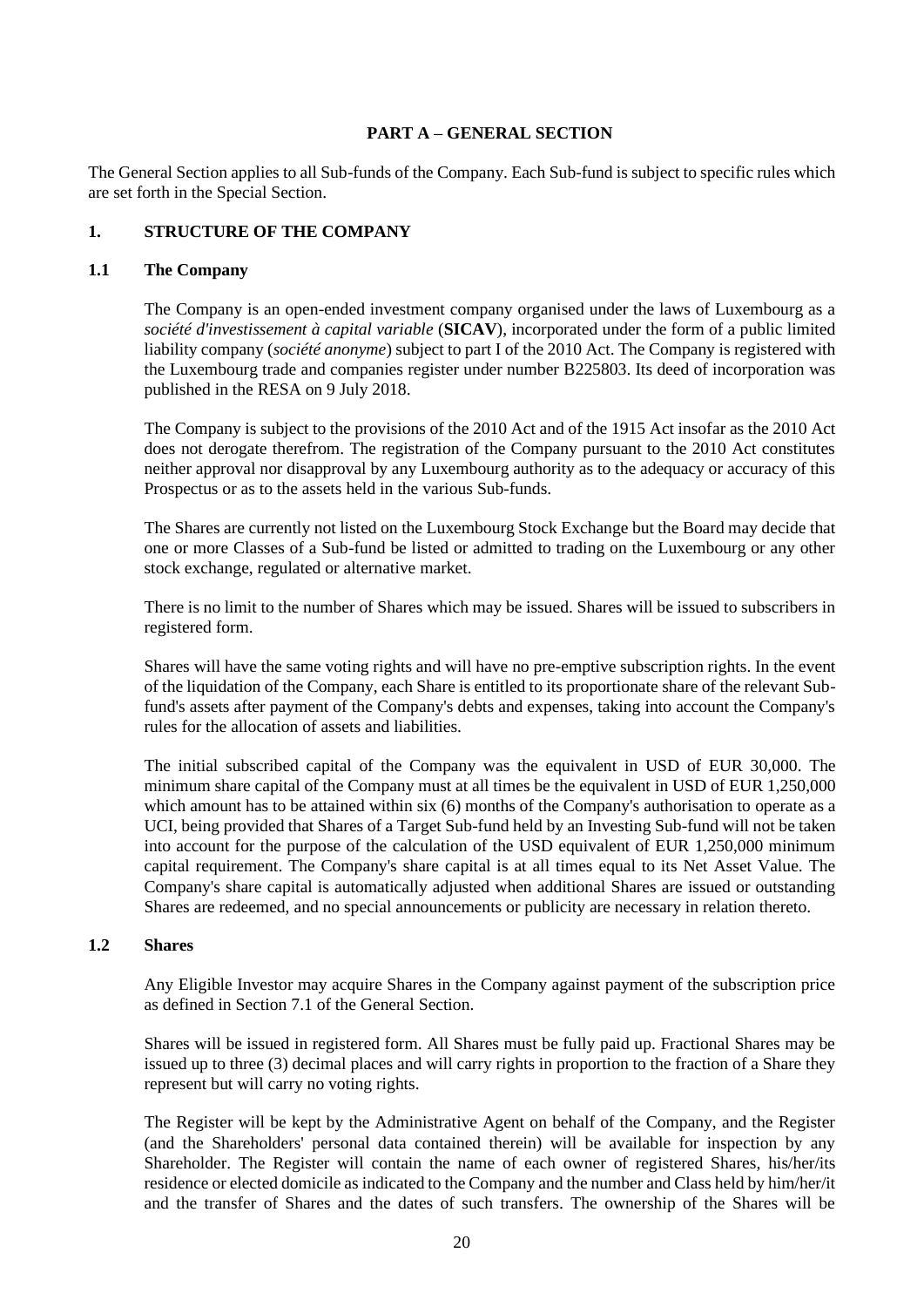established by the entry in this Register. Thus, no certificates will be issued and Shareholders will only receive a confirmation that their names have been recorded in the Register.

Each registered Shareholder will provide the Company with an address, fax number and email address to which all notices and announcements may be sent. Such address will also be entered into the Register. Shareholders may, at any time, change their address as entered into the Register by way of a written notification sent to the Company.

The Shares confer no preferential subscription rights at the time of the issue of new Shares.

Within the same Sub-fund, all Shares have equal rights as regards voting rights in all general meetings of Shareholders and in all meetings of the Sub-fund concerned.

The Special Sections indicate, for each Sub-fund, which Classes are available and their characteristics.

For each Sub-fund, the Board may, in respect of Shares in one or several Class(es) if any, decide to close subscriptions temporarily or definitively.

#### <span id="page-20-0"></span>**1.3 Umbrella structure - Sub-funds and Classes**

The Company has an umbrella structure consisting of one or several Sub-funds. A separate portfolio of assets is maintained for each Sub-fund and is invested in accordance with the Investment Objective and Investment Policy applicable to that Sub-fund. The Investment Objective, Investment Policy, as well as the other specific features of each Sub-fund (such as risk profile and duration (including limited duration)) are set forth in the relevant Special Section.

The Company is one single legal entity. However, the rights of the Shareholders and creditors relating to a Sub-fund or arising from the setting-up, operation and liquidation of a Sub-fund are limited to the assets of that Sub-fund. The assets of a Sub-fund are exclusively dedicated to the satisfaction of the rights of the Shareholders relating to that Sub-fund and the rights of those creditors whose claims have arisen in connection with the setting-up, operation and liquidation of that Sub-fund.

The Company may be comprised of one or more feeder Sub-funds, with each such feeder Sub-fund being authorised to invest up to 100% of its assets in units of another eligible master UCITS (or subfund thereof) under the conditions set out by applicable law, as may be set forth in the relevant Special Section.

Within a Sub-fund, the Board may decide to issue one or more Classes the assets of which will be commonly invested but subject to different fee structures, distribution, marketing targets, currency or other specific features. A separate Net Asset Value per Share, which may differ as a consequence of these variable factors, will be calculated for each Class. The Board may, at any time, create additional Classes whose features may differ from the existing Classes and additional Sub-funds whose Investment Objectives may differ from those of the Sub-funds then existing. Upon creation of new Sub-funds or Classes, the Prospectus will be updated, if necessary, or supplemented by a new Special Section. Classes of certain Sub-funds, indicated in the Special Sections, may, on the decision of the Board, be subdivided into several Classes with a different Alternative Currency. **The attention of investors is drawn to the fact that, depending on whether foreign exchange hedging instruments are used in respect of each Class, an investor may be exposed to the risk that the Net Asset Value of one Class denominated in a given Alternative Currency may fluctuate in a way that compares unfavourably to that of another Class denominated in another Alternative Currency or in the Reference Currency. All expenses associated with the financial instruments, if any, used for the purpose of hedging foreign exchange risks related to the Class concerned will be allocated to that Class.** To the extent permitted by the Prospectus, and in relation to Classes that are denominated in an Alternative Currency different from the Reference Currency, the Company may employ techniques and instruments intended to provide protection, so far as possible, against movements of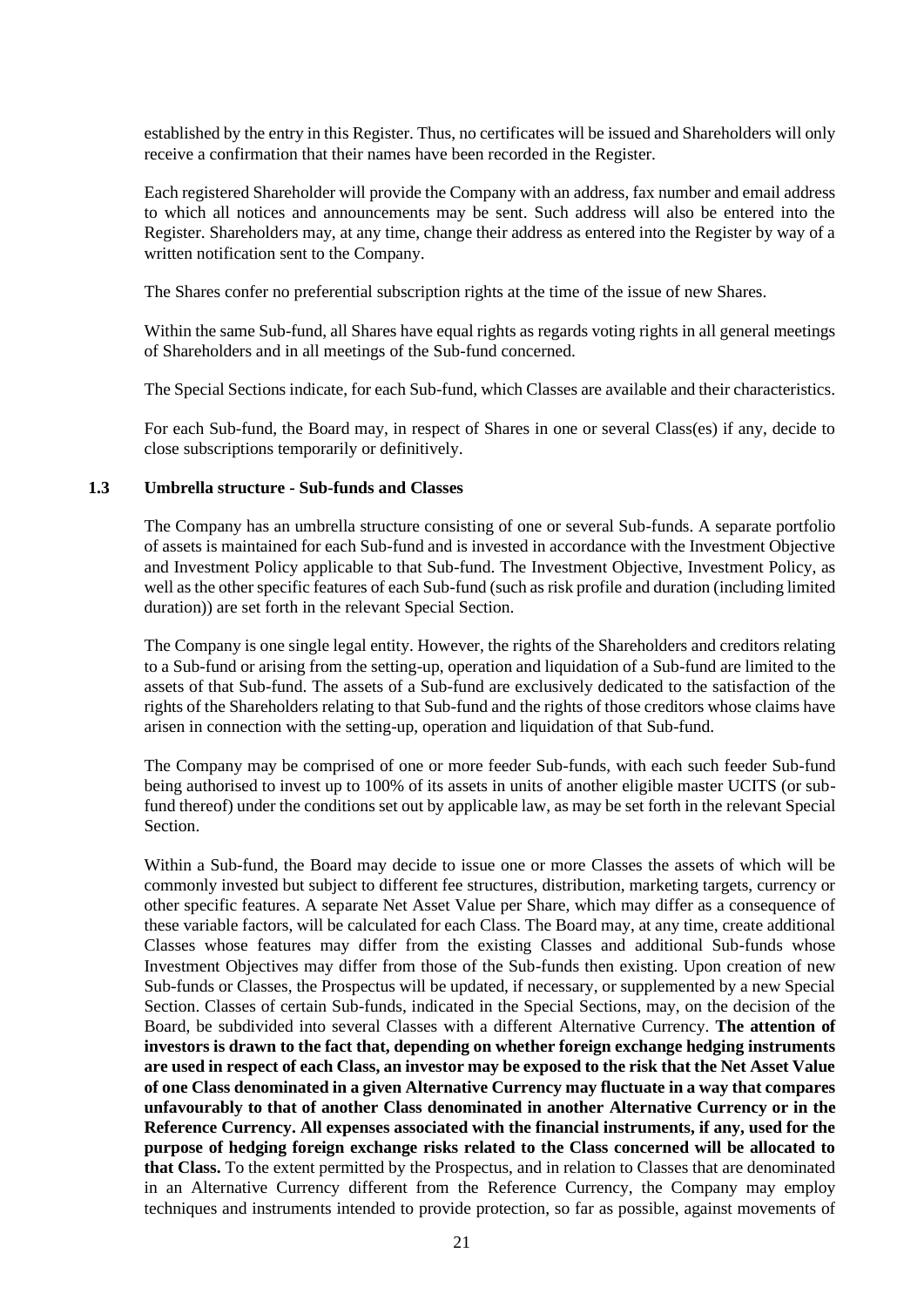the currency in which the relevant Sub-Class is denominated. If such techniques and instruments are employed, they will be employed systematically in relation to the relevant Classes which will include "H" in their denomination.

Investors should note however that certain Sub-funds or Classes may not be available to all investors. The Company retains the right to offer only one or more Classes for purchase by investors in any particular jurisdiction in order to conform to local law, customs or business practice or for fiscal or any other reason. The Company may further reserve one or more Sub-funds or Classes to Institutional Investors only. Investors are invited to refer to Section [5](#page-29-0) below and the relevant Special Section.

#### **1.4 Term of the Company – Term of the Sub-funds**

The Company will exist for an indefinite period. However, the Company will be automatically put into liquidation upon the termination of a Sub-fund if no further Sub-fund is active at that time.

The Sub-funds may be created with a limited duration in which case Shares for which no redemption request has been submitted in respect of the maturity date as set out in the relevant Special Section will be compulsorily redeemed at the Net Asset Value per Share calculated as at such maturity date.

## **2. MANAGEMENT, ADMINISTRATION AND DISTRIBUTION**

#### **2.1 The Board**

The Company will be managed by the Board. The Board is vested with the broadest powers to perform all acts of administration and disposition in the Company's interests. All powers not expressly reserved by law to the general meeting of Shareholders fall within the competence of the Board.

The Board must be composed at all times of at least three (3) Directors (including the chairman of the Board).

Any Director may be removed with or without cause or be replaced at any time by resolution adopted by the general meeting of Shareholders.

The Company may indemnify any Director or officer, and his/her heirs, executors and administrators against expenses reasonably incurred by him or her in connection with any action, suit proceeding to which he or she may be made a party by reason of his or her being or having been a director or officer of the Company or, at its request, of any other company of which the Company is a shareholder or creditor and from which he or she is not entitled to be indemnified, except in relation to matters as which he or she will be finally adjudged in such action, suit or proceeding to be liable for gross negligence or wilful misconduct; in the event of a settlement, indemnification will be provided only in connection with such matters covered by the settlement as to which the Company is advised by counsel that the person to be indemnified did not commit such a breach of duty. The foregoing right of indemnification will not exclude other rights to which he or she may be entitled.

The Board will appoint a chairman. The chairman will have a casting vote in case of a tied vote.

## **2.2 Management Company**

## *Corporate information*

The Board has appointed BlueOrchard Asset Management (Luxembourg) S.A. (the **Management Company**) as the management company of the Company to serve as its designated management company within the meaning of part I of the 2010 Act pursuant to the Management Company Agreement.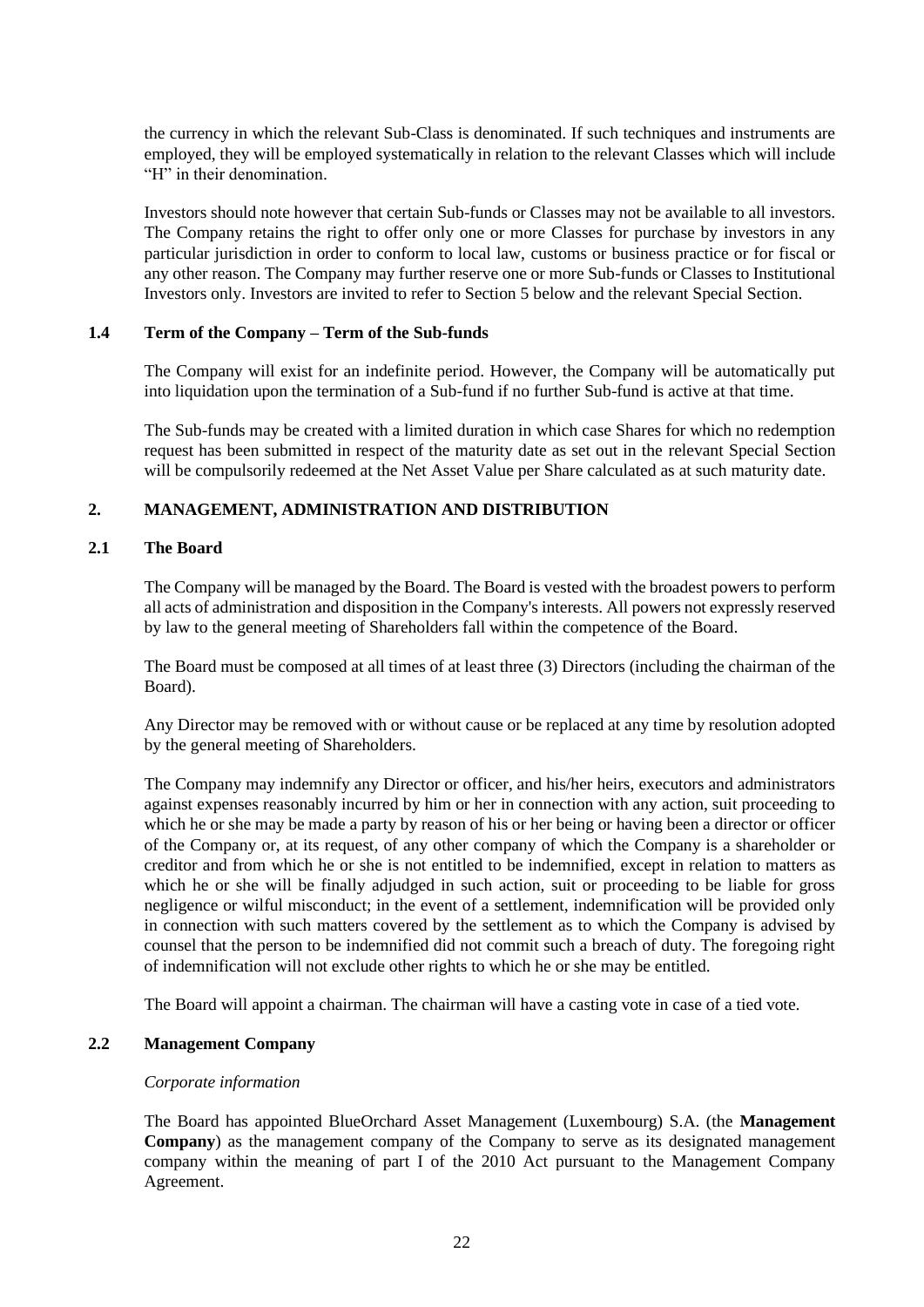BlueOrchard Asset Management (Luxembourg) S.A. is a public limited company incorporated under the laws of Luxembourg incorporated for an unlimited duration on 26 July 2012. It is registered on the official list of Luxembourg management companies governed by Chapter 15 of the Law of 2010. At the date of this Prospectus, the authorised capital of the Management Company which is fully paid up is EUR 125,000 and the own funds of the Management Company comply with the requirements of the 2010 Act and of the Circular 12/546.

#### *Duties*

The Management Company will provide, subject to the overall control of the Board and without limitation, (i) investment management services, (ii) administrative services and (iii) marketing, distribution and sales services to the Company as listed in annex II of the 2010 Act. The rights and duties of the Management Company are further laid down in articles 107 et seq. of the 2010 Act. The Management Company must at all times act honestly and fairly in conducting its activities in the best interest of the Shareholders and in conformity with the 2010 Act, the Prospectus and the Articles.

The Management Company is vested with the day-to-day administration of the Company. In fulfilling its duties as set forth by the 2010 Act and the Management Company Agreement, the Management Company is authorised, for the purpose of more efficient conduct of its business, to delegate, under its responsibility and control, and with the prior consent of the Company and subject to the approval of the CSSF, part or all of its functions and duties to any third party, which, having regard to the nature of the functions and duties to be delegated, must be qualified and capable of undertaking the duties in question. The Management Company will remain liable to the Company in respect of all matters so delegated.

The Management Company will require any such agent to which it intends to delegate its duties to comply with the provisions of the Prospectus, the Articles and the relevant provisions of the Management Company Agreement.

In relation to any delegated duty, the Management Company will implement appropriate control mechanisms and procedures, including risk management controls, and regular reporting processes in order to ensure an effective supervision of the third parties to whom functions and duties have been delegated and that the services provided by such third party service providers are in compliance with the Articles, the Prospectus and the agreement entered into with the relevant third party service provider.

The Management Company will be careful and diligent in the selection and monitoring of the third parties to whom functions and duties may be delegated and ensure that the relevant third parties have sufficient experience and knowledge as well as the necessary authorisations required to carry out the functions delegated to them.

The following functions may be delegated by the Management Company to third parties: investment management of certain Sub-funds, administration, marketing and distribution, as further set forth in this Prospectus and in the Special Sections.

The Management Company has established and applies a remuneration policy and practices that are consistent with, and promote, sound and effective risk management on both financial and sustainability related factors and that neither encourage risk taking which is inconsistent with the risk profiles, rules, this Prospectus or the Articles nor impair compliance with the Management Company's obligation to act in the best interest of the Company (the **Remuneration Policy**).

The Remuneration Policy includes fixed and variable components of salaries and applies to those categories of staff, including senior management, risk takers, control functions and any employee receiving total remuneration that falls within the remuneration bracket of senior management and risk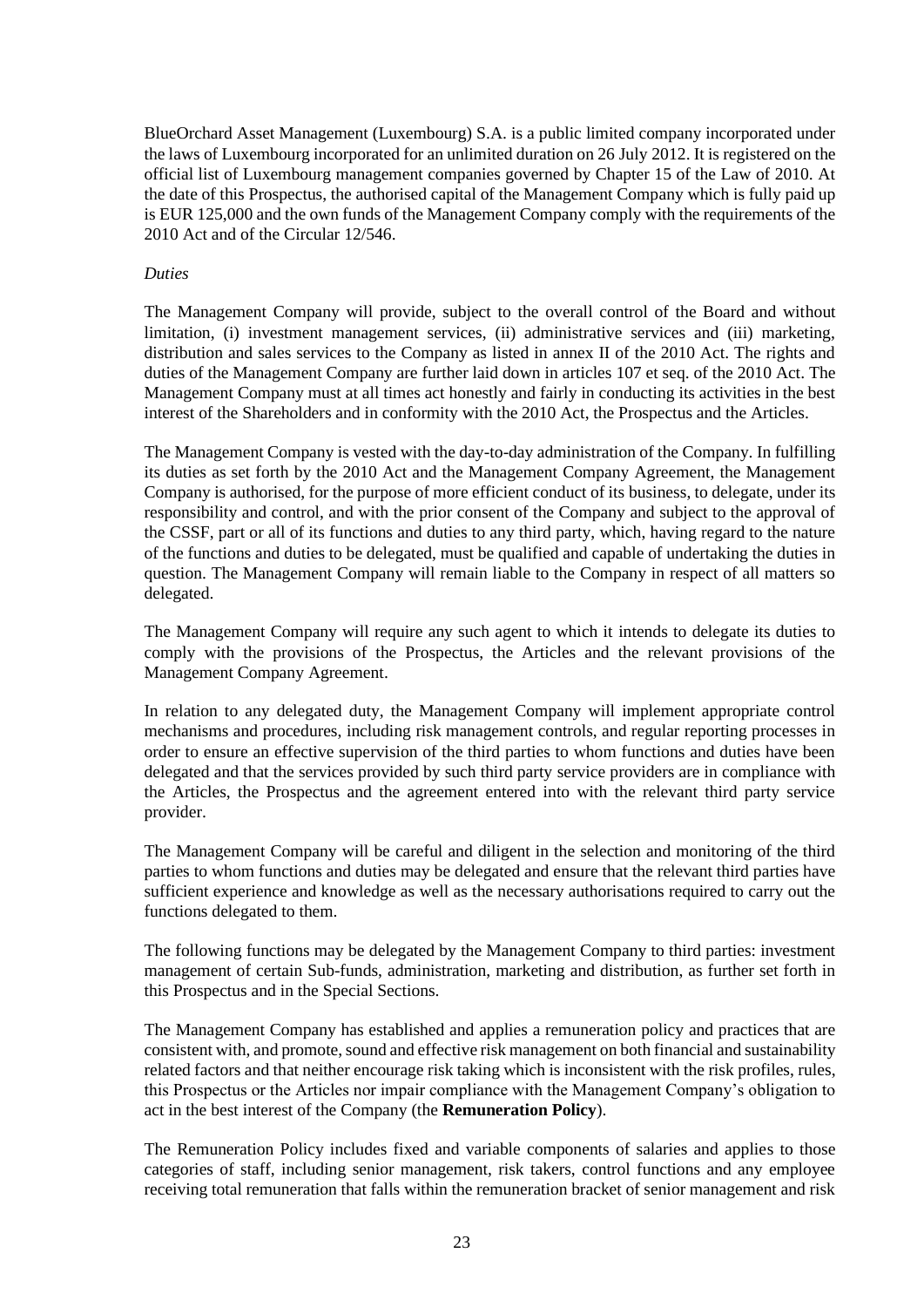takers whose professional activities have a material impact on the risk profiles of the Management Company, the Company or the Sub-funds.

The Remuneration Policy is in line with the business strategy, objectives (including but not limited to those related to impact and sustainability of the Company's investments), values and interests of the Management Company, the Company and the Shareholders and includes measures to avoid conflicts of interest.

In particular, the Remuneration Policy will ensure that:

- (a) the staff engaged in control functions are compensated in accordance with the achievement of the objectives linked to their functions, independently of the performance of the business areas that they control;
- (b) the assessment of performance is set in a multi-year framework appropriate to the holding period recommended to the investors of the Company in order to ensure that the assessment process is based on the longer-term performance of the Company and its investment risks and that the actual payment of performance-based components of remuneration is spread over the same period;
- (c) the fixed and variable components of total remuneration are appropriately balanced and the fixed component represents a sufficiently high proportion of the total remuneration to allow the operation of a fully flexible policy on variable remuneration components, including the possibility to pay no variable remuneration component;
- (d) the measurement of performance used to calculate variable remuneration components or pools of variable remuneration components includes a comprehensive adjustment mechanism to integrate all relevant types of current and future risks;
- (e) if at any point of time, the management of the Company were to account for 50% or more of the total portfolio managed by the Management Company, at least 50%, of any variable remuneration component will have to consist of Shares, equivalent ownership interests, or share-linked instruments or equivalent non-cash instruments with equally effective incentives as any of the instruments referred to in this item (e); and
- (f) a substantial portion, and in any event at least 40%, of the variable remuneration component, is deferred over a period which is appropriate in view of the holding period recommended to the Shareholders and is correctly aligned with the nature of the risks of the Company.

Details of the Remuneration Policy, including the persons in charge of determining the fixed and variable remunerations of the staff, a description of the key remuneration elements and an overview of how remuneration is determined is available on the website [http://www.blueorchard.com/policies.](http://www.blueorchard.com/policies) A paper copy of the summarised Remuneration Policy is available free of charge to the Shareholders upon request.

The Management Company Agreement has been entered into for an undetermined period of time and may be terminated by either party upon serving to the other a three months' prior written notice.

#### *Conducting persons*

The conducting persons of the Management Company are responsible for the conduct of the day-today business of the Management Company. As at the date of this Prospectus, the conducting persons of the Management Company are Christophe Tabarovsky and Roland Schilpp.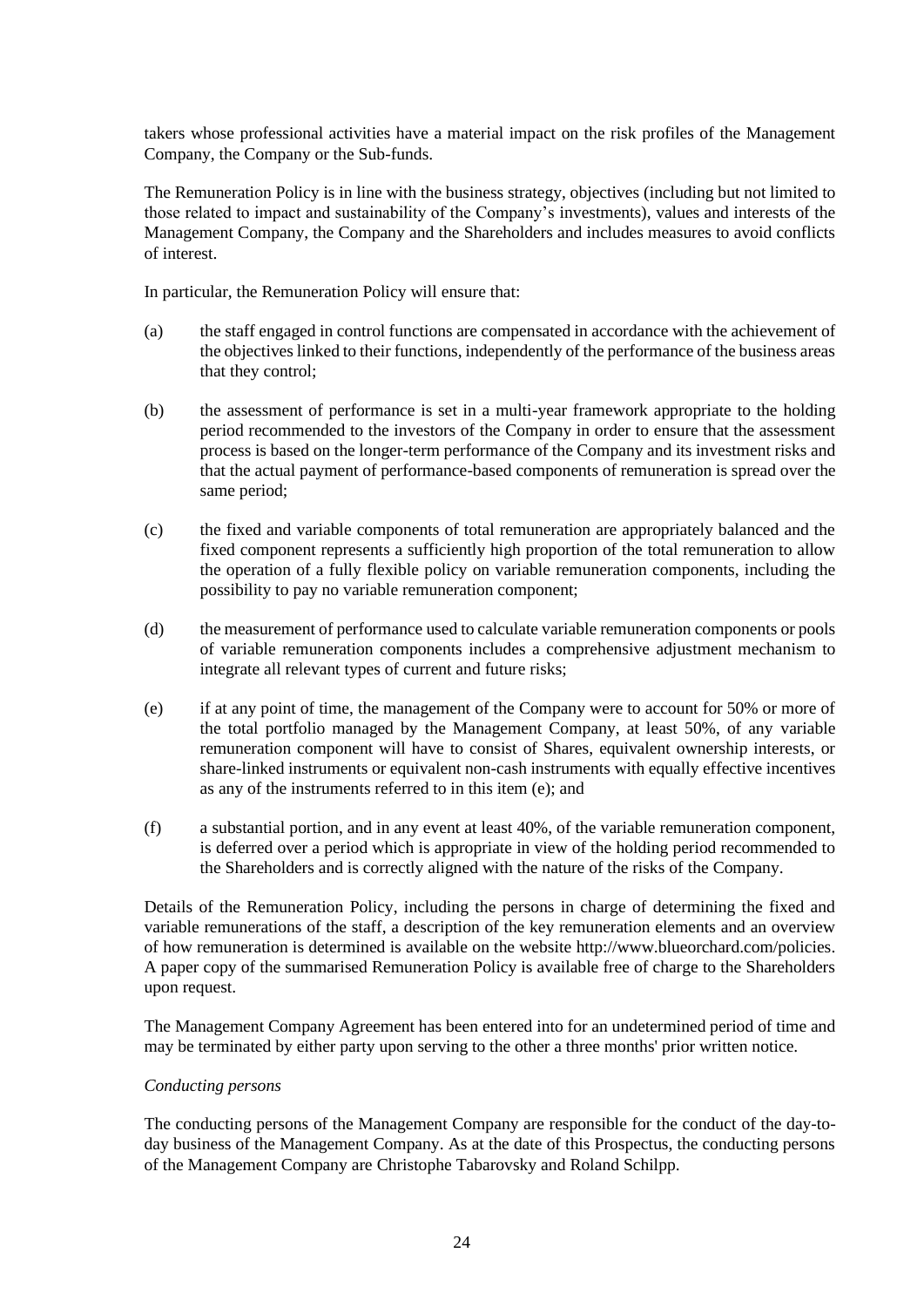#### **2.3 Investment Manager**

The Management Company has appointed BlueOrchard Finance Ltd., a company incorporated under the laws of Switzerland, with registered address at Seefeldstrasse 231, CH-8008 Zurich, Switzerland as investment manager of the Sub-funds to carry out investment management services and to be responsible for the Sub-funds' investment activities within the parameters and restrictions set out in this Prospectus and the relevant Special Section.

The Investment Manager will provide or procure each such Sub-fund investment advisory and investment management services, pursuant to the provisions of the relevant Investment Management Agreement and in accordance with the investment policy, objective and restrictions of the relevant Sub-fund as set out in the Articles, the Prospectus and the relevant Special Section and with the aim to achieve the Sub-fund's Investment Objective.

Any such Investment Manager may be assisted by one or more Investment Advisers or delegate its functions, with the approval of the CSSF, the Management Company and the Board, to one or more sub-managers. In case sub-managers/advisers are appointed, the relevant Special Section will be updated.

Based on article  $110(1)(g)$  of the 2010 Act, the Management Company may (i) give any further instructions to, and (ii) terminate the mandate of, any Investment Manager which is appointed in accordance with the above paragraph, at any time when this is in the interests of the Shareholders.

Unless otherwise stated in the relevant Special Section, the Investment Manager is responsible for, among other matters, identifying and acquiring the investments of the Company. The Investment Manager is granted full power and authority and all rights necessary to enable it to manage the investments of the relevant Sub-funds and provide other investment management services to assist the Company and the Management Company to achieve the Investment Objectives and Policy set out in this Prospectus and any specific Investment Objective and Policy set out in the relevant Special Section. Consequently, the responsibility for making decisions to buy, sell or hold a particular security or asset rests with the Board, the Management Company, the Investment Manager and, as the case may be, the relevant sub-investment manager appointed by them, subject always to the overall policies, direction, control and responsibility of the Board and the Management Company.

The Management Company may also decide to appoint multiple Investment Managers in view of the management of one Sub-fund's assets and allocate a percentage of the relevant Sub-fund's net assets related to a clearly distinct strategy of these Investment Managers. Any use of multiple Investment Managers will be disclosed in the relevant Special Section along with a description of their asset allocation.

## **2.4 Depositary**

The Company has, under the terms of the Depositary Agreement, engaged Citibank Europe plc, Luxembourg Branch (the "Depositary") as depositary of the Company's assets. The Depositary shall also be responsible for the oversight of the Company to the extent required by and in accordance with applicable law, rules and regulations. The Depositary shall exercise the supervisory duties in accordance with applicable law, rules and regulations as well as the Depositary Agreement.

The Depositary is a public limited company domiciled in Ireland with registered number 132781 whose registered office is at 1 North Wall Quay, Dublin 1. The Depositary conducts its principal business in Luxembourg from its office at 31, Z.A.I. Bourmicht, L-8070 Bertrange, Grand Duchy of 23 Luxembourg. Its Luxembourg branch was established on 20 August 2015 and is registered with the Registre de Commerce et des Sociétés of Luxembourg under number B 0200204. Its Luxembourg branch is authorised to provide such services in accordance with the Luxembourg law of 5 April 1993 on the financial sector, as amended, and specialises in fund custody and administration services. The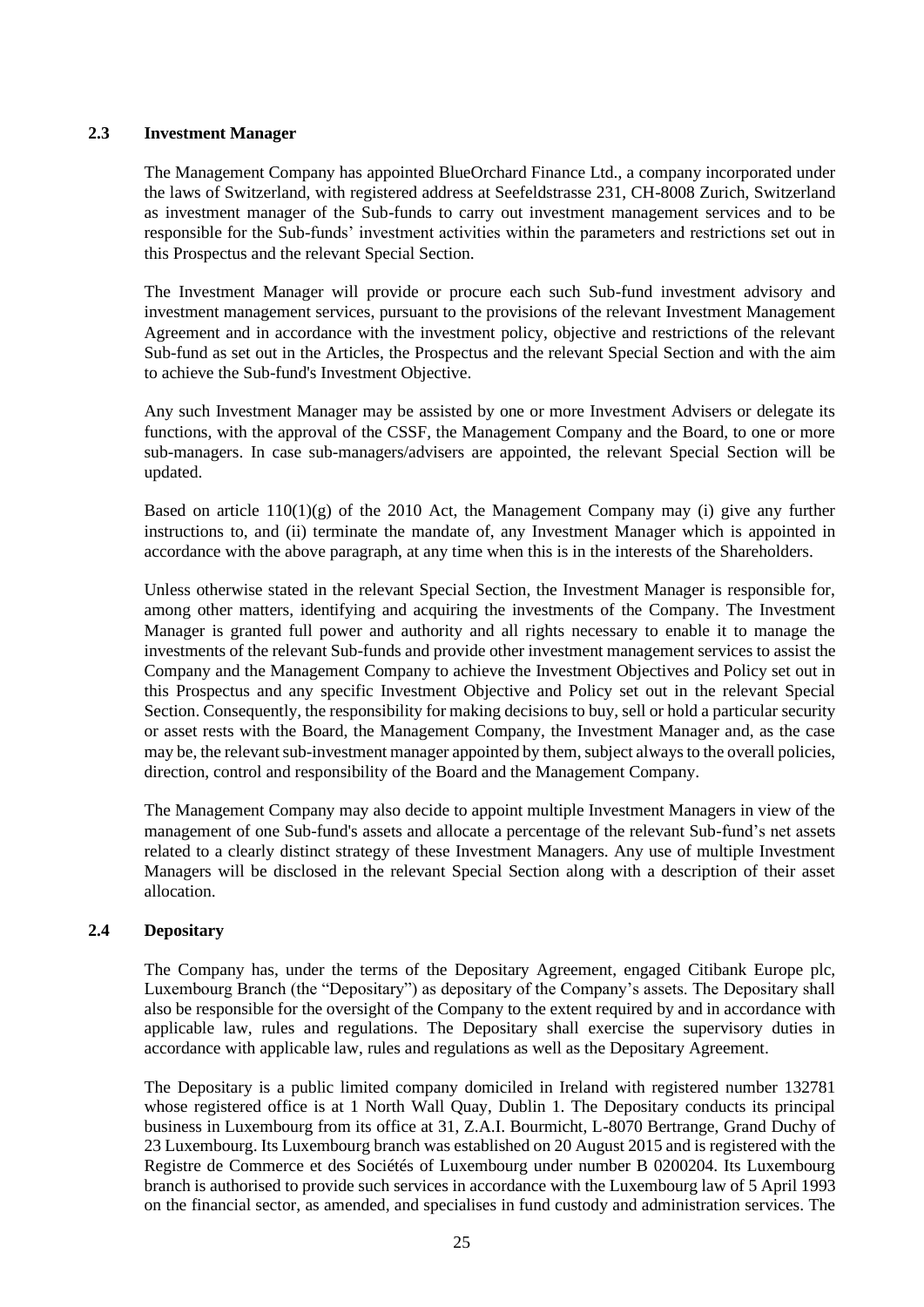Depositary is authorised by the Central Bank of Ireland but in respect of its services as depositary in Luxembourg is regulated by the CSSF.

The key duties of the Depositary are to perform on behalf of the Company, the depositary duties referred to in the 2010 Act essentially consisting of:

(i) monitoring and verifying the Company's cash flows;

(ii) safekeeping of the Company's assets, including inter alia holding in custody financial instruments that may be held in custody and verification of ownership of other assets;

(iii) ensuring that the sale, issue, repurchase, redemption and cancellation of Shares are carried out in accordance with the Articles and applicable Luxembourg law, rules and regulations;

(iv) ensuring that the value of the Shares is calculated in accordance with the Articles and applicable Luxembourg law, rules and regulations;

(v) ensuring that in transactions involving the Company's assets, any consideration is remitted to the Company within the usual time limits;

(vi) ensuring that the Company's income is applied in accordance with the Articles and applicable Luxembourg law, rules and regulations; and

(vii) carrying out instructions from the Company unless they conflict with the Articles or applicable Luxembourg law, rules and regulations.

In addition, as paying agent, the Depositary is responsible for the collection of subscription monies of Shareholders, payment of redemption proceeds and payment of dividends (if any) to the Shareholders.

Under the terms of the Depositary Agreement and in accordance with the 2010 Act, the Depositary has power to delegate certain of its depositary functions. A list of delegates with whom the Depositary has entered into written agreements delegating the performance of its safekeeping function in respect of certain of the Company's assets as well as any sub-delegates appointed is available at www.citigroup.com/citi/about/countrypresence/luxembourg.html under "UCITS V List of Agent Banks". Such list may be updated, free of charge and upon request, from the Depositary.

The Depositary must exercise due skill, care and diligence in the selection, continued appointment and ongoing monitoring of a third party as a safekeeping agent so as to ensure that the third party has and maintains the expertise, competence and standing appropriate to discharge the responsibilities concerned; maintain an appropriate level of supervision over the safekeeping agent; and make appropriate inquiries from time to time to confirm that the obligations of the agent continue to be competently discharged.

In certain jurisdictions, where the local law requires that financial instruments are held by a local entity and no local entity satisfies the delegation requirements to which the Depositary is subject, the Depositary may delegate its functions to a local entity for as long as there are no local entities which satisfy the requirements. The Depositary will only do so where the Company has instructed it to do so and Shareholders are notified of such delegation prior to their investment, the reasons for it and the risks involved in the delegation. The liability of the Depositary will not be affected by the fact that it has delegated to a third party certain of its safekeeping in respect of the Company's assets. In particular, the Depositary is liable to the Company for the loss by the Depositary or a third party to whom the custody of financial instruments that can be held in custody has been delegated. In the case of such a loss of a financial instrument held in custody, the Depositary shall return a financial instrument of identical type or the corresponding amount to the Company or the Management Company acting on behalf of the Company without undue delay. The Depositary is not liable if it can prove that the loss has arisen as a result of an external event beyond its reasonable control, the consequences of which would have been unavoidable despite all reasonable efforts to the contrary. The Depositary is also liable to the Company for direct damages resulting from breach of the Depositary Agreement by reason of negligence, intentional failure or fraud of the Depositary in performing services as set out in the Depositary Agreement. The Company has agreed that its investors shall not have any direct rights against or liabilities from the Depositary under the Depositary Agreement. The Depositary Agreement contains indemnities in favour of the Depositary excluding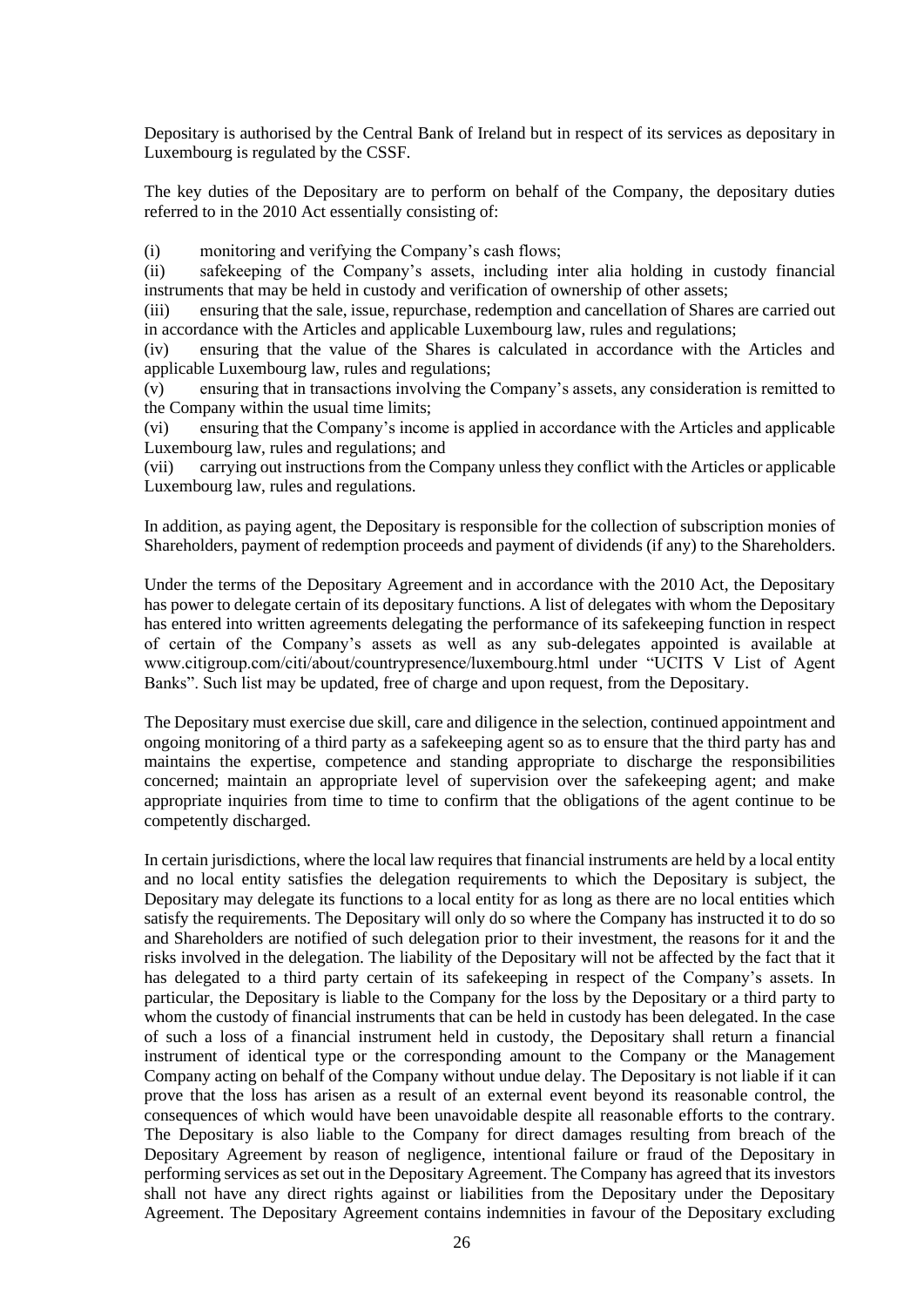matters arising by reason of its failure to satisfy its obligation of due skill, care and diligence as provided in the Depositary Agreement or the failure of any agent of the Depositary to satisfy the same standard of care or any loss for which the Depositary is liable under the UCITS Directive as implemented into Luxembourg law by the 2010 Act, Commission Delegated Regulation (EU) 2016/438 supplementing the UCITS Directive and any applicable rules, requirements, guidance or practices stated by the CSSF to be applicable to the Company, the Management Company or the Depositary, as appropriate, from time to time, or any of them, as the case may be.

Without prejudice to the paragraphs below, from time to time actual or potential conflicts may arise between the Depositary and its delegates or sub-delegates, for example where an appointed delegate or sub-delegate is an affiliated group company which receives remuneration for another custodial service it provides to the Company. Included in the Depositary's conflict of interest policy are procedures to identify, manage and monitor on an on-going basis any actual or potential conflict of interest involving its delegates or sub-delegates. Actual or potential conflicts of interest may also arise between the Company, the Shareholders or the Management Company on the one hand and the Depositary on the other hand. For example, such actual or potential conflict may arise because the Depositary is part of a legal entity or is related to a legal entity which provides other products or services to the Company or the Management Company. In particular, depositary and administration services are provided by the same legal entity, Citibank Europe plc, Luxembourg Branch. In practice, however, the depositary and administration lines of business are functionally and hierarchically separated and operate on an arm's length basis. In addition, the Depositary may have a financial or business interest in the provision of such products or services, or receive remuneration for related products or services provided to the Company, or may have other clients whose interests may conflict with those of the Company, the Shareholders or the Management Company.

The Depositary and any of its affiliates may effect, and make a profit from, transactions in which the Depositary (or its affiliates, or another client of the Depositary or its affiliates) has (directly or indirectly) a material interest or a relationship of any description and which involves or may involve a potential conflict with the Depositary's duty to the Company. This includes circumstances in which the Depositary or any of its affiliates or connected persons: acts as market maker in the investments of the Company; provides broking services to the Company and/or to other funds or companies; acts as financial adviser, banker, derivatives counterparty or otherwise provides services to the issuer of the investments of the Company; acts in the same transaction as agent for more than one client; has a material interest in the issue of the investments of the Company; or earns profits from or has a financial or business interest in any of these activities . The group-wide conflict of interest policy provides that Citi manages conflicts through various policies, procedures and/or processes, which may, depending upon the conflict, include prevention or avoidance of conflicts, or appropriate disclosures, establishing information barriers, restructuring transactions, products or processes, and/or changing compensation incentives.

The Depositary has a conflict of interest policy in place to identify, manage and monitor on an ongoing basis any actual or potential conflict of interest. The Depositary has functionally and hierarchically separated the performance of its depositary tasks from its other potentially conflicting tasks. The system of internal controls, the different reporting lines, the allocation of tasks and the management reporting allow potential conflicts of interest and the Depositary issues to be properly identified, managed and monitored. Up-to-date information on delegations and sub-delegations and related conflicts of interest may be requested from the Depositary by Shareholders.

The Company and the Depositary may terminate the Depositary Agreement at any time by giving ninety (90) days' notice in writing. The Company may, however, dismiss the Depositary only if a new depositary is appointed within two months to take over the functions and responsibilities of the Depositary. After its dismissal, the Depositary must continue to carry out its functions and responsibilities until such time as the entire assets of the Sub-Funds have been transferred to the new depositary.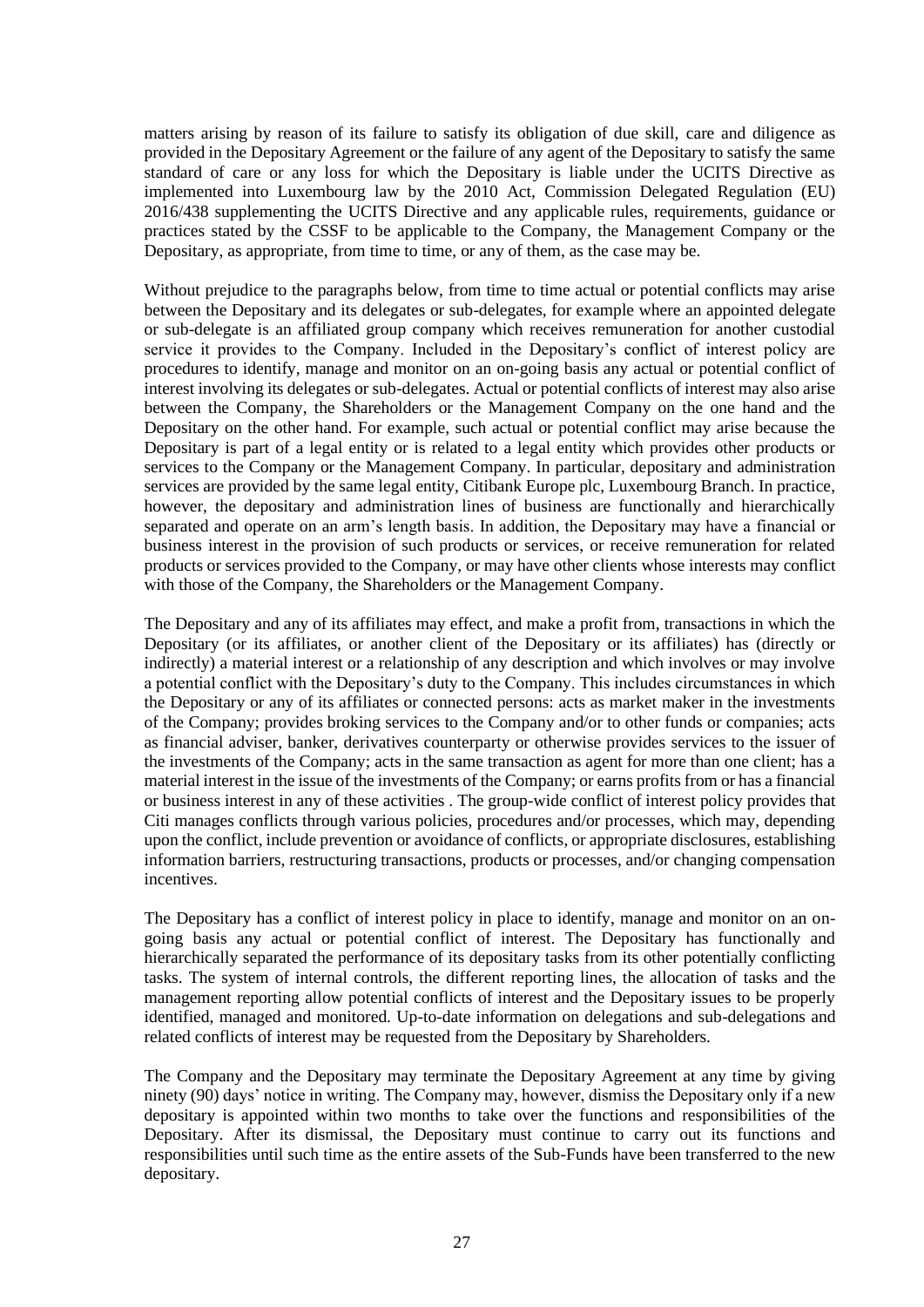## **2.5 Administrative agent**

Citibank Europe Plc, Luxembourg Branch has been appointed as delegated administrative agent and registrar and transfer agent pursuant to a central administration agent agreement entered into for an unlimited period of time between the Company, the Management Company and the Administrative Agent with effect as of 1 July 2019 (the **Administration Agreement**). The Administrative Agent also performs domiciliary and corporate agent services to the Company pursuant to the Administration Agreement.

In its capacity as:

- administration agent, the Administrative Agent will have as its principal function among other things the calculation of the Net Asset Value, the maintenance of the Company's accounting records and the preparation of the financial reports required by this Prospectus and Luxembourg Law;
- registrar and transfer agent, the Administration Agent will be responsible for the safekeeping and maintaining of the Register and for processing issues, repurchases and transfers of Shares in accordance with this Prospectus and the Articles. The Administrative Agent will implement the policy of the Board in verifying that Investors are Eligible Investors.

The fees and costs of the Administrative Agent for the above functions are met by the Company out of the Operating and Administrative Fees and are conform to common practice in Luxembourg.

#### **2.6 Distributors and nominees**

The Company and the Management Company may enter into distribution agreement(s) to appoint Distributor(s) to distribute Shares of different Sub-funds from time to time.

Some distributors may offer to enter into arrangements with investors to provide nominee services to those investors in relation to the Shares or arrange for third party nominee service providers to provide such nominee services to the underlying investors.

All distributors that are entitled to receive subscription monies and/or subscription or redemption orders on behalf of the Company and nominee service providers must be (i) professionals of the financial sector of a FATF member country which are subject under their local regulations to anti money laundering rules equivalent to those required by Luxembourg law or (ii) professionals established in a non-FATF member State provided they are a subsidiary of a professional of the financial sector of a FATF member State and they are obliged to follow anti money laundering and terrorism financing rules equivalent to those required by Luxembourg law because of internal group policies. Whilst and to the extent that such arrangements subsist, underlying investors will not appear in the Register and will have no direct right of recourse against the Company.

The Management Company and/or any distributors or nominee service providers holding their Shares through Euroclear or Clearstream or any other relevant clearing system as an accountholder also will not be recognised as the registered Shareholder in the Register. The relevant nominee of Euroclear or Clearstream or the other relevant clearing system will be recognised as the registered Shareholder in the Register in such event, and in turn would hold the Shares for the benefit of the relevant accountholders in accordance with the relevant arrangements.

The terms and conditions of any (sub-)distribution agreement(s) with arrangements to provide nominee services will have to allow that an underlying investor who (i) has invested in the Company through a nominee and (ii) is an Eligible Investor, may at any time, require the transfer in his/her/its name of the Shares subscribed through the nominee. After this transfer, the investor will receive evidence of his shareholding at the confirmation of the transfer from the nominee.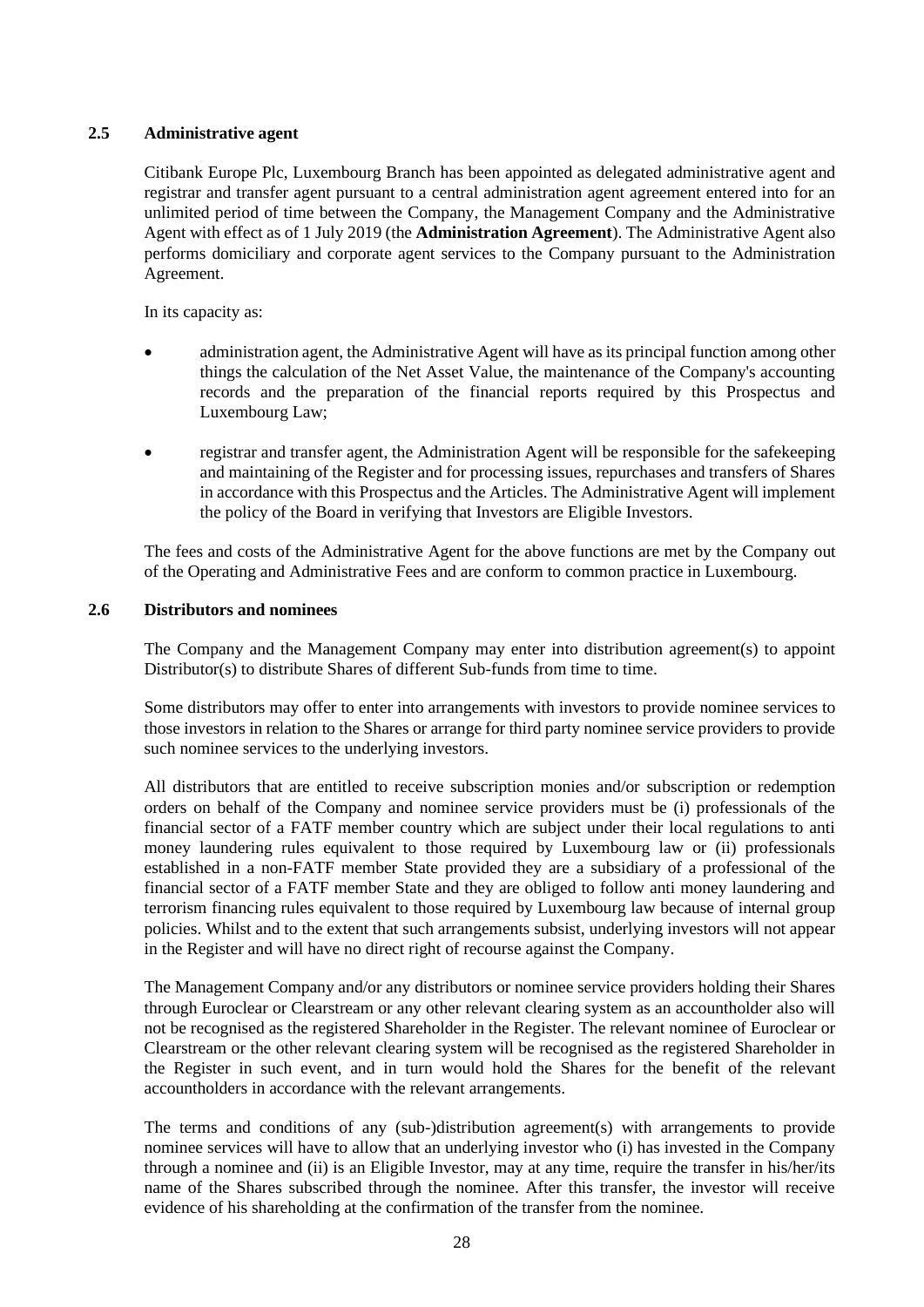Investors may subscribe directly to the Company without having to go through the Management Company or any distributors or nominee.

The Management Company and any Investment Manager, the Investment Adviser(s) may enter into retrocession fee arrangements with any distributor in relation to their distribution services. Any such retrocession fee will be paid by the Management Company, the Investment Manager and the Investment Adviser(s) out of their own remuneration.

#### **2.7 Auditor**

PricewaterhouseCoopers, *société coopérative* has been appointed as the Company's approved statutory auditor and will fulfil all duties prescribed by the 2010 Act.

#### <span id="page-28-0"></span>**3. INVESTMENT OBJECTIVE, POLICY AND RESTRICTIONS**

#### **3.1 Investment Objective and Investment Policy**

The Investment Objective and Investment Policy of each Sub-fund are as set out in respect of that Subfund in the relevant Special Section.

#### **3.2 Investment Restrictions**

The Company and the Sub-funds are subject to the Investment Restrictions set forth in Schedule [1.](#page-58-0)

#### **3.3 Use of financial derivative instruments**

Certain Sub-funds may be authorised to use financial derivative instruments either for hedging or efficient portfolio management purposes or as part of their investment strategies as described in the relevant Special Sections. Unless stated otherwise in a Special Section, a Sub-fund which uses financial derivative instruments will do so for hedging and/or efficient portfolio management purposes only. Sub-funds using derivatives will do so within the limits specified in Schedule 1. **Investors should refer to the risk factors in Schedule 2 for special risk considerations applicable to financial derivative instruments. The Sub-funds will only enter into OTC transactions with first class financial institutions specialised in those transactions.** 

#### **3.4 Use of EPM Techniques**

Certain Sub-funds may be authorised to employ EPM Techniques within the limits specified in Schedule 1. **Investors should refer to the risk factors in [Schedule 2](#page-69-0) for special risk considerations applicable to EPM Techniques.**

#### **4. CO-MANAGEMENT**

Subject to the general provisions of the Articles, the Board may choose to co-manage the assets of certain Sub-funds on a pooled basis for the purposes of efficient portfolio management. In these cases, assets of the Sub-funds participating in the co-management process will be managed according to a common Investment Objective and will be referred to as a "pool". These pools, however, are used solely for internal management efficiency purposes or to reduce management costs.

The pools do not constitute separate legal entities and are not directly accessible to Shareholders. Cash, or other assets, may be allocated from one or more Sub-funds into one or more of the pools established by the Company. Further allocations may be made, from time to time, thereafter. Transfers from the pool(s) back to the Sub-funds may only be made up to the amount of that Sub-fund's participation in the pool(s).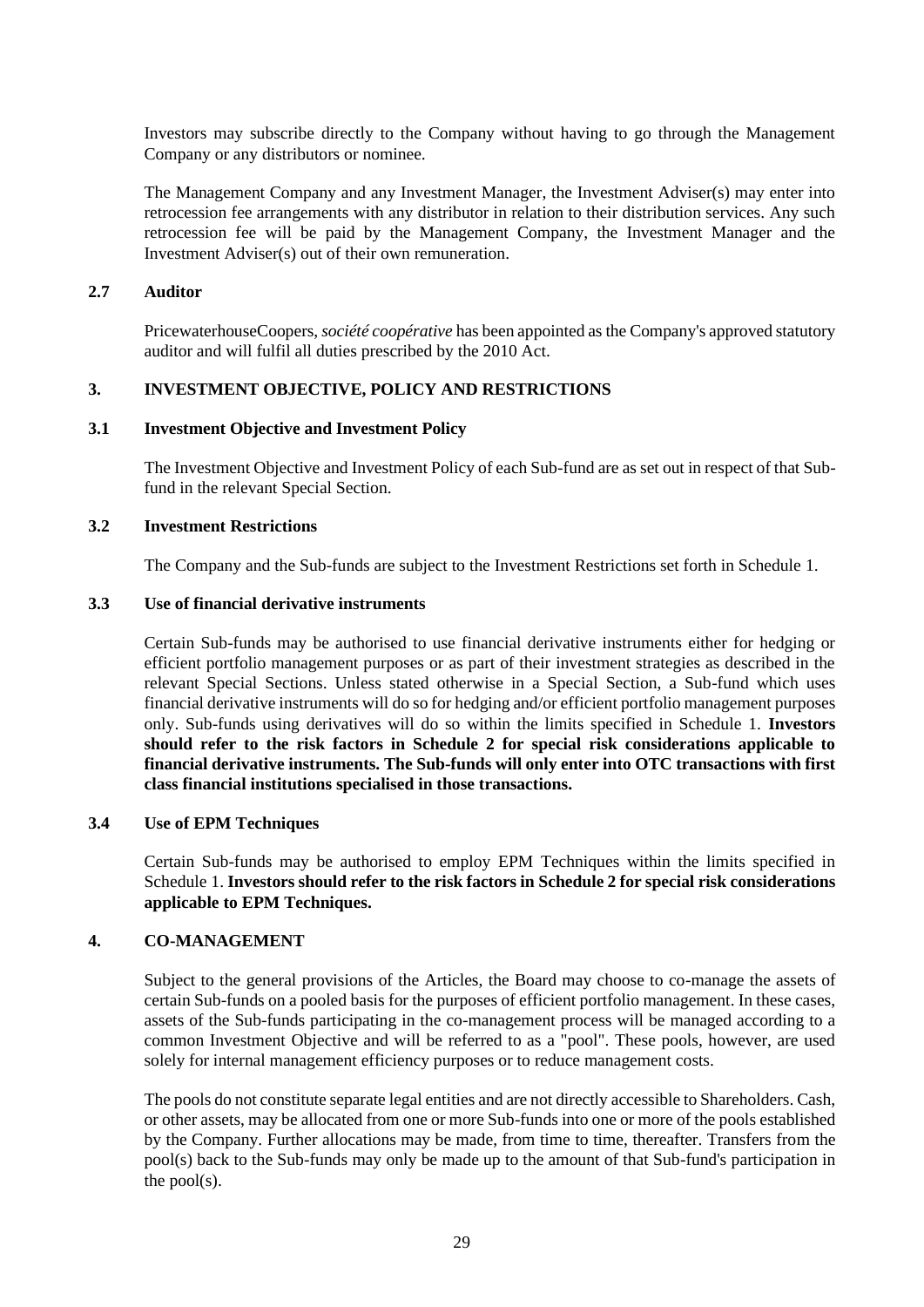Pooling may be implemented either between several Sub-funds ("intra-pooling") or between two or more investment funds ("extra-pooling").

The proportion of any Sub-fund's participation in a particular pool will be measured by reference to its initial allocation of cash and/or other assets to such a pool and, on an ongoing basis, according to adjustments made for further allocations or withdrawals.

The entitlement of each Sub-fund participating in the pool, to the co-managed assets applies proportionally to each and every single asset of such pool.

Where the Company incurs a liability relating to any asset of a particular pool or to any action taken in connection with an asset of a particular pool, such liability is allocated to the relevant pool. Assets or liabilities of the Company which cannot be attributed to a particular pool, are allocated to the Subfund they belong or relate to. Assets or expenses which are not directly attributable to a particular Subfund are allocated among the various Sub-funds pro rata, in proportion to the Net Asset Value of each Sub-fund.

Upon dissolution of the pool, the pool's assets will be allocated to the Sub-fund(s) in proportion to its/their participation in the pool.

Dividends, interest, and other distributions of an income nature earned in respect of the assets of a particular pool will be immediately credited to the Sub-funds in proportion to its respective participation in the pool at the time such income is recorded.

Expenses directly attributable to a particular pool will be recorded as a charge to that pool and, where applicable, will be allocated to the Sub-funds in proportion to their respective participation in the pool at the time such expense is incurred. Expenses, that are not attributable to a particular pool, will be charged to the relevant Sub-fund(s).

In the books and accounts of the Company the assets and liabilities of a Sub-fund, whether participating or not in a pool, will, at all times, be identified or identifiable as an asset or liability of the Sub-fund concerned including, as the case may be, between two accounting periods a proportionate entitlement of a Sub-fund to a given asset. Accordingly such assets can, at any time, be segregated. On the Depositary's records for the Sub-fund such assets and liabilities will also be identified as a given Sub-fund's assets and liabilities and, accordingly, segregated on the Depositary's books.

## <span id="page-29-0"></span>**5. SOCIAL PERFORMANCE AND ESG FACTORS**

As an investment fund operating in accordance with the requirements of Article 9 of SFDR, social performance and Environmental Social and Governance criteria ("**ESG Criteria**") are critical nonfinancial considerations integrated in the investment process of the Company as outlined in greater detail in the SFDR Annex.

The Company contributes with its activities to various Sustainable Development Goals ("**SDG**") through investees assessed on all three ESG Criteria. The Company impact footprint can be mapped along the three levels of the impact value chain; namely, ESG, impact and SDG. All criteria are independently analysed through a methodology developed by the External Management Company including a BlueOrchard's proprietary tool for social performance management.

#### **5.1 Investee ESG Screening and Monitoring**

In accordance with the Company's objective as an impact investment fund and in accordance with the Company's operations subject to Article 9 of SFDR, all potential investees of the Company undergo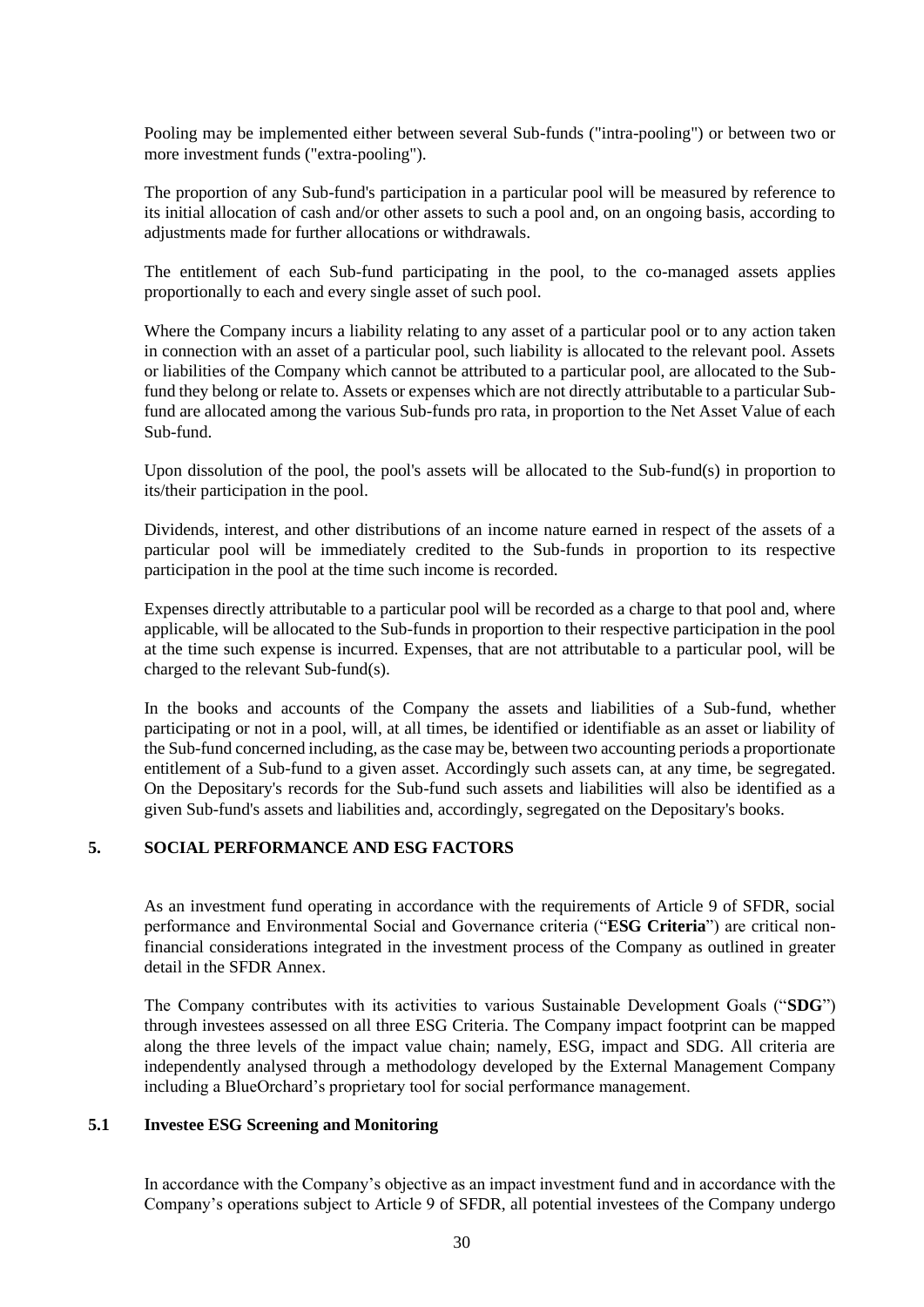a thorough assessment with respect to their financial sustainability and impact management and ESG performance.

Such assessments are independently performed by a dedicated impact & ESG team and subject to multiple layers of review in the event of ambiguities and/or challenges to the assessment. The sources of information include desktop research, external data providers' reports and the application of inhouse designed impact and ESG performance tools that provide internal ratings of prospective investees. Post-investment, investees are monitored with a defined frequency of re-assessment depending on their sector with escalation procedures and review processes in place to assess concerns that arise in connection with an instrument (or issuer) during the lifecycle of an investment.

The following ESG-related aspects are included in the screening and monitoring:

- Second Opinion Reports for Green, Social, Sustainability linked bonds and frameworks;
- Relevant qualifications, experience, involvement and structure of investees governance;
- Global ESG News coverage (source RepRisk);
- Global ESG Incidents reporting (source RepRisk); and
- Social and Environmental impact performance management assessment based on internal proprietary tool.

#### **5.2 Exclusion List**

In keeping with the Company's operation as a sustainable investment vehicle operating according to Article 9 of SFDR, the BlueOrchard investment process complies with the International Finance Corporation exclusion list that identifies sectors that may not be engaged ininvestee companies such as but not limited to:

- production or trade in any product or activity deemed illegal under host country laws or regulations or international conventions and agreements, or subject to international bans, such as pharmaceuticals, pesticides/herbicides, ozone depleting substances, polychlorinated biphenyls (PCBs), wildlife or products regulated under CITES;
- production or trade in weapons and munitions;
- production or trade in alcoholic beverages (excluding beer and wine);
- production or trade in tobacco;
- gambling, casinos and equivalent enterprises;
- commercial logging operations for use in primary tropical moist forest; and
- production or trade in wood or other forestry products other than from sustainably managed forests.

#### **5.3 Environmental Considerations**

Environmental factors are evaluated as part of BlueOrchard's impact and ESG performance assessment. The Company can invest in green bond issuances or other bond types with strong consideration and clear use of proceeds related to environment.

Moreover, the Company assesses each investee environmental and climate awareness based on information available in the investee annual or sustainability reports. Any questions or concerns regarding the sustainability practices and/or track record of an issuer are subject to a multi-level review process which may lead to the dismissal of an issue or specific instrument from the Company's investable universe.

#### **5.4 Human Resources**

BlueOrchard ensures that investees abide with local laws and the exclusion list detailed above, expressly prohibiting engaging in or financing of companies that support forced or child labor.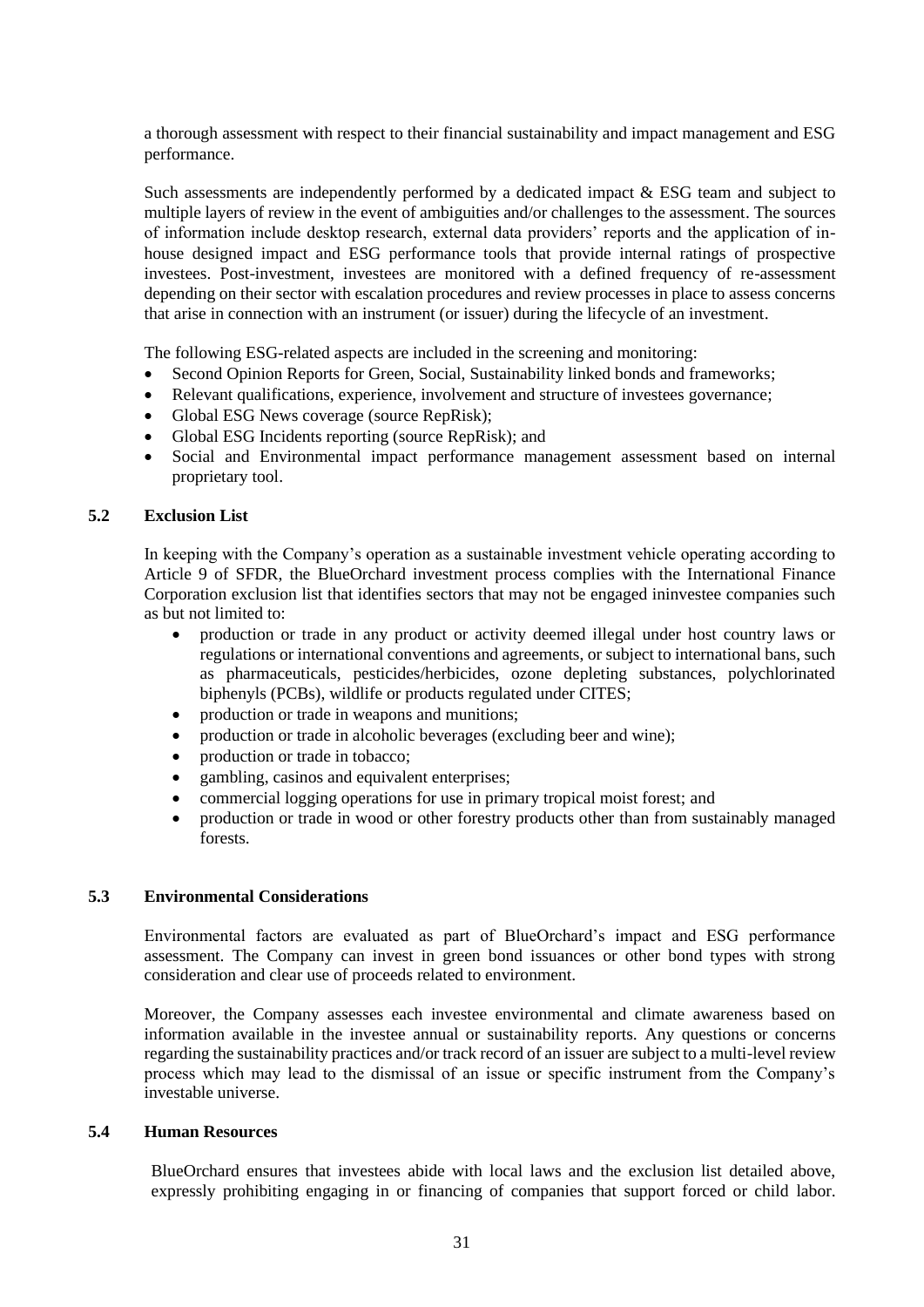Furthermore the in-house impact & ESG Performance assessment tool evaluates all investees human resources practices, from both an employee and governance perspective.

#### **6. DESCRIPTION OF THE SHARES AND CLASSES**

6.1 In respect of each Sub-fund, the Board or the Management Company will be able to launch the following Classes with the following features:

**Class BO:** Share class reserved for the Affiliate and the UCIs managed by the Management Company. The Board reserves the right to also admit other Investors.

**Class D; P; J and G classes**: These are classes that may be suitable for and are eligible for distribution to both retail and institutional investors on a direct basis or through the use of appropriate intermediaries, as relevant, including but not necessarily limited to distribution platforms and independent advisers.

**Class I and class S:** Eligible for institutional investors.

**Class H and SDR:** Investors admitted only upon invitation by the Board of Directors of the fund.

| <b>Class</b>                                    | <b>Class BO</b>                                                                                                                                                                                                  | <b>Class P</b>                                                                        | <b>Class D</b>                                                                           | <b>Class I</b>                                         | <b>Class S</b>                                                                                                      | <b>Class H</b>                                 | Class J                                                                                            | <b>Class G</b>                                                                                                        | <b>Class SDR</b>                                                                      |  |  |  |
|-------------------------------------------------|------------------------------------------------------------------------------------------------------------------------------------------------------------------------------------------------------------------|---------------------------------------------------------------------------------------|------------------------------------------------------------------------------------------|--------------------------------------------------------|---------------------------------------------------------------------------------------------------------------------|------------------------------------------------|----------------------------------------------------------------------------------------------------|-----------------------------------------------------------------------------------------------------------------------|---------------------------------------------------------------------------------------|--|--|--|
| Currency                                        | Reference<br>currency                                                                                                                                                                                            | Reference Currency and all Alternative Currencies*                                    |                                                                                          |                                                        |                                                                                                                     |                                                |                                                                                                    |                                                                                                                       |                                                                                       |  |  |  |
| Distribution<br>policy                          | Distribution and accumulation <sup>**</sup>                                                                                                                                                                      |                                                                                       |                                                                                          |                                                        |                                                                                                                     |                                                |                                                                                                    |                                                                                                                       |                                                                                       |  |  |  |
| Initial<br>subscription<br>price                | 100 in the Reference Currency or in the relevant Alternative Currency, excepting for SEK and NOK JPY where<br>the initial subscription price is 1,000 and for JPY where the initial subscription price is 10,000 |                                                                                       |                                                                                          |                                                        |                                                                                                                     |                                                |                                                                                                    |                                                                                                                       |                                                                                       |  |  |  |
| Minimum<br>subcription<br>amount                | $1,000$ in the<br>reference<br>currency or<br>the relevant<br>alternative<br>currency                                                                                                                            | $1,000$ in the<br>reference<br>currency or<br>the relevant<br>alternative<br>currency | 100,000 in<br>the<br>reference<br>currency or<br>the relevant<br>alternative<br>currency | currency or<br>the relevant<br>alternative<br>currency | 1,000,000 in 10,000,000 in<br>the reference the reference<br>currency or<br>the relevant<br>alternative<br>currency | in the<br>reference<br>alternative<br>currency | 10,000,,000 1,000,000<br>in the<br>reference<br>currency or currency or<br>alternative<br>currency | 10,000,000<br>in the<br>reference<br>currency or<br>the relevant the relevant the relevant<br>alternative<br>currency | $1,000$ in the<br>reference<br>currency or<br>the relevant<br>alternative<br>currency |  |  |  |
| Minimum<br>subsequent<br>subscription<br>amount | n/a                                                                                                                                                                                                              | n/a                                                                                   | n/a                                                                                      | n/a                                                    | n/a                                                                                                                 | n/a                                            | n/a                                                                                                | n/a                                                                                                                   | n/a                                                                                   |  |  |  |

\* *Hedged Class: any Classes having an Alternative Currency different from the Reference Currency and which are currency hedged will include the reference "H" in their denomination. Please also refer to Section 1.3 above of the General Section.*

\*\* *Distribution Classes: In case a Class is a distribution Class distributive, the denomination will include the reference "Dis" in their denomination.*

- 6.2 All Sub-funds may issue classes of Shares in the Reference Currency or in an Alternative Currency.
- 6.3 The Board or the Management Company has the option of adding new Alternative Currencies to existing Classes and, with the previous approval of the CSSF, new Classes to existing Sub-funds. Such decision will not be published but the website [www.blueorchard.com](http://www.blueorchard.com/) will be updated accordingly.
- 6.4 In respect of Classes reserved to Institutional Investors, a reduced subscription tax rate of 0.01% p.a. on net assets applies.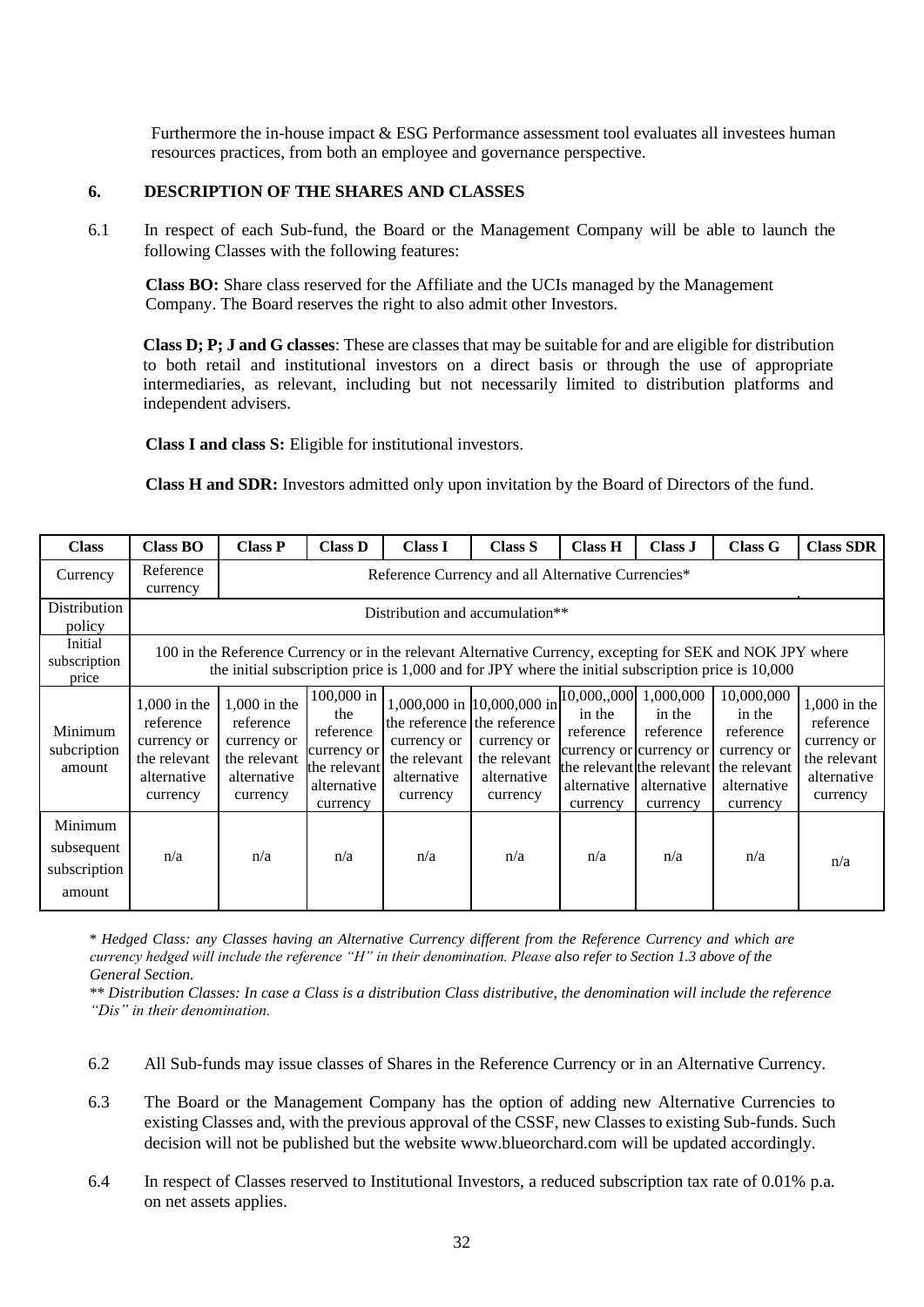## **7. SUBSCRIPTION FOR SHARES**

## <span id="page-32-0"></span>**7.1 Initial Subscription Period/Date and Ongoing Subscriptions**

During the Initial Subscription Period or on the Initial Subscription Date or on the Class Launch Date, the Company is offering the Shares under the terms and conditions as set forth in the relevant Special Section. The Company may offer Shares in one or several Sub-funds or in one or more Classes in each Sub-fund. If so provided for in a Special Section, the Board may extend the Initial Subscription Period and/or postpone the Launch Date subject to the terms of the relevant Special Section.

After the Initial Subscription Period, the Initial Subscription Date or the Class Launch Date, the Company may offer Shares of each existing Class in each existing Sub-fund on any day that is a Valuation Date, as stipulated in the relevant Special Section. The Company may decide that for a particular Class or Sub-fund no further Shares will be issued after the Initial Subscription Period or Initial Subscription Date (as will be set forth in the relevant Special Section). However, the Board reserves the right to authorise at any time and without notice the issue and sale of Shares for Classes or Sub-funds that were previously closed for further subscriptions. Such decision will be made by the Board with due regard to the interest of the existing Shareholders in the relevant Class or Sub-fund.

The Board may in its discretion decide to cancel the offering of a Sub-fund. The Board may also decide to cancel the offering of a new Class. In such case, investors having made an application for subscription will be duly informed and any subscription monies already paid will be returned. For the avoidance of doubt, no interest will be payable on such amount prior to their return to the relevant investors.

Shareholders or prospective investors may subscribe for a Class in a Sub-fund at a subscription price per Share equal to:

- (a) the Initial Subscription Price where the subscription relates to the Initial Subscription Period, the Initial Subscription Date or the Class Launch Date; or
- (b) the Net Asset Value per Share, as may be adjusted in accordance with Section [10,](#page-38-0) as of the Valuation Date on which the subscription is effected where the subscription relates to a subsequent offering (other than the Initial Subscription Period, the Initial Subscription Date or the Class Launch Date) of Shares of an existing Class in an existing Sub-fund.

A Subscription Fee of up to 3% of the Net Asset Value per Share of the relevant class of the relevant Sub-fund may be added to the subscription price to be paid by the investor. The applicable Subscription Fee will be stipulated in the relevant Special Section. This fee will be payable to the Company, the Management Company or the Distributor, unless otherwise specified in respect of a Sub-fund in the relevant Special Section. This issue price will also be increased to cover any duties, taxes and stamp duties which may have to be paid.

Subscriptions will be accepted in amounts and number of Shares.

With regard to the Initial Subscription Period or Initial Subscription Date, Shares will be issued on the Initial Subscription Date or the first Business Day following the end of the Initial Subscription Period. With regards to the Class Launch Date, Shares will be issued on the Class Launch Date.

#### **7.2 Subscription procedure**

Investors subscribing for Shares for the first time should complete a subscription form and send it by post directly to the Administrative Agent. Subscription forms may also be accepted by facsimile transmission or other means approved by the Administrative Agent. Subscription forms from non-Financial Action Task Force residents will only be accepted once the original signed subscription form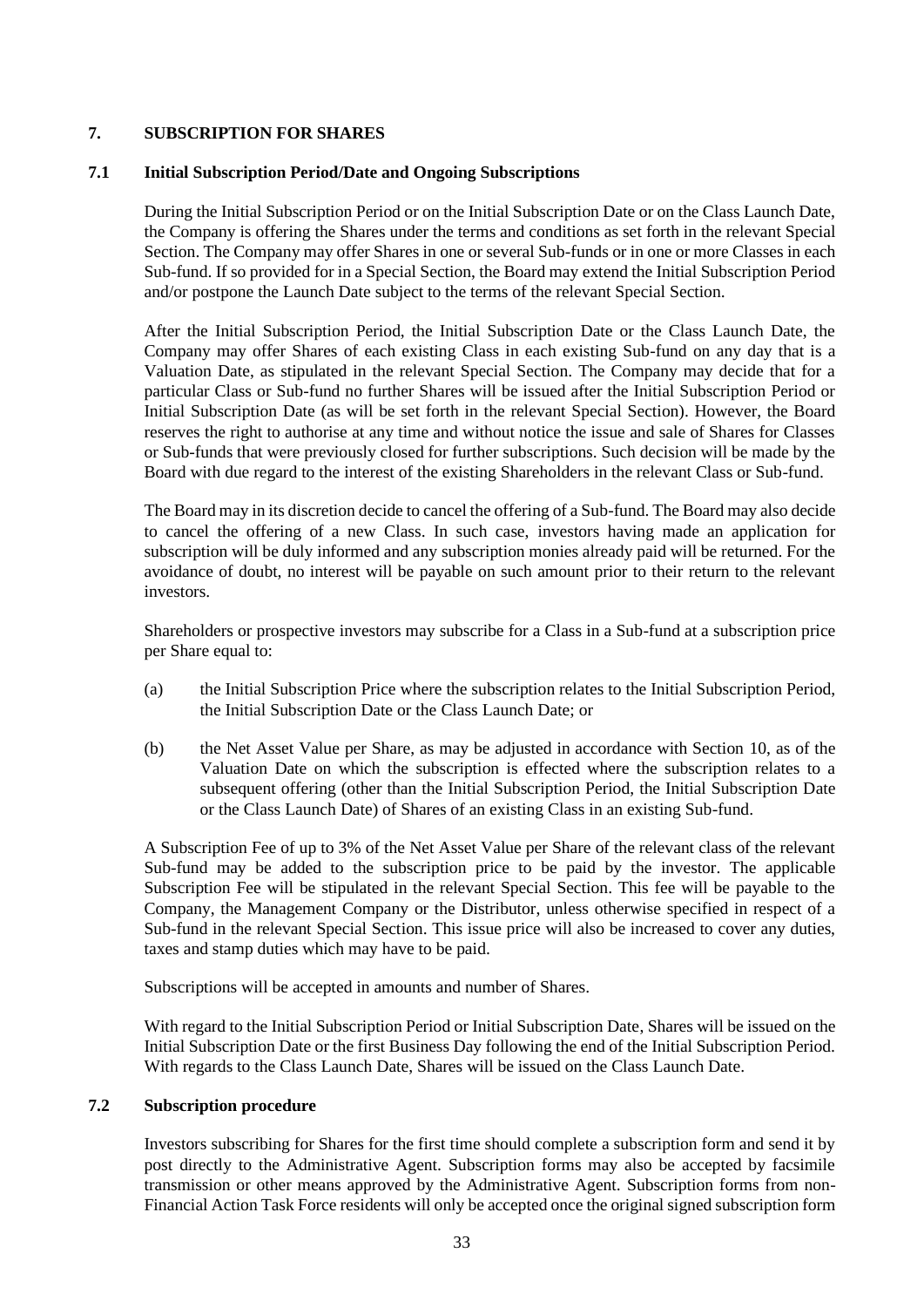and other applicable identification documents have been received and approved by the Administrative Agent.

Subsequent subscription for Shares does not require completion of a second application form. However, investors shall provide written instructions as agreed with the Administrative Agent to ensure smooth processing of subsequent subscription. Instructions may also be made by letter, facsimile transmission, in each case duly signed, or such other means approved by the Administrative Agent.

Different subscription procedures may apply if applications for Shares are made through Distributors.

The Company draws the investors' attention to the fact that any investor will only be able to fully exercise his/her/its investor rights directly against the Company, in particular the right to participate in general meetings of Shareholders, if the investor is registered himself/herself/itself and in his/her/its own name in the Register. In cases where an investor invests in the Company through an intermediary investing into the Company in his/her/its own name but on behalf of the investor, it may not always be possible for the investor to exercise certain shareholder rights directly against the Company. Investors are advised to take advice on their rights.

All applications to subscribe for Shares will be dealt with on an unknown Net Asset Value basis before the determination of the Net Asset Value per Share for that Valuation Date.

Subscriptions may be made only by investors who are Eligible Investors by:

- <span id="page-33-0"></span>(a) submitting a written subscription request by fax, swift or any other transmission method allowed by the Administrative Agent to the Administrative Agent or Distributor(s) to be received by the Administrative Agent by such time as set out in the relevant special section (the **Subscription Cut-Off Time**). Subscription orders for Shares received by the Administrative Agent in respect of a Valuation Date prior to the relevant Subscription Cut-Off Time, will be processed on the first Calculation Date following such Valuation Date on the basis of the Net Asset Value per Share calculated on such Calculation Date. Any applications received after the Subscription Cut-Off Time in respect of the relevant Valuation Date will be deferred to the next Valuation Date and will be dealt with on the basis of the Net Asset Value per Share calculated on the Calculation Date immediately following such next Valuation Date;
- (b) delivering to the account of the Depositary the full amount of the subscription price (plus any Subscription Fee) of the Shares being subscribed for pursuant to the subscription request within such time after the relevant Valuation Date as set out in the relevant Special Section.

If the Depositary does not receive the funds in time the investor will be liable for the costs of late or non-payment in which the case the Board will have the power to redeem all or part of the investor's holding of Shares in the Company in order to meet such costs. In circumstances where it is not practical or feasible to recoup a loss from an applicant for Shares, any losses incurred by the Company due to late or non-payment of the subscription proceeds in respect of subscription applications received may be borne by the relevant Sub-fund.

Subscribers for Shares must make payment in the Reference Currency of the relevant Sub-fund or the Alternative Currency of the relevant Class, as appropriate.

Subscribers for Shares are to indicate the allocation of the subscription monies among one or more of the Sub-funds and/or Classes offered by the Company. Subscription requests are irrevocable, unless in the period during which the calculation of the Net Asset Value is suspended in accordance with Sectio[n 13.2](#page-44-0) of the General Section.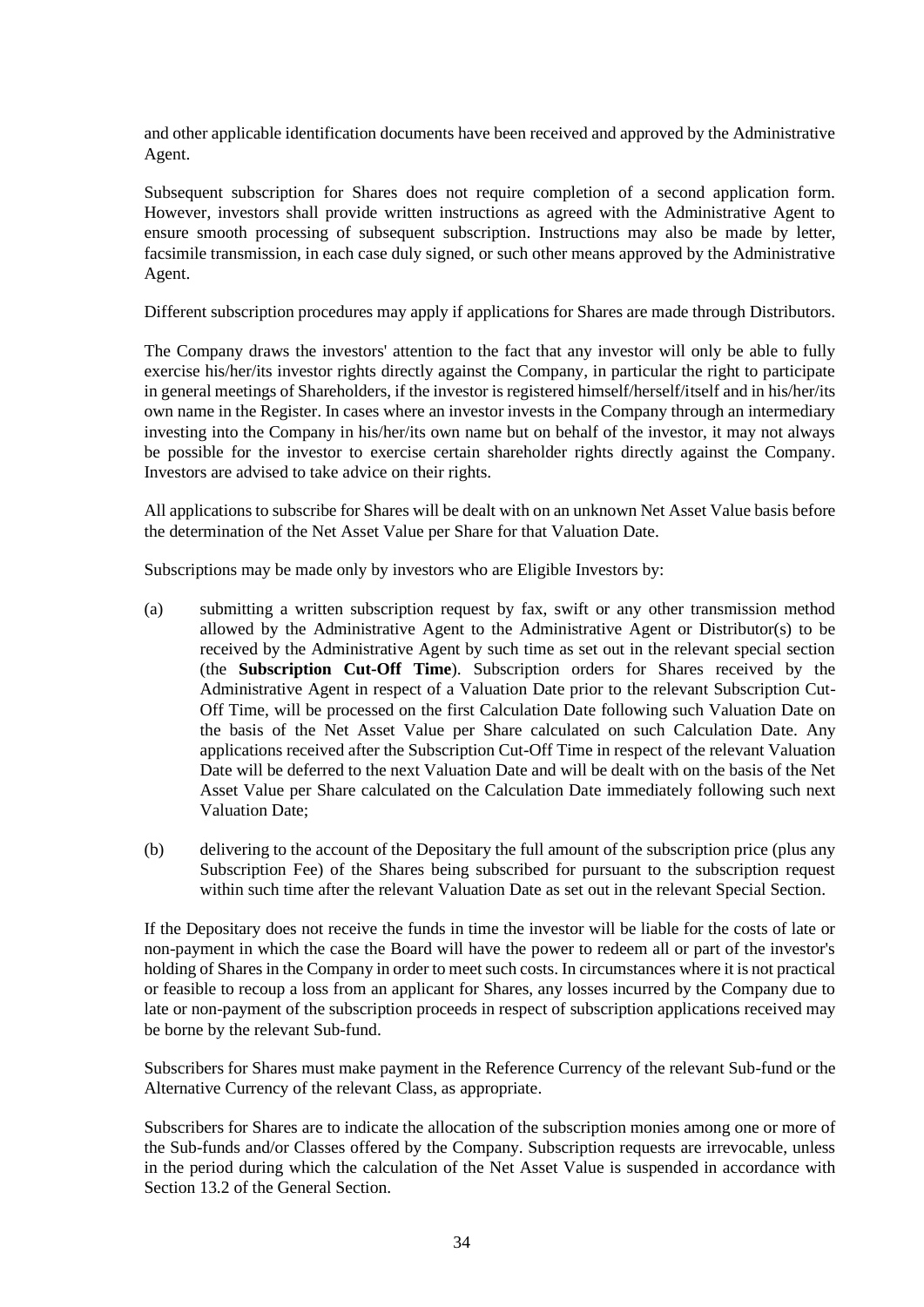In the event that the subscription order is incomplete (i.e., all requested papers are not received by the Administrative Agent or a Distributor by the relevant deadline set out above) the subscription order will be rejected and a new subscription order will have to be submitted.

The applicable Minimum Subscription Amount and Minimum Subsequent Subscription Amount may be waived or varied on a case-by-case basis, by the Company.

Each of the Administrative Agent and the Company in its absolute discretion reserves the right to reject any application in whole or in part. In the event that the Company or the Management Company decides to reject any application to subscribe for Shares the monies transferred by a relevant applicant will be returned to the prospective investor without undue delay (unless otherwise provided for by law or regulations).

Each of Administrative Agent and the Company may further, at its discretion, decides whether to accept or not applications with instructions for subscription to be effected at a date later than the date on which such application is made.

## **7.3 Ownership Restrictions**

A person who is a Restricted Person may not invest in the Company. In addition, each applicant for Shares must certify that it is either (a) not a US Person or (b) a "qualified institutional buyer" within the meaning of Rule 144A under the US Securities Act and a "qualified purchaser" within the meaning of Section 2(a)(51) of the Investment Company Act. The Company may, in its sole discretion, decline to accept an application to subscribe for Shares from any prospective subscriber, including any Restricted Person or any person failing to make the certification set forth in (a) or (b) above. Shares may not be transferred to or owned by any Restricted Person. The Shares are subject to restrictions on transferability to a US Person and may not be transferred or re-sold except pursuant to an exemption from registration under the US Securities Act or an effective registration statement under the US Securities Act. In the absence of an exemption or registration, any resale or transfer of any of the Shares in the United States or to US Persons may constitute a violation of US law (See "Important Information – Selling Restrictions"). It is the responsibility of the Board to verify that Shares are not transferred in breach of the above. The Company reserves the right to redeem any Shares which are or become owned, directly or indirectly, by a Restricted Person or (a) in the case of Regulation S Shares, are or become owned, directly or indirectly, by a US Person or (b) in the case of 144 A Securities, are or become owned, directly or indirectly, by a US Person who is not a "qualified institutional buyer" within the meaning of Rule 144A under the US Securities Act and a "qualified purchaser" within the meaning of Section  $2(a)(51)$  of the Investment Company Act in accordance with the Articles. Any prospective investor will only be issued Shares for Institutional Investor if such person provides a representation that it qualifies as an Institutional Investor pursuant to Luxembourg law.

## **7.4 Subscription in kind**

At the absolute discretion of the Board, Shares may be issued against contributions of Transferable Securities or other eligible assets to the Sub-funds provided that these assets are Eligible Investments and the contributions comply with the investment policies and restrictions laid out in the Prospectus and the relevant Special Sections and have a value equal to the issue price of the Shares concerned. The assets contributed to the Sub-fund, as described above, will be valued separately in a special report of the Auditor. These contributions in kind of assets are not subject to brokerage costs. The Board will only have recourse to this possibility (i) at the request of the relevant investor and (ii) if the transfer does not negatively affect current Shareholders. All costs related to a contribution in kind will be paid for by the subscriber. Should the Company not receive good title over the assets contributed, this may result in the Company bringing action against the defaulting investor or his/her financial intermediary or deducting any costs or losses incurred by the Company or Administrative Agent against any existing holding of the investor in the Company.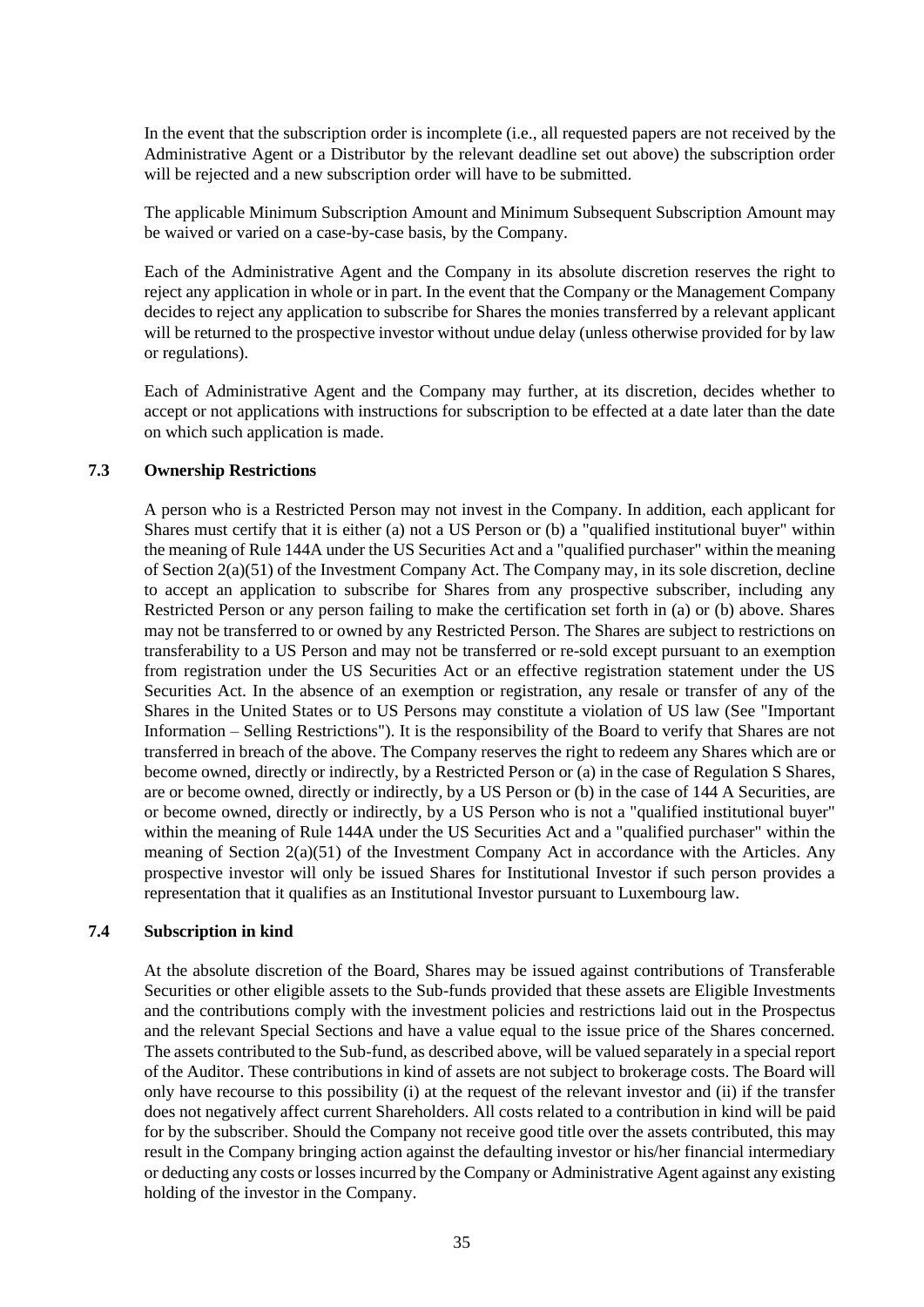## **7.5 Institutional Investors**

The sale of Shares of certain Sub-funds or Classes may be restricted to Institutional Investors and the Company will not issue or give effect to any transfer of Shares of such Sub-funds or Classes to any investor who may not be considered as an Institutional Investor. The Company may, at its discretion, delay the acceptance of any subscription for Shares of a Sub-fund or Class restricted to Institutional Investors until such date as it has received sufficient evidence on the qualification of the investor as an Institutional Investor. If it appears at any time that a holder of Shares of a Sub-fund or Class restricted to Institutional Investors is not an Institutional Investor, the Company will, at its discretion, either redeem the relevant Shares in accordance with Section [9.8](#page-37-0) of this General Section or convert such Shares into Shares of a Sub-fund or Class which is not restricted to Institutional Investors (provided there exists such a Sub-fund or Class with similar characteristics) and which is essentially identical to the restricted Sub-fund or Class in terms of its investment object (but, for avoidance of doubt, not necessarily in terms of the fees and expenses payable by such Sub-fund or Class), unless such holding is the result of an error of the Company or its agents, and notify the relevant Shareholder.

Institutional Investors subscribing in their own name, but on behalf of a third party, may be required to certify that such subscription is made either on behalf of an Institutional Investor or on behalf of a Retail Investor provided in the latter case that the Institutional Investor is acting within the framework of a discretionary management mandate and that the Retail Investor has no right to lay a claim against the Company for direct ownership of the Shares.

## **8. CONVERSION OF SHARES**

Unless otherwise stated in the relevant Special Section, Shareholders are not allowed to convert all, or part, of the Shares of a given Class into Shares of the same Class of another Sub-fund or into other Shares of another Class of the same Sub-fund.

## <span id="page-35-0"></span>**9. REDEMPTION OF SHARES**

#### **9.1 Timing, form of redemption request**

Shares in a Sub-fund may be redeemed at the request of the Shareholders on any day that is a Valuation Date. Redemption requests must be sent in writing by fax, swift or any other transmission method allowed by the Administrative Agent to the Distributor(s) or the Administrative Agent or such other place as the Company may advise. Redemption requests must be received by the Administrative Agent by such time as set out in the relevant special section (the **Redemption Cut-Off Time**) to be eligible for processing as of such Valuation Date (unless another Redemption Cut-Off Time is specified in respect of a Sub-fund in the relevant Special Section). Redemption requests received after the Redemption Cut-Off Time will be deemed received at the next forthcoming Valuation Date and will be processed on the basis of the Net Asset Value per Share as of the first Calculation Date after the relevant Valuation Date.

The Board, the Administrative Agent and the Distributor(s) will ensure that the relevant Redemption Cut-Off Times of each Sub-fund are strictly complied with and will therefore take all adequate measures to prevent practices known as "Late Trading".

Requests for redemption must be for either a number of Shares or an amount denominated in the Reference Currency or Alternative Currency of the Class of the Sub-fund. Redemption requests must be addressed to the Administrative Agent or the Distributor. Redemption requests will not be accepted by telephone or telex. Redemption requests are irrevocable (except during any period where the determination of the Net Asset Value, the issue, redemption of Shares is suspended) and proceeds of the redemption will be remitted to the account indicated by the Shareholder in its subscription request. The Company reserves the right not to redeem any Shares if it has not been provided with evidence satisfactory to the Company that the redemption request was made by a Shareholder of the Company.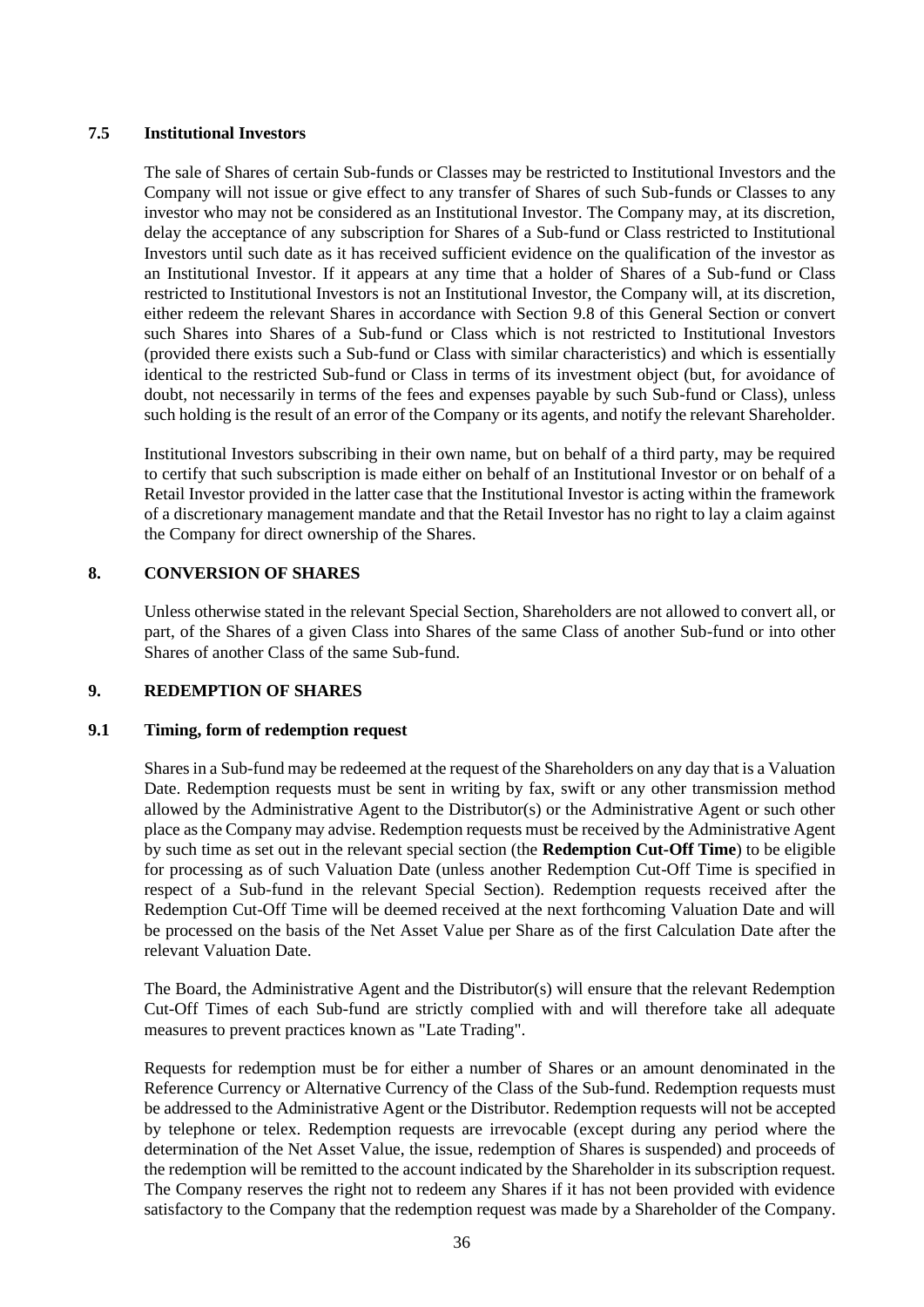Failure to provide appropriate documentation to the Administrative Agent may result in the withholding of redemption proceeds.

All instructions to redeem Shares will be dealt with on an unknown Net Asset Value basis before the determination of the Net Asset Value per Share as of that Valuation Date.

All Shares redeemed will be cancelled.

#### **9.2 Redemption Price**

A Shareholder who redeems his/her/its Shares will receive an amount per Share redeemed equal to the Net Asset Value per Share, as may be adjusted in accordance with Section [10,](#page-38-0) as of the applicable Valuation Date for the relevant Class in the relevant Sub-fund, less, as the case may be, the Redemption Fee of up to 3% of the Net Asset Value per Share of the relevant class of the relevant Sub-fund as stipulated in the relevant Special Section and any tax or duty imposed on the redemption of the Shares. The applicable Redemption Fee will be stipulated in the relevant Special Section. This fee will be payable to the Company, unless otherwise specified in respect of a Sub-fund in the relevant Special Section. For the avoidance of doubt, the Redemption Fee is calculated on the redemption price of the Shares. The redemption price could be higher or lower than the subscription price paid, depending on changes in the Net Asset Value.

#### **9.3 Payment of the redemption price**

Payment of the redemption proceeds will be made generally within 7 (seven) Business Days following the relevant Valuation Date (unless otherwise specified in respect of a Sub-fund in the relevant Special Section), normally in the currency of the relevant Class of Shares. On request, redemption proceeds paid by bank transfer may be paid in most other currencies at the cost and risk of, the Shareholder.

If, in exceptional circumstances and for whatever reason, redemption proceeds cannot be paid within five Business Days from the relevant Valuation Date, for example when the liquidity of the relevant Sub-Fund does not permit to do so, then payment will be made as soon as reasonably practicable thereafter at the Net Asset Value per Share calculated on the relevant Valuation Date.

If, on the settlement date, banks are not open for business in the country of the settlement currency of the relevant Class of Share, then settlement will be on the next Business Day on which those banks are open.

Where a Shareholder redeems Shares that he/she/it has not paid for within the required subscription settlement period, in circumstances where the redemption proceeds would exceed the subscription amount that he/she/it owes, the Company will be entitled to retain such excess for the benefit of the Company.

Different settlement procedures may apply if instructions to redeem Shares are communicated via distributors.

#### **9.4 Minimum Net Asset Value**

If redemption requests would result in a residual holding in any one Sub-fund or Class of less than the Minimum Net Asset Value applicable, the Company reserves the right to compulsorily redeem the residual Shares in that Sub-fund or Class at the relevant redemption price and make payment of the proceeds thereof to the Shareholder.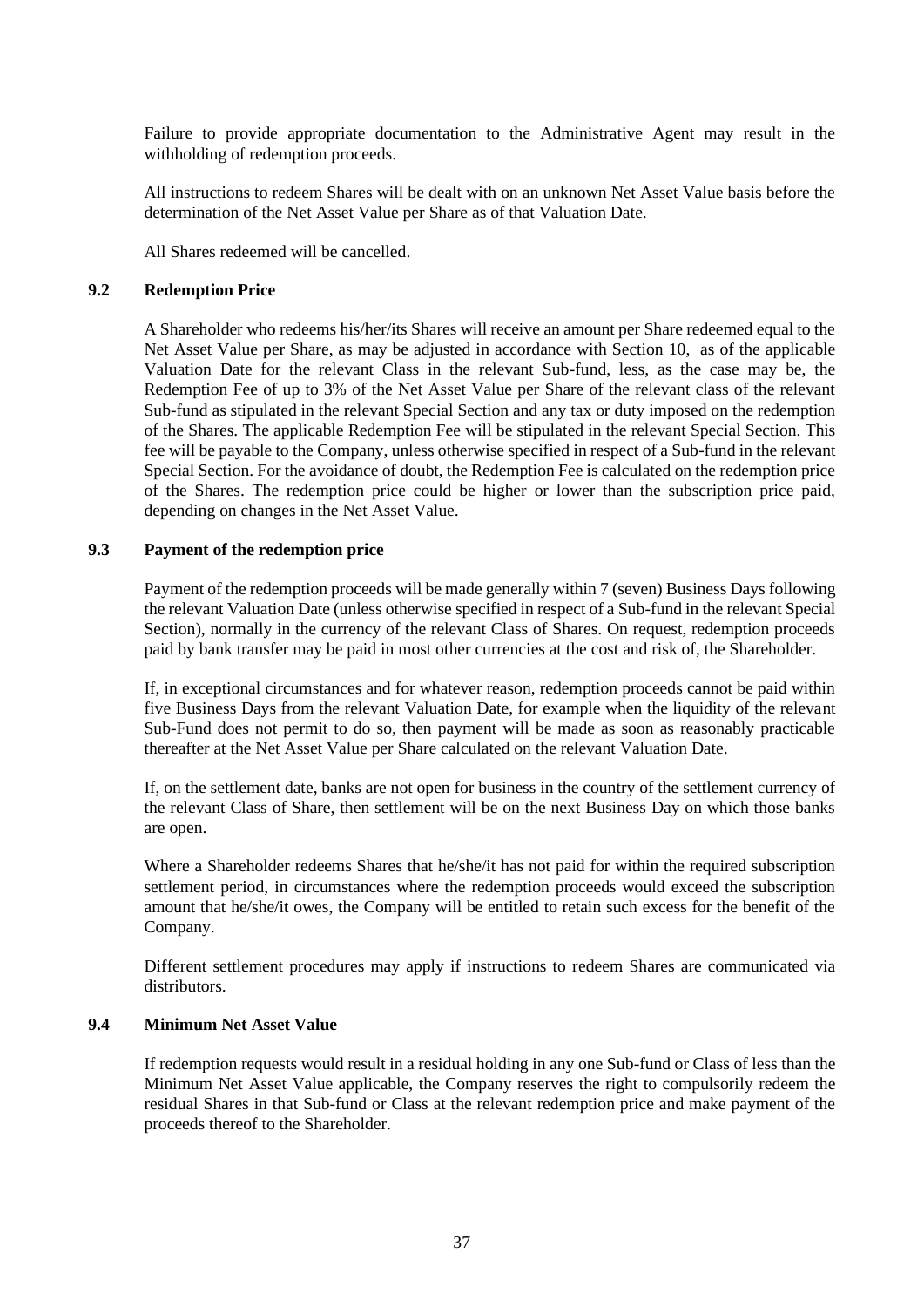# **9.5 Suspension of redemption**

Redemption of Shares may be suspended for certain periods of time as described under Section [13.2](#page-44-0) of the General Section.

## **9.6 10% Gate**

If any application for redemption is received in respect of a Valuation Date which either singly or when aggregated with other applications so received (including conversion requests), is more than 10% of the total net assets of the relevant Sub-fund, the Company reserves the right in its sole and absolute discretion (and taking into account the best interests of the remaining Shareholders) to scale down pro rata each application with respect to such Valuation Date so that not more than 10% of the total net assets of the Sub-fund be redeemed or converted on such Valuation Date. To the extent that any application is not given full effect on such Valuation Date by virtue of the exercise of the power to prorate applications, it will be treated with respect to the unsatisfied balance thereof as if a further request had been made by the Shareholder in respect of the next Valuation Date and, if necessary, subsequent Valuation Dates. With respect to any application received in respect of the relevant Valuation Date, to the extent that subsequent applications will be received in respect of following Valuation Dates, such later applications will be postponed in priority to the satisfaction of applications relating to the relevant Valuation Date, but subject thereto will be dealt with as set out in the preceding sentence.

# **9.7 Redemption in-kind**

The Company may, at the request of a Shareholder, agree to make, in whole or in part, a distribution in-kind of securities of the Sub-fund to that Shareholder in lieu of paying to that Shareholder redemption proceeds in cash. The Company will agree to do so if it determines that such a transaction would not be detrimental to the best interests of the remaining Shareholders of the relevant Sub-fund. Such redemption will be effected at the Net Asset Value per Share of the relevant Class of the Subfund which the Shareholder is redeeming, and thus will constitute a pro rata portion of the Sub-fund's assets attributable in that Class in terms of value. The assets to be transferred to such Shareholder will be determined by the Company and the Depositary, with regard to the practicality of transferring the assets and to the interests of the Sub-fund and continuing participants therein and to the Shareholder. Such a Shareholder may incur brokerage and/or local tax charges on any transfer or sale of securities so received in satisfaction of redemption. The net proceeds from this sale by the redeeming Shareholder of such securities may be more or less than the corresponding redemption price of Shares in the relevant Sub-fund due to market conditions and/or differences in the prices used for the purposes of such sale or transfer and the calculation of the Net Asset Value of Shares of the Sub-fund. The selection, valuation and transfer of assets will be subject to the review and approval of the Auditor of the Company.

Any costs incurred in connection with a redemption in-kind will be borne by the relevant Shareholder.

# **9.8 Compulsory redemptions by the Company**

The Company may redeem Shares of any Shareholder if the Board or the Management Company whether on its own initiative or at the initiative of a Distributor, determines that:

- (a) any of the representations given by the Shareholder to the Company or the Management Company were not true and accurate or have ceased to be true and accurate; or
- (b) the Shareholder is not or ceases to be an Eligible Investor; or
- (c) the continuing ownership of Shares by the Shareholder would cause an undue risk of adverse tax consequences to the Company or any of its Shareholders; or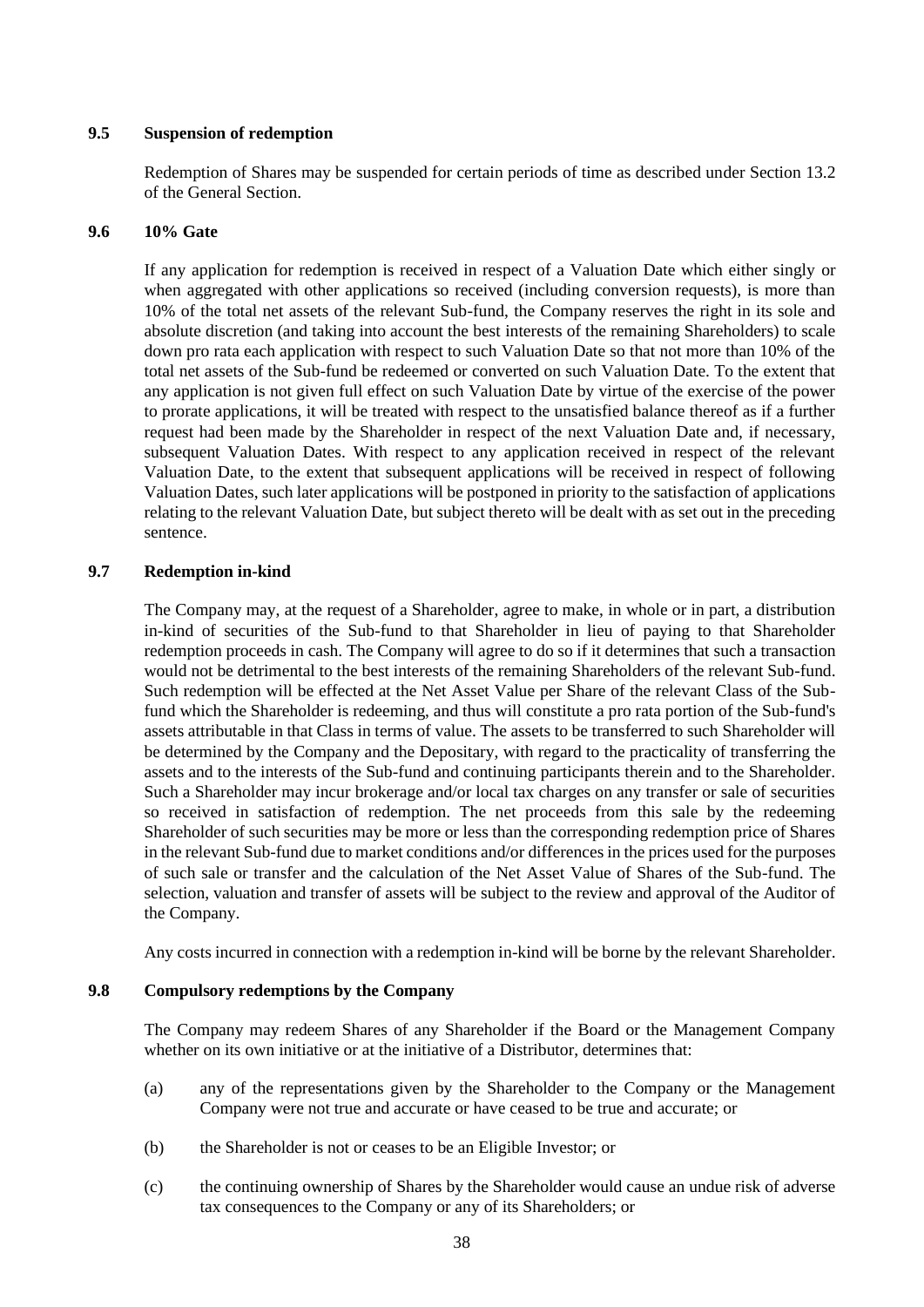(d) the continuing ownership of Shares by such Shareholder may be prejudicial to the Company or any of its Shareholders.

## <span id="page-38-0"></span>**10. PRICE ADJUSTMENT POLICY**

- 10.1 The basis on which the assets of each Sub-fund are valued for the purposes of calculating the Net Asset Value per Shares is set out in Section [13](#page-40-0) of the General Section. The actual cost of purchasing or selling assets and investments for a Sub-fund may however deviate from the latest available price or net asset value used, as appropriate, in calculating the Net Asset Value per Shares due to duties and charges and spreads from buying and selling prices of the underlying investments. These costs have an adverse effect on the value of a Sub-fund and are known as "dilution". To mitigate the effects of dilution, the Company may, at its discretion, make a dilution adjustment to the Net Asset Value per Shares.
- 10.2 Shares will in principle be issued and redeemed on the basis of a single price, i.e., the Net Asset Value per Share. However – to mitigate the effect of dilution – the Net Asset Value per Share may be adjusted on any Valuation Date in the manner set out below depending on whether or not a Sub-fund is in a net subscription position or in a net redemption position on such Valuation Date. Where there is no dealing on a Sub-fund or Class of a Sub-fund on any Valuation Date, the applicable price will be the unadjusted Net Asset Value per Share. The Company will retain the discretion in relation to the circumstances under which to make such a dilution adjustment. As a general rule, the requirement to make a dilution adjustment will depend upon the volume of subscriptions or redemptions of Shares in the relevant Sub-fund. The Company may make a dilution adjustment if, in their opinion, the existing Shareholders (in case of subscriptions) or remaining Shareholders (in case of redemptions) might otherwise be adversely affected. In particular, the dilution adjustment may be made where, for example but without limitation:
	- (a) a Sub-fund is in continual decline (i.e. is experiencing a net outflow of redemptions);
	- (b) a Sub-fund is experiencing large levels of net subscriptions relevant to its size;
	- (c) a Sub-fund is experiencing a net subscription position or a net redemption position on any Valuation Date; and
	- (d) in any other case where the Company is of the opinion that the interests of Shareholders require the imposition of a dilution adjustment.
- 10.3 The dilution adjustment will involve adding to, when the Sub-fund is in a net subscription position, and deducting from, when the Sub-fund is in a net redemption position, the Net Asset Value per Share such figure as the Board considers represents an appropriate figure to meet duties and charges and spreads. In particular, the Net Asset Value of the relevant Sub-fund will be adjusted (upwards or downwards) by an amount which reflects (i) the estimated fiscal charges, (ii) dealing costs that may be incurred by the Sub-fund and (iii) the estimated bid/offer spread of the assets in which the Subfund invests. As certain stock markets and jurisdictions may have different charging structures on the buy and sell sides, the resulting adjustment may be different for net inflows than for net outflows. Adjustments will however be limited to a maximum of 2.5% of the then applicable Net Asset Value per Share.
- 10.4 The Net Asset Value of each Class in the Sub-fund will be calculated separately but any dilution adjustment will in percentage terms affect the Net Asset Value of each Class in an identical manner.

# **11. RESTRICTIONS ON TRANSFER OF SHARES**

All transfers of Shares will be effected by a transfer in writing in any usual or common form or any other form approved by the Company and every form of transfer will state the full name and address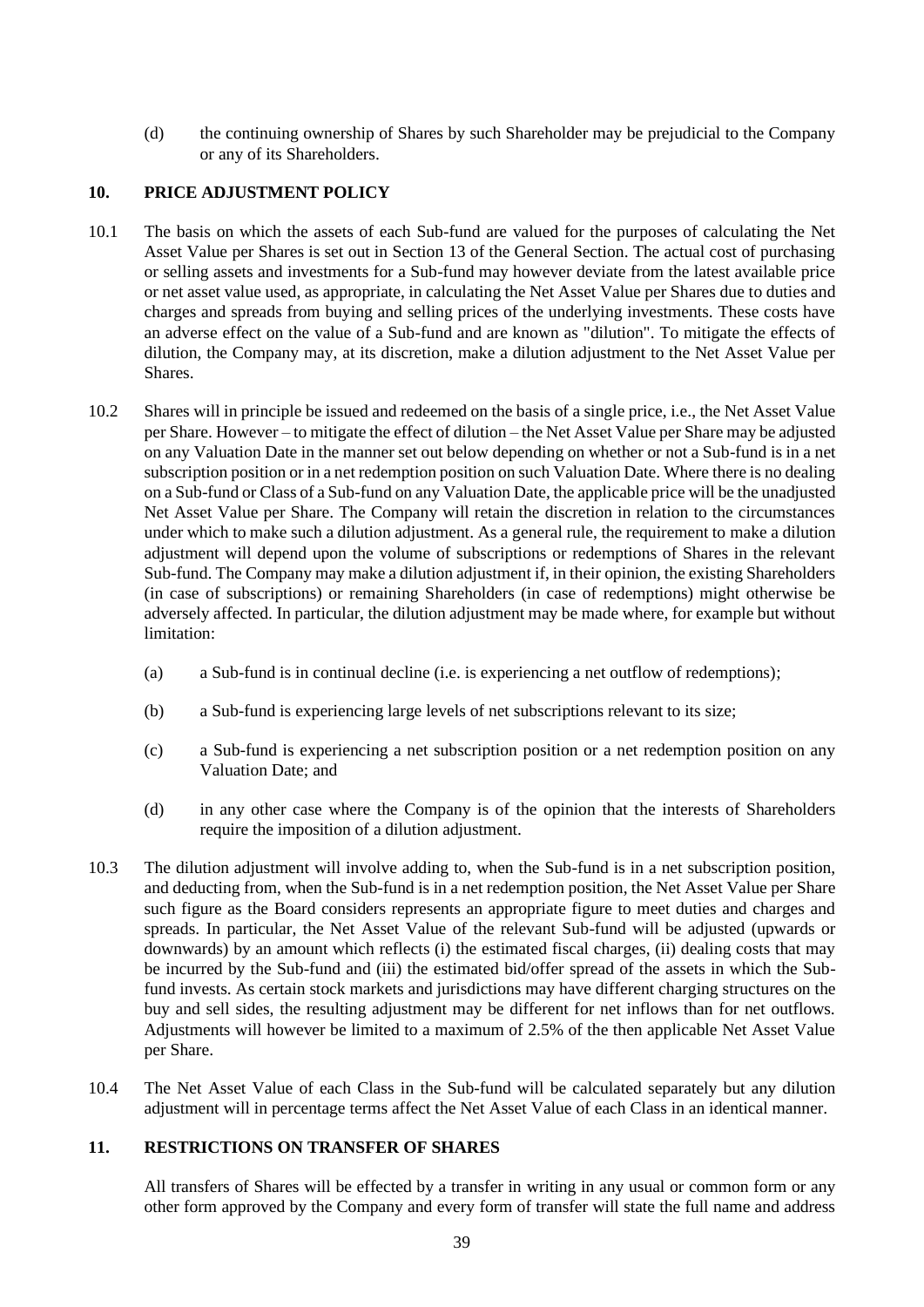of the transferor and the transferee. The instrument of transfer of a Share will be signed by or on behalf of the transferor and the transferee. The transferor will be deemed to remain the holder of the Share until the name of the transferee is entered on the Register in respect thereof. The Company may decline to register any transfer of a Share if, in consequence of such transfer, the value of the holding of the transferor or transferee does not meet the minimum subscription or holding levels of the relevant Class or Sub-fund as set out in this Prospectus or the relevant Special Section. The registration of transfer may be suspended at such times and for such periods as the Company may from time to time determine, provided, however, that such registration will not be suspended for more than five (5) days in any calendar year. The Company may decline to register any transfer of Shares unless the original instruments of transfer, and such other documents that the Company may require are deposited at the registered office of the Company or at such other place as the Company may reasonably require, together with such other evidence as the Company may reasonably require to show the right of the transferor to make the transfer and to verify the identity of the transferee. Such evidence may include a declaration as to whether the proposed transferee (i) is a US Person or acting for or on behalf of a US Person, (ii) is a Restricted Person or acting for or on behalf of a Restricted Person or (iii) does qualify as Institutional Investor.

The Company may decline to register a transfer of Shares:

- (a) if in the opinion of the Company, the transfer will be unlawful or will result or be likely to result in any adverse regulatory, tax or fiscal consequences to the Company or its Shareholders; or
- (b) if the transferee is a US Person or is acting for or on behalf of a US Person; or
- (c) if the transferee is a Restricted Person or is acting for or on behalf of a Restricted Person; or
- (d) in relation to Classes reserved for subscription by Institutional Investors, if the transferee is not an Institutional Investor; or
- (e) in circumstances as set out in Section [12.2](#page-40-1) of this General Section; or
- (f) if in the opinion of the Company, the transfer of the Shares would lead to the Shares being registered in a depositary or clearing system in which the Shares could be further transferred otherwise than in accordance with the terms of this Prospectus or the Articles.

# **12. ANTI-MONEY LAUNDERING AND TERRORIST FINANCING REQUIREMENTS – MARKET TIMING AND LATE TRADING**

#### **12.1 Anti-money laundering and terrorist financing requirements**

Measures aimed towards the prevention of money laundering and terrorism financing as provided by Luxembourg laws, regulations and circulars as issued by the CSSF are the responsibility of the Company, who delegates to the Administrative Agent (acting in capacity as registrar and transfer agent) such controls.

These measures may require the Administrative Agent to request verification of the identity of any prospective investor. By way of example, an individual may be required to produce a copy of his passport or identification card duly certified by a competent authority (e.g. embassy, consulate, notary, police officer, solicitor, financial institution domiciled in a country imposing equivalent identification requirements or any other competent authority. In the case of corporate applicants, this may require, amongst others, production of a certified copy of the certificate of incorporation (and any change of name) and investor's memorandum and articles of association (or equivalent), a recent list of its shareholders showing a recent stake in its capital in order to identify, where applicable, any beneficial owner(s) holding 25% or more of the participations of the corporate applicant, printed on the letterhead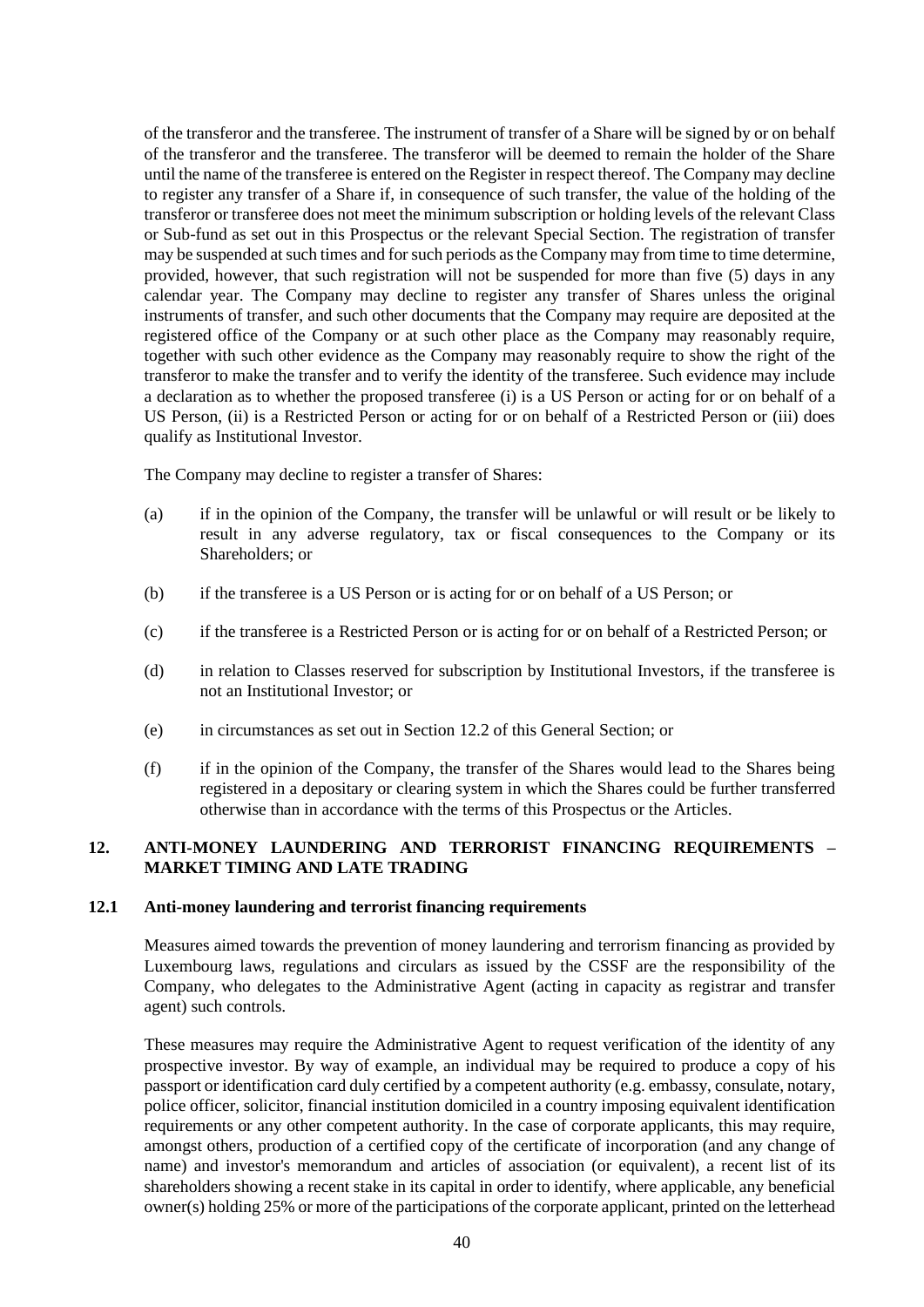of the investor duly dated and signed, an authorised signature list and an excerpt of the trade register. It should be noted that the above list is not exhaustive and that the investors may be required to provide further information to the Administrative Agent in order to ensure the identification of the final beneficial owner of the Shares.

Until satisfactory proof of identity is provided by potential investors or transferees as determined by the Administrative Agent, it reserves the right to withhold issue or approval of registration of transfers of Shares. Similarly, redemption proceeds will not be paid unless compliance with these requirements has been made in full. In any such event, the Administrative Agent will not be liable for any interest, costs or compensation.

In case of a delay or failure to provide satisfactory proof of identity, the Administrative Agent may take such action as it thinks fit.

# <span id="page-40-1"></span>**12.2 Market Timing and Late Trading**

Prospective investors and Shareholders should note that the Company may reject or cancel any subscription or redemption orders for any reason and in particular in order to comply with the Circular 04/146 relating to the protection of UCIs and their investors against Late Trading and Market Timing practices.

For example, excessive trading of Shares in response to short-term fluctuations in the market, a trading technique sometimes referred to as Market Timing, has a disruptive effect on portfolio management and increases the Sub-funds' expenses. Accordingly, the Company may, in the sole discretion of the Board, compulsorily redeem Shares or reject any subscription orders from any investor that the Company reasonably believes has engaged in Market Timing activity. For these purposes, the Company may consider an investor's trading history in the Sub-funds and accounts under common control or ownership.

In addition to the Subscription Fees which may be of application to such orders as set forth in the Special Section of the relevant Sub-fund, the Company may impose a penalty of maximum 2% of the Net Asset Value of the Shares subscribed or converted where the Company reasonably believes that an investor has engaged in Market Timing activity. The penalty will be credited to the relevant Subfund. Neither the Company nor the Board will be held liable for any loss resulting from rejected orders or mandatory redemption.

Furthermore, the Company will ensure that the relevant deadlines for requests for subscriptions or redemptions are strictly complied with and will therefore take all adequate measures to prevent practices known as Late Trading.

## <span id="page-40-0"></span>**13. CALCULATION AND SUSPENSION OF NET ASSET VALUE**

## **13.1 Net Asset Value calculation**

The Company, each Sub-fund and each Class in a Sub-fund have a Net Asset Value determined in accordance with the Articles. The reference currency of the Company is the USD. The Net Asset Value of each Sub-fund and Class will be calculated in the Reference Currency of the Sub-fund and the Alternative Currency of the relevant Class, as it is stipulated in the relevant Special Section, and will be determined by the Administrative Agent for each Valuation Date as at each Calculation Date as stipulated in the relevant Special Section, by calculating the aggregate of:

(a) the value of all assets of the Company which are allocated to the relevant Sub-fund in accordance with the provisions of the Articles; less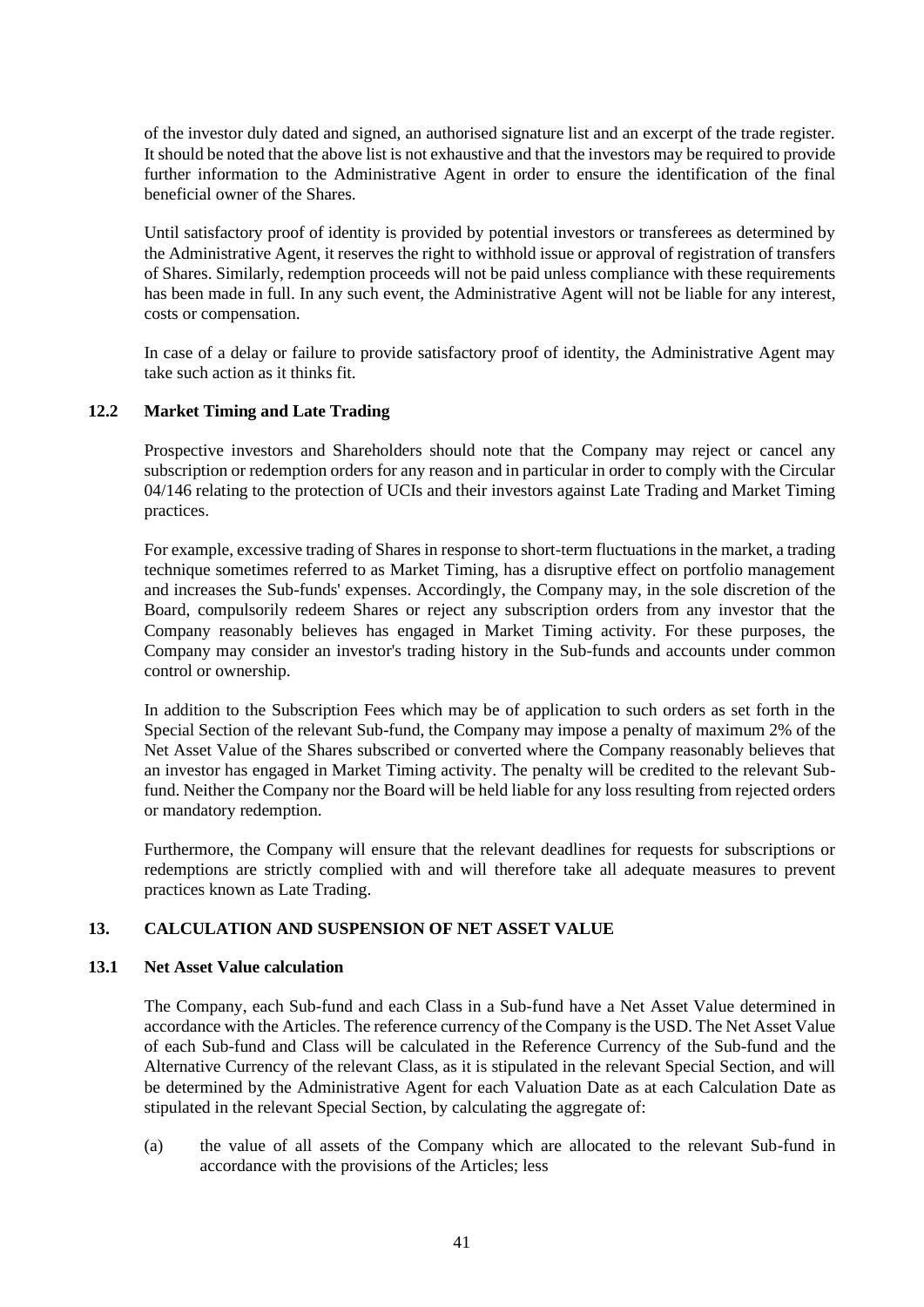(b) all the liabilities of the Company which are allocated to the relevant Sub-fund and Class in accordance with the provisions of the Articles, and all fees attributable to the relevant Subfund and Class, which fees have accrued but are unpaid on the relevant Valuation Date.

The Net Asset Value per Share for a Valuation Date will be calculated by the Administrative Agent on a Calculation Date as of the Valuation Date of the relevant Sub-fund by dividing the Net Asset Value of the relevant Sub-fund by the number of Shares which are in issue on such Valuation Date in the relevant Sub-fund (including Shares in relation to which a Shareholder has requested redemption on such Valuation Date in relation to such Calculation Date). The Net Asset Value will be calculated up to two decimal places, provided that the Administrative Agent can apply its own rounding policy to such calculation.

If the Sub-fund has more than one Class in issue, the Administrative Agent will calculate the Net Asset Value per Share of each Class for a Valuation Date by dividing the portion of the Net Asset Value of the relevant Sub-fund attributable to a particular Class by the number of Shares of such Class in the relevant Sub-fund which are in issue on such Valuation Date (including Shares in relation to which a Shareholder has requested redemption on such Valuation Date in relation to such Calculation Date).

The Company may decide to publish an indicative Net Asset Value per Share for each Sub-fund or each Class in a Sub-fund on any day which is not a Valuation Date as defined in each relevant Special Section. This indicative Net Asset Value per Share will be published for information purposes only. For the avoidance of doubt no subscriptions, redemptions or conversions will be accepted based on this indicative Net Asset Value per Share.

The Net Asset Value per Share may be rounded up or down to the nearest whole hundredth share of the currency in which the Net Asset Value of the relevant Shares are calculated.

The allocation of assets and liabilities of the Company between Sub-funds (and within each Sub-fund between the different Classes) will be effected as follows:

- (a) The subscription price received by the Company on the issue of Shares, and reductions in the value of the Company as a consequence of the redemption of Shares, will be attributed to the Sub-fund (and within that Sub-fund, the Class) to which the relevant Shares belong.
- (b) Assets acquired by the Company upon the investment of the subscription proceeds and income and capital appreciation in relation to such investments which relate to a specific Sub-fund (and within a Sub-fund, to a specific Class) will be attributed to such Sub-fund (or Class in the Sub-fund).
- (c) Assets disposed of by the Company as a consequence of the redemption of Shares and liabilities, expenses and capital depreciation relating to investments made by the Company and other operations of the Company, which relate to a specific Sub-fund (and within a Subfund, to a specific Class) will be attributed to such Sub-fund (or Class in the Sub-fund).
- (d) Where the use of foreign exchange transactions, instruments or financial techniques relates to a specific Sub-fund (and within a Sub-fund, to a specific Class) the consequences of their use will be attributed to such Sub-fund (or Class in the Sub-fund).
- (e) Where assets, income, capital appreciations, liabilities, expenses, capital depreciations or the use of foreign exchange transactions, instruments or techniques relate to more than one Subfund (or within a Sub-fund, to more than one Class), they will be attributed to such Sub-funds (or Classes, as the case may be) in proportion to the extent to which they are attributable to each such Sub-fund (or each such Class).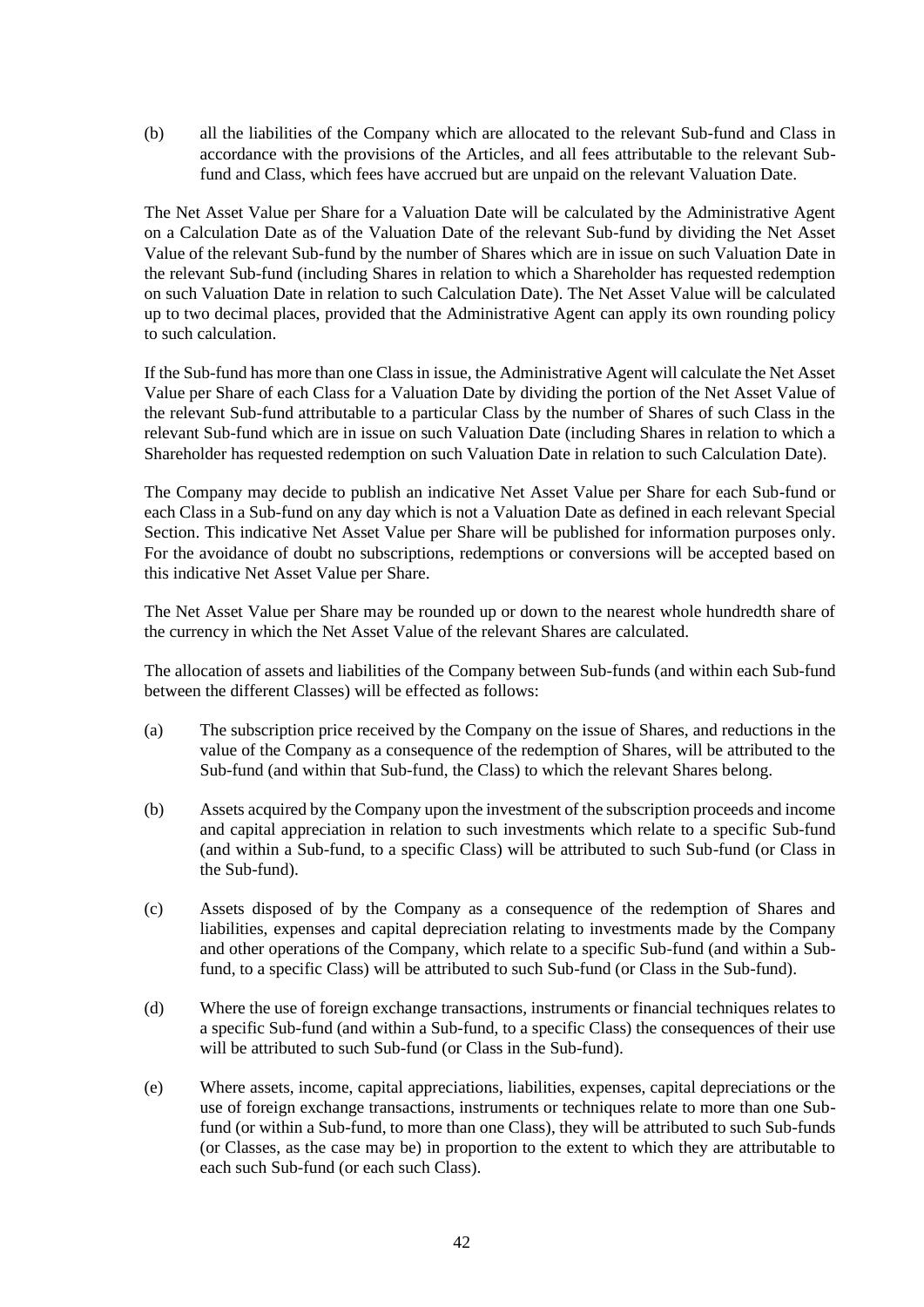- (f) Where assets, income, capital appreciations, liabilities, expenses, capital depreciations or the use of foreign exchange transactions, instruments or techniques cannot be attributed to a particular Sub-fund they will be divided equally between all Sub-funds or, in so far as is justified by the amounts, will be attributed in proportion to the relative Net Asset Value of the Sub-funds (or Classes in the Sub-fund) if the Company, in its sole discretion, determines that this is the most appropriate method of attribution.
- (g) Upon payment of dividends to the Shareholders of a Sub-fund (and within a Sub-fund, to a specific Class) the net assets of this Sub-fund (or Class in the Sub-fund) are reduced by the amount of such dividend.

The assets of the Company will be valued as follows:

- (a) Transferable Securities or Money Market Instruments quoted or traded on an official stock exchange or any other Regulated Market, are valued on the basis of the last known price as of the relevant Valuation Date, and, if the securities or Money Market Instruments are listed on several stock exchanges or Regulated Markets, the last known price of the stock exchange which is the principal market for the security or Money Market Instrument in question, unless these prices are not representative.
- (b) For Transferable Securities or Money Market Instruments not quoted or traded on an official stock exchange or any other Regulated Market, and for quoted Transferable Securities or Money Market Instruments, but for which the last known price as of the relevant Valuation Date is not representative, valuation is based on the probable sales price estimated prudently and in good faith by the Board.
- (c) Units and shares issued by UCIs will be valued at their last available net asset value as of the relevant Valuation Date.
- (d) The liquidating value of futures, forward or options contracts that are not traded on exchanges or on other Regulated Markets will be determined pursuant to the policies established in good faith by the Board, on a basis consistently applied. The liquidating value of futures, forward or options contracts traded on exchanges or on other Regulated Markets will be based upon the last available settlement prices as of the relevant Valuation Date of these contracts on exchanges and Regulated Markets on which the particular futures, forward or options contracts are traded; provided that if a futures, forward or options contract could not be liquidated on such Business Day with respect to which a Net Asset Value is being determined, then the basis for determining the liquidating value of such contract will be such value as the Board may, in good faith and pursuant to verifiable valuation procedures, deem fair and reasonable.
- (e) Liquid assets and Money Market Instruments with a maturity of less than 12 months may be valued at nominal value plus any accrued interest or using an amortised cost method (it being understood that the method which is more likely to represent the fair market value will be retained). This amortised cost method may result in periods during which the value deviates from the price the Company would receive if it sold the investment. The Board may, from time to time, assess this method of valuation and recommend changes, where necessary, to ensure that such assets will be valued at their fair value as determined in good faith pursuant to procedures established by the Board. If the Board believes that a deviation from the amortised cost may result in material dilution or other unfair results to Shareholders, the Board will take such corrective action, if any, as it deems appropriate, to eliminate or reduce, to the extent reasonably practicable, the dilution or unfair results.
- (f) The swap transactions will be consistently valued based on a calculation of the net present value of their expected cash flows. For certain Sub-funds using OTC Derivatives as part of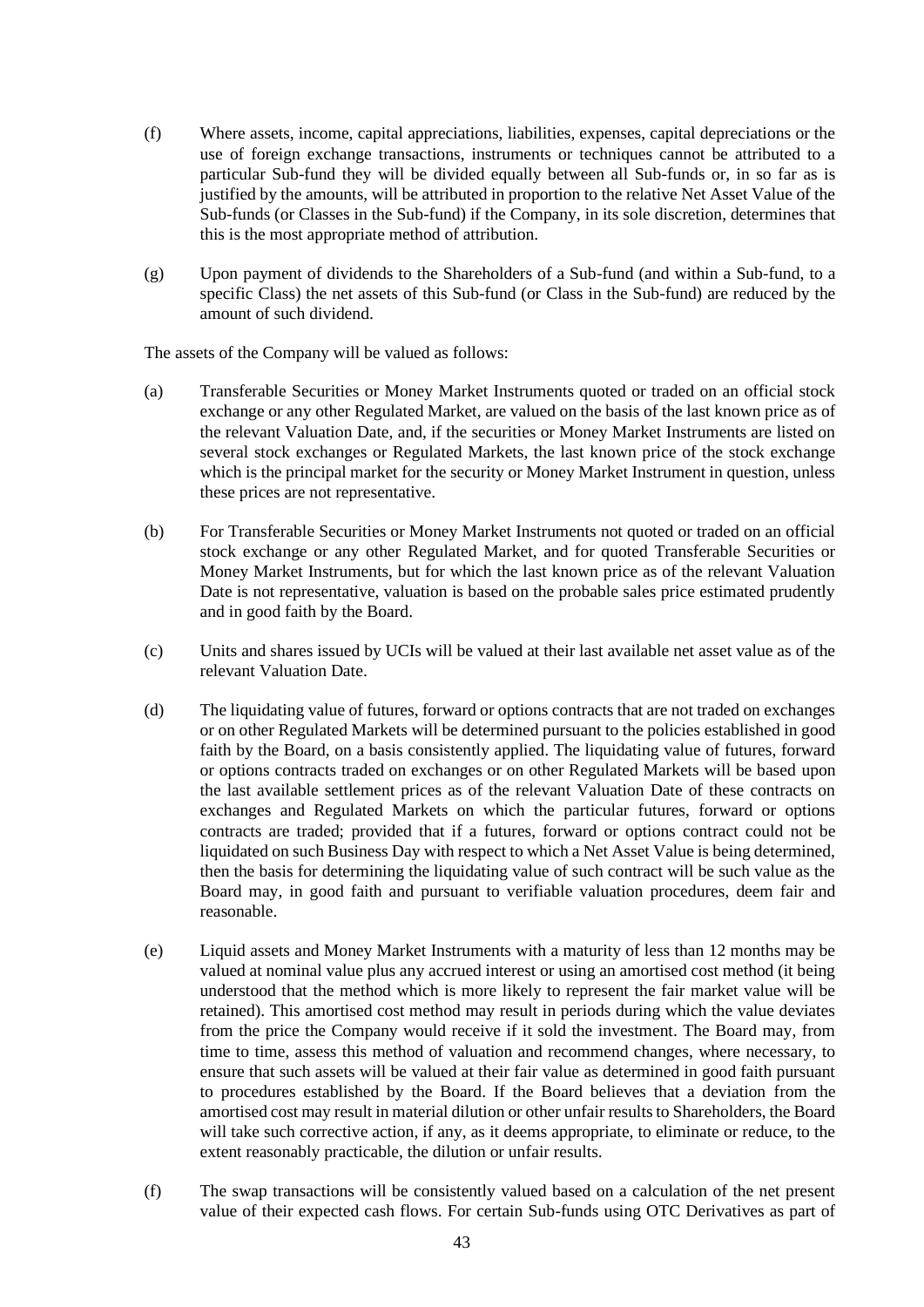their main Investment Policy, the valuation method of the OTC Derivative will be further specified in the relevant Special Section.

- (g) Accrued interest on securities will be taken into account if it is not reflected in the share price.
- (h) Cash will be valued at nominal value, plus accrued interest.
- (i) All assets denominated in a currency other than the Reference Currency of the respective Subfund or the Alternative Currency of the relevant Class will be converted at the mid-market conversion rate as of the relevant Valuation Date between the Reference Currency/Alternative Currency and the currency of denomination.
- (j) All other securities and other permissible assets as well as any of the above mentioned assets for which the valuation in accordance with the above paragraphs would not be possible or practicable, or would not be representative of their probable realisation value, will be valued at probable realisation value, as determined with care and in good faith pursuant to procedures established by the Board.

In the context of Sub-funds which invest in other UCIs, valuation of their assets may be complex in some circumstances and the administrative agents of such UCIs may be late or delay communicating the relevant net asset values. Consequently, the Administrative Agent, under the responsibility of the Board, may estimate the assets of the relevant Sub-funds as of the Valuation Date considering, among other things, the last valuation of these assets, market changes and any other information received from the relevant UCIs. In this case, the Net Asset Value estimated for the Sub-funds concerned may be different from the value that would have been calculated on the said Valuation Date using the official net asset values calculated by the administrative agents of the UCIs in which the Sub-fund invested. Nevertheless, the Net Asset Value calculated using this method will be considered as final and applicable despite any future divergence.

For the purpose of determining the value of the Company's assets, the Administrative Agent, having due regards to the standard of care and due diligence in this respect, may, when calculating the Net Asset Value, completely and exclusively rely, unless there is manifest error or negligence on its part, upon the valuations provided either (i) by the Board, (ii) by various pricing sources available on the market such as pricing agencies (i.e., Bloomberg, Reuters, etc.) or administrators of underlying UCIs, (iii) by prime brokers and brokers, or (iv) by (a) specialist(s) duly authorised to that effect by the Board. In particular, for the valuation of any assets for which market quotations or fair market values are not publicly available (including but not limited to non-listed structured or credit-related instruments and other illiquid assets), the Administrative Agent will exclusively rely on valuations provided either by the Board or by third party pricing sources appointed by the Board under its responsibility or other official pricing sources like UCIs' administrators and others like Telekurs, Bloomberg, Reuters and will not check the correctness and accuracy of the valuations so provided. If the Board gives instructions to the Administrative Agent to use a specific pricing source, the Board will make its own prior due diligence on such agents as far as its competence, reputation, professionalism are concerned so as to ensure that the prices which will be given to the Administrative Agent are reliable and the Administrative Agent will not, and will not be required to, carry out any additional due diligence or testing on any such pricing source.

If one or more sources of quotation are not able to provide relevant valuations to the Administrative Agent, the latter is authorised to not calculate the Net Asset Value and, consequently, not to determine subscription and redemption prices. The Administrative Agent will immediately inform the Board if such a situation arises. If necessary, the Board may decide to suspend the calculation of the Net Asset Value in accordance with the procedures described in Section [13.2](#page-44-0) of the General Section.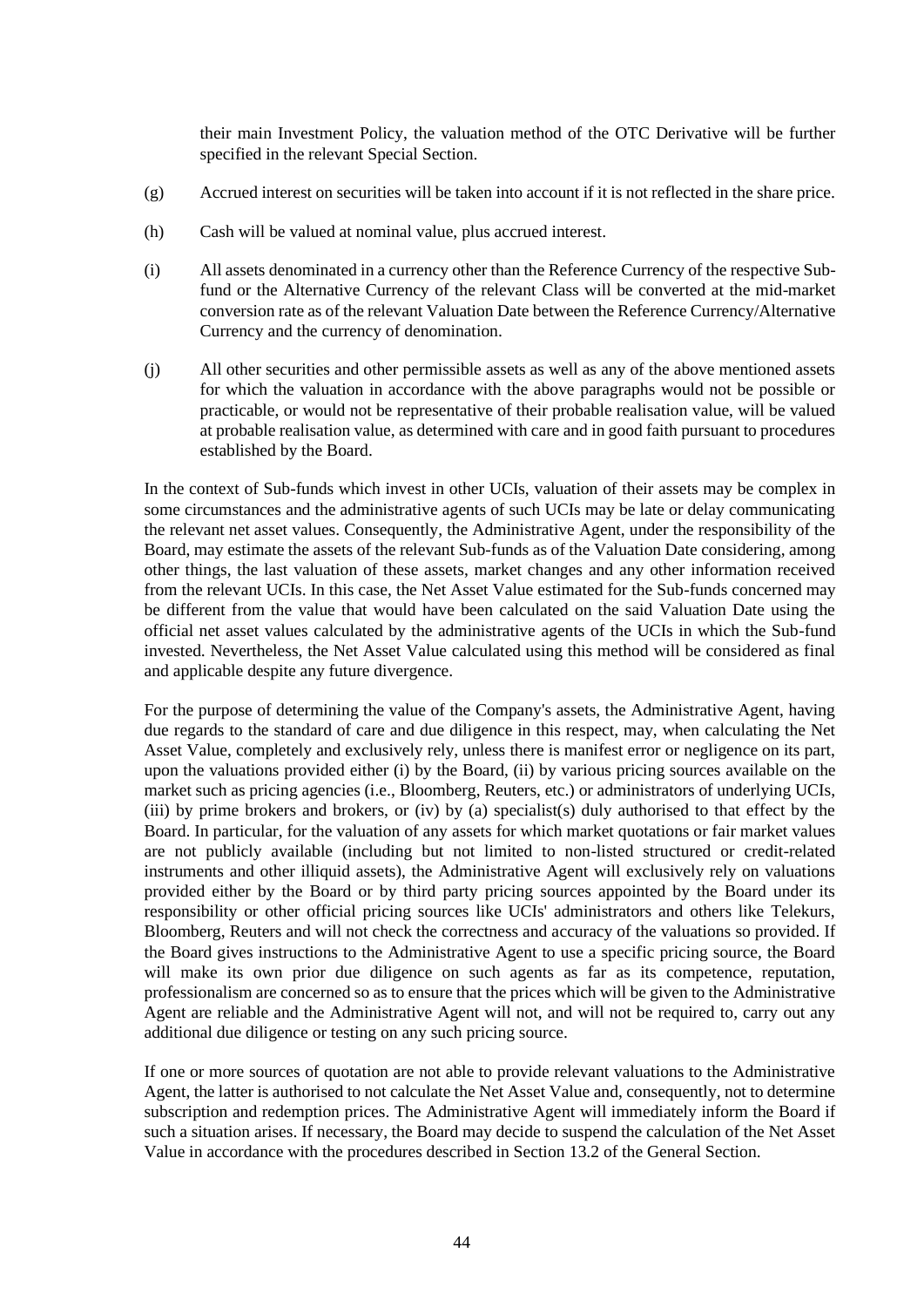#### <span id="page-44-0"></span>**13.2 Suspension of determination of Net Asset Value, issue, redemption of Shares**

The Company may at any time and from time to time suspend the determination of the Net Asset Value of Shares of any Sub-fund or Class and/or the issue of the Shares of such Sub-fund or Class to subscribers and/or the redemption of the Shares of such Sub-fund or Class from its Shareholders:

- (a) when one or more stock exchanges or markets, which provide the basis for valuing a substantial portion of the assets of the relevant Sub-fund or Class, or when one or more foreign exchange markets in the currency in which a substantial portion of the assets of the relevant Sub-fund or Class are denominated, are closed otherwise than for ordinary holidays or if dealings therein are restricted or suspended;
- (b) when, as a result of political, economic, military or monetary events or any circumstances outside the responsibility and the control of the Board, disposal of the assets of the relevant Sub-fund or Class is not reasonably or normally practicable without being seriously detrimental to the interests of the Shareholders;
- (c) in the case of a breakdown in the normal means of communication used for the valuation of any investment of the relevant Sub-fund or Class or if, for any reason beyond the responsibility of the Board, the value of any asset of the relevant Sub-fund or Class may not be determined as rapidly and accurately as required;
- (d) if, as a result of exchange restrictions or other restrictions affecting the transfer of funds, transactions on behalf of the Company are rendered impracticable or if purchases and sales of the Sub-fund's assets cannot be effected at normal rates of exchange;
- (e) when the Board so decides, provided that all Shareholders are treated on an equal footing and all relevant laws and regulations are applied (i) upon publication of a notice convening a general meeting of Shareholders of the Company or of a Sub-fund for the purpose of deciding on the liquidation, dissolution, the merger or absorption of the Company or the relevant Subfund and (ii) when the Board is empowered to decide on this matter, upon their decision to liquidate, dissolve, merge or absorb the relevant Sub-fund;
- (f) in case of the Company's liquidation or in the case a notice of termination has been issued in connection with the liquidation of a Sub-fund or a Class;
- (g) where, in the opinion of the Board, circumstances which are beyond the control of the Board make it impracticable or unfair vis-à-vis the Shareholders to continue trading the Shares; and
- (h) in the case of suspension, of the calculation of the net asset value of one or several of the target UCIs in which the Company has invested a substantial portion of its assets.

Any such suspension may be notified by the Company or the Management Company in such manner as it may deem appropriate to the persons likely to be affected thereby. The Company or the Management Company will notify Shareholders requesting redemption of their Shares of such suspension.

Such suspension as to any Sub-fund will have no effect on the calculation of the Net Asset Value per Share, the issue and redemption of Shares of any other Sub-fund.

Any request for subscription and redemption will be irrevocable except in the event of a suspension of the calculation of the Net Asset Value per Share in the relevant Sub-fund. Withdrawal of a subscription or of an application for redemption will only be effective if written notification (by electronic mail, regular mail, courier or fax) is received by the Administrative Agent before termination of the period of suspension, failing which subscription, redemption applications not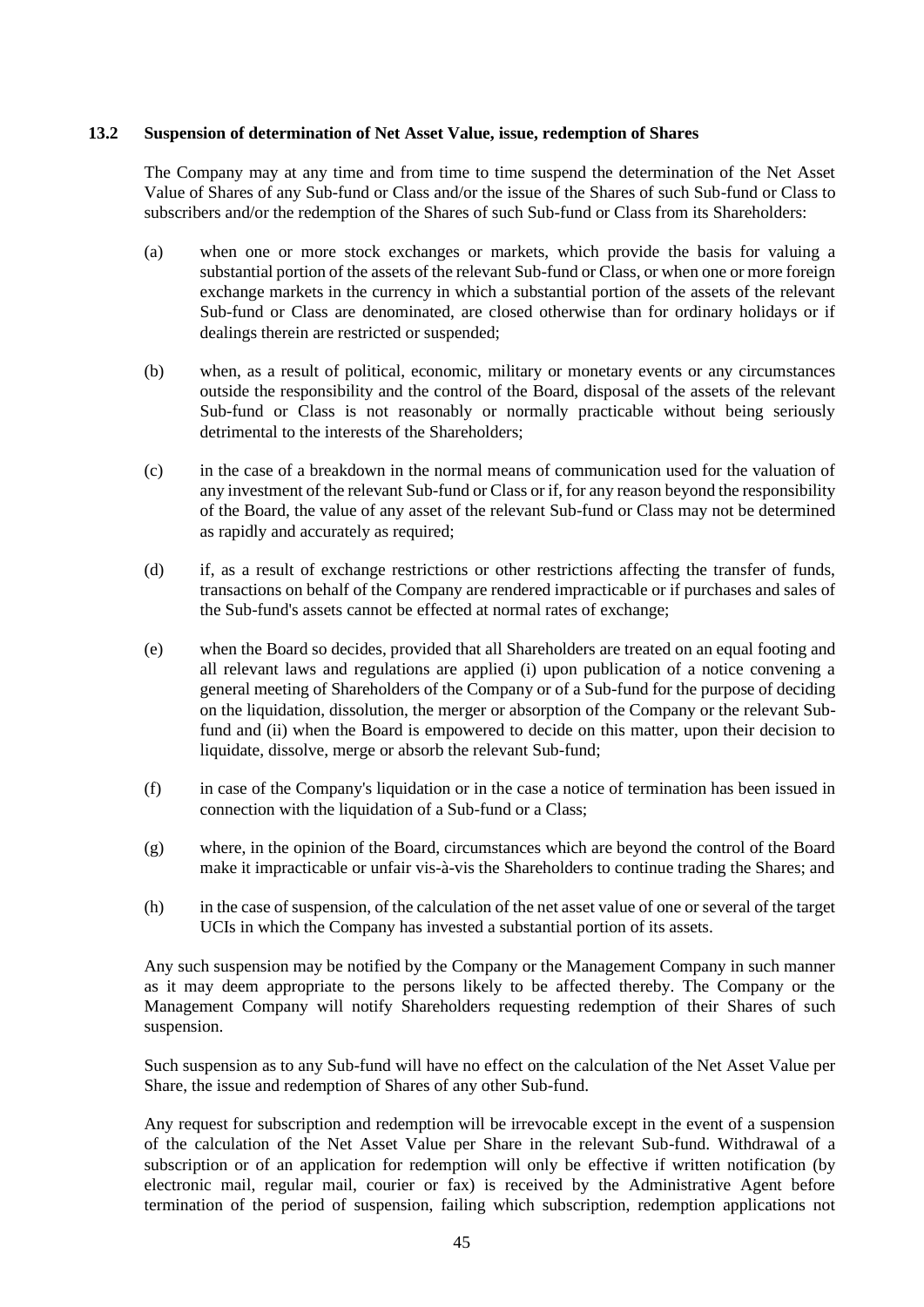withdrawn will be processed on the first Valuation Date following the end of the suspension period, on the basis of the Net Asset Value per Share determined for such Valuation Date.

#### **14. GENERAL INFORMATION**

#### **14.1 Fiscal Year – Reporting**

The Fiscal Year begins on 1 January and terminates on 31 December of each year, except for the first Fiscal Year, which started on the date of incorporation of the Company and ended on 31 December 2018.

Audited annual reports of the end of each Fiscal Year will be established as at 31 December of each year. In addition, unaudited semi-annual reports will be established as per the last day of the month of June. Those financial reports will provide for information on each of the Sub-fund's assets as well as the consolidated accounts of the Company and be made available to the Shareholders free of charge at the registered office of the Company and of the Administrative Agent.

The financial statements of each Sub-fund will be established in the Reference Currency of the Subfund but the consolidated accounts will be in USD.

Audited annual reports will be published within four (4) months following the end of the accounting year and unaudited semi-annual reports will be published within two (2) months following the end of period to which they refer.

The Net Asset Value per Share of each Class within each Sub-fund will be made public at the offices of the Company, the Management Company and the Administrative Agent on each Calculation Date.

#### **14.2 Documents available to Shareholders**

Documents available for inspection by Shareholders free of charge, during usual business hours at the offices of the Company, the Management Company and the Administrative Agent in Luxembourg (copies of these documents may also be delivered without cost to Shareholders at their request):

- (a) the Articles;
- (b) the Management Company Agreement;
- (c) Depositary Agreement;
- (d) the Administration Agreement;
- (e) the Investment Management Agreement; and
- (f) the most recent annual and semi-annual financial statements of the Company.

The agreements referred to under items (c) and (e) may be amended from time to time by all the parties involved.

A copy of the Prospectus, KIID, the most recent financial statements and the Articles may be obtained free of charge upon request at the registered office of the Company.

#### **14.3 General meeting of Shareholders**

The annual general meeting of the Shareholders in the Company will be held at the registered office of the Company or on the place specified in the convening notice within four (4) months of the end of each financial year of the Company.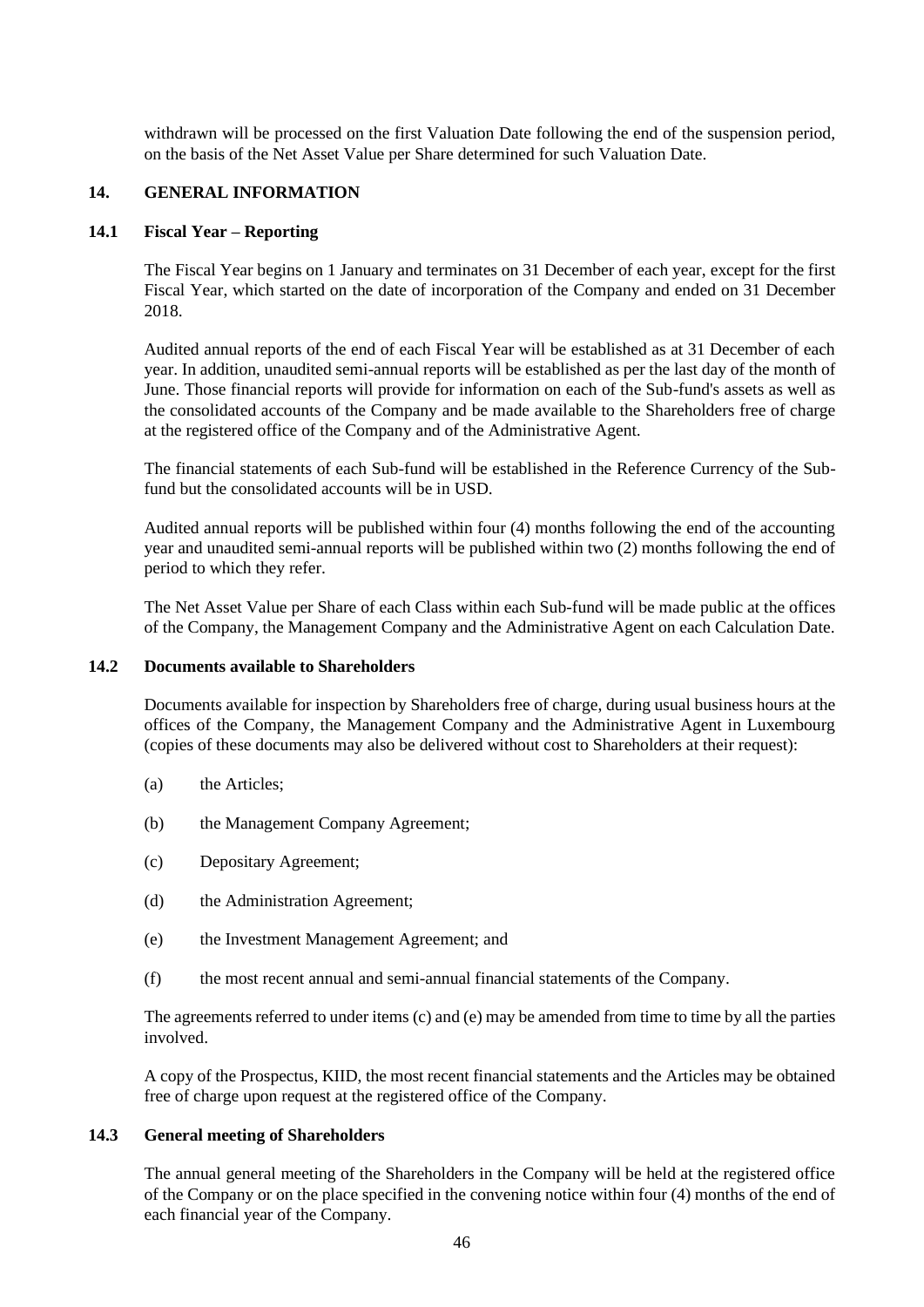Notice of any general meeting of shareholders (including those considering amendments to the Articles or the dissolution and liquidation of the Company or of any Sub-fund) will be mailed to each registered Shareholder at least eight days prior to the meeting and will be published to the extent required by Luxembourg law in the RESA and, if necessary, in any Luxembourg and other newspaper(s) that the Board may determine.

Such notices will contain the agenda, the date and place of the meeting, the conditions of admission to the meeting and they will refer to the applicable quorum and majority requirements. The meetings of Shareholders of Shares of a particular Sub-fund may decide on matters which are relevant only for the Sub-fund concerned.

The convening notice to a General Meeting may provide that the quorum and majority requirements will be assessed against the number of Shares issued and outstanding at midnight (Luxembourg time) on the fifth day prior to the relevant meeting (the Record Date) in which case, the right of any Shareholder to participate in the meeting will be determined by reference to his/her/its holding as at the Record Date.

## **14.4 Dividend policy**

For the time being, the Company will only issue Accumulation Classes within each Sub-fund. Accumulation Classes capitalise their entire earnings.

## <span id="page-46-0"></span>**14.5 Liquidation and merger of Sub-funds or Classes**

(a) Dissolution of the Company

The duration of the Company is not limited by the Articles. The Company may be wound up by decision of an extraordinary general meeting of Shareholders. If the total net assets of the Company falls below two-thirds of the minimum capital prescribed by law (i.e. EUR 1,250,000), the Board must submit the question of the Company's dissolution to an extraordinary general meeting of Shareholders for which no quorum is prescribed and which will pass resolutions by simple majority of the Shares represented at the extraordinary general meeting.

If the total net assets of the Company fall below one-fourth of the minimum capital prescribed by law, the Board must submit the question of the Company's dissolution to a general meeting of Shareholders for which no quorum is prescribed. A resolution dissolving the Company may be passed by Shareholders holding one-fourth of the voting rights represented at the meeting.

The meeting must be convened so that it is held within a period of forty (40) days from the date of ascertainment that the net assets have fallen below two-thirds or one-fourth of the legal minimum, as the case may be.

If the Company is dissolved, the liquidation will be carried out by one or several liquidators appointed in accordance with the provisions of the 2010 Act. The decision to dissolve the Company will be published in the RESA. The liquidator(s) will realise each Sub-fund's assets in the best interests of the Shareholders and apportion the proceeds of the liquidation, after deduction of liquidation costs, amongst the Shareholders of the relevant Sub-fund according to their respective prorata entitlement. Any amounts unclaimed by the investors at the closing of the liquidation will be deposited with the Caisse de Consignation in Luxembourg for a duration of thirty (30) years. If amounts deposited remain unclaimed beyond the prescribed time limit, they will be forfeited.

As soon as the decision to wind up the Company is made, the issue or redemption of Shares in all Subfunds will be prohibited and will be deemed void.

<span id="page-46-1"></span>(b) Liquidation of Sub-funds or Classes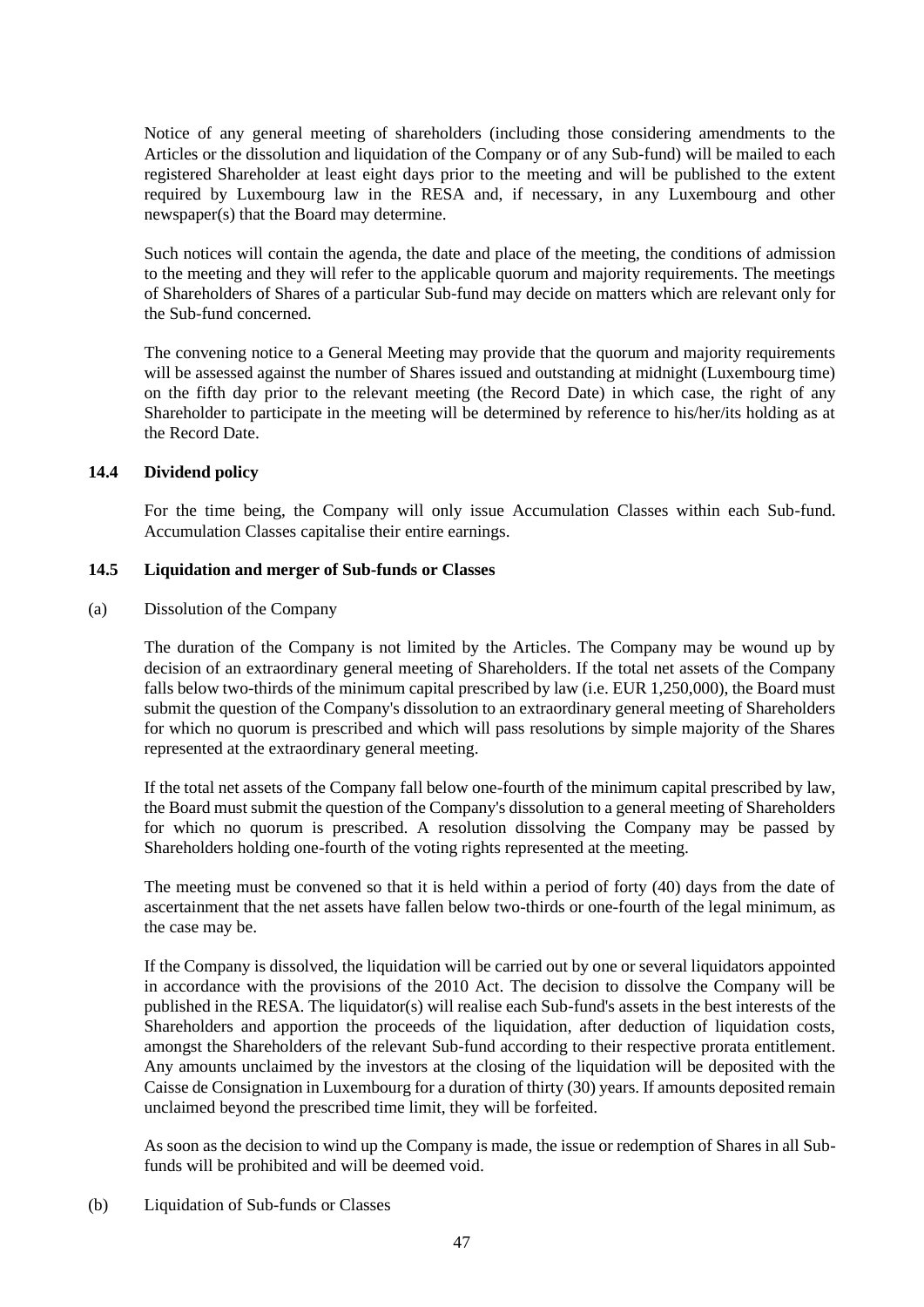If, for any reason, the net assets of a Sub-fund or of any Class fall below the equivalent of the Minimum Net Asset Value, or if a change in the economic or political environment of the relevant Sub-fund or Class may have material adverse consequences on the Sub-fund or Class's investments, or if an economic rationalisation so requires, the Board may decide on a compulsory redemption of all Shares outstanding in such Sub-fund or Class on the basis of the Net Asset Value per Share (after taking account of current realisation prices of the investments as well as realisation expenses), calculated as of the day the decision becomes effective. The Company will serve a notice to the holders of the relevant Shares at the latest on the effective date for the compulsory redemption, which will indicate the reasons of and the procedure for the redemption operations. Registered Shareholders will be notified in writing. Unless the Board decides otherwise in the interests of, or in order to keep equal treatment between the Shareholders, the Shareholders of the Sub-fund or Class concerned may continue to request redemption of their Shares free of redemption charge. However, the liquidation costs will be taken into account in the redemption price. Any amounts unclaimed by the Investors at the closing of the liquidation will be deposited with the Caisse de Consignation in Luxembourg for a duration of thirty (30) years. If amounts deposited remain unclaimed beyond the prescribed time limit, they will be forfeited.

Notwithstanding the powers granted to the Board as described in the previous paragraph, a general meeting of Shareholders of a Sub-fund or Class may, upon proposal of the Board, decide to repurchase all the Shares in such Sub-fund or Class and to reimburse the Shareholders on the basis of the Net Asset Value of their Shares (taking account of current realisation prices of the investments as well as realisation expenses) calculated as of the Valuation Date on which such decision will become effective. No quorum will be required at this general meeting and resolutions will be passed by a simple majority of the shareholders present or represented, provided that the decision does not result in the liquidation of the Company.

All the Shares redeemed will be cancelled.

## <span id="page-47-0"></span>(c) Merger of the Company and the Sub-funds

In accordance with the provisions of the 2010 Act and of the Articles, the Board may decide to merge or consolidate the Company with, or transfer substantially all or part of the Company's assets to, or acquire substantially all the assets of, another UCITS established in Luxembourg or another EU Member State. For the purpose of this Section [14.5](#page-46-0)[\(c\),](#page-47-0) the term UCITS also refers to a sub-fund of a UCITS and the term Company also refers to a Sub-fund.

Any merger leading to termination of the Company must be approved by Supermajority Resolution at the Shareholders' meeting.

Shareholders will receive shares of the surviving UCITS or sub-fund and, if applicable, a cash payment not exceeding 10% of the net asset value of those shares.

The Company will provide appropriate and accurate information on the proposed merger to its Shareholders so as to enable them to make an informed judgment of the impact of the merger on their investment and to exercise their rights under this Section [14.5](#page-46-0)[\(c\)](#page-47-0) and the 2010 Act.

The Shareholders have the right to request, without any charge other than those retained by the Company to meet disinvestment costs, the redemption of their Shares.

Under the same circumstances as provided by Section [14.5](#page-46-0)[\(b\),](#page-46-1) the Board may decide to allocate the assets of a Sub-fund to those of another existing Sub-fund within the Company or to another Luxembourg UCITS or to another sub-fund within such other Luxembourg UCITS (the **New Subfund**) and to repatriate the Shares of the Class or Classes concerned as Shares of another Class (following a split or consolidation, if necessary, and the payment of the amount corresponding to any fractional entitlement to Shareholders). Such decision will be published one month before its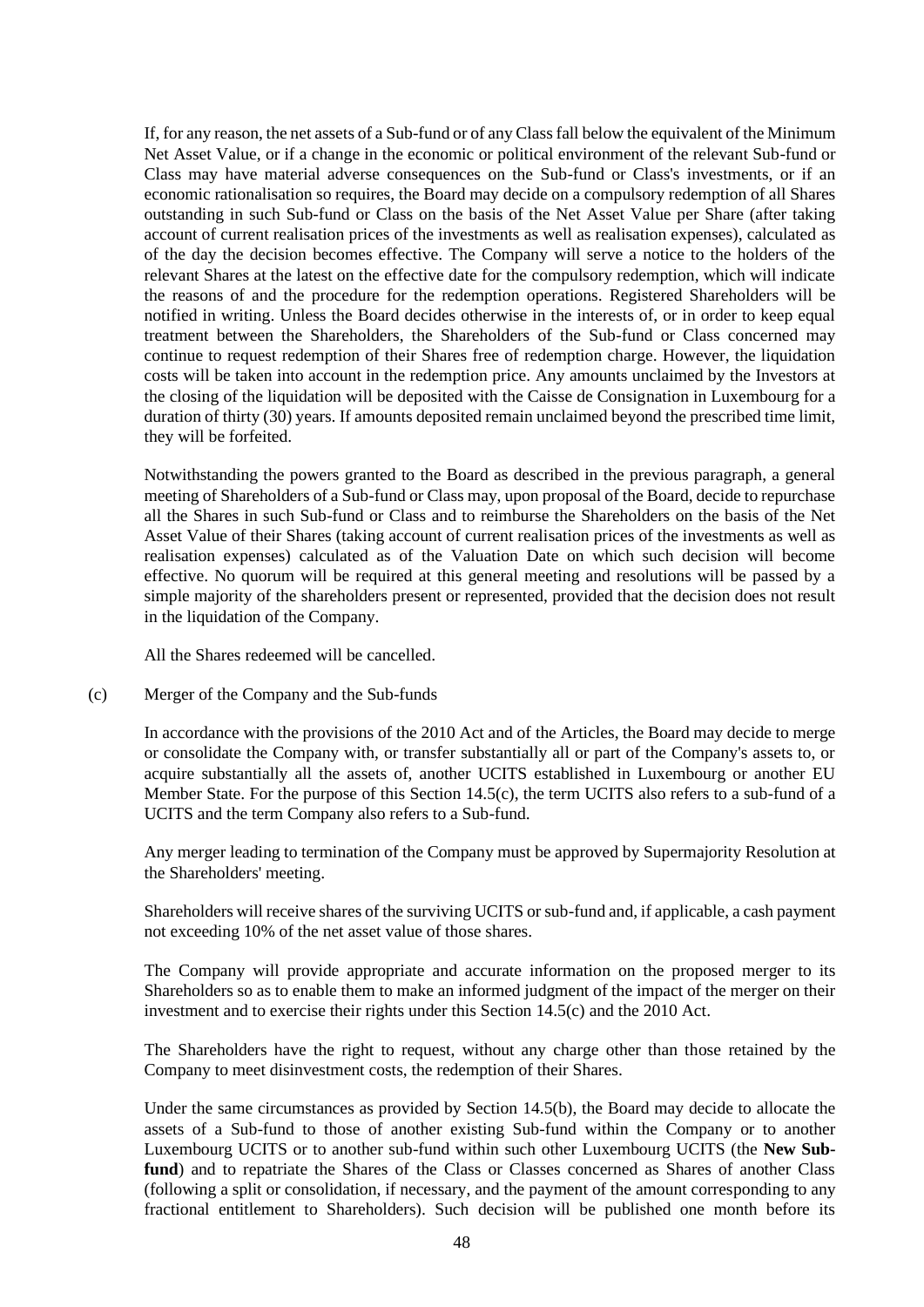effectiveness (and, in addition, the publication will contain information in relation to the New Subfund), in order to enable the Shareholders to request redemption of their Shares, free of charge, during such period.

Notwithstanding the powers conferred to the Board by the paragraph above, a contribution of the assets and of the liabilities attributable to any Sub-fund to another Sub-fund within the Company may in any other circumstances be decided by a general meeting of Shareholders of the Class or Classes issued in the Sub-fund concerned for which there will be no quorum requirements and which will decide upon such a merger by resolution taken by simple majority of those present or represented and voting at such meeting.

If the interest of the Shareholders of the relevant Sub-fund or in the event that a change in the economic or political situation relating to a Sub-fund so justifies, the Board may proceed to the reorganisation of a Sub-fund by means of a division into two or more Sub-funds. Information concerning the New Sub-fund(s) will be provided to the relevant Shareholders. Such publication will be made one month prior to the effectiveness of the reorganisation in order to permit Shareholders to request redemption of their Shares free of charge during such one month prior period.

## **15. FEES AND EXPENSES**

#### **15.1 Fees and expenses payable directly by the Company**

(a) Operating and Administrative Fees and other fees and expenses

The Company will pay out of the assets of the relevant Sub-fund all expenses incurred by it, which will include but not be limited to the Operating and Administrative Fees as well as all other fees and expenses including taxes which may be due on the assets and the income of the Company; the reasonable disbursements and out-of-pocket expenses (including without limitation telephone, telex, cable and postage expenses) incurred by the Depositary and any custody charges of banks and financial institutions to whom custody of assets of the Company is entrusted; usual banking fees due on transactions involving securities or other assets (including derivatives) held in the portfolio of the Company (such fees to be included in the acquisition price and to be deducted from the selling price); legal expenses incurred by the Service Providers while acting in the interests of the Shareholders; the cost and expenses of preparing and/or filing and printing the Articles and all other documents concerning the Company (in such languages as are necessary), including registration statements, prospectuses and explanatory memoranda with all authorities (including local securities dealers' associations) having jurisdiction over the Company or the offering of Shares of the Company; the cost of preparing, in such languages as are necessary for the benefit of the Shareholders (including the beneficial holders of the Shares), and distributing annual and semi-annual reports and such other reports or documents as may be required under applicable laws or regulations; the cost of accounting, bookkeeping and calculating the Net Asset Value; the cost of preparing and distributing notices to the Shareholders; a reasonable share of the cost of promoting the Company, as determined in good faith by the Company, including reasonable marketing and advertising expenses; the costs incurred with the admission and the maintenance of the Shares on the stock exchanges on which they are listed (if listed). The Company may accrue in its accounts for administrative and other expenses of a regular or recurring nature based on an estimated amount rateably for yearly or other periods.

#### (b) Formation and launching expenses

The Company will bear all formation and launching expenses up to a maximum amount of USD 100,000 (including but not limited to legal fees related to the set-up of the Company, travel expenses, etc.) incurred on behalf of, or in connection with, the formation of the Company. Expenses incurred in connection with the creation of any additional Sub-fund may be borne by the relevant Sub-fund and be written off over a period not exceeding five (5) years.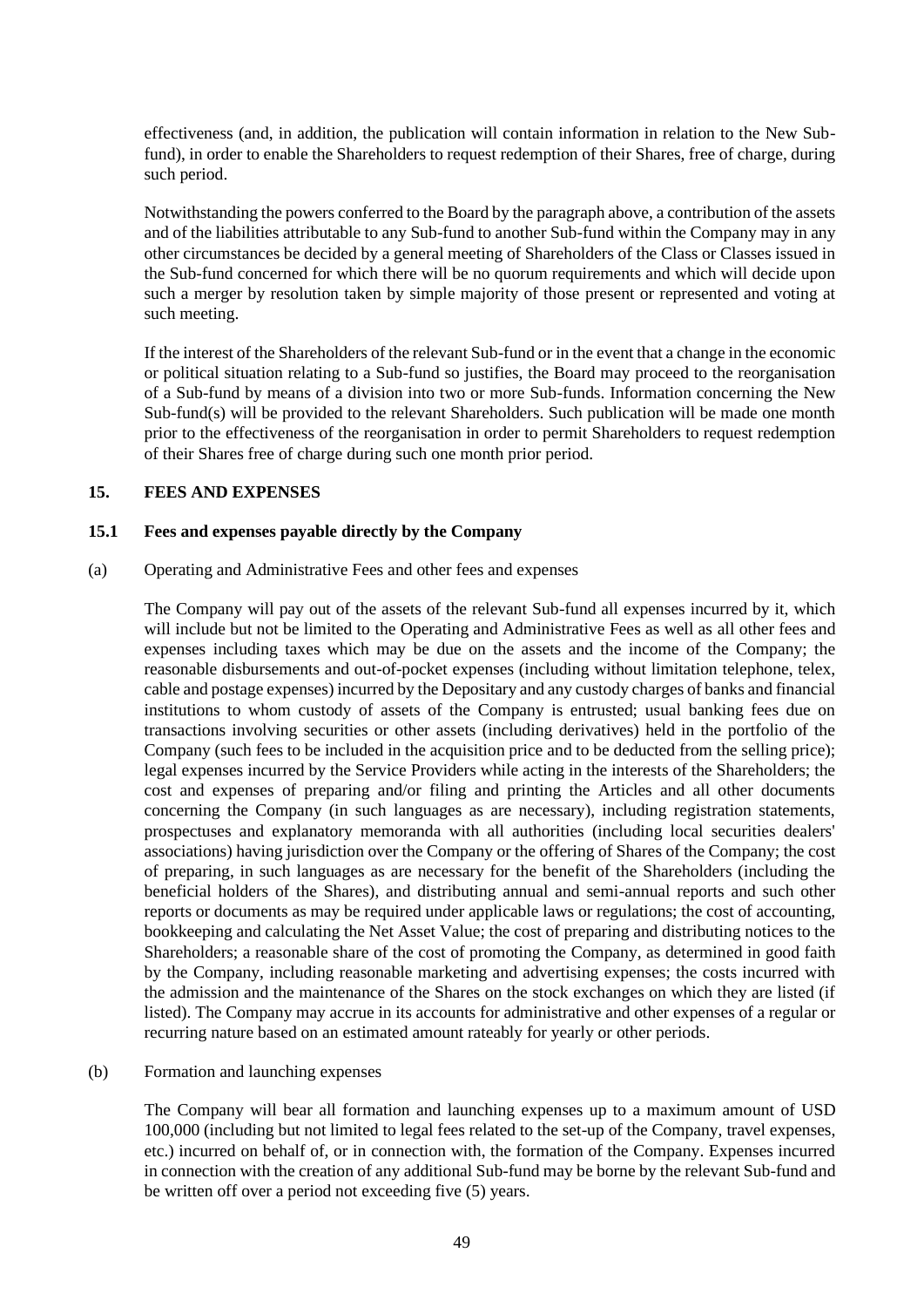## **15.2 Fees and expenses payable directly by the investor**

## (a) Subscription Fee

If an investor wants to subscribe for Shares, a Subscription Fee may be added to the subscription price to be paid by the investor. The applicable Subscription Fee will be stipulated in the relevant Special Section. This fee will be payable to the Company, the Management Company, the Investment Manager or the Distributor, unless otherwise specified in respect of a Sub-fund in the relevant Special Section.

## (b) Redemption Fee

If a Shareholder wants to redeem Shares of the Company, a Redemption Fee may be levied on the amount to be paid to the Shareholder. The applicable Redemption Fee will be stipulated in the relevant Special Section. This fee will be payable to the relevant Sub-fund, unless otherwise specified in respect of a Sub-fund in the relevant Special Section.

# **16. TAXATION**

# **16.1 Taxation of the Company**

The Company is neither subject to corporate income tax (*impôt sur le revenu des collectivités*), nor municipal business tax (*impôt commercial communal*), nor wealth tax (*impôt sur la fortune*) in Luxembourg.

However, the Company is subject to an annual subscription tax (*taxe d'abonnement*). The annual subscription tax, payable quarterly, is computed on the Company's net assets as calculated on the last day of each quarter. The standard applicable rate of the annual subscription tax is 0.05%. Depending on the Company's investments and the investors, a reduced rate of 0.01% or an exemption from the annual subscription tax may be available.

A fixed registration duty (*droit d'enregistrement*) is due upon the incorporation of the Company and upon the amendment of its articles of incorporation. No Luxembourg registration duties (*droits d'enregistrement*) are due in Luxembourg in connection with the issue of shares by the Company.

## **16.2 Withholding taxes**

Profit distributions made by the Company are not subject to Luxembourg withholding taxes.

# **16.3 Income taxation of investors**

Shareholders are not subject to any capital gains or income taxes in Luxembourg, except for those Shareholders domiciled, resident or having a permanent establishment or representative in Luxembourg.

## **16.4 Other jurisdictions**

Interest, dividend and other income realised by the Company on the sale of securities of non-Luxembourg issuers, may be subject to withholding and other taxes levied by the jurisdictions in which the income is sourced. It is impossible to predict the rate of foreign tax the Company will pay since the amount of the assets to be invested in various countries and the ability of the Company to reduce such taxes is not known.

The information set out above is a summary of those tax issues which could arise in Luxembourg and does not purport to be a comprehensive analysis of the tax issues which could affect a prospective investor. It is expected that Shareholders may be resident for tax purposes in many different countries.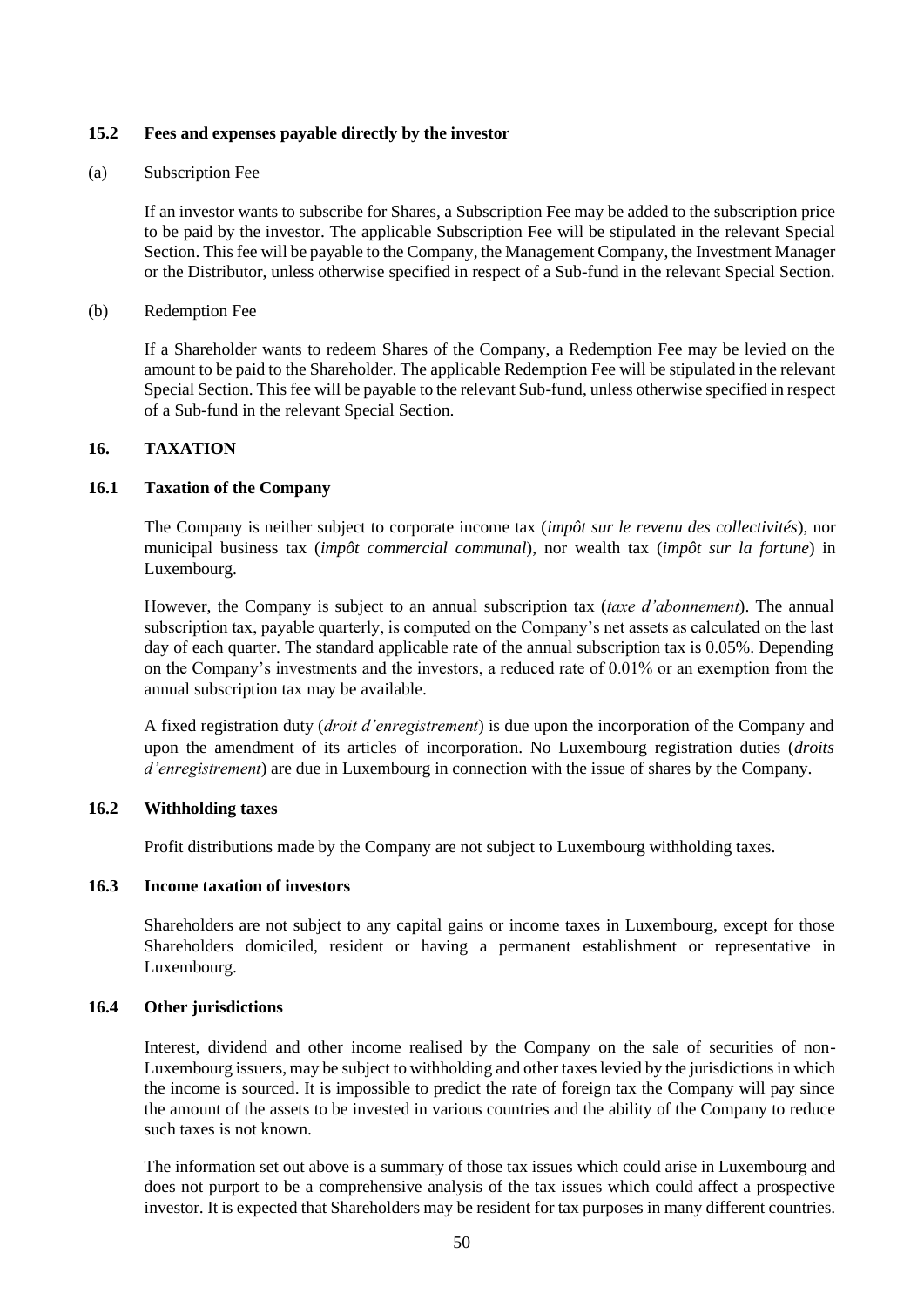Consequently, no attempt is made in this document to summarise the tax consequences for each prospective Shareholders of subscribing, converting, holding, redeeming or otherwise acquiring or disposing of Shares in the Company. These consequences will vary in accordance with the law and practice currently in force in an Shareholder's country of citizenship, residence, domicile or incorporation and with his or her personal circumstances.

## **16.5 Future changes in applicable law**

The foregoing description of Luxembourg tax consequences of an investment in, and the operations of, the Company is based on laws and regulations which are subject to change through legislative, judicial or administrative action. Other legislation could be enacted that would subject the Company to income taxes or subject Investors to increased income taxes.

THE INFORMATION SET OUT ABOVE IS A SUMMARY OF THOSE TAX ISSUES WHICH COULD ARISE IN LUXEMBOURG AND DOES NOT PURPORT TO BE A COMPREHENSIVE ANALYSIS OF THE TAX ISSUES WHICH COULD AFFECT A PROSPECTIVE SUBSCRIBER.

THE TAX AND OTHER MATTERS DESCRIBED IN THIS PROSPECTUS DO NOT CONSTITUTE, AND SHOULD NOT BE CONSIDERED AS, LEGAL OR TAX ADVICE TO PROSPECTIVE SUBSCRIBERS. PROSPECTIVE SUBSCRIBERS SHOULD CONSULT THEIR OWN COUNSEL REGARDING TAX LAWS AND REGULATIONS OF ANY OTHER JURISDICTION WHICH MAY BE APPLICABLE TO THEM.

# **17. CONFLICTS OF INTEREST**

The Directors, the Management Company, the Distributor(s), the Investment Manager, any Investment Adviser(s), the Depositary and the Administrative Agent may, in the course of their business, have potential conflicts of interests with the Company. Each of the Directors, the Management Company, the Distributor(s), the Investment Manager, any Investment Adviser(s), the Depositary and the Administrative Agent will have regard to their respective duties to the Company and other persons when undertaking any transactions where conflicts or potential conflicts of interest may arise. In the event that such conflicts do arise, each of such persons has undertaken or will be requested by the Company to undertake to use its reasonable endeavours to resolve any such conflicts of interest fairly (having regard to its respective obligations and duties) and to ensure that the Company and the Shareholders are fairly treated.

## **Interested dealings**

The Directors, the Management Company, the Distributor(s), the Investment Manager, any Investment Adviser(s), the Depositary and the Administrative Agent and any of their respective subsidiaries, affiliates, associates, agents, directors, officers, employees or delegates (together the **Interested Parties** and, each, an **Interested Party**) may:

- contract or enter into any financial, banking or other transaction with one another or with the Company including, without limitation, investment by the Company, in securities in any company or body any of whose investments or obligations form part of the assets of the Company or any Sub-fund, or be interested in any such contracts or transactions;
- invest in and deal with Shares, securities, assets or any property of the kind included in the property of the Company for their respective individual accounts or for the account of a third party;
- act as counterparty to the derivative transactions including TRS or contracts entered on behalf of the Company or act as index sponsor or calculation agent in respect of underlyings to which the Company will be exposed via derivative transactions;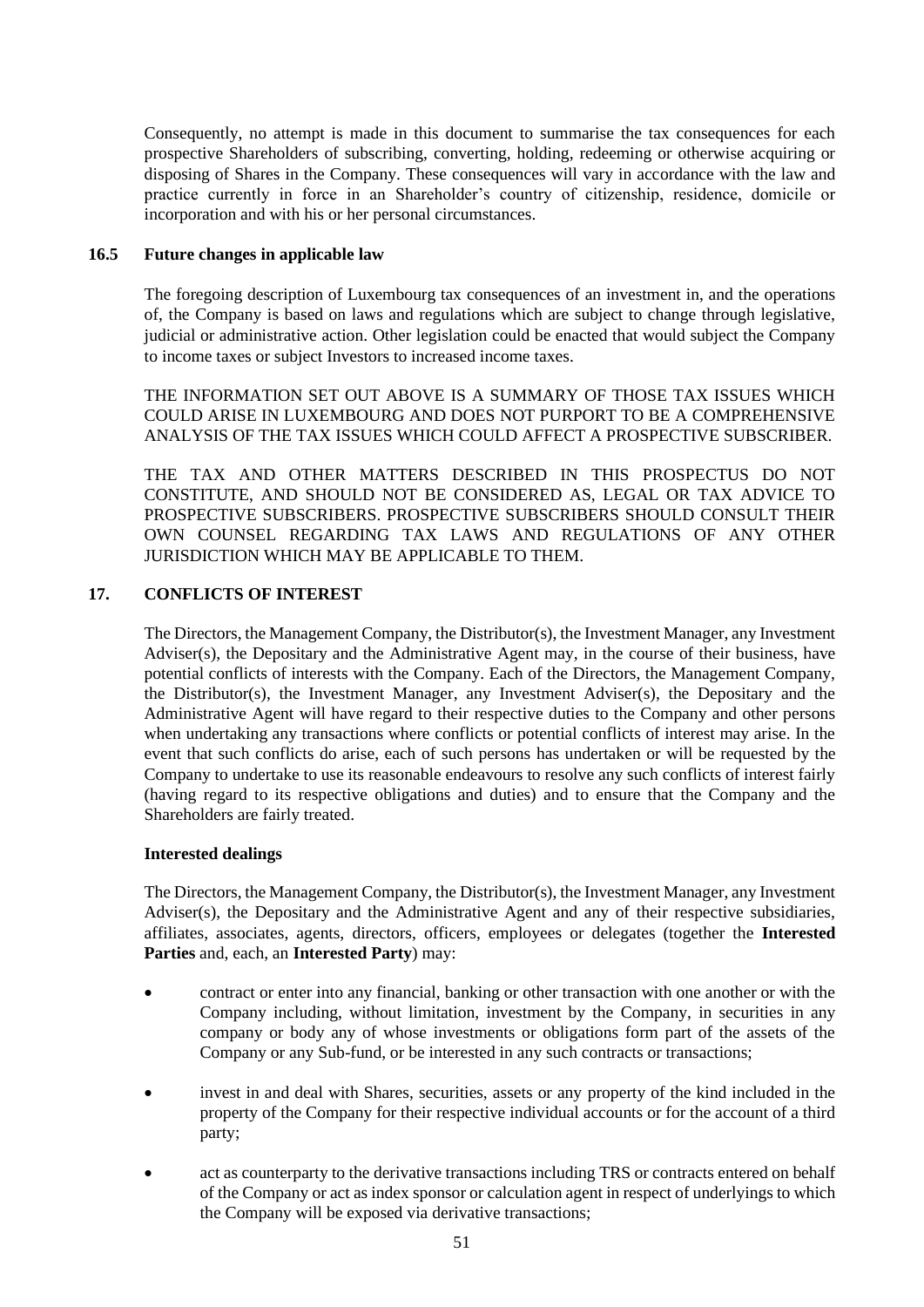- act as counterparty in respect of SFTs; and
- deal as agent or principal in the sale, issue or purchase of securities and other investments to, or from, the Company through, or with, the Investment Manager or the Depositary or any subsidiary, affiliate, associate, agent or delegate thereof.

Any assets of the Company in the form of cash may be invested in certificates of deposit or banking investments issued by any Interested Party. Banking or similar transactions may also be undertaken with or through an Interested Party (provided it is licensed to carry out this type of activity).

There will be no obligation on the part of any Interested Party to account to Shareholders for any benefits so arising and any such benefits may be retained by the relevant party.

Any such transactions must be carried out as if effected on normal commercial terms negotiated at arm's length.

Notwithstanding anything to the contrary herein and unless otherwise provided for in a Special Section for a particular Sub-fund, the Management Company, the Investment Manager, the Investment Adviser(s) and their respective Affiliates may actively engage in transactions on behalf of other investment funds and accounts which involve the same securities and instruments in which the Subfunds will invest. The Management Company, the Investment Manager, the Investment Adviser(s) and their respective Affiliates may provide investment management/advisory services to other investment funds and accounts that have Investment Objectives similar or dissimilar to those of the Sub-funds and/or which may or may not follow investment programs similar to the Sub-funds, and in which the Sub-funds will have no interest. The portfolio strategies of the Management Company, the Investment Manager, the Investment Adviser(s) and their respective Affiliates used for other investment funds or accounts could conflict with the transactions and strategies advised by the Management Company, the Investment Manager, the Investment Adviser(s) in managing a Sub-fund and affect the prices and availability of the securities and instruments in which such Sub-fund invests.

The Management Company, the Investment Manager, the Investment Adviser(s) and their respective Affiliates may give advice or take action with respect to any of their other clients which may differ from the advice given or the timing or nature of any action taken with respect to investments of a Subfund. The Management Company and the Investment Manager, the Investment Adviser(s) have no obligation to advise any investment opportunities to a Sub-fund which they may advise to other clients.

The Management Company, the Investment Manager and the Investment Adviser(s) will devote as much of their time to the activities of a Sub-fund as they deem necessary and appropriate. The Management Company, the Investment Manager, the Investment Adviser(s) and their respective Affiliates are not restricted from forming additional investment funds, from entering into other investment advisory/management relationships, or from engaging in other business activities, even though such activities may be in competition with a Sub-fund. These activities will not qualify as creating a conflict of interest.

Additional considerations relating to conflicts of interest may be applicable, as the case may be, for a specific Sub-fund as further laid down in the relevant Special Section.

## **18. EUROPEAN UNION TAXONOMY**

European Union criteria for socially sustainable economic activities remain to be developed. Accordingly, the investments underlying this Fund cannot take into account any such criteria for the time being and for the avoidance of doubt, do not take into account the European Union criteria for environmentally sustainable economic activities.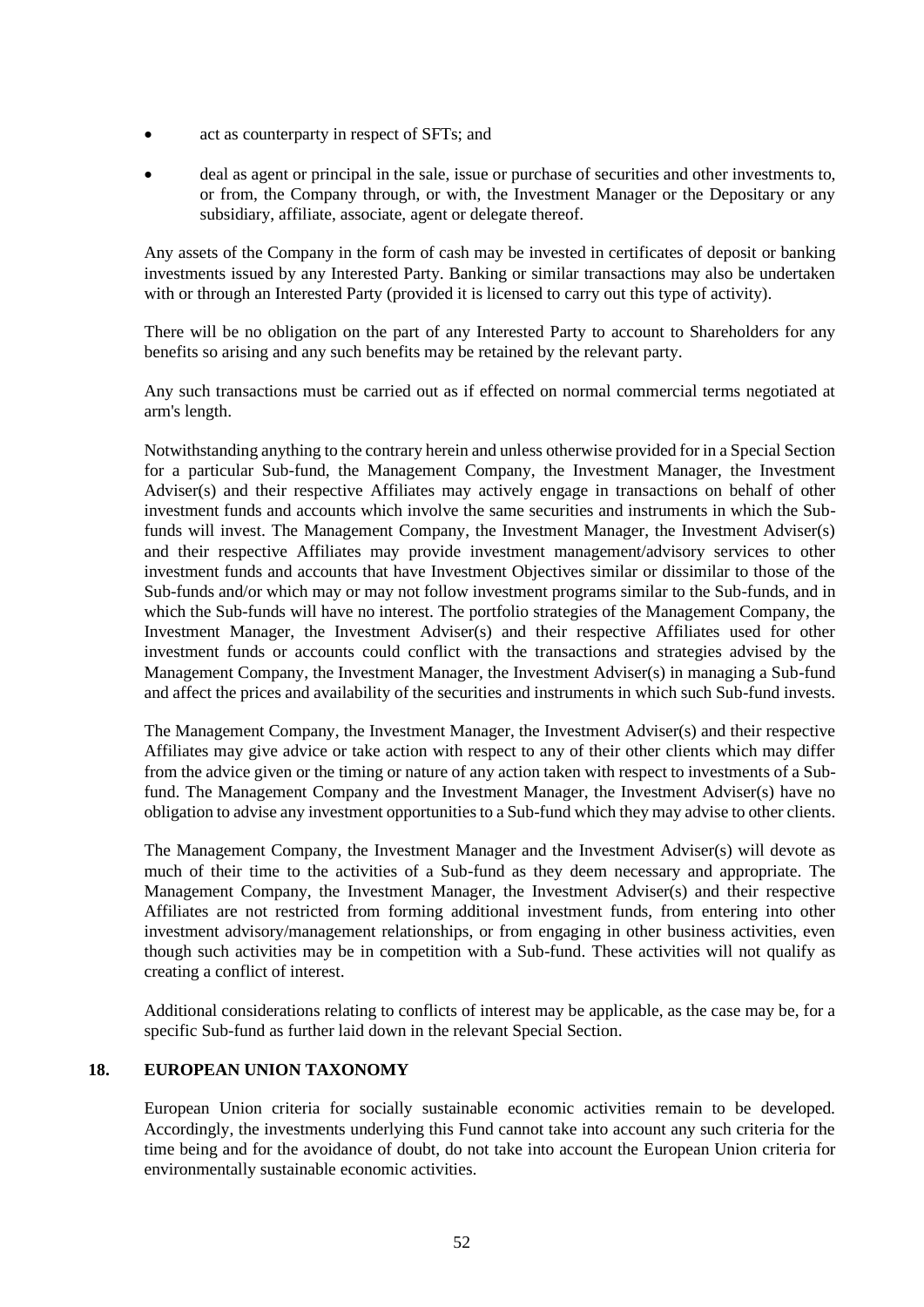# **PART B – SPECIAL SECTIONS**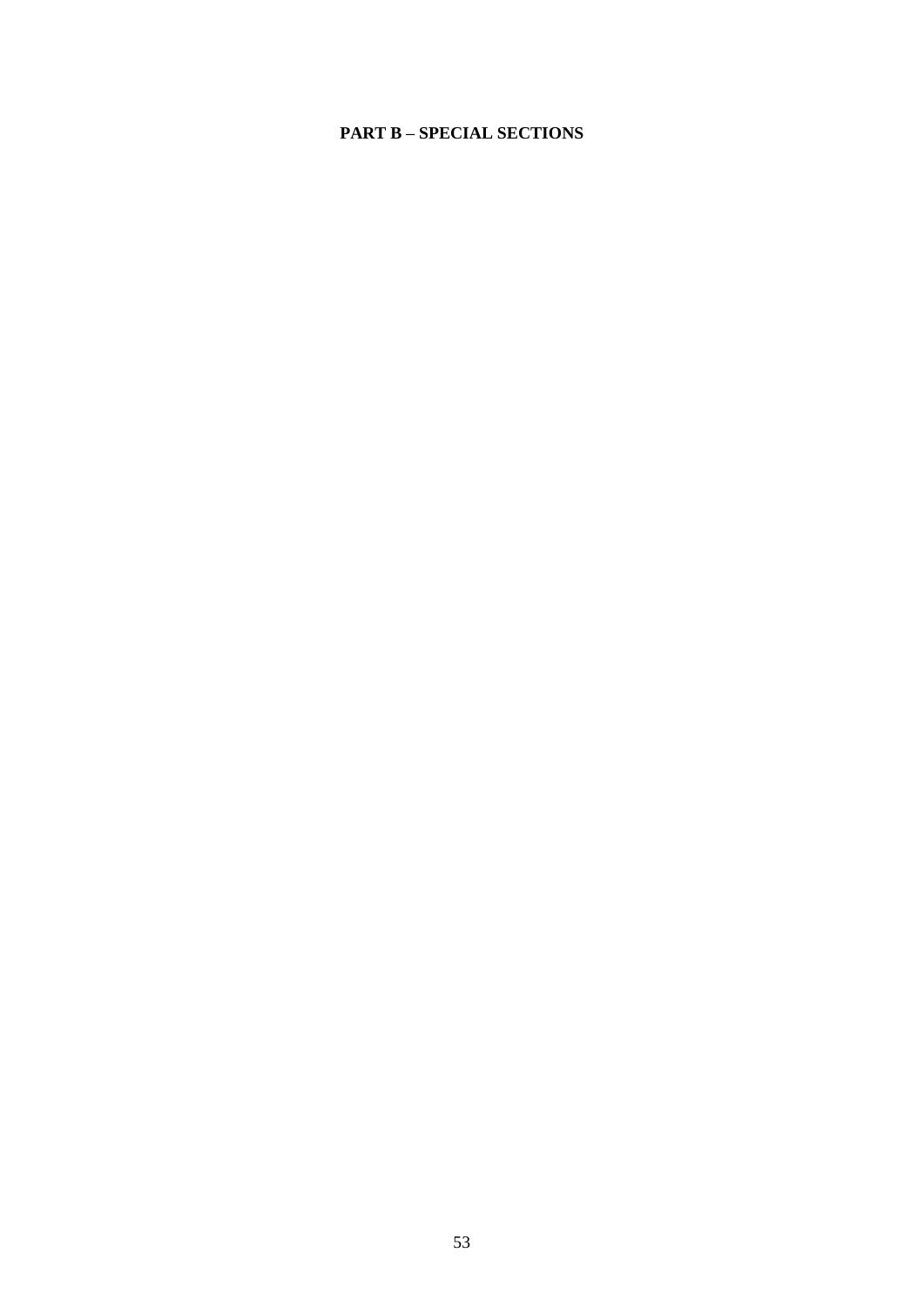# **SPECIAL SECTION 1 – BLUEORCHARD UCITS – EMERGING MARKETS SDG IMPACT BOND FUND**

This Special Section must be read in conjunction with the General Section of the Prospectus. This Special Section refers only to BlueOrchard UCITS – Emerging Markets SDG Impact Bond Fund (the **Sub-fund**).

# **1. INVESTMENT OBJECTIVE**

The Sub-fund's objective is to provide long-term capital appreciation and to enable investors to benefit from growth primarily in emerging markets bonds with strong social, environmental and governance commitments. The Sub-fund is not managed relative to a benchmark however the funds mission to provide sustainable investments is assessed in accordance with Article 9 of SFDR and the priorities of the UN Sustainable Development Goals.

The Sub-fund aims to invest in the financing of financial institutions of various types involved in impact investment activities, across emerging and frontier markets while focusing, as its primary sustainability objective, on investments that advance various components the United Nations SDGs. Said institutions may be involved in activities such as micro, small, and medium enterprise (MSME) lending, affordable housing, affordable education, health, agriculture, clean energy, improvements in energy efficiency, renewable energy, green energy products and humanitarian relief activities, among others. No bond issuers can be directly involved in any business or activity mentioned in the International Finance Corporation exclusion list.

The Sub-fund, as the core element of its sustainability objectives, aims to contribute to the funding needs of the United Nations SDGs, including but not limited to the following:

- Goal 1: End poverty in all its forms everywhere
- Goal 7: Ensure access to affordable, reliable, sustainable and modern energy
- Goal 8: Promote inclusive and sustainable economic growth, employment and decent work for all
- Goal 9: Build resilient infrastructure, promote sustainable industrialization and foster innovation
- Goal 10: Reduce inequality within and among countries

There is no guarantee that the Investment Objective of the Sub-fund will be achieved.

## **2. INVESTMENT POLICY**

The Sub-fund will mainly invest in listed debt securities issued by companies including quasi sovereigns, predominantly financial institutions with significant impact activities headquartered in emerging countries, or having a majority of their assets or other interests in emerging countries, or conducting the majority of their activity in emerging markets or from emerging markets. A sustainability, impact management and ESG assessment is done on all securities and subject to a multilevel review process by senior specialists and managers of the Portfolio Manager entity to ensure compliance both pre-trade and on a continuing basis with the ESG and sustainability objectives of the Sub-fund. Additional information on the Sub-fund's efforts in regard to sustainability can be found in the SFDR Annex of the Prospectus as well as on the Company's Internet Web site.

The debt securities may be with any credit rating, i.e., investment grade, high-yield and unrated (as measured by leading credit agencies or with quality considered as equivalent by the Investment Manager in the absence of any official rating). It is understood that the Investment Manager does not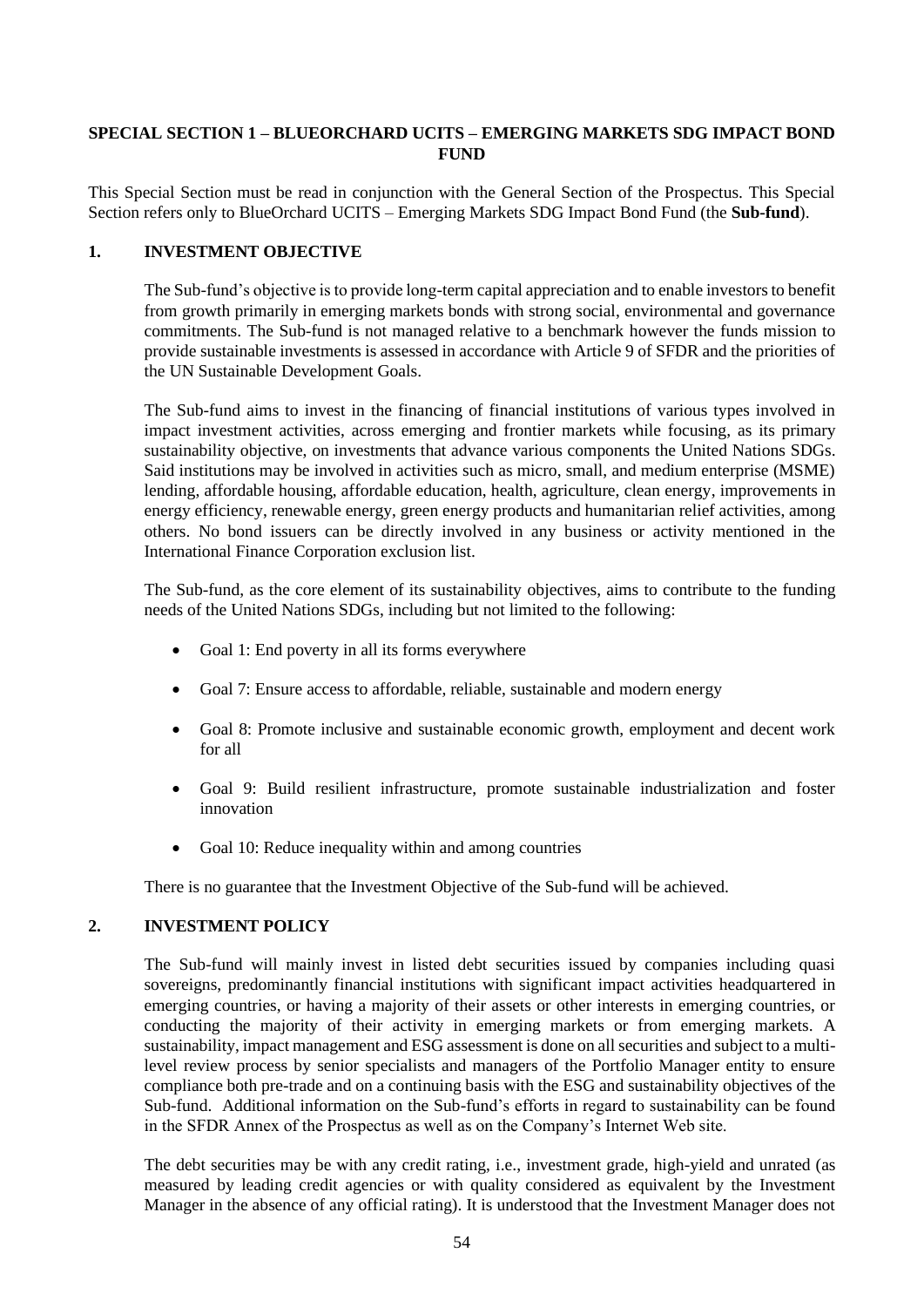rely solely or mechanically on credit ratings of credit rating agencies and also applies its own analysis of the creditworthiness of issuers or debt issues. The Sub-fund may invest up to 100% of its net assets in high yield and unrated securities/issuers.

The Sub-fund will not invest in distressed debt securities rating CCC or below, or if not rated, price below 50% of its issuance price, defaulted debt securities or contingent convertible bonds.

Except the focus on emerging countries, the exposure of the Sub-fund will not be limited to a particular sector of economic activity or a given currency. However, depending on market conditions, this exposure may be focused on one emerging country or on a limited number of emerging countries and/or one economic activity sector and/or one currency.

The Sub-fund may invest up to 49% of its net assets in any other type of eligible assets, such as UCIs, Money Market Instruments and equity related securities and cash.

For hedging purposes, within the limits set out in the Investment Restrictions under [Schedule 1,](#page-58-0) the Sub-fund may use all types of financial derivative instruments traded on a Regulated Market and/or OTC Derivatives provided they are contracted with leading financial institutions specialised in this type of transactions and subject to regulatory supervision.

The Sub-fund will not use EPM Techniques or TRS.

If the Investment Manager considers this to be in the best interest of the Shareholders, the Sub-fund may also, on a temporary basis and for defensive purposes, hold up to 100% of its net assets in liquidities, such as cash deposits, money market UCIs and Money Market Instruments.

The Sub-fund will not invest more than 10% of its assets in UCITS or other UCIs.

## **3. PROFILE OF THE TYPICAL INVESTOR**

- 3.1 The Sub-fund is directed towards Retail Investors and Institutional Investors. The Sub-fund is suitable for Investors wishing to invest in interest-bearing securities. The Sub-fund is compatible for Investors having ESG preferences. It is expressively pointed out that changes in the Net Asset Value of the Subfund may be triggered by factors such as – but not restricted to – fluctuations in interest rates and/or currencies. The Sub-fund may be suitable for Investors with a long-term investment horizon, who are primarily seeking to accept relatively strong fluctuations and a relatively protracted decline in the Net Asset Value of the Shares. The Investors are aware of the principal risks involved in bond investments in emerging markets. Investors are aware that bond investments in these countries entail a higher risk. When redeeming their Shares, the Investors may therefore receive less than they originally paid for them.
- 3.2 Investors in the Sub-fund are aware that the following risks are particularly associated with an exposure to emerging markets, compared with conventional bonds (non-exhaustive list):
	- liquidity problems
	- price fluctuations
	- currency fluctuations
	- credit risks
	- purchase and sales restrictions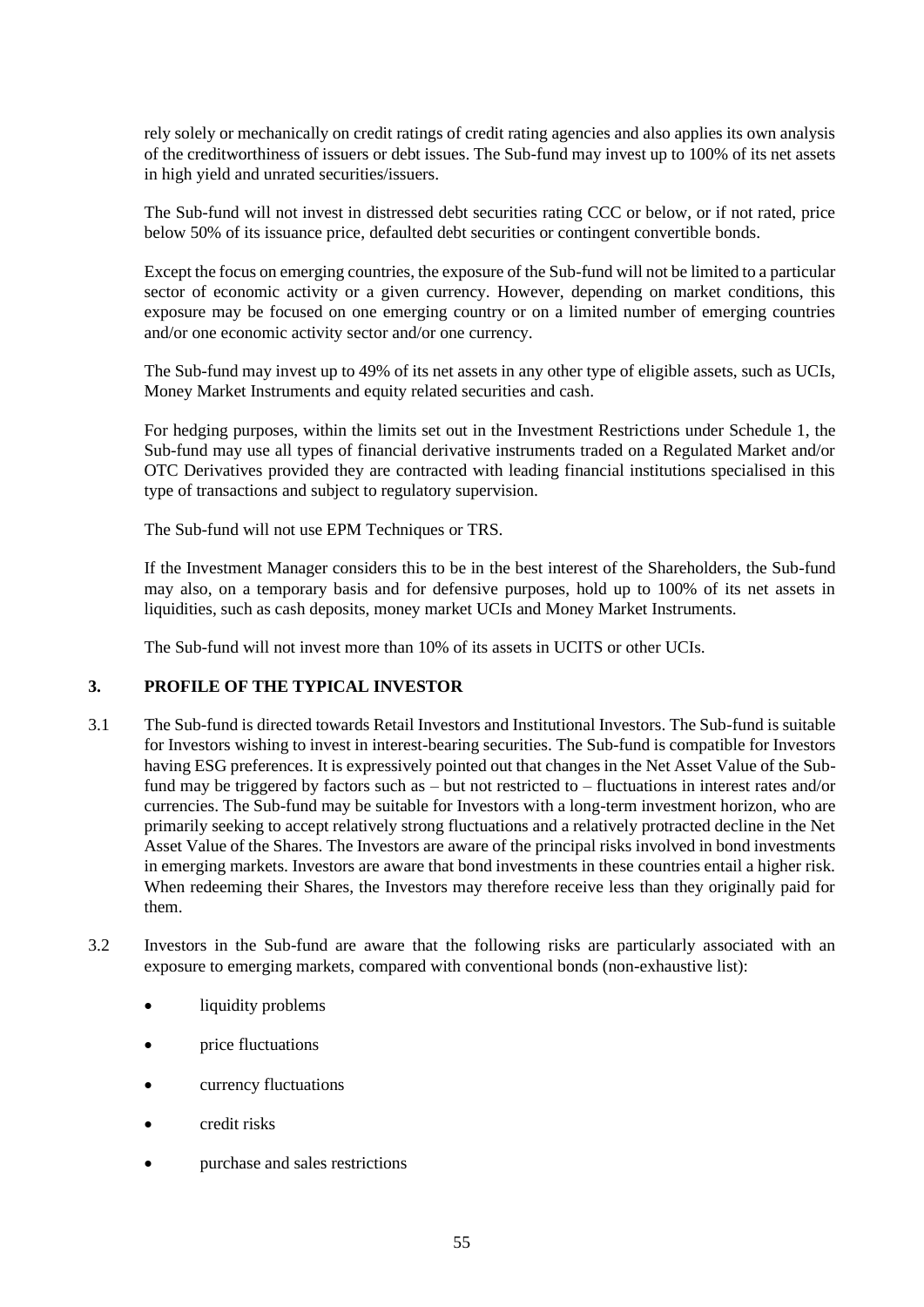3.3 Newly industrialising countries, emerging and frontier markets are still in the early stages of their development and may suffer from increased risks of expropriation, confiscation, high inflation rates, prohibitive tax measures, nationalisation and social, political and economic uncertainty. Investors in the Sub-fund are aware that these risks may lead to a severe reduction of the net asset value of the Sub-fund. Consequently, Investors must have a high risk tolerance.

## **4. GLOBAL RISK EXPOSURE**

The Sub-fund's global risk exposure is monitored by using the commitment approach. The Sub-fund will ensure that its total commitment arising from financial derivative instruments, for purposes other than hedging, does not exceed 100% of its net assets.

# **5. REFERENCE CURRENCY**

The Reference Currency of the Sub-fund is the USD.

# **6. SHARE CLASS HEDGING**

The Management Company has appointed a share class hedging adviser to provide services in relation to Class hedging transactions. In such capacity, the share class hedging adviser will be responsible for systematically hedging, to the extent possible, against the risk of exchange rate concerning all subscriptions for each Class, which are not denominated in the Reference Currency of the Sub-Fund. The costs associated with these services will be allocated to the respective Class which is hedged and shall not be borne by unhedged Classes, i.e. those denominated in the Reference Currency of the Sub-Fund.

# **7. NAV-FREQUENCY AND CUT-OFFS**

| $Cut-off times: (T-2)$           | Subscription Cut-Off Time: 5 pm (Luxembourg time), two (2) Business Days<br>before the Valuation Date.                                                                                                                                                                   |  |  |  |
|----------------------------------|--------------------------------------------------------------------------------------------------------------------------------------------------------------------------------------------------------------------------------------------------------------------------|--|--|--|
|                                  | Redemption Cut-Off Time: 5 pm (Luxembourg time), two (2) Business Days<br>before the Valuation Date.                                                                                                                                                                     |  |  |  |
| Valuation Date: $(T)^1$          | Every Wednesday of each week.<br>An indicative Net Asset Value per Share will be calculated and published on each<br>Business Day for information purposes only. No subscriptions or redemptions will<br>be accepted based on this indicative Net Asset Value per Share. |  |  |  |
| <b>Calculation Date:</b> $(T+1)$ | One (1) Business Day following the Valuation Date                                                                                                                                                                                                                        |  |  |  |
| <b>Settlement Date:</b> $(T+3)$  | Three (3) Business Days following the Valuation Date.                                                                                                                                                                                                                    |  |  |  |

<sup>1</sup> If no NAV can be calculated as of such day (e.g. markets are closed), the immediately preceding Business Day is to be considered a Valuation Date.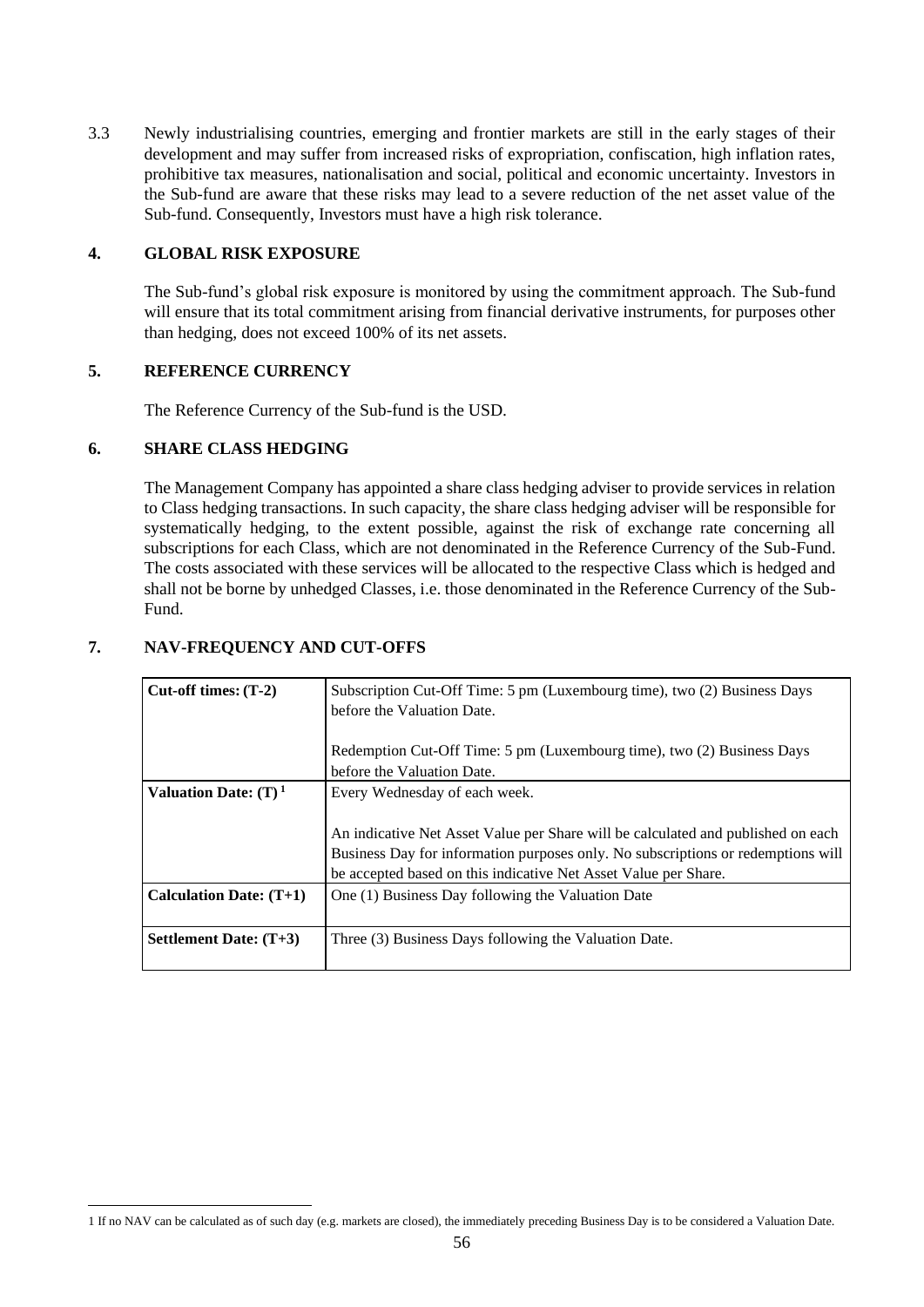## **8. CLASSES AND FEES**

| <b>Class</b>     | <b>Subscription Fee</b> | <b>Redemption Fee</b> | <b>Conversion fee</b> | <b>Managemenet</b> fee<br>(max p.a.) | Operating and<br>Administrative fee<br>(max p.a.) |
|------------------|-------------------------|-----------------------|-----------------------|--------------------------------------|---------------------------------------------------|
| <b>Class P</b>   | Up to $3\%$             | Up to $3\%$           | N/A                   | 1.40%                                | 0.30%                                             |
| <b>Class D</b>   | Up to $3\%$             | Up to $3\%$           | N/A                   | 1.20%                                | 0.30%                                             |
| <b>Class I</b>   | Up to $3\%$             | Up to $3\%$           | N/A                   | 1%                                   | 0.25%                                             |
| Class S          | Up to $3\%$             | Up to $3\%$           | N/A                   | 0.80%                                | 0.25%                                             |
| Class BO         | Up to $3\%$             | Up to $3\%$           | N/A                   | N/A                                  | 0.25%                                             |
| <b>Class H</b>   | Up to $3\%$             | Up to $3\%$           | N/A                   | 0.80%                                | 0.30%                                             |
| Class G          | Up to $3\%$             | Up to $3\%$           | N/A                   | 0.80%                                | 0.30%                                             |
| Class J          | Up to $3\%$             | Up to $3\%$           | N/A                   | 1%                                   | 0.30%                                             |
| <b>Class SDR</b> | Up to $3\%$             | Up to $3\%$           | N/A                   | 0.80%                                | 0.30%                                             |

For the time being, the following Classes are available for subscription by investors:

The complete list of Classes available for subscription including all Classes issued in Alternative Currencies is available on the web site: [www.blueorchard.com.](http://www.blueorchard.com/)

# **9. INVESTMENT MANAGEMENT FEE**

The Investment Manager will be paid by an investment management fee by the Management Company. This fee is included in the Management Fee.

# **10. RISK FACTORS**

In addition to the risk factors set out below, Shareholders should refer to the risk factors set out in Schedule 2 and in particular the following risks:

- (a) risks linked to investments in emerging markets;
- (b) risks linked to investments in debt securities; and
- (c) risks linked to investments in UCIs.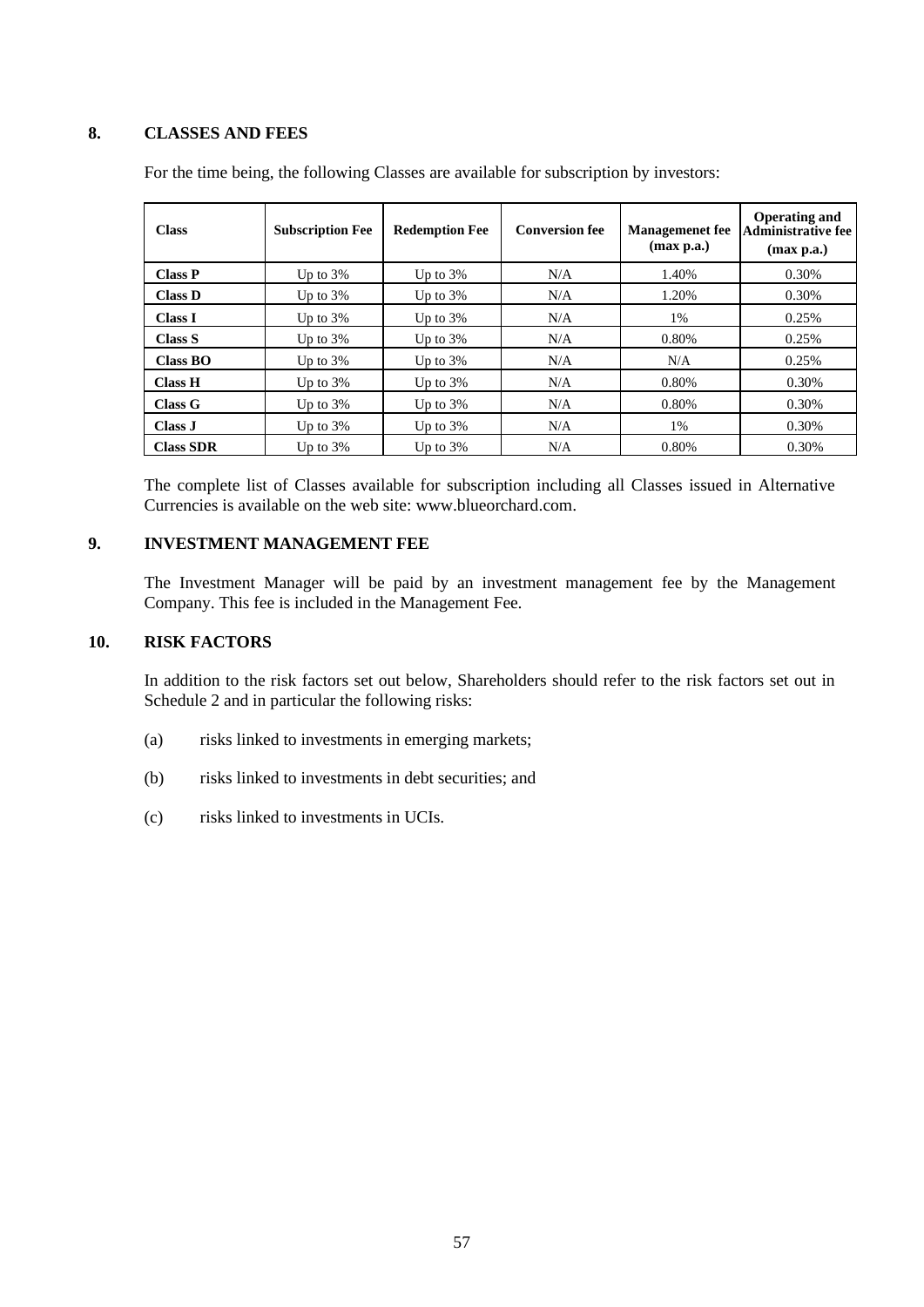# **PART C – SCHEDULES**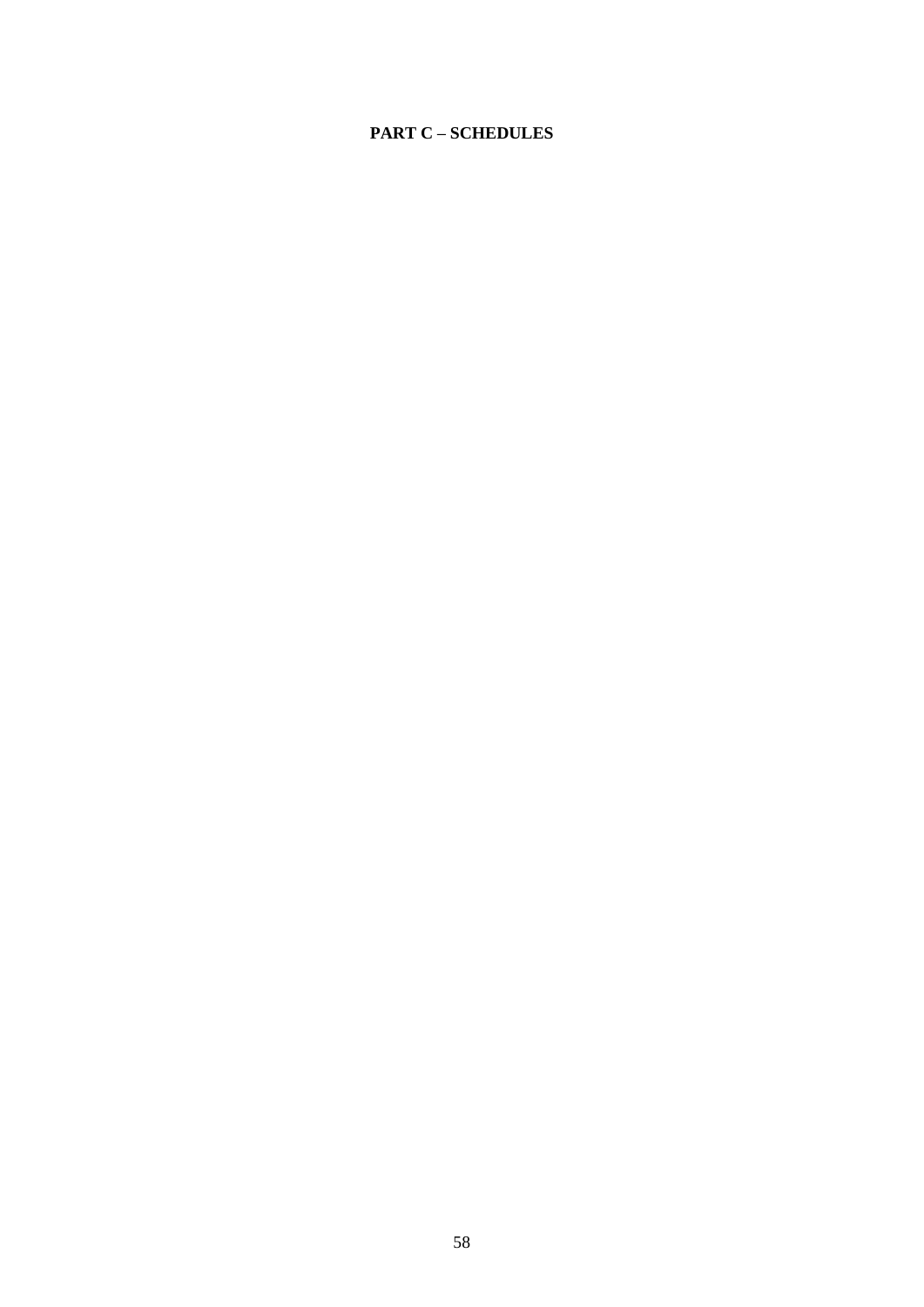# **SCHEDULE 1 – INVESTMENT RESTRICTIONS AND USE OF EPM TECHNIQUES**

## <span id="page-58-6"></span><span id="page-58-0"></span>**1. INVESTMENT RESTRICTIONS**

The Company and the Sub-funds are subject to the restrictions and limits set forth below.

The management of the assets of the Sub-funds will be undertaken within the following investment restrictions. **A Sub-fund may be subject to additional investment restrictions set out in the relevant Special Section. In the case of any conflict, the provisions of the relevant Special Section will prevail.**

## <span id="page-58-4"></span>**1.1 Eligible Investments**

- <span id="page-58-5"></span><span id="page-58-3"></span><span id="page-58-2"></span><span id="page-58-1"></span>(a) The Company's investments may consist solely of:
	- (i) Transferable Securities and Money Market Instruments admitted to official listing on a stock exchange in an EU Member State;
	- (ii) Transferable Securities and Money Market Instruments dealt on another Regulated Market;
	- (iii) Transferable Securities and Money Market Instruments admitted to official listing on a stock exchange or dealt in on another market in any country of Western or Eastern Europe, Asia, Oceania, the American continents or Africa;
	- (iv) new issues of Transferable Securities and Money Market Instruments, provided that:
		- (A) the terms of issue include an undertaking that application will be made for admission to official listing on any stock exchange or other Regulated Market referred to in Sections  $1.1(a)(i)$ , [\(ii\)](#page-58-2) an[d \(iii\)](#page-58-3) of this Schedule;
		- (B) such admission is secured within a year of issue;
	- (v) units of UCIs within the meaning of Article 1, paragraph (2), points a) and b) of the UCITS Directive, whether situated in an EU Member State or not, provided that:
		- such UCIs are authorised under laws which provide that they are subject to supervision considered by the CSSF to be equivalent to that laid down in European Union law, and that cooperation between authorities is sufficiently ensured;
		- the level of protection for unitholders in the UCIs is equivalent to that provided for share/unitholders in a UCITS, and in particular that the rules on assets segregation, borrowing, lending, and uncovered sales of Transferable Securities and Money Market Instruments are equivalent to the requirements of the UCITS Directive;
		- the business of the UCIs is reported in half-yearly and annual reports to enable an assessment of the assets and liabilities, income and operations over the reporting period;
		- no more than 10% of the net assets of the UCI whose acquisition is contemplated, can, according to their fund rules or constitutional documents, be invested in aggregate in units of other UCIs;
	- (vi) deposits with credit institutions which are repayable on demand or have the right to be withdrawn, and maturing in no more than 12 months, provided that the credit institution has its registered office in an EU Member State or, if the registered office of the credit institution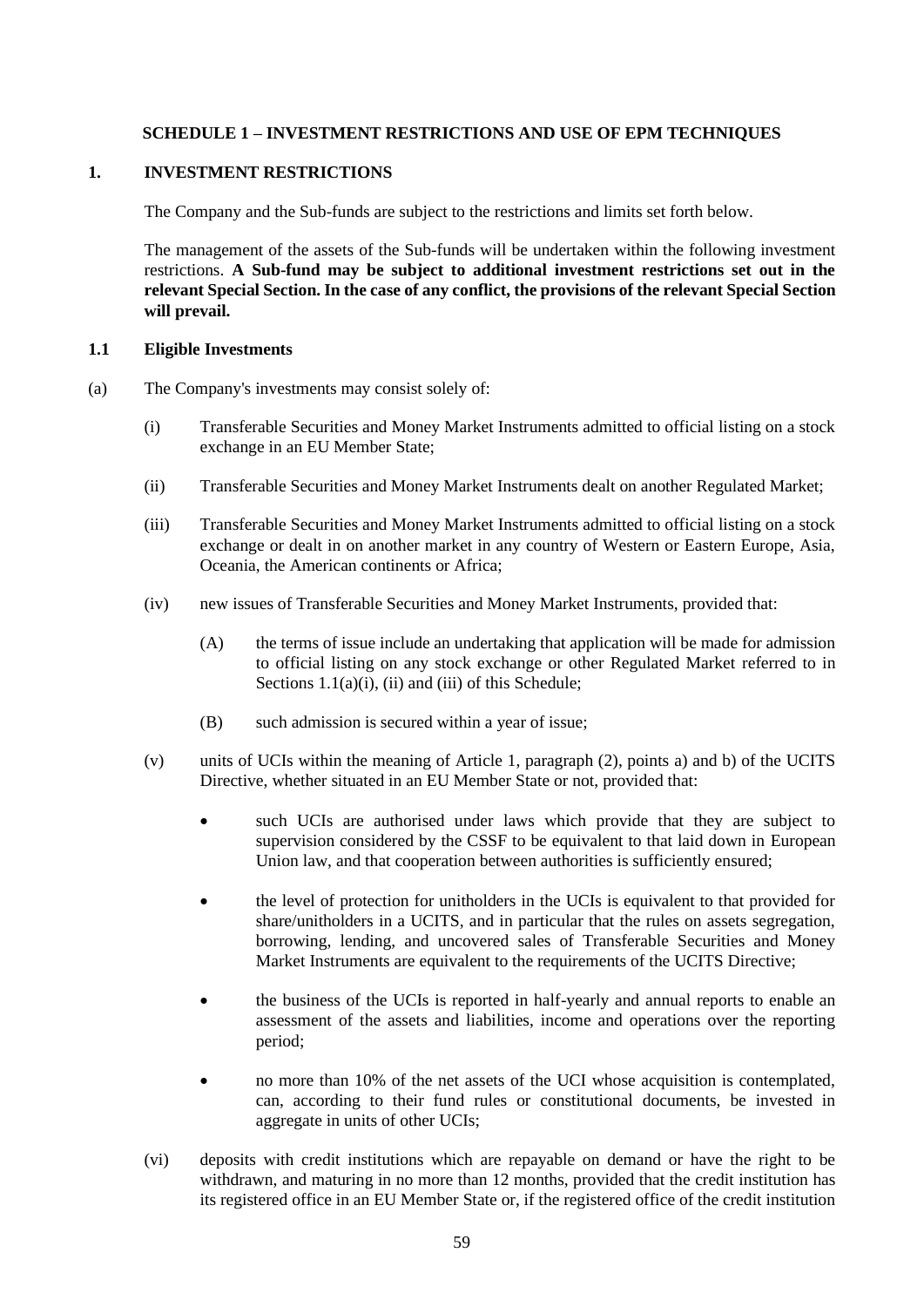is situated in a non-EU Member State, provided that it is subject to prudential rules considered by the CSSF as equivalent to those laid down in EU law;

- <span id="page-59-0"></span>(vii) financial derivative instruments, including equivalent cash-settled instruments, dealt in on a Regulated Market referred to in Sections [1.1\(a\)\(i\),](#page-58-1) [\(ii\)](#page-58-2) and [\(iii\)](#page-58-3) of this Schedule; and/or OTC Derivatives, provided that:
	- (A) the underlying consists of instruments covered by this Section [1.1\(a\),](#page-58-4) financial indices, interest rates, foreign exchange rates or currencies, in which a Sub-fund may invest according to its Investment Objectives as stated in the relevant Special Section,
	- (B) the counterparties to OTC Derivative transactions are First Class Institutions, and
	- (C) the OTC Derivatives are subject to reliable and verifiable valuation on a daily basis and can be sold, liquidated or closed by an offsetting transaction at any time at their fair value at the Company's initiative;
- <span id="page-59-1"></span>(viii) Money Market Instruments other than those dealt in on a Regulated Market if the issue or issuer of such instruments is itself regulated for the purpose of protecting investors and savings, and provided that they are:
	- (A) issued or guaranteed by a central, regional or local authority or central bank of an EU Member State, the European Central Bank, the EU or the European Investment Bank, a non-EU Member State or, in the case of a Federal State, by one of the members making up the federation, or by a public international body to which one or more EU Member States belong; or
	- (B) issued by an undertaking, any securities of which are listed on a stock exchange or dealt in on Regulated Markets referred to in Sections  $1.1(a)(i)$ , [\(ii\)](#page-58-2) or [\(iii\)](#page-58-3) of this Schedule; or
	- (C) issued or guaranteed by an establishment subject to prudential supervision, in accordance with criteria defined by EU law, or by an establishment which is subject to and complies with prudential rules considered by the CSSF to be at least as stringent as those laid down by EU law; or
	- (D) issued by other bodies belonging to the categories approved by the CSSF provided that investments in such instruments are subject to investor protection rules equivalent to that laid down in the first, the second or the third indent and provided that the issuer is a company whose capital and reserves amount to at least EUR10 million and which (i) presents and publishes its annual accounts in accordance with Directive 78/660/EEC, (ii) is an entity which, within a group of companies which includes one or several listed companies, is dedicated to the financing of the group or (iii) is an entity which is dedicated to the financing of securitisation vehicles which benefit from a banking liquidity line.
- (b) However, each Sub-fund may:
	- (i) invest up to 10% of its net assets in Transferable Securities and Money Market Instruments other than those referred to under Section [1.1\(a\) above;](#page-58-4) and
	- (ii) hold liquid assets for up to 49% of its net assets.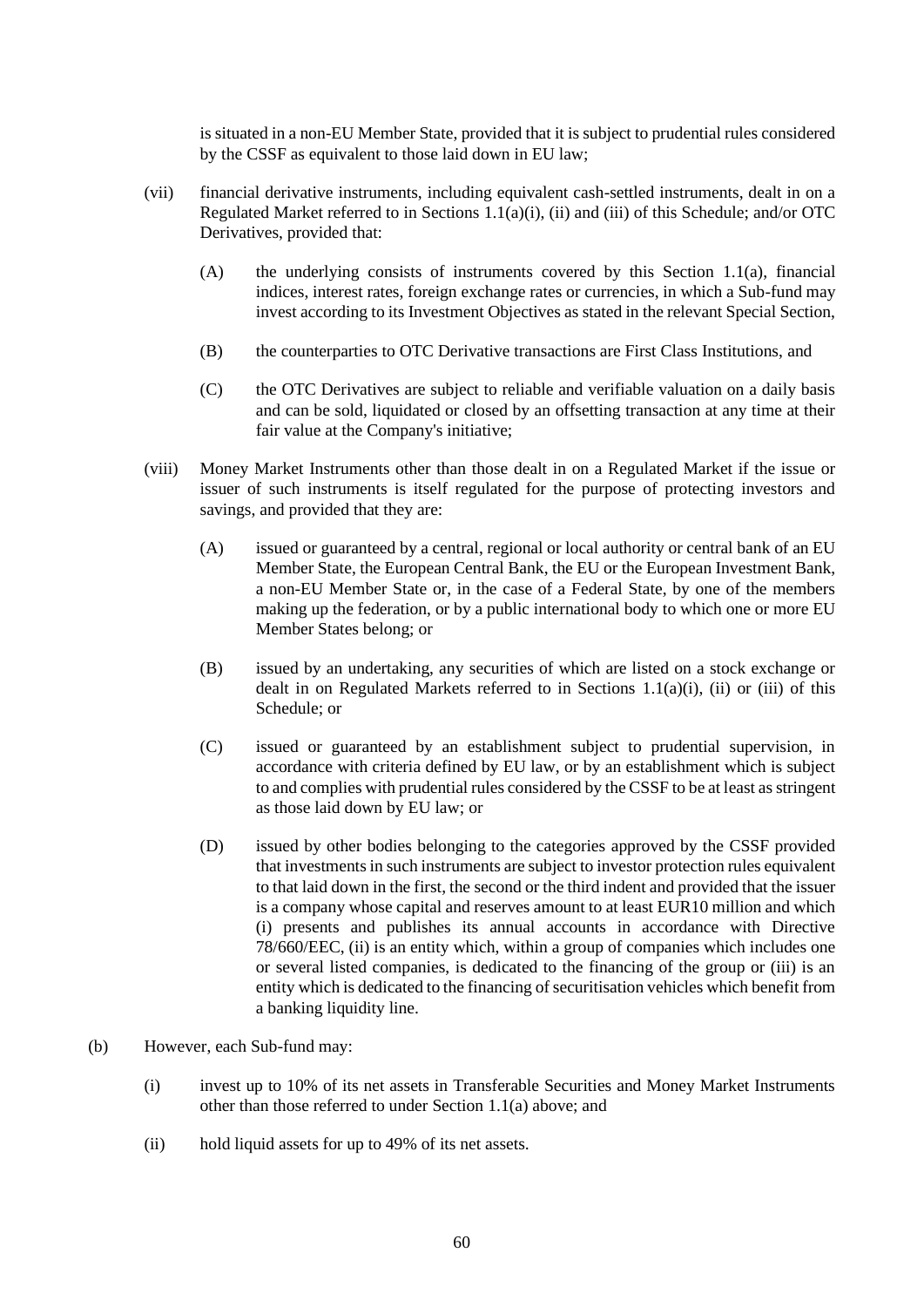# <span id="page-60-4"></span>**1.2 Risk diversification**

- <span id="page-60-0"></span>(a) In accordance with the principle of risk diversification, the Company is not permitted to invest more than 10% of the net assets of a Sub-fund in Transferable Securities or Money Market Instruments of one and the same issuer. The total value of the Transferable Securities and Money Market Instruments in each issuer in which more than 5% of the net assets are invested, must not exceed 40% of the value of the net assets of the respective Sub-fund. This limitation does not apply to deposits and OTC Derivative transactions made with financial institutions subject to prudential supervision.
- <span id="page-60-1"></span>(b) The Company is not permitted to invest more than 20% of the net assets of a Sub-fund in deposits made with the same body.
- (c) Notwithstanding the individual limits laid down in Section[s 1.2\(a\),](#page-60-0) [1.2\(b\)](#page-60-1) above and [1.7\(j\)\(iii\),](#page-64-0) a Subfund may not combine:
	- (i) investments in Transferable Securities or Money Market Instruments issued by a given single body,
	- (ii) deposits made with that single body, and/or
	- (iii) exposures arising from OTC Derivative transactions undertaken with that single body,

in excess of 20% of its net assets.

- <span id="page-60-2"></span>(d) The 10% limit set forth in Section [1.2\(a\) above](#page-60-0) can be raised to a maximum of 25% in case of certain bonds issued by credit institutions which have their registered office in an EU Member State and are subject by law, in that particular country, to specific public supervision designed to ensure the protection of bondholders. In particular the funds which originate from the issue of these bonds are to be invested, in accordance with the law, in assets which sufficiently cover the financial obligations resulting from the issue throughout the entire life of the bonds and which are allocated preferentially to the payment of principal and interest in the event of the issuer's failure. Furthermore, if investments by a Sub-fund in such bonds with one and the same issuer represent more than 5% of the net assets, the total value of these investments may not exceed 80% of the net assets of the corresponding Subfund.
- <span id="page-60-3"></span>(e) The 10% limit set forth in Section [1.2\(a\) above](#page-60-0) can be raised to a maximum of 35% for Transferable Securities and Money Market Instruments that are issued or guaranteed by a EU Member State or its local public authorities, by another non-EU Member State, or by public international organisations of which one or more EU Member States are members.
- (f) Transferable Securities and Money Market Instruments which fall under the special ruling given in Section[s 1.2\(d\)](#page-60-2) and [1.2\(e\) above](#page-60-3) are not counted when calculating the 40% risk diversification ceiling mentioned in Section [1.2\(a\) above.](#page-60-0)
- $(g)$  The limits provided for in Sections [1.2\(a\)](#page-60-0) t[o 1.2\(e\) above](#page-60-3) may not be combined, and thus investments in Transferable Securities or Money Market Instruments issued by the same body, in deposits or derivative instruments made with this body will under no circumstances exceed in total 35% of the net assets of a Sub-fund.
- (h) Companies which are included in the same group for the purposes of consolidated accounts, as defined in accordance with Directive 83/349/EEC or in accordance with recognised international accounting rules, are regarded as a single body for the purpose of calculating the limits contained in this Section [1.2.](#page-60-4)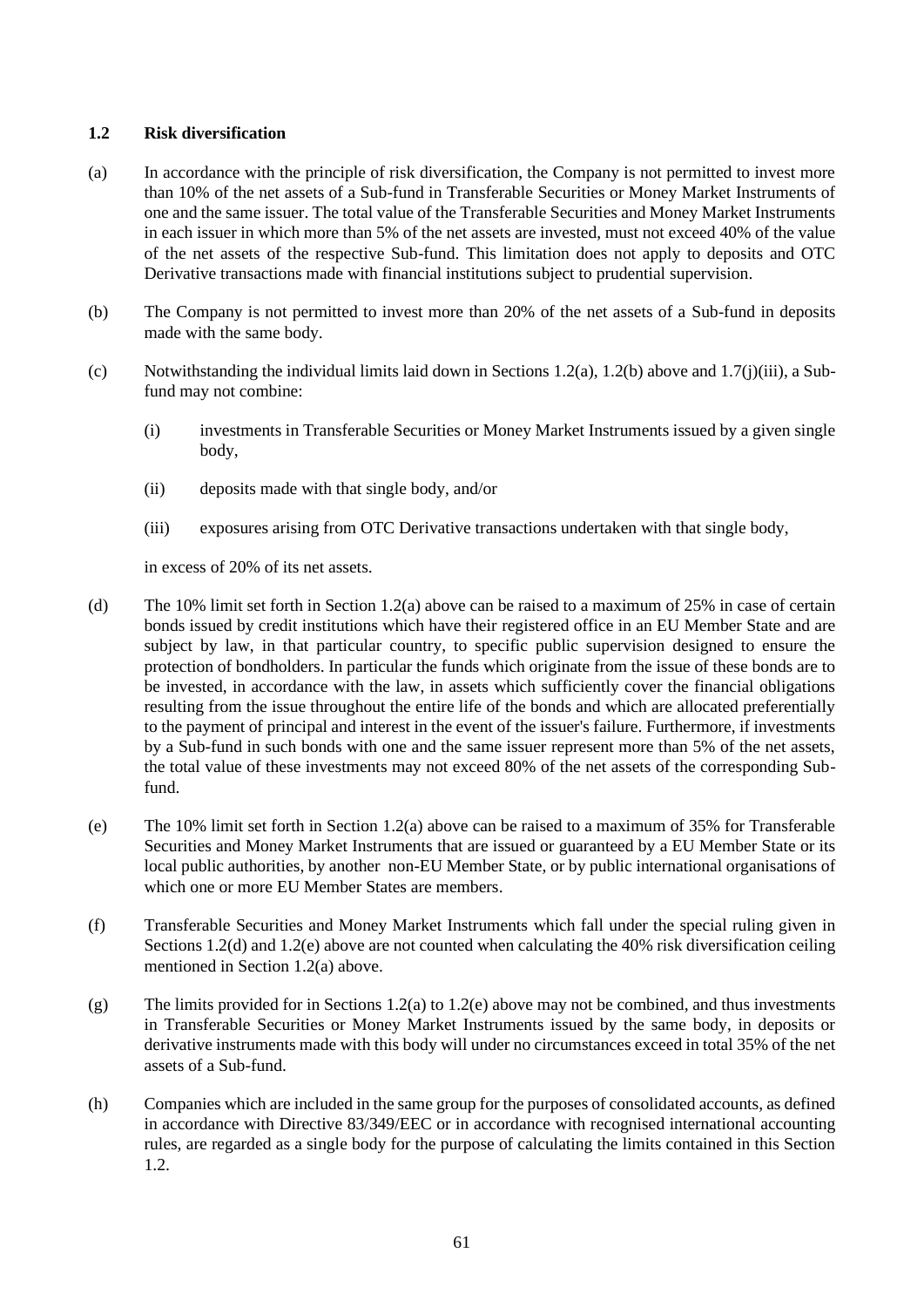(i) A Sub-fund may invest, on a cumulative basis, up to 20% of its net assets in Transferable Securities and Money Market Instruments of the same group.

## <span id="page-61-0"></span>**1.3 Exceptions which can be made**

- <span id="page-61-2"></span>(a) Without prejudice to the limits laid down in Section [1.6 below,](#page-62-0) the limits laid down in Section [1.2](#page-60-4) are raised to a maximum of 20% for investment in shares and/or bonds issued by the same body if, according to the relevant Special Section, the Investment Objective and Policy of that Sub-fund is to replicate the composition of a certain stock or debt securities index which is recognised by the CSSF, on the following basis:
	- (i) its composition is sufficiently diversified,
	- (ii) the index represents an adequate benchmark for the market to which it refers,
	- (iii) it is published in an appropriate manner.

The above 20% limit may be raised to a maximum of 35%, but only in respect of a single body, where that proves to be justified by exceptional market conditions in particular in Regulated Markets where certain Transferable Securities or Money Market Instruments are highly dominant.

(b) The Company is authorised, in accordance with the principle of risk diversification, to invest up to 100% of the net assets of a Sub-fund in Transferable Securities and Money Market issued or guaranteed by an EU Member State, by its local public authority, a OECD Member State, by a member state of the G20, by certain non-OECD Member States (currently Singapore and Hong-Kong) or by public international organisations in which one or more EU Member States are members. That Subfund must hold securities from at least six different issues, but securities from any one issue may not account for more than 30% of its net assets.

# <span id="page-61-1"></span>**1.4 Investment in UCIs**

- (a) A Sub-fund may acquire the units of UCIs referred to in Section [1.1\(a\)\(v\)](#page-58-5) of this Schedule provided that no more than 20% of its net assets are invested in units of a single UCI. If a UCI has multiple Sub-funds (within the meaning of article 181 of the 2010 Act) and the assets of a Sub-fund may only be used to satisfy the rights of the investors relating to that Sub-fund and the rights of those creditors whose claims have arisen in connection with the setting-up, operation and liquidation of that Subfund, each Sub-fund is considered as a separate issuer for the purposes of applying the above limit.
- (b) Investments made in units of UCIs other than UCITS may not exceed, in aggregate, 30% of the net assets of the Sub-fund.
- (c) When a Sub-fund has acquired units of UCITS and/or other UCIs, the assets of the respective UCITS or other UCIs do not have to be combined for the purposes of the limits laid down in Sectio[n 1.2 above.](#page-60-4)
- (d) When a Sub-fund invests in the units of UCIs that are managed, directly or by delegation, by the same management company or by any other company with which the management company is linked by common management or control, or by a substantial direct or indirect holding, (regarded as more than 10% of the voting rights or share capital), that management company or other company may not charge subscription or redemption fees on account of the Sub-fund's investment in the units of such UCIs.
- (e) If a Sub-fund invests a substantial proportion of its assets in other UCIs, the maximum level of the management fees that may be charged both to the Sub-fund itself and to the other UCIs in which it intends to invest, will be disclosed in the relevant Special Section.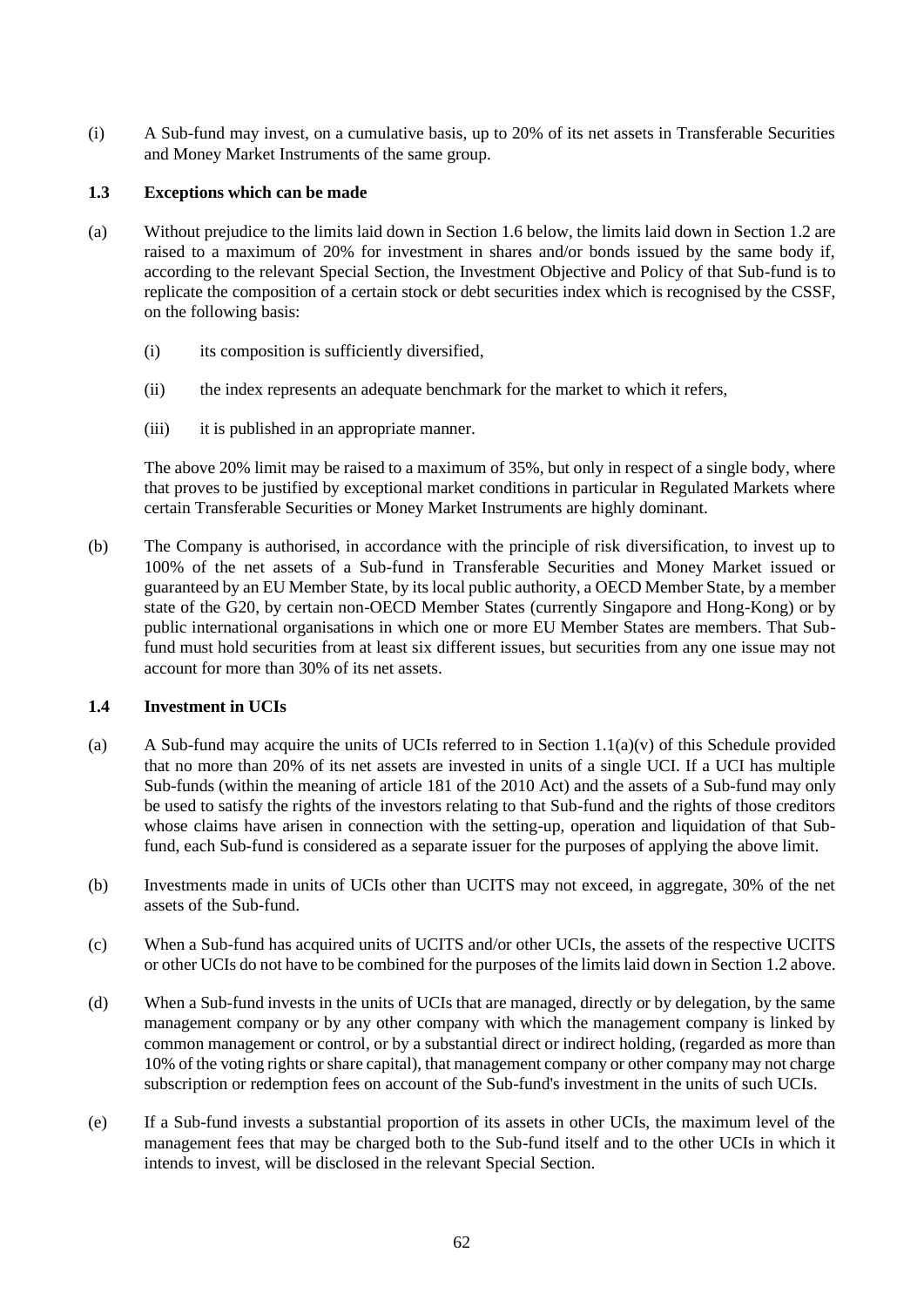(f) In the annual report of the Company it will be indicated for each Sub-fund the maximum proportion of management fees charged both to the Sub-fund and to the UCIs in which the Sub-fund invests.

#### **1.5 Tolerances and multiple Sub-fund issuers**

If, because of reasons beyond the control of the Company or the exercising of subscription rights, the limits mentioned in this Section [1](#page-58-6) are exceeded, the Company must have as a priority objective in its sale transactions to reduce these positions within the prescribed limits, taking into account the best interest of the Shareholders.

Provided that they continue to observe the principles of risk diversification, newly established Subfunds may deviate from the limits mentioned under Sections [1.2,](#page-60-4) [1.3](#page-61-0) and [1.4](#page-61-1) above as well as from the limits set out in the Special Sections for a period of six months following the date of their initial launch.

To the extent permitted by applicable law, if an issuer of Eligible Investments is a legal entity with multiple Sub-funds and the assets of a Sub-fund may only be used to satisfy the rights of the investors relating to that Sub-fund and the rights of those creditors whose claims have arisen in connection with the setting-up, operation and liquidation of that Sub-fund, each Sub-fund is considered as a separate issuer for the purposes of applying the limits set forth under Sections [1.2](#page-60-4) and [1.4,](#page-61-1) and [1.3\(a\)](#page-61-2) of this Schedule.

## <span id="page-62-0"></span>**1.6 Investment prohibitions**

The Company is prohibited from:

- (a) acquiring equities with voting rights that would enable the Company to exert a significant influence on the management of the issuer in question;
- <span id="page-62-1"></span>(b) acquiring more than
	- (i) 10% of the non-voting equities of one and the same issuer,
	- (ii) 10% of the debt securities issued by one and the same issuer,
	- (iii) 10% of the Money Market Instruments issued by one and the same issuer, or
	- (iv) 25% of the units of one and the same UCI.

The limits laid down in (ii), (iii), and (iv) may be disregarded at the time of acquisition if at that time the gross amount of the debt securities or of the Money Market Instruments, or the net amount of the securities in issue, cannot be calculated.

Transferable Securities and Money Market Instruments which, in accordance with article 48, paragraph 3 of the 2010 Act are issued or guaranteed by an EU Member State or its local authorities, by another OECD Member State or which are issued by public international organisations of which one or more EU Member States are members are exempted from the above limits.

- (c) selling short Transferable Securities, Money Market Instruments and other Eligible Investments mentioned under Sections [1.1\(a\)\(v\),](#page-58-5) [\(vii\)](#page-59-0) and [\(viii\)](#page-59-1) of this Schedule;
- (d) acquiring precious metals or related certificates;
- (e) investing in real estate and purchasing or selling commodities or commodities contracts;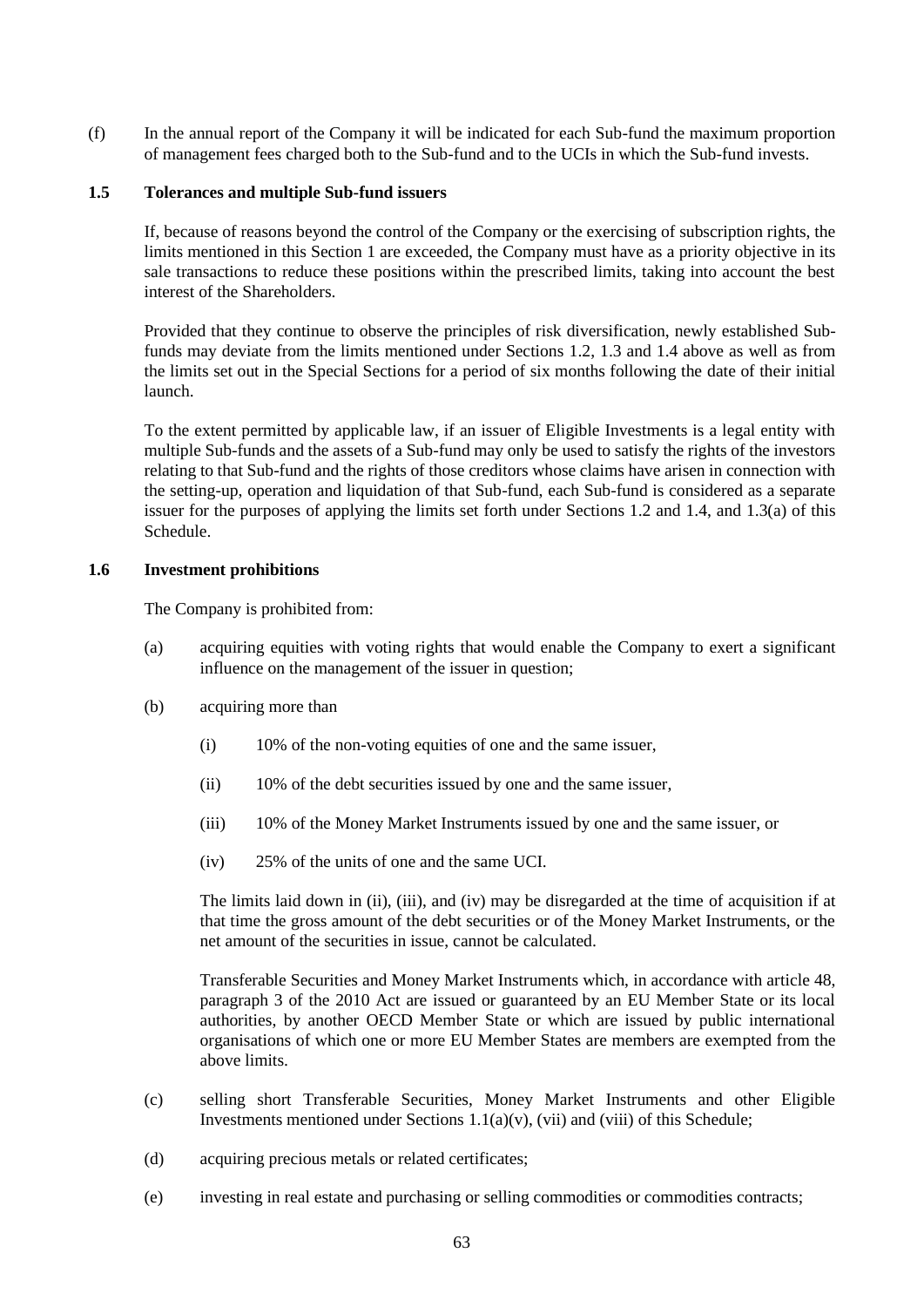- (f) borrowing on behalf of a particular Sub-fund, unless:
	- (i) the borrowing is in the form of a back-to-back loan for the purchase of foreign currency;
	- (ii) the loan is only temporary and does not exceed 10% of the net assets of the Sub-fund in question;
- (g) granting credits or acting as guarantor for third parties. This limitation does not refer to the purchase of Transferable Securities, Money Market Instruments and other Eligible Investments mentioned under Sections  $1.1(a)(v)$ , [\(vii\)](#page-59-0) and [\(viii\)](#page-59-1) that are not fully paid up.

# **1.7 Investments in financial derivative instruments and use of EPM Techniques**

- (a) The Company must employ (i) a risk-management process which enables it to monitor and measure at any time the risk of the positions and their contribution to the overall risk profile of the portfolio and (ii) a process for accurate and independent assessment of the value of OTC Derivatives.
- (b) Each Sub-fund will ensure that its global exposure relating to derivative instruments does not exceed the total net value of its portfolio.
- (c) The exposure is calculated taking into account the current value of the underlying assets, the counterparty risk, future market movements and the time available to liquidate the positions. This will also apply to the following subparagraphs.
- (d) A Sub-fund may invest, as a part of its investment policy, in financial derivative instruments provided that the exposure to the underlying assets does not exceed in aggregate the investment limits laid down in paragraph [1.2.](#page-60-4) Under no circumstances will these operations cause a Sub-fund to diverge from its investment objectives as laid down in the Prospectus and the relevant Special Section. When a Subfund invests in index-based financial derivative instruments, these investments do not have to be combined to the limits laid down in paragraph [1.2.](#page-60-4)
- (e) When a Transferable Security or Money Market Instrument embeds a derivative, the latter must be taken into account when complying with the requirements of this Section.
- (f) The Company's annual reports will contain, in respect of each Sub-fund that has entered into financial derivative instruments over the relevant reporting period, details of:
	- (i) the underlying exposure obtained through financial derivative instruments;
	- (ii) the identity of the counterparty(ies) to these financial derivative instruments;
	- (iii) the type and amount of collateral received to reduce counterparty risk exposure.
- (g) The Sub-funds are authorised to employ techniques and instruments relating to Transferable Securities or Money Market Instruments subject to the following conditions:
	- (i) they are economically appropriate in that they are realised in a cost-effective way;
	- (ii) they are entered into for one or more of the following specific aims:
		- (A) reduction of risk;
		- (B) reduction of cost;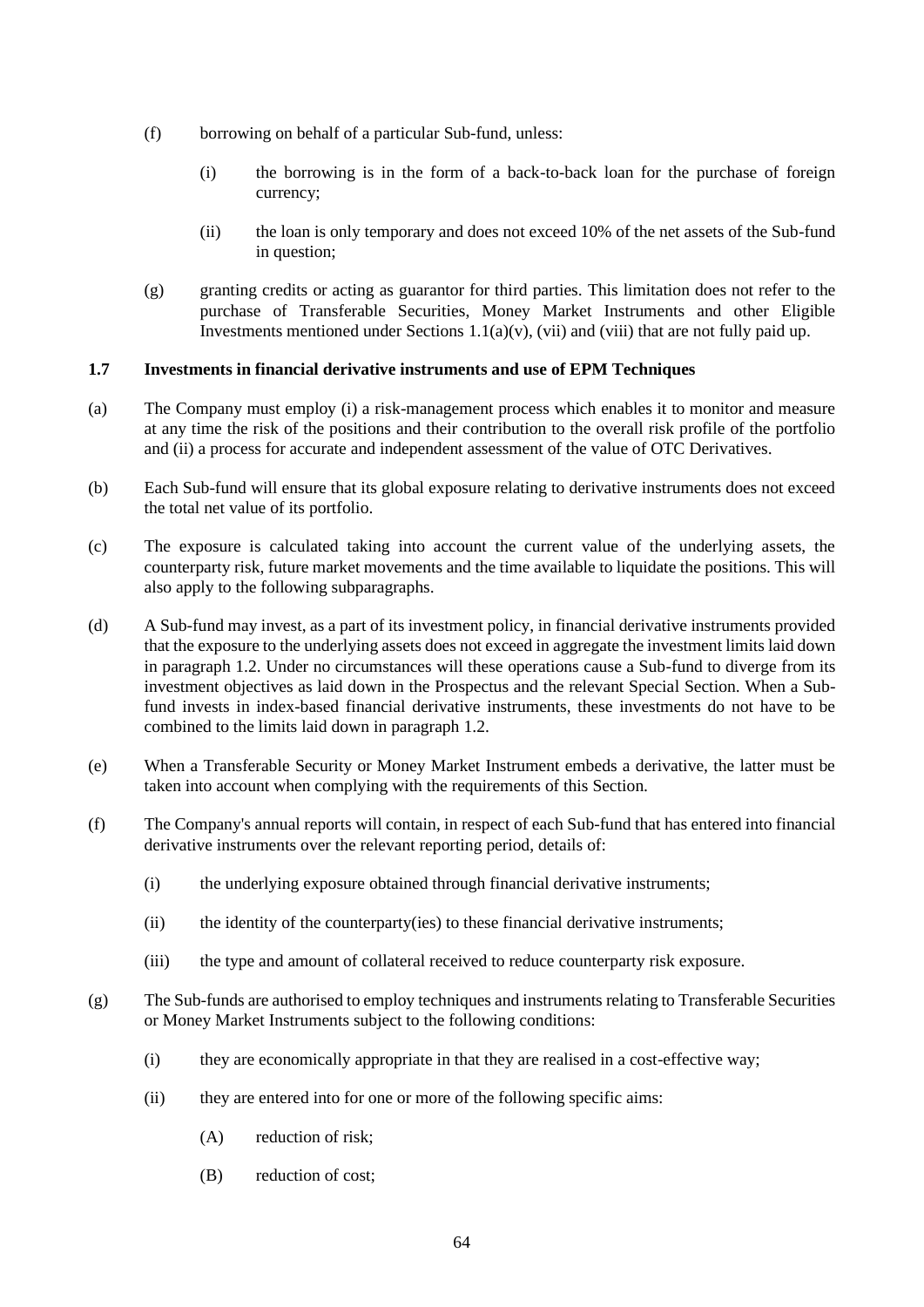- (C) generation of additional capital or income for the relevant Sub-fund with a level of risk which is consistent with the its risk profile and applicable risk diversification rules;
- (iii) their risks are adequately captured by the Company's risk management process.
- (h) The Company and any of its Sub-funds may in particular enter into swap contracts relating to any financial instruments or indices, including TRS. TRS involve the exchange of the right to receive the total return, coupons plus capital gains or losses, of a specified reference asset, index or basket of assets against the right to make fixed or floating payments. As such, the use of TRS or other derivatives with similar characteristics allows gaining synthetic exposure to certain markets or underlying assets without investing directly (and/or fully) in these underlying assets.
- (i) The Company and any of its Sub-funds may employ SFT for reducing risks (hedging), generating additional capital or income or for cost reduction purposes. Any use of SFT and TRS for investment purposes will be in line with the risk profile and risk diversification rules applicable to any Sub-funds. Investors should refer to the risk factors in [Schedule 2](#page-69-0) for special risk considerations applicable to the use of SFT and TRS.
- (j) The efficient portfolio management techniques (**EPM Techniques**) that may be employed by the Subfunds in accordance with the relevant Special Section of the Sub-funds include SFT that are subject to the conditions below:
	- (i) When entering into a Securities Lending agreement, the Company will ensure that it is able at any time to recall any security that has been lent out or terminate the Securities Lending agreement;
	- (ii) When entering into a reverse Repurchase Transaction agreement, the Company will ensure that it is able at any time to recall:
		- (A) the full amount of cash or to terminate the reverse Repurchase Transaction agreement on either an accrued basis or a mark-to-market basis. When the cash is recallable at any time on a mark-to-market basis, the mark-to-market value of the reverse Repurchase Transaction agreement should be used for the calculation of the net asset value of the relevant Sub-fund; and/or
		- (B) any securities subject to the Repurchase Transaction agreement or to terminate the Repurchase Transaction agreement into which it has entered.
	- (iii) Fixed-term Repurchase Transaction and reverse Repurchase Transaction agreements that do not exceed seven (7) days will be considered as arrangements on terms that allow the assets to be recalled at any time by the Company.
- <span id="page-64-0"></span>(k) The Management Company takes into account these EPM Techniques when developing its liquidity risk management process in order to ensure that the Company is able to comply at any time with its redemption obligations.
- (l) The maximum and expected proportion of assets that may be subject to SFT or TRS, as well as the types of assets that are subject to SFT or TRS will be set out for each Sub-fund in the relevant Special Section. If a Sub-fund intends to make us of SFT or TRS, the relevant Special Section will include the disclosure requirements of the SFTR.
- (m) All revenues resulting from the EPM Techniques or TRS will be returned in full to the Company after deduction of the direct and indirect operational costs/fees of the Depositary and the Investment Manager. The fees of any agent involved in EPM Techniques or TRS may not exceed 20% of the total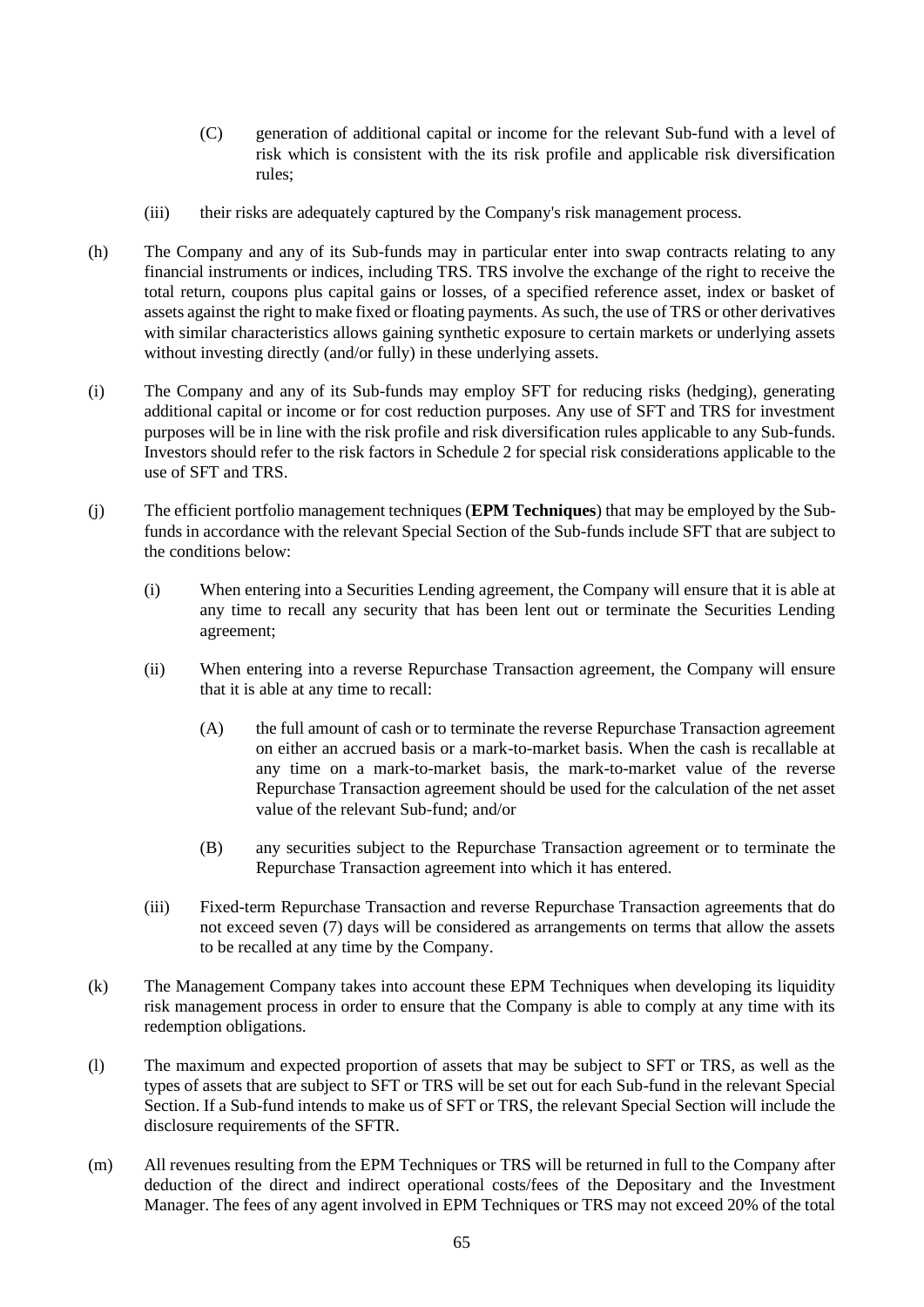income generated by these EPM Techniques or TRS. The remaining income will accrue to the relevant Sub-fund. None of the SFT Agents or counterparties to the OTC derivative transactions (including TRS) are affiliated with the Company or the Management Company.

- (n) The counterparties to SFTs and TRS will be selected and approved through a robust selection process and will be established in OECD Member States and have a minimum rating of BBB- or the equivalent by any leading rating agencies. The Management Company's risk management team will assess the creditworthiness of the proposed counterparties, their expertise in the relevant transactions, the costs of service and others factors related to best execution in line with the Management Company's execution policy.
- (o) Assets subject to SFT and TRS will be safe-kept by the Depositary.
- (p) The Company's annual report will include the following information:
	- (i) the exposure obtained through EPM Techniques;
	- (ii) the identity of the counterparty(ies) to these EPM Techniques;
	- (iii) the type and amount of collateral received by the Company to reduce counterparty exposure;
	- (iv) the revenues arising from EPM Techniques for the entire reporting period together with the direct and indirect operational costs and fees incurred;
	- (v) where collateral received from an issuer has exceeded 20% of the NAV of a Sub-fund, the identity of that issuer; and
	- (vi) whether a Sub-fund has been fully collateralised in securities issued or guaranteed by a Member State.
- (q) The Company's semi-annual and annual reports will further contain additional information on the use of SFTs and TRSs in line with Section A of the Annex of the SFTR.
- (r) The counterparty risk arising from OTC Derivatives and EPM Techniques may not exceed 10% of the assets of a Sub-fund when the counterparty is a credit institution domiciled in the EU or in a country where the CSSF considers that supervisory regulations are equivalent to those prevailing in the EU. This limit is set at 5% in any other case.
- (s) The counterparty risk of a Sub-fund vis-à-vis a counterparty is equal to the positive mark-to-market value of all OTC Derivatives and EPM Techniques transactions with that counterparty, provided that:
	- (i) if there are legally enforceable netting arrangements in place, the risk exposure arising from OTC Derivative and EPM Techniques transactions with the same counterparty may be netted; and
	- (ii) if collateral is posted in favour of a Sub-fund and such collateral complies at all times with the criteria set out in paragraph [1.8\(a\)](#page-66-0) below, the counterparty risk of such Sub-fund is reduced by the amount of such collateral.
- (t) Unless otherwise set out in a Special Section, none of the counterparties in OTC Derivative transactions will have discretion over the composition or management of the relevant Sub-fund's investment portfolio or over the assets underlying the relevant OTC Derivative.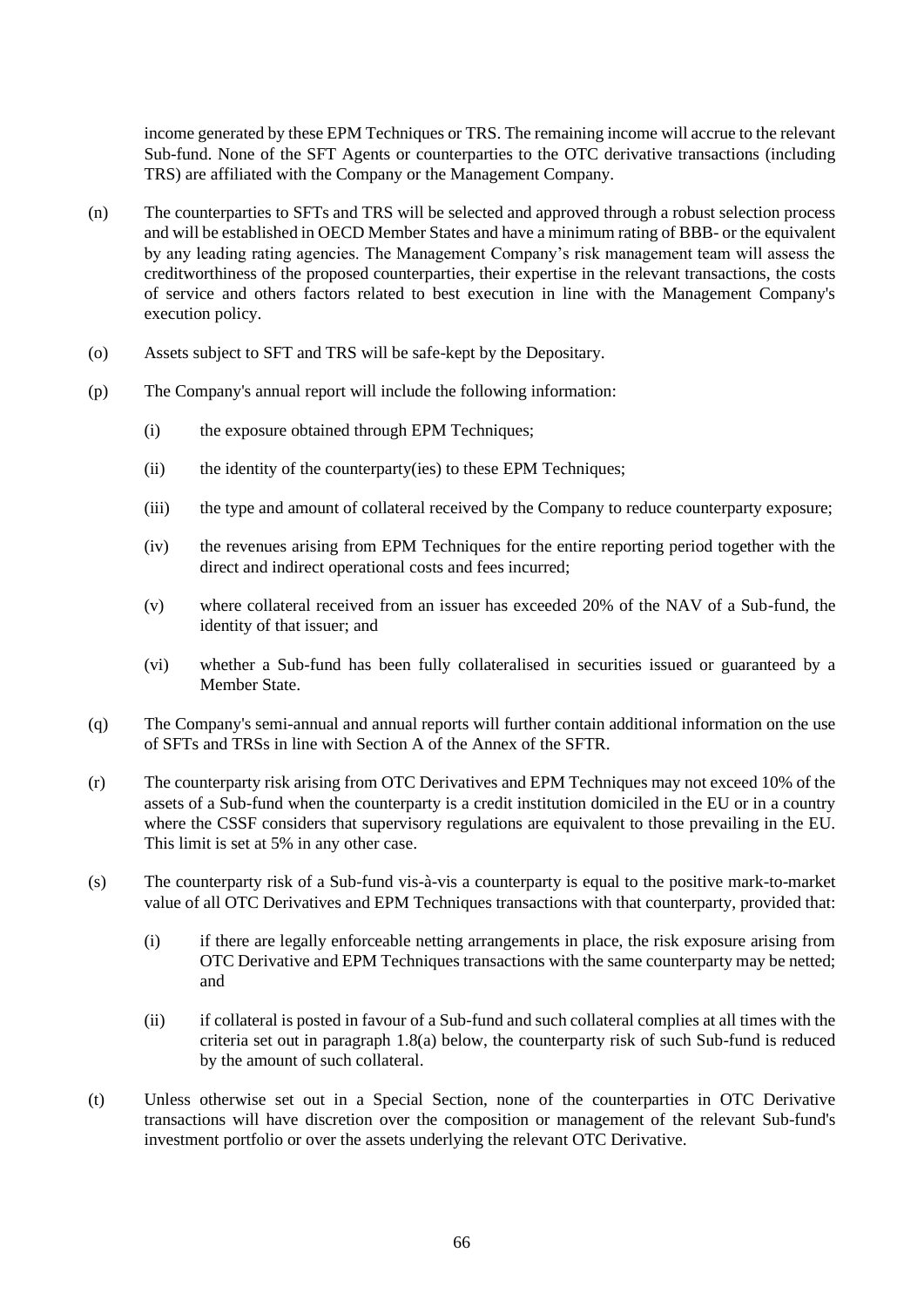(u) The risks linked to the use of SFT and TRS as well as risks linked to collateral management, such as operational, liquidity, counterparty, custody and legal risks and, where applicable, the risks arising from its reuse are further described hereunder in [Schedule 2.](#page-69-0)

## **1.8 Collateral policy for OTC Derivatives transactions, TRS and EPM techniques**

- <span id="page-66-0"></span>(a) Collateral received by a Sub-fund may be must comply at all times with the following principles:
	- (i) Liquidity any collateral received other than cash should be highly liquid and traded on a Regulated Market or multilateral trading facility with transparent pricing in order that it can be sold quickly at a price that is close to pre-sale valuation. Collateral received should also comply with the acquisition limits set out in Section [1.6\(b\)](#page-62-1) of this Schedule.
	- (ii) Valuation collateral will be valued on a daily basis, using available market prices and taking into account appropriate discounts which will be determined for each asset class based on its haircut policy set out under item [\(f\)](#page-67-0) to [\(i\) below.](#page-67-1)
	- (iii) Issuer credit quality collateral received should be of high quality.
	- (iv) Correlation the collateral received by the Sub-fund should be issued by an entity that is independent from the counterparty and is expected not to display a high correlation with the performance of the counterparty.
	- (v) Collateral diversification (asset concentration) collateral should be sufficiently diversified in terms of country, markets and issuers. The criterion of sufficient diversification with respect to issuer concentration is considered to be respected if the Sub-fund receives from a counterparty of OTC Derivative or EPM Techniques transactions a basket of collateral with a maximum exposure to a given issuer of 20% of its net asset value. When a Sub-fund is exposed to different counterparties, the different baskets of collateral should be aggregated to calculate the 20% limit of exposure to a single issuer. By way of derogation, a Sub-fund may be fully collateralised in different Transferable Securities and Money Market Instruments issued or guaranteed by an EU Member State, one or more of its local authorities, a third country, or a public international body to which one or more EU Member States belong, provided the Subfund receives securities from at least six different issues and any single issue does not account for more than 30% of the Sub-fund's NAV. If a Sub-fund intends to make use of this possibility, this will be set out in relevant Special Section.
	- (vi) Risks linked to the management of collateral, such as operational and legal risks, should be identified, managed and mitigated by the risk management process.
	- (vii) Collateral received should be capable of being fully enforced by the Company for the account of the Sub-fund at any time without reference to or approval from the counterparty.
- (b) For the purpose of Section [1.8\(a\) above,](#page-66-0) all assets received by a Sub-fund in the context of EPM Techniques should be considered as collateral.
- (c) Non-cash collateral received by a Sub-fund may not be sold, re-invested or pledged.
- (d) Cash collateral received by a Sub-fund can only be:
	- (i) placed on deposit with credit institutions which either have their registered office in an EU Member State or are subject to prudential rules considered by the CSSF as equivalent to those laid down in Community law;
	- (ii) invested in high-quality government bonds;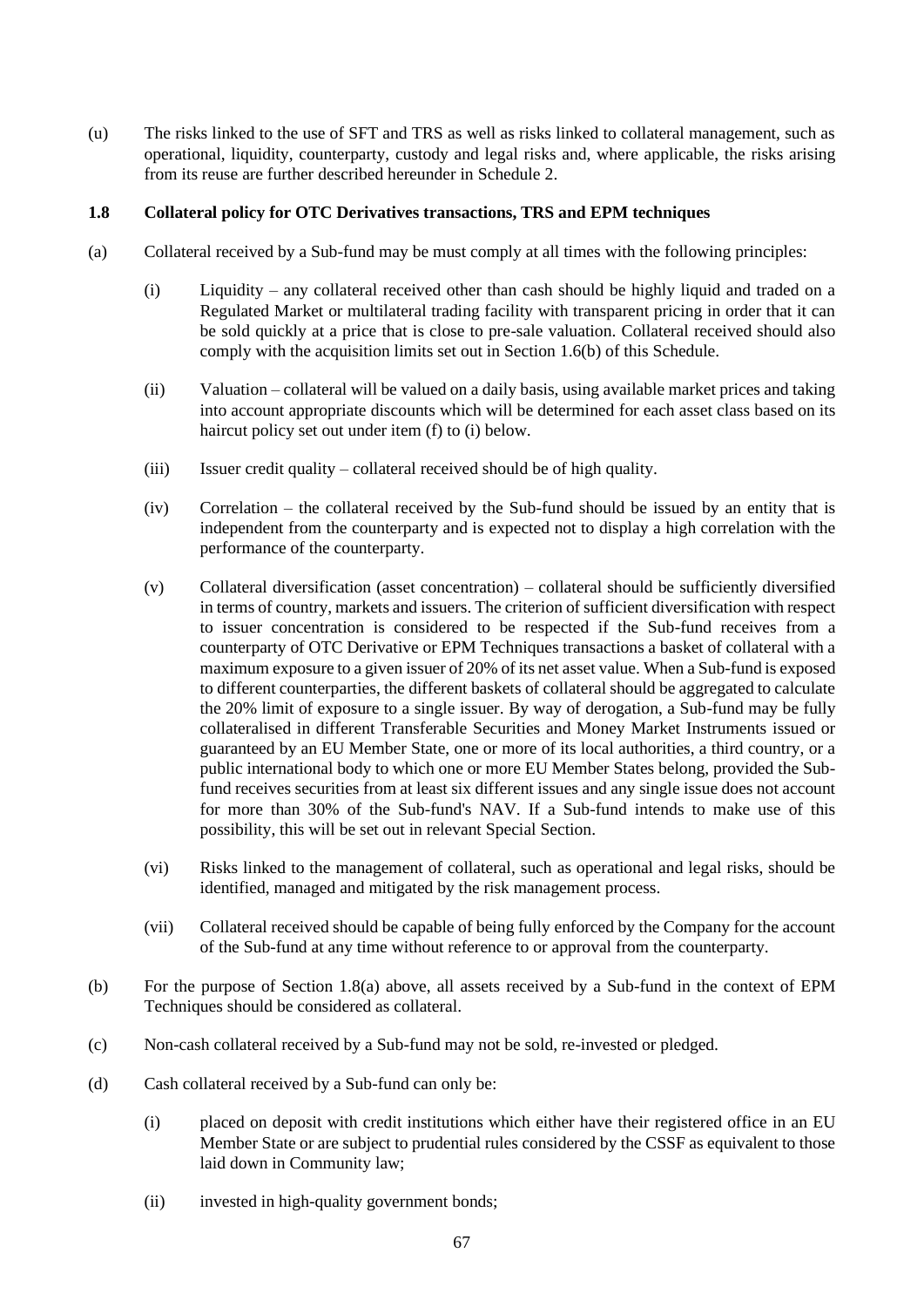- (iii) used for the purpose of reverse repo transactions provided the transactions are with credit institutions subject to prudential supervision and the Company is able to recall at any time the full amount of cash on accrued basis;
- (iv) invested in Short-Term Money Market Funds as defined in the CESR Guidelines 10-049 on a Common Definition of European Money Market Funds.
- (e) Re-invested cash collateral will be diversified in accordance with the diversification requirements applicable to non-cash collateral.
- <span id="page-67-0"></span>(f) Collateral posted in favour of a Sub-fund under a title transfer arrangement should be held by the Depositary or one of its correspondents or sub-custodians. Such collateral may be held by one of the Depositary's correspondents or sub-custodians provided that the Depositary has delegated the custody of the collateral to such correspondent or sub-custodian. Collateral posted in favour of a Sub-fund under a security interest arrangement (e.g., a pledge) can be held by a third party custodian which is subject to prudential supervision, and which is unrelated to the provider of the collateral.
- (g) In accordance with Circular 14/592, the Management Company has a haircut policy relating to the classes of assets received as collateral. The Management Company typically utilises cash and highquality government bonds as collateral, but other permitted forms of collateral (with associated haircuts) may be utilised both with haircuts as set out under item [\(i\)](#page-67-1) below. This policy takes into account a variety of factors, depending on the nature of the collateral received, such as the issuer's credit standing, the maturity, currency, price volatility of the assets and, where applicable, the outcome of liquidity stress tests carried out by the relevant Sub-fund under normal and exceptional liquidity conditions. No haircut will generally be applied to cash collateral.
- (h) In case of non-cash collateral, a haircut will be applied. Non-cash collateral will only be accepted if such non-cash collateral does not exhibit high price volatility. Shares will not be accepted as collateral.
- <span id="page-67-1"></span>(i) For non-cash collateral, a haircut of at least 10% will be applied in the discretion of the Management Company.

| <b>Collateral type</b>                                                                              |       |
|-----------------------------------------------------------------------------------------------------|-------|
| Cash                                                                                                | $0\%$ |
| Money market instruments $(A1/P1$ rated)                                                            |       |
| Bonds issued or guaranteed by a Member State of the OECD or their local<br>authorities              |       |
| Supranational bonds                                                                                 |       |
| Corporate bonds issued or guaranteed by issuers having a minimum short-term<br>credit rating of BBB | 10%   |

(j) A summary of the accepted types of collateral and the applied minimum haircut can be found below:

#### **1.9 Investments between Sub-funds**

A Sub-fund (the **Investing Sub-fund**) may invest in one or more other Sub-funds. Any acquisition of Shares of another Sub-fund (the **Target Sub-fund**) by the Investing Sub-fund is subject to the following conditions:

- (i) the Target Sub-fund may not invest in the Investing Sub-fund;
- (ii) the Target Sub-fund may not invest more than 10% of its net assets in another Sub-fund;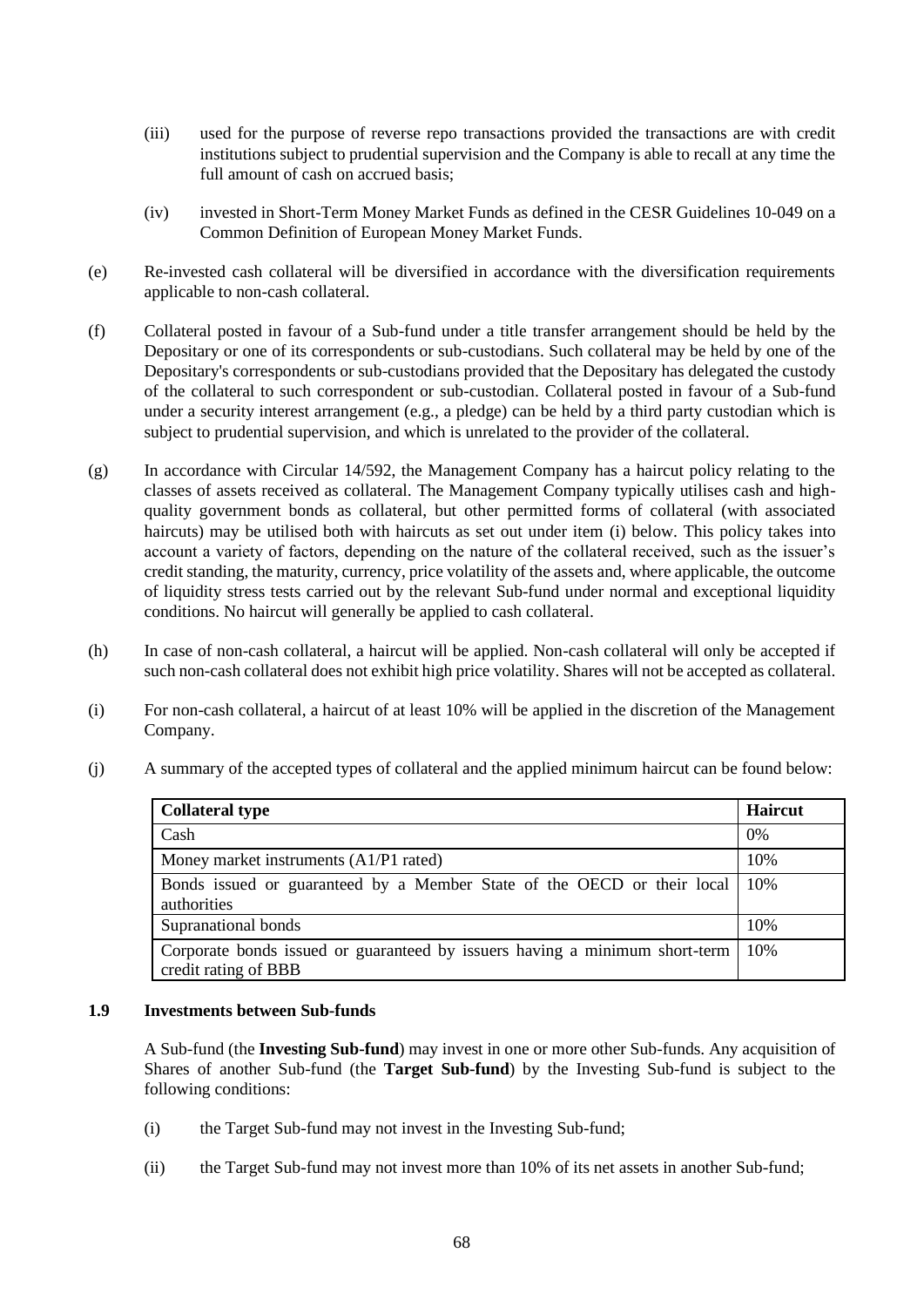- (iii) the voting rights attached to the Shares of the Target Sub-fund are suspended during the investment by the Investing Sub-fund; and
- (iv) the value of the Share of the Target Sub-fund held by the Investing Sub-fund are not taken into account for the purpose of assessing the compliance with the EUR1,250,000 minimum capital requirement.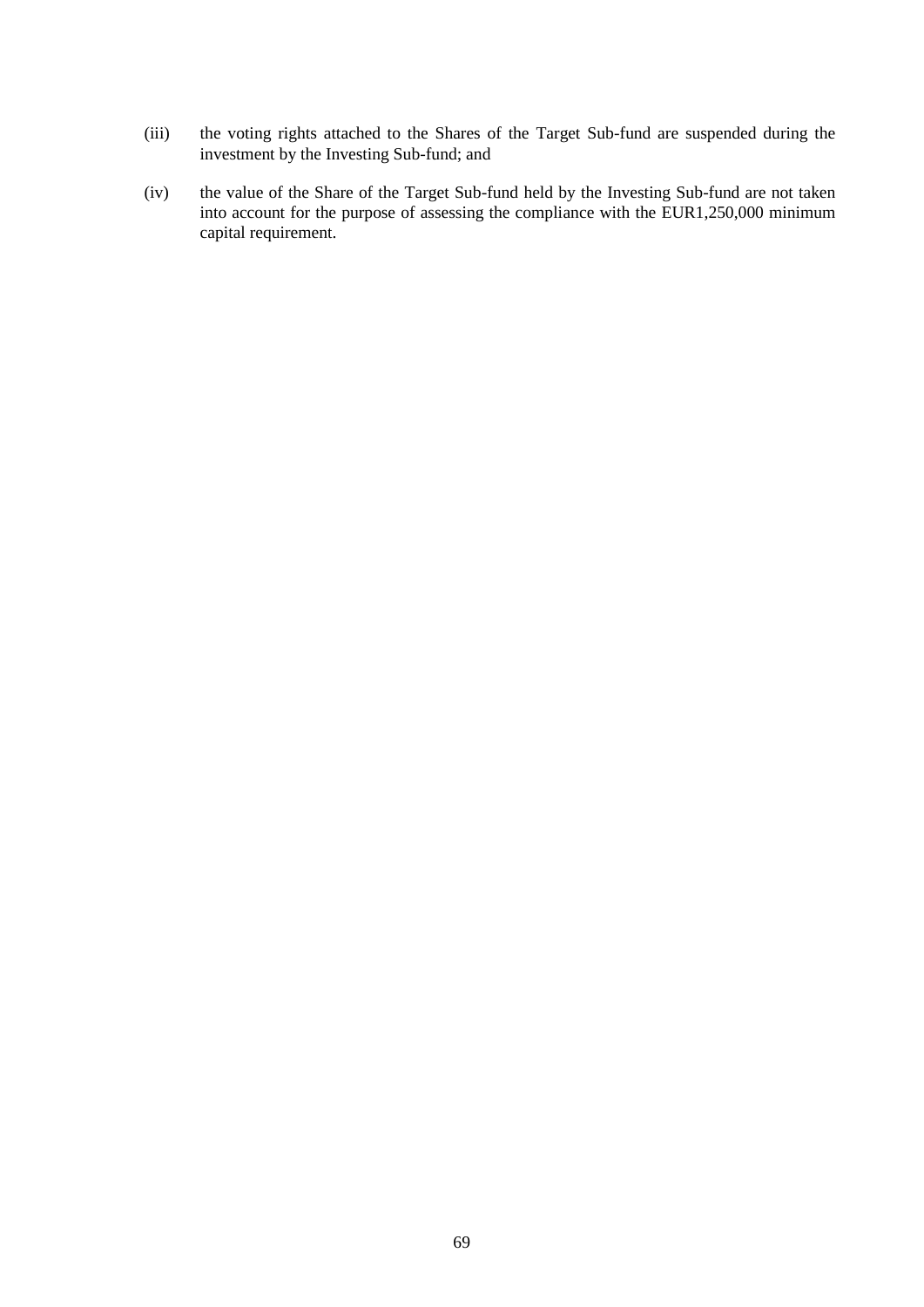### **SCHEDULE 2**– **GENERAL RISK FACTORS**

<span id="page-69-0"></span>Before making an investment decision with respect to Shares of any Class in any Sub-fund, prospective investors should carefully consider all of the information set out in this Prospectus and the relevant Special Section, as well as their own personal circumstances. Prospective investors should have particular regard to, among other matters, the considerations set out in this Section and under the Sections "Specific risk factors" and "Profile of the typical investor" in the relevant Special Section. The risk factors referred to therein, and in this document, alone or collectively, may reduce the return on the Shares of any Sub-fund and could result in the loss of all or a proportion of a Shareholder's investment in the Shares of any Sub-fund. The price of the Shares of any Sub-fund can go down as well as up and their value is not guaranteed. Shareholders may not receive, at redemption or liquidation, the amount that they originally invested in any Class or any amount at all.

The risks may include or relate to equity markets, bond markets, foreign exchange rates, interest rates, credit risk, the use of derivatives, counterparty risk, market volatility and political risks. The risk factors set out in this Prospectus, the key investor information document and the relevant Special Section are not exhaustive. There may be other risks that a prospective investor should consider that are relevant to its own particular circumstances or generally.

An investment in the Shares of any Sub-fund is only suitable for investors who (either alone or in conjunction with an appropriate financial or other adviser) are capable of evaluating the merits and risks of such an investment and who have sufficient resources to be able to bear any losses that may result therefrom.

Before making any investment decision with respect to the Shares, prospective investors should consult their own stockbroker, bank manager, lawyer, solicitor, accountant and/or financial adviser and carefully review and consider such an investment decision in the light of the foregoing and the prospective investor's personal circumstances.

The Company is intended to be a medium to long-term investment vehicle (depending on the Investment Policy of the relevant Sub-funds). Shares may however, depending on the Sub-fund, be redeemed on each Valuation Date. Substantial redemptions of Shares by Shareholders within a limited period of time could cause the Company to liquidate positions more rapidly than would otherwise be desirable, which could adversely affect the value of both the Shares being redeemed and the outstanding Shares. In addition, regardless of the period of time in which redemptions occur, the resulting reduction in the Net Asset Value per Share could make it more difficult for the Company to generate trading profits or recover losses.

## **1. GENERAL RISKS**

#### **1.1 Future returns**

No assurance can be given that the strategies employed by the Management Company, the Investment Manager or the Investment Adviser(s) in the past to achieve attractive returns will continue to be successful or that the return on the Sub-funds' investments will be similar to that achieved by the Management Company, the Investment Manager or the Investment Adviser(s) in the past.

#### **1.2 Effects of redemptions**

Large redemptions of Shares within a limited period of time could require the Company to liquidate positions more rapidly than would otherwise be desirable, adversely affecting the value of both the Shares being redeemed and the outstanding Shares. In addition, regardless of the period of time over which redemptions occur, the resulting reduction in a Sub-fund's Net Asset Value could make it more difficult for the Management Company, the Investment Manager or the Investment Adviser(s) to generate profits or recover losses. Redemption proceeds paid by the Company to a redeeming Shareholder may be less than the Net Asset Value of such Shares at the time a redemption request is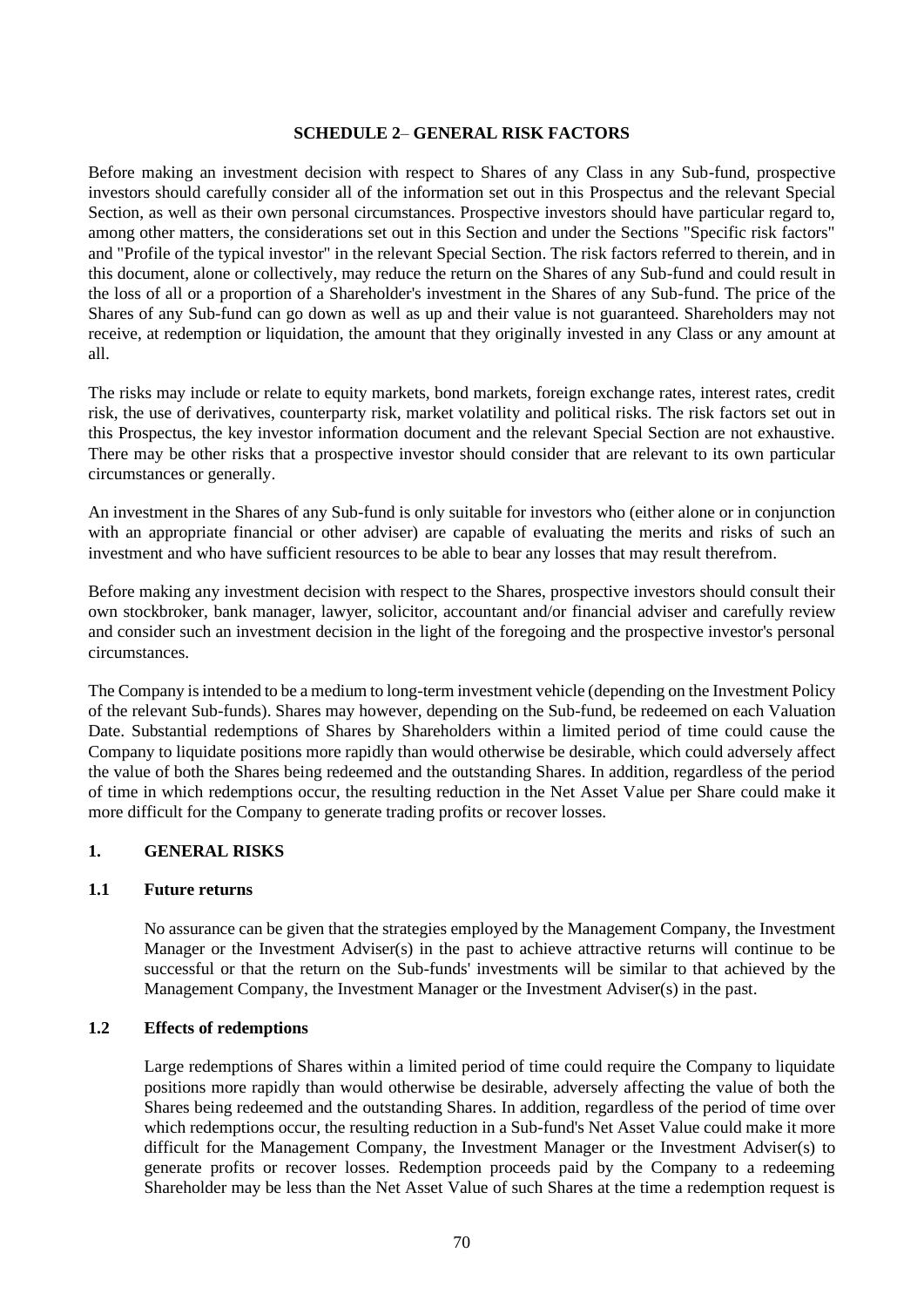made due to fluctuations in the Net Asset Value between the date of the request and the applicable Valuation Date.

#### **1.3 Concentration risks**

Certain Sub-funds may concentrate their investments on certain geographic areas or sectors. Concentration of the investments of Sub-funds in any particular countries will mean that those Subfunds may be more greatly impacted by adverse social, political or economic events which may occur in such countries. Similarly, Sub-funds concentrating their investments in companies of certain sectors will be subject to the risks associated with such concentration.

#### **1.4 Credit risk**

The creditworthiness (solvency and willingness to pay) of an issuer of a security held by the Company may fall. Bonds or debt instruments involve a credit risk with regard to the issuers, for which the issuers' credit rating can be used as a benchmark. Bonds or debt instruments floated by issuers with a lower rating are generally viewed as securities with a higher credit risk and greater risk of default on the part of the issuers than those instruments that are floated by issuers with a better rating. If an issuer of bonds or debt instruments gets into financial or economic difficulties, this can affect the value of the bonds or debt instruments (this value could drop to zero) and the payments made on the basis of these bonds or debt instruments (these payments could drop to zero).

#### **1.5 Sustainability risk:**

The Company's objective is to make sustainable impact investments in emerging markets however it is possible that the Company, in the course of its due diligence in respect of both financial and sustainability factors could fail to fully account for the potentially negative impacts and/or outcomes (in respect to the Company's portfolio, its reputation and the communities which it exists to serve) which may arise as a result of such an investment.

#### **2. MARKET-RELATED RISKS**

#### **2.1 General economic conditions**

The success of any investment activity is affected by general economic conditions, which may affect the level and volatility of interest rates and the liquidity of the markets for both equities and interestrate-sensitive securities. Certain market conditions, including unexpected volatility or illiquidity in the market in which the Company directly or indirectly holds positions, could impair the Company's ability to achieve its objectives and/or cause it to incur losses.

### **2.2 Market risks**

The success of a significant portion of each Sub-funds' investment program will depend, to a great extent, upon correctly assessing the future course of the price movements of stocks, bonds, financial instruments and foreign currencies. There can be no assurance that the Management Company, the Investment Manager and the Investment Adviser(s) will be able to predict accurately these price movements.

#### **2.3 Investing in fixed income securities**

Even though interest-bearing securities are investments which promise a defined stream of income, the prices of such securities generally are inversely correlated to changes in interest rates and, therefore, are subject to the risk of market price fluctuations. The values of fixed-income securities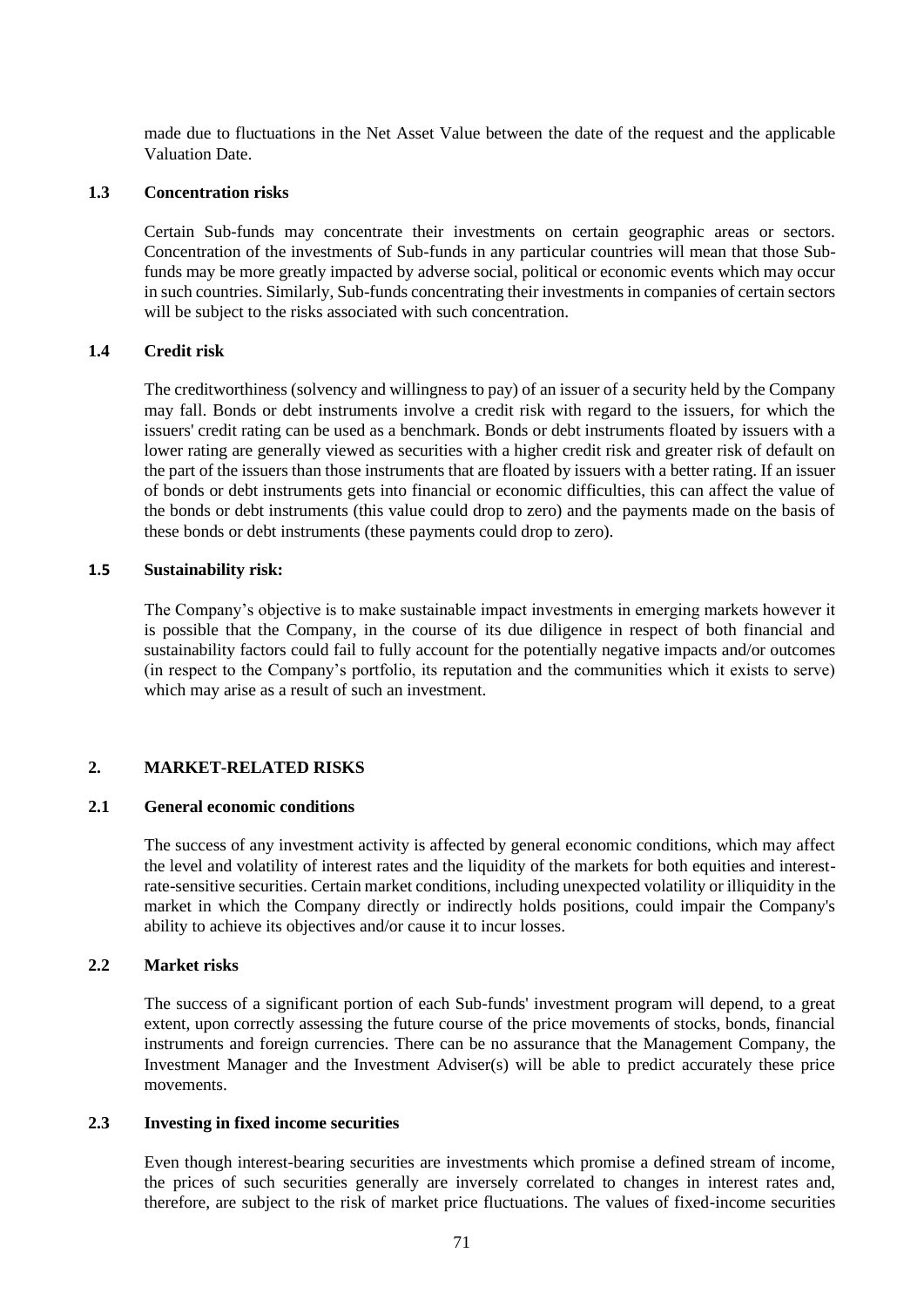also may be affected by changes in the credit rating, liquidity or financial conditions of the issuer. Certain securities that may be purchased by the Company may be subject to such risk with respect to the issuing entity and to greater market fluctuations than certain lower yielding, higher rated fixedincome securities.

The volume of transactions effected in certain international bond markets may be appreciably below that of the world's largest markets. Accordingly, a Sub-fund's investments in such markets may be less liquid and their prices may be more volatile than comparable investments in securities traded in markets with larger trading volumes. The settlement periods in certain markets may be longer than in others which may affect portfolio liquidity. Moreover, a Sub-fund may be permitted to invest into unlisted interest-bearing securities, which further reduces the liquidity and the volatility of their price.

#### **2.4 Risks in transactions in currencies**

In general, foreign exchange rates can be extremely volatile and difficult to predict. Foreign exchange rates may be influenced by, among other factors: changing supply and demand for a particular currency; trade, fiscal and monetary policies of governments (including exchange control programs, restrictions on local exchanges or markets and limitations on foreign investment in a country or on investment by residents of a country in other countries); political events; changes in balances of payments and trade; domestic and foreign rates of inflation; domestic and foreign rates of interest; international trade restrictions; and currency devaluations and revaluations. In addition, governments from time to time intervene, directly and by regulation, in the currency markets to influence prices directly. Variance in the degree of volatility of the market form the Management Company, the Investment Manager's and the Investment Adviser(s) expectations may produce significant losses to a Sub-fund, particularly in the case of transactions entered into pursuant to non-directional strategies.

#### **2.5 Lack of liquidity in markets**

Despite the heavy volume of trading in securities and other financial instruments, the markets for some securities and instruments have limited liquidity and depth. This limited liquidity and lack of depth could be a disadvantage to the Sub-funds, both in the realisation of the prices which are quoted and in the execution of orders at desired prices.

#### **2.6 Investments in emerging markets**

In certain countries, there is the possibility of expropriation of assets, confiscatory taxation, political or social instability or diplomatic developments which could affect investment in those countries. There may be less publicly available information about certain financial instruments than some investors would find customary and entities in some countries may not be subject to accounting, auditing and financial reporting standards and requirements comparable to those to which certain investors may be accustomed. Certain financial markets, while generally growing in volume, have for the most part, substantially less volume than more developed markets, and securities of many companies are less liquid and their prices more volatile than securities of comparable companies in more sizeable markets. There are also varying levels of government supervision and regulation of exchanges, financial institutions and issuers in various countries. In addition, the manner in which foreign investors may invest in securities in certain countries, as well as limitations on such investments, may affect the investment operations of the Sub-funds.

Emerging country debt will be subject to high risk and will not be required to meet a minimum rating standard and may not be rated for creditworthiness by any internationally recognised credit rating organisation. The issuer or governmental authority that controls the repayment of an emerging country's debt may not be able or willing to repay the principal and/or interest when due in accordance with the terms of such debt. As a result of the foregoing, a government obligor may default on its obligations. If such an event occurs, the Company may have limited legal recourse against the issuer and/or guarantor. Remedies must, in some cases, be pursued in the courts of the defaulting party itself,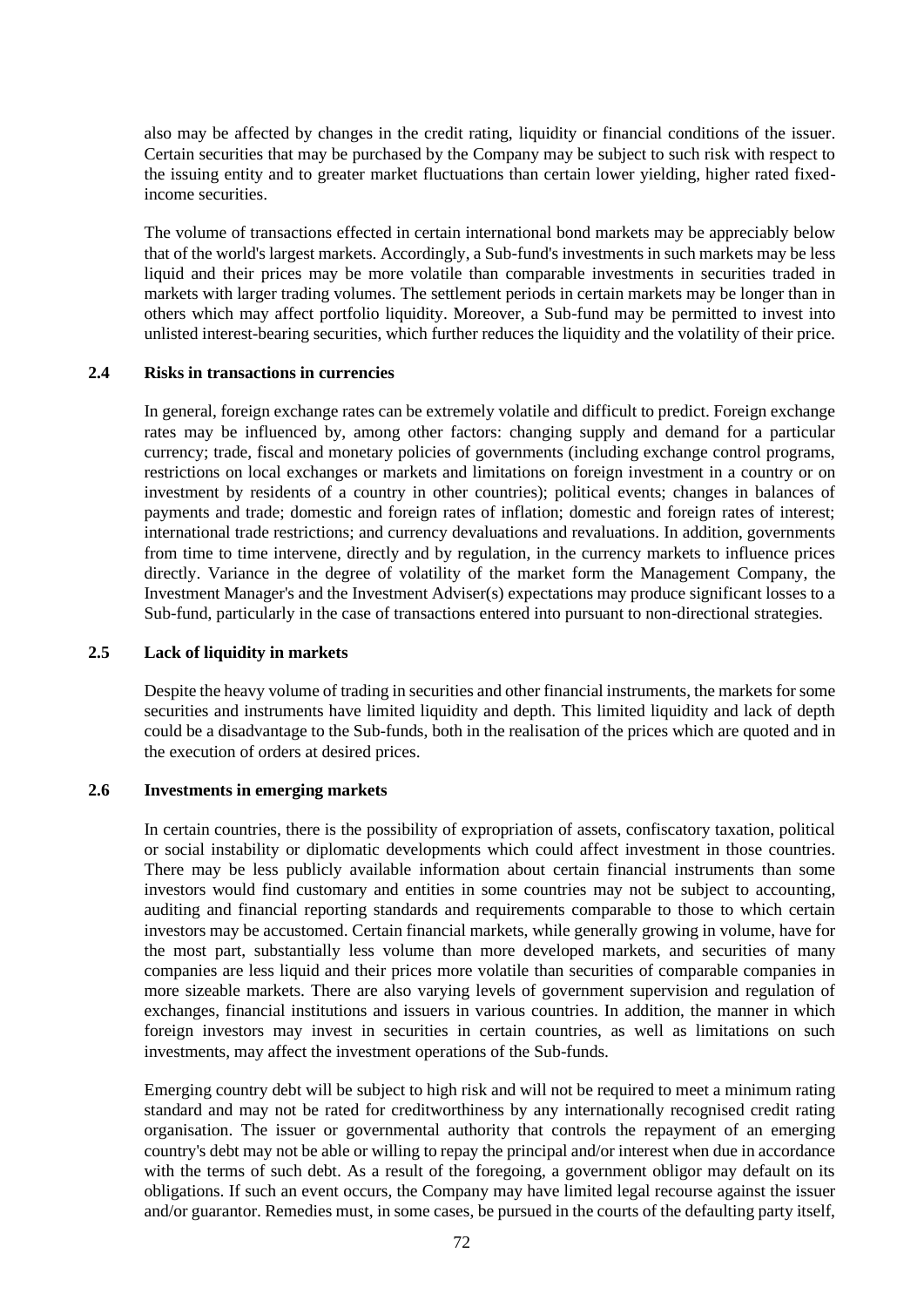and the ability of the holder of foreign government debt securities to obtain recourse may be subject to the political climate in the relevant country. In addition, no assurance can be given that the holders of commercial debt will not contest payments to the holders of other foreign government debt obligations in the event of default under their commercial bank loan agreements.

Settlement systems in emerging markets may be less well organised than in developed markets. Thus, there may be a risk that settlement may be delayed and that cash or securities of the Sub-funds may be in jeopardy because of failures or of defects in the systems. In particular, market practice may require that payment will be made prior to receipt of the security which is being purchased or that delivery of a security must be made before payment is received. In such cases, default by a broker or bank (the Counterparty) through whom the relevant transaction is effected might result in a loss being suffered by Sub-funds investing in emerging market securities.

The Company will seek, where possible, to use Counterparties whose financial status is such that this risk is reduced. However, there can be no certainty that the Company will be successful in eliminating this risk for the Sub-funds, particularly as Counterparties operating in emerging markets frequently lack the substance or financial resources of those in developed countries.

There may also be a danger that, because of uncertainties in the operation of settlement systems in individual markets, competing claims may arise in respect of securities held by or to be transferred to the Sub-funds. Furthermore, compensation schemes may be non-existent or limited or inadequate to meet the Company's claims in any of these events.

In some Eastern European countries there are uncertainties with regard to the ownership of properties. As a result, investing in Transferable Securities issued by companies holding ownership of such Eastern European properties may be subject to increased risk.

Furthermore, investments in Russia are currently subject to certain heightened risks with regard to the ownership and custody of securities. In Russia this is evidenced by entries in the books of a company or its registrar (which is neither an agent nor responsible to the Depositary). No certificates representing ownership of Russian companies will be held by the Depositary or any of its local correspondents or in an effective central depository system. As a result of this system and the lack of the effective state regulation and enforcement, the Company could lose its registration and ownership of Russian securities through fraud, negligence or even mere oversight. In addition, Russian securities have an increased custodial risk associated with them as such securities are, in accordance with market practice, held in custody with Russian institutions which may not have adequate insurance coverage to cover loss due to theft, destruction or default whilst such assets are in its custody.

Certain Sub-funds may invest a significant portion of their net assets in securities or corporate bonds issued by companies domiciled, established or operating in Russia as well as, as the case may be, in debt securities issued by the Russian government as more fully described for each relevant Sub-fund in its investment policy.

#### **2.7 Investments in small capitalisation companies**

There are certain risks associated with investing in small cap stocks and the securities of small companies. The market prices of these securities may be more volatile than those of larger companies. Because small companies normally have fewer shares outstanding than larger companies it may be more difficult to buy and sell significant amounts of shares without affecting market prices. There is typically less publicly available information about these companies than for larger companies. The lower capitalisation of these companies and the fact that small companies may have smaller product lines and command a smaller market share than larger companies may make them more vulnerable to fluctuation in the economic cycle.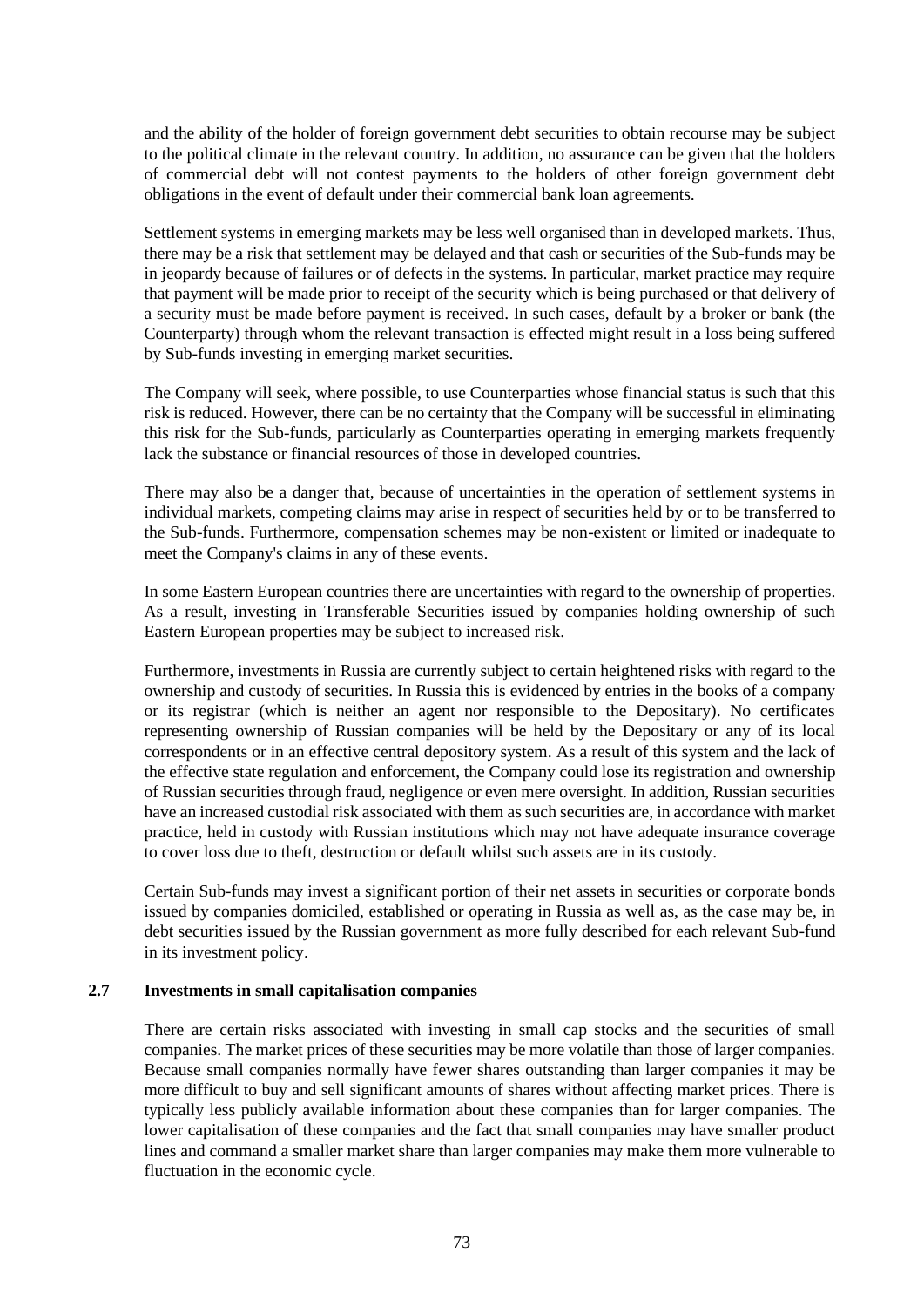#### **3. USE OF FINANCIAL DERIVATIVE INSTRUMENTS**

While the prudent use of financial derivative instruments can be beneficial, derivatives also involve risks different from, and, in certain cases, greater than, the risks presented by more traditional investments. The following is a general discussion of important risk factors and issues concerning the use of derivatives that investors should understand before investing in a Sub-fund.

#### **3.1 Market risk**

This is a general risk that applies to all investments meaning that the value of a particular derivative may change in a way which may be detrimental to a Sub-fund's interests.

#### **3.2 Control and monitoring**

Derivative products are highly specialised instruments that require investment techniques and risk analysis different from those associated with equity and fixed income securities. The use of derivative techniques requires an understanding not only of the underlying assets of the derivative but also of the derivative itself, without the benefit of observing the performance of the derivative under all possible market conditions. In particular, the use and complexity of derivatives require the maintenance of adequate controls to monitor the transactions entered into, the ability to assess the risk that a derivative adds to a Sub-fund and the ability to forecast the relative price, interest rate or currency rate movements correctly.

#### **3.3 Currency risk**

As part of an active currency policy, exposure to currencies may be hedged but investors should note that there is no guarantee that the exposure of the currency in which the Shares are invested can be fully or effectively hedged against the Reference Currency of the relevant Sub-fund. Investors should also note that the implementation of an active currency policy may, in certain circumstances, substantially reduce the benefit to Shareholders in the relevant Class (for instance, if the Reference Currency depreciates against the currency of the instrument in which the relevant Sub-fund is invested) and could thereby result in a decrease in the value of their shareholding.

#### **3.4 Liquidity risk**

Liquidity risk exists when a particular instrument is difficult to purchase or sell. If a derivative transaction is particularly large or if the relevant market is illiquid, it may not be possible to initiate a transaction or liquidate a position at an advantageous price (however, the Company will only enter into OTC Derivatives if it is allowed to liquidate such transactions at any time at fair value).

#### **3.5 Counterparty risk**

The Sub-funds may enter into transactions in OTC markets, which will expose the Sub-funds to the credit of its counterparties and their ability to satisfy the terms of such contracts. For example, the Sub-funds may enter into swap arrangements or other derivative techniques as specified in the relevant Special Sections, each of which expose the Sub-funds to the risk that the counterparty may default on its obligations to perform under the relevant contract. In the event of a bankruptcy or insolvency of a counterparty, the Sub-funds could experience delays in liquidating the position and significant losses, including declines in the value of its investment during the period in which the Company seeks to enforce its rights, inability to realise any gains on its investment during such period and fees and expenses incurred in enforcing its rights. There is also a possibility that the above agreements and derivative techniques are terminated due, for instance, to bankruptcy, supervening illegality or change in the tax or accounting laws relative to those at the time the agreement was originated. However this risk is limited in view of the Investment Restrictions laid down in [Schedule 1.](#page-58-0)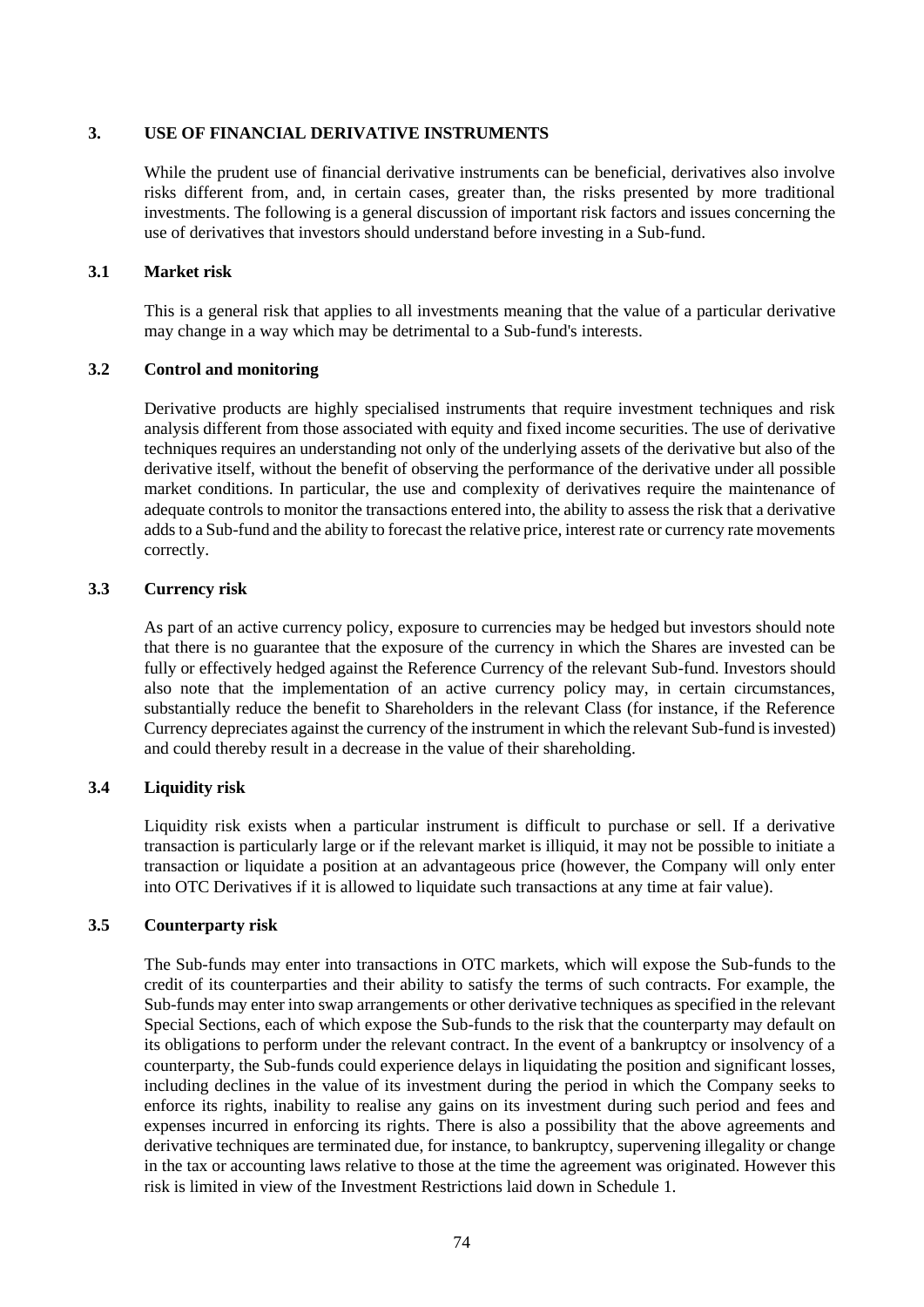Certain markets in which the Sub-funds held by the Sub-funds may effect their transactions are overthe-counter or interdealer markets. The participants in such markets are typically not subject to credit evaluation and regulatory oversight as are members of "exchange-based" markets. To the extent a Subfund invests in swaps, derivative or synthetic instruments, or other over-the-counter transactions, on these markets, such Sub-fund may take credit risk with regard to parties with whom it trades and may also bear the risk of settlement default. These risks may differ materially from those entailed in exchange-traded transactions which generally are backed by clearing organisation guarantees, daily marking-to-market and settlement, and segregation and minimum capital requirements applicable to intermediaries. Transactions entered directly between two counterparties generally do not benefit from such protections. This exposes the Sub-funds to the risk that a counterparty will not settle a transaction in accordance with its terms and conditions because of a dispute over the terms of the contract (whether or not bona fide) or because of a credit or liquidity problem, thus causing the Sub-fund to suffer a loss. Such "counterparty risk" is accentuated for contracts with longer maturities where events may intervene to prevent settlement, or where the Company has concentrated its transactions with a single or small group of counterparties. In addition, in the case of a default, the respective Sub-fund could become subject to adverse market movements while replacement transactions are executed. The Subfunds are not restricted from dealing with any particular counterparty or from concentrating any or all of their transactions with one counterparty. Moreover, the Sub-funds have no internal credit function which evaluates the creditworthiness of their counterparties. The ability of the Sub-funds to transact business with any one or number of counterparties, the lack of any meaningful and independent evaluation of such counterparties' financial capabilities and the absence of a Regulated Market to facilitate settlement may increase the potential for losses by the Sub-funds.

#### **3.6 Lack of availability**

Because the markets for certain derivative instruments (including markets located in foreign countries) are relatively new and still developing, suitable derivatives transactions may not be available in all circumstances for risk management or other purposes. Upon the expiration of a particular contract, the Company, the Management Company or an Investment Manager may wish to retain the respective Sub-fund's position in the derivative instrument by entering into a similar contract, but may be unable to do so if the counterparty to the original contract is unwilling to enter into the new contract and no other suitable counterparty can be found. There is no assurance that the Sub-funds will engage in derivatives transactions at any time or from time to time. The Sub-funds' ability to use derivatives may also be limited by certain regulatory and tax considerations.

### **3.7 Synthetic short selling**

Sub-funds may utilise synthetic short exposures through the use of cash settled derivatives such as swaps, futures and forwards in order to enhance their overall performance. A synthetic short sale position replicates the economic effect of a transaction in which a fund sells a security it does not own but has borrowed, in anticipation that the market price of that security will decline. When a Sub-fund initiates such a synthetic short position in a security that it does not own, it enters into a derivativebased transaction with a counterparty or broker-dealer and closes that transaction on or before its expiry date through the receipt or payment of any gains or losses resulting from the transaction. A Sub-fund may be required to pay a fee to synthetically short particular securities and is often obligated to pay over any payments received on such securities. Each Sub-fund maintains sufficiently liquid long positions in order to cover any obligations arising from its short positions. If the price of the security on which the synthetic short position is written increases between the time of the initiation of the synthetic short position and the time at which the position is closed, the Sub-fund will incur a loss; conversely, if the price declines, the Sub-fund will realise a short-term capital gain. Any gain will be decreased and any loss increased by the transactional costs described above. Although a Sub-fund's gain is limited to the price at which it opened the synthetic short position, its potential loss is theoretically unlimited. Stop loss policies are typically employed to limit actual losses, which would otherwise have to be covered by closing long positions.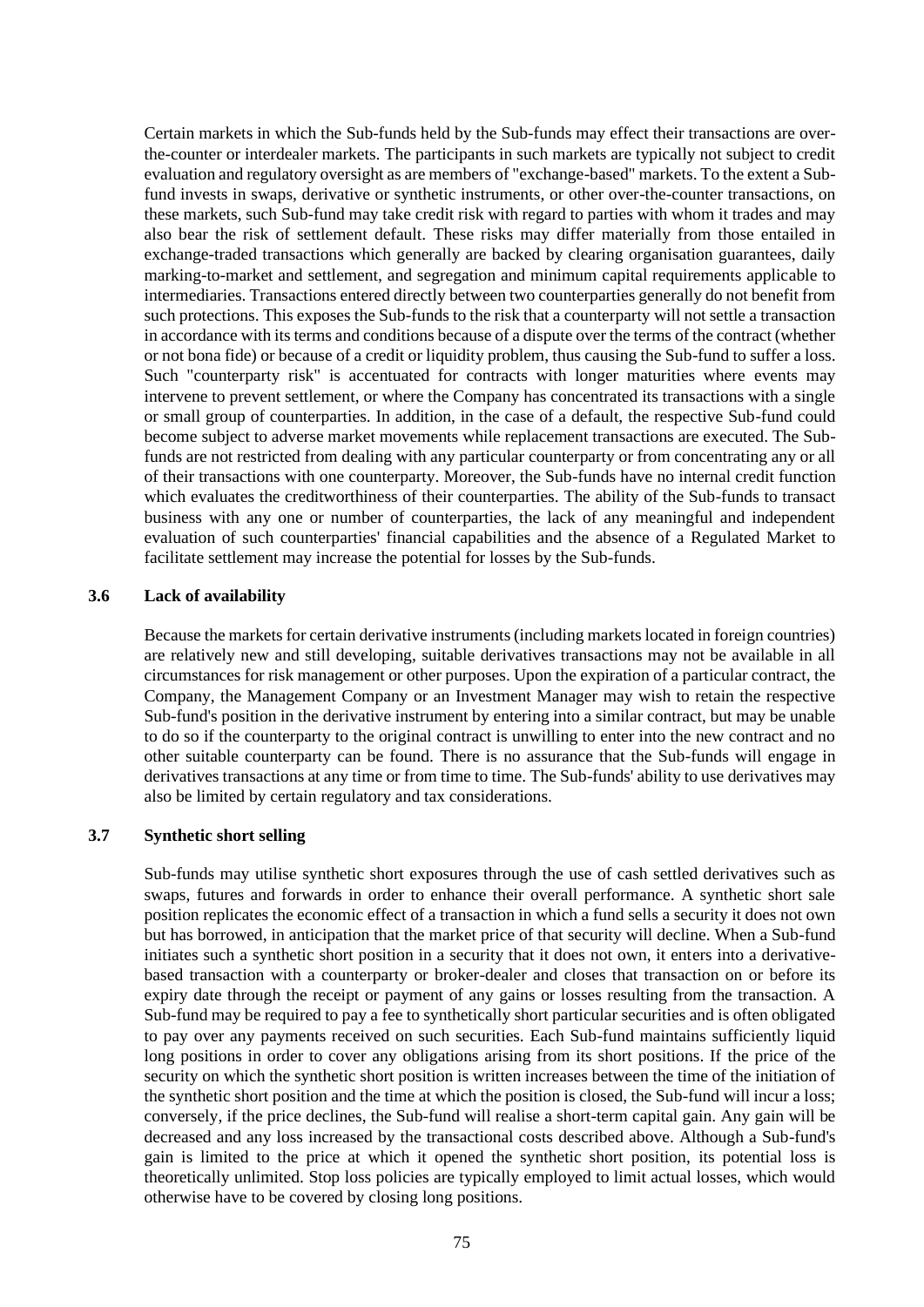#### **3.8 Synthetic leverage**

A Sub-fund's portfolio may be leveraged by using derivative instruments (including OTC Derivatives) i.e. as a result of its transactions in the futures, options and swaps markets. A low margin deposit is required in futures trading and the low cost of carrying cash positions permit a degree of leverage, which may result in exaggerated profits or losses to an investor. A relatively small price movement in a futures position or the underlying instrument may result in substantial losses to the Sub-fund resulting in a similar decline to the Net Asset Value per Share. The writer of an option is subject to the risk of loss resulting from the difference between the premium received for the option and the price of the futures contract or security underlying the option which the writer must purchase or deliver upon exercise of the option. Contracts for differences and swaps may also be used to provide synthetic short exposure to a stock - the risks associated with using swaps and contract for differences are more fully disclosed in Section [4 below.](#page-75-0)

## <span id="page-75-0"></span>**4. USE OF SPECIFIC DERIVATIVE CONTRACTS**

The following only represents a limited choice of risks associated with derivatives the Sub-funds may elect to invest in. The Sub-funds are substantially unrestricted in their use of derivatives and may decide to use various other derivatives contracts associated with much higher or different risks, as the case may be.

## **4.1 Swap agreements**

Sub-funds may enter into swap agreements. Swap agreements can be individually negotiated and structured to include exposure to a variety of different types of investments or market factors. Depending on their structure, swap agreements may increase or decrease the Sub-funds' exposure to long-term or short-term interest rates, different currency values, corporate borrowing rates, or other factors such as without limitation security prices, baskets of equity securities or inflation rates. Swap agreements can take many different forms and are known by a variety of names. The Sub-funds are not limited to any particular form of swap agreement if consistent with the respective Sub-fund's Investment Objective and policies. Swap agreements tend to shift the respective Sub-fund's investment exposure from one type of investment to another. Depending on how they are used, swap agreements may increase or decrease the overall volatility of the Sub-funds' portfolio. The most significant factor in the performance of swap agreements is the change in the specific interest rate, currency, individual equity values or other factors that determine the amounts of payments due to and from the Sub-funds.

Inter alia, in order to seek to reduce the interest rate risk inherent in the Sub-funds underlying investments especially associated with bonds and other fixed income investments, the Sub-funds may employ interest rate swaps or option transactions. Interest rate swaps involve the Sub-funds' agreement with the swap counterparty to pay a variable rate payment on a notional amount in exchange for the counterparty paying the Sub-funds a fixed rate payment on a notional amount that is intended to approximate the Sub-funds income on variable interest rates.

The use of interest rate swaps and options is a highly specialised activity that involves investment techniques and risks different from those associated with ordinary portfolio security transactions. Depending on the state of interest rates, the respective Sub-fund's use of interest rate instruments could enhance or harm the overall performance on the Shares in the respective Sub-fund. To the extent there is an increase in interest rates, the value of the interest rate swap or option could go down, and could result in a decline in the Net Asset Value of the Shares. If interest rates are higher than the respective Sub-fund's fixed rate of payment on the interest rate swap, the swap will reduce the net earnings. If, on the other hand, interest rates are lower than the fixed rate of payment on the interest rate swap, the swap will enhance net earnings.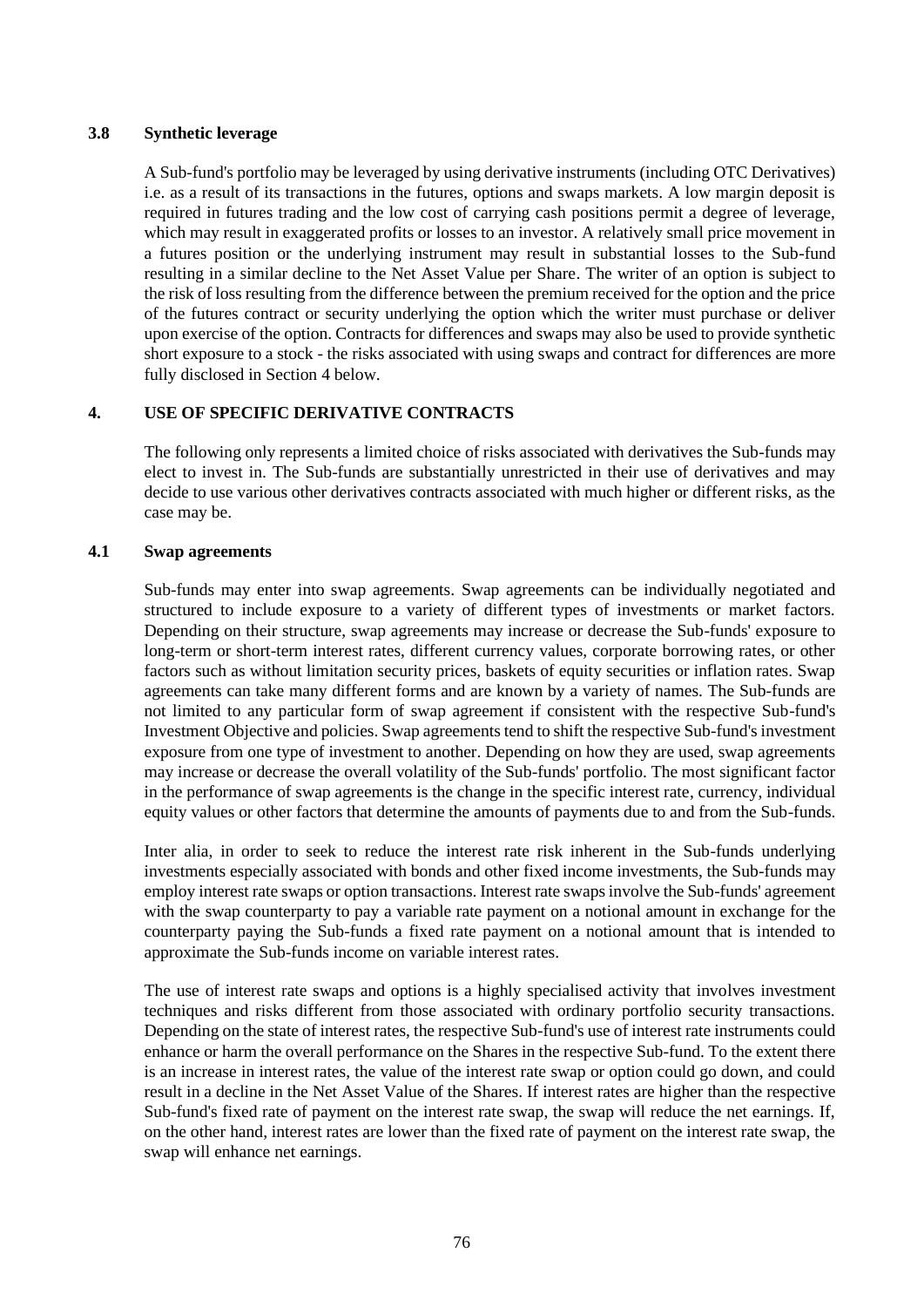Interest rate swaps and options generally do not involve the delivery of securities or other underlying assets or principal. Accordingly, the risk of loss with respect to interest rate swaps or options is limited to the net amount of interest payments that the Sub-funds are contractually obligated to make.

In addition, at the time the interest rate swap or option transaction reaches its scheduled termination date, there is a risk that the Sub-funds will not be able to obtain a replacement transaction or that the terms of the replacement will not be as favourable as the terms of the expiring transactions. If this occurs, it could have a negative impact on the performance of the Shares in the respective Sub-fund.

#### **4.2 Call options**

There are risks associated with the sale and purchase of call options. The seller (writer) of a call option that is covered (e.g., the writer holds the underlying security) assumes the risk of a decline in the market price of the underlying security below the purchase price of the underlying security offset by the gain by the premium received if the option expires out of the money, and gives up the opportunity for gain on the underlying security above the exercise price of the option. If the seller of the call option owns a call option covering an equivalent number of shares with an exercise price equal to or less than the exercise price of the call written, the position is "fully hedged" if the option owned expires at the same time or later than the option written. The seller of an uncovered, unhedged call option assumes the risk of a theoretically unlimited increase in the market price of the underlying security above the exercise price of the option. The buyer of a call option assumes the risk of losing its entire investment in the call option. If the buyer of the call sells short the underlying security, the loss on the call will be offset in whole or in part by any gain on the short sale of the underlying security (if the market price of the underlying security declines).

#### **4.3 Put options**

There are risks associated with the sale and purchase of put options. The seller (writer) of a put option that is covered (e.g., the writer has a short position in the underlying security) assumes the risk of an increase in the market price of the underlying security above the sale price of the short position of the underlying security offset by the premium if the option expires out of the money, and thus the gain in the premium, and the option seller gives up the opportunity for gain on the underlying security below the exercise price of the option. If the seller of the put option owns a put option covering an equivalent number of shares with an exercise price equal to or greater than the exercise price of the put written, the position is "fully hedged" if the option owned expires at the same time or later than the option written. The seller of an uncovered, unhedged put option assumes the risk of a decline in the market price of the underlying security to zero.

The buyer of a put option assumes the risk of losing his entire investment in the put option. If the buyer of the put holds the underlying security, the loss on the put will be offset in whole or in part by any gain on the underlying security.

#### **4.4 Forward trading**

Each Sub-fund may invest in forward contracts and options thereon, which, unlike futures contracts, are not traded on exchanges, and are not standardised; rather, banks and dealers act as principals in these markets, negotiating each transaction on an individual basis. Forward and "cash" trading is substantially unregulated; there is no limitation on daily price movements and speculative position limits are not applicable. For example, there are no requirements with respect to record-keeping, financial responsibility or segregation of customer funds or positions. In contrast to exchange-traded futures contracts, interbank traded instruments rely on the fulfilment by the dealer or counterparty of its contract. As a result, trading in unregulated exchange contracts may be subject to more risks than futures or options trading on regulated exchanges, including, but not limited to, the risk of default due to the failure of a counterparty with which the respective Sub-fund has forward contracts. Although the Company seeks to trade with responsible counterparties, failure by a counterparty to fulfil its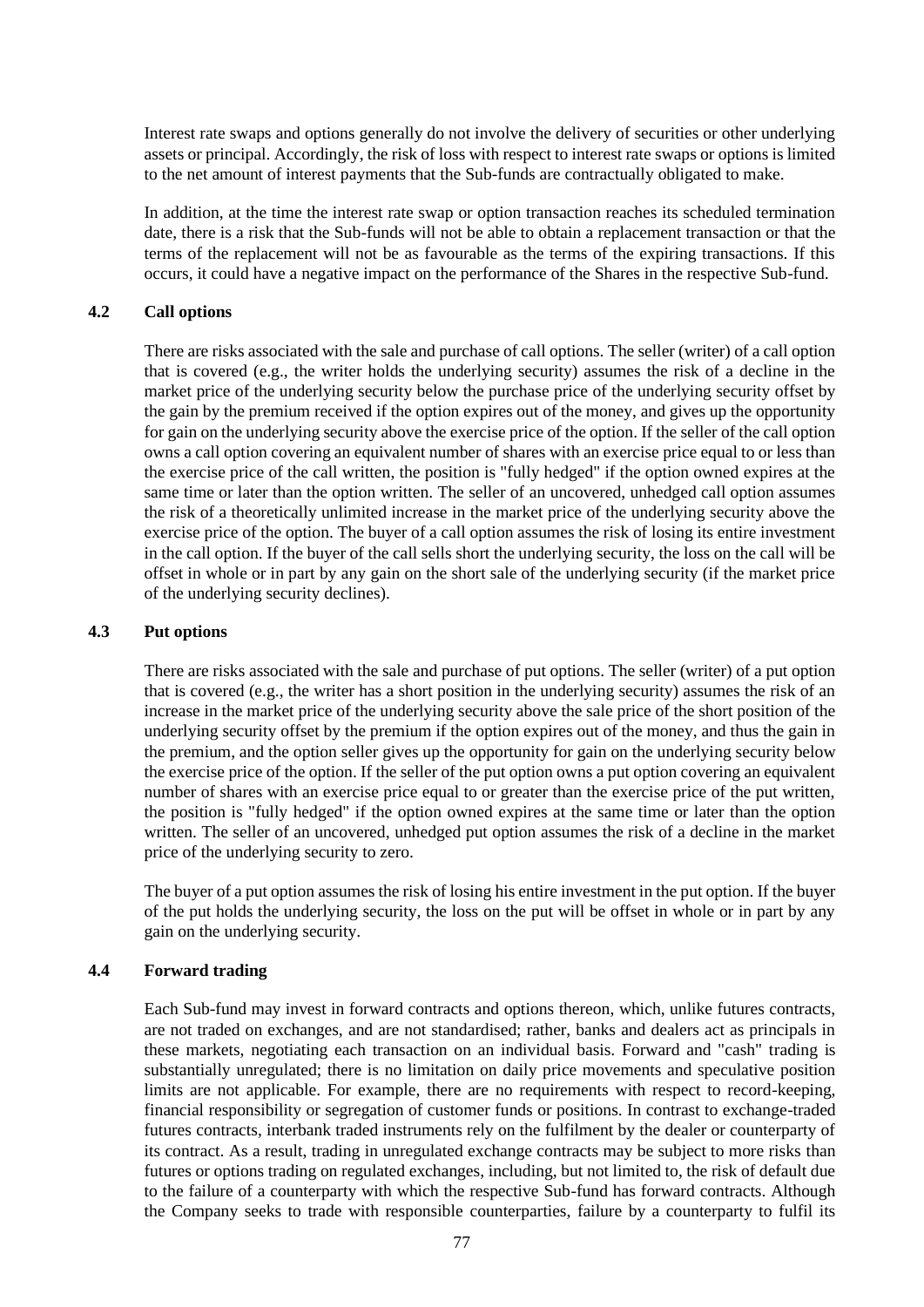contractual obligation could expose the Company to unanticipated losses. The principals who deal in the forward markets are not required to continue to make markets in the currencies or commodities they trade and these markets can experience periods of illiquidity, sometimes of significant duration. There have been periods during which certain participants in these markets have refused to quote prices for certain currencies or commodities or have quoted prices with an unusually wide spread between the price at which they were prepared to buy and that at which they were prepared to sell. Disruptions can occur in any market traded by the Sub-funds due to unusually high or low trading volume, political intervention or other factors. The imposition of credit controls by government authorities might also limit such forward trading to less than that which the Company, the Management Company or an Investment Manager would otherwise recommend, to the possible detriment of the Sub-funds.

## **4.5 Performance swaps, interest rate swaps, currency swaps, credit default swaps and interest rate swaptions**

The Company, the Management Company or an Investment Manager may, as a part of the investment strategy of a Sub-fund, enter into performance swaps, interest rate swaps, currency swaps, credit default swaps and interest rate swaptions agreements. Interest rate swaps involve the exchange by a Sub-fund with another party of their respective commitments to pay or receive interest, such as an exchange of fixed rate payments for floating rate payments. Currency swaps may involve the exchange of rights to make or receive payments in specified currencies.

Where a Sub-fund enters into interest rate swaps on a net basis, the two payment streams are netted out, with each Sub-fund receiving or paying, as the case may be, only the net amount of the two payments. Interest rate swaps entered into on a net basis do not involve the physical delivery of investments, other underlying assets or principal. Accordingly, it is intended that the risk of loss with respect to interest rate swaps is limited to the net amount of interest payments that the Sub-fund is contractually obligated to make. If the other party to an interest rate swap defaults, in normal circumstances the Sub-fund's risk of loss consists of the net amount of interest that the Sub-fund is contractually entitled to receive. In contrast, currency swaps usually involve the delivery of the entire principal value of one designated currency in exchange for the other designated currency. Therefore, the entire principal value of a currency swap is subject to the risk that the other party to the swap will default on its contractual delivery obligations.

A Sub-fund may use credit default swaps. A credit default swap is a bilateral financial contract in which one counterparty (the protection buyer) pays a periodic fee in return for a contingent payment by the protection seller following a credit event of a reference issuer. The protection buyer must either sell particular obligations issued by the reference issuer for its par value (or some other designated reference or strike price) when a credit event (such as bankruptcy or insolvency) occurs or receive a cash settlement based on the difference between the market price and such reference price.

A Sub-fund may use credit default swaps in order to hedge the specific credit risk of some of the issuers in its portfolio by buying protection. In addition, a Sub-fund may buy protection under credit default swaps without holding the underlying assets.

A Sub-fund may also sell protection under credit default swaps in order to acquire a specific credit exposure.

A Sub-fund may also purchase a receiver or payer interest rate swaption contract. Swaptions are options on interest rate swaps. These give the purchaser the right, but not the obligation to enter into an interest rate swap at a preset interest rate within a specified period of time. The interest rate swaption buyer pays a premium to the seller for this right. A receiver interest rate swaption gives the purchaser the right to receive fixed payments in return for paying a floating rate of interest. A payer interest rate swaption would give the purchaser the right to pay a fixed rate of interest in return for receiving a floating rate payment stream.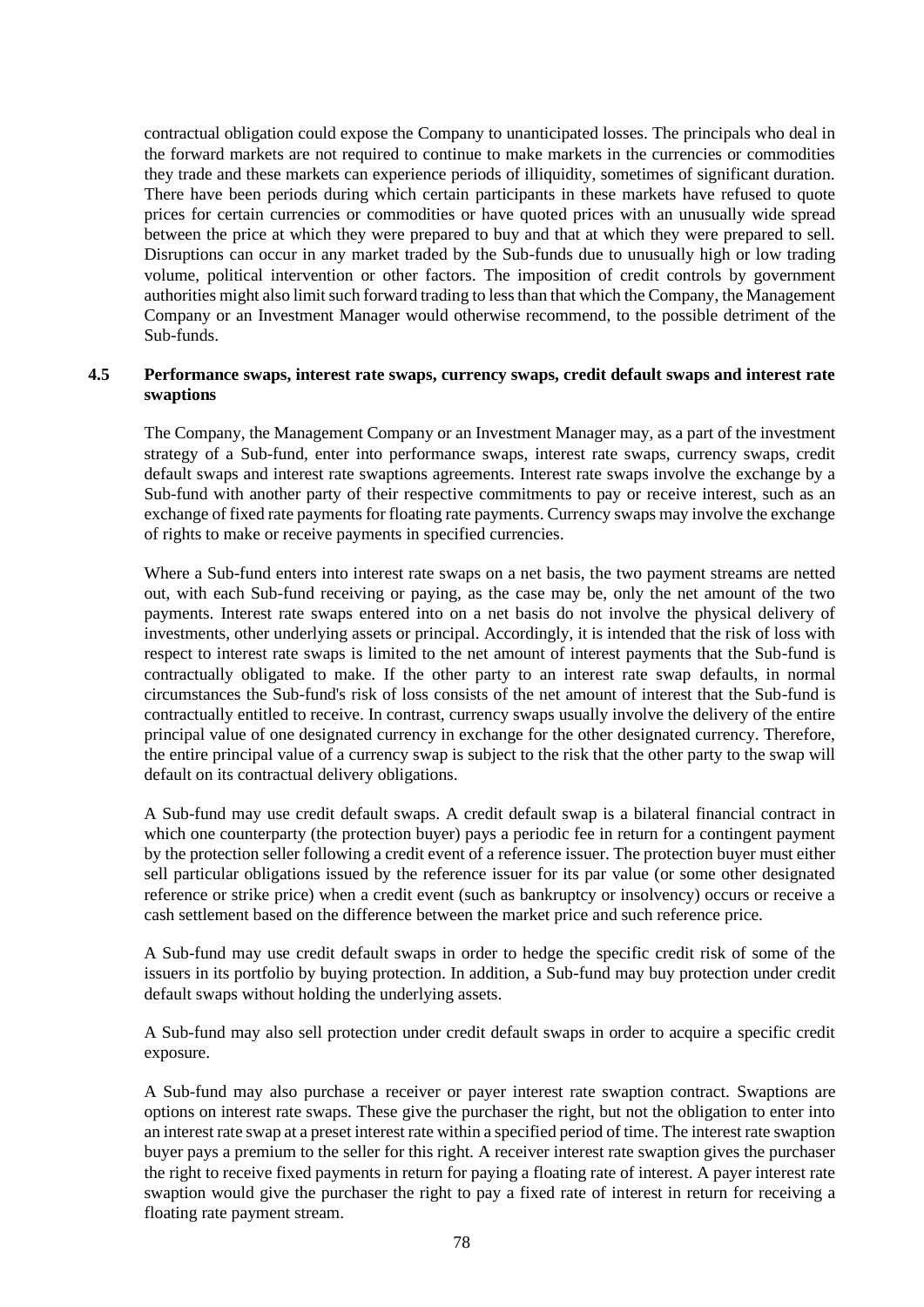The use of interest rate swaps, currency swaps, credit default swaps and interest rate swaptions is a highly specialised activity which involves investment techniques and risks different from those associated with ordinary portfolio securities transactions. If the Company, the Management Company or an Investment Manager is incorrect in its forecasts of market values, interest rates and currency exchange rates, the investment performance of the Sub-fund would be less favourable than it would have been if these investment techniques were not used.

#### **4.6 Contracts for differences**

The Sub-funds may have an exposure in Contracts For Difference (**CFDs**). CFDs are synthetic instruments which mirror the profit (or loss) effect of holding (or selling) equities directly without buying the actual securities themselves. A CFD on a company's shares will specify the price of the shares when the contract was started. The contract is an agreement to pay out cash on the difference between the starting share price and the share price when the contract is closed. Accordingly, under such an instrument the relevant Sub-fund will make a profit if it has a purchase position and the price of the underlying security rises (and make a loss if the price of the underlying security falls). Conversely if the Sub-fund has a sale position, it will make a profit if the price of the underlying security falls (and make a loss if the price of the underlying security rises). As part of the normal market terms of trade the Company must comply with market participants terms and conditions and in particular initial margin has to be paid to cover potential losses (on set up) and variation margin on adverse price movements (during the term of the CFD). In addition it should be noted the relevant Sub-fund could suffer losses in event of the CFD issuer's default or insolvency.

#### **4.7 Other derivative instruments**

The Sub-funds may take advantage of opportunities with respect to certain other derivative instruments that are not presently contemplated for use or that are currently not available, but that may be developed, to the extent such opportunities are both consistent with the Investment Objective of the Sub-funds and legally permissible. Special risks may apply to instruments that are invested in by the Company in the future that cannot be determined at this time or until such instruments are developed or invested in by the Sub-funds. Certain swaps, options and other derivative instruments may be subject to various types of risks, including market risk, liquidity risk, the risk of non-performance by the counterparty, including risks relating to the financial soundness and creditworthiness of the counterparty, legal risk and operations risk.

## **4.8 Risks of options trading**

In seeking to enhance performance or hedge assets, the Sub-fund may use options. Both the purchasing and selling of call and put options entail risks. Although an option buyer's risk is limited to the amount of the purchase price of the option, an investment in an option may be subject to greater fluctuation than an investment in the underlying securities. In theory, an uncovered call writer's loss is potentially unlimited, but in practice the loss is limited by the term of existence of the call. The risk for a writer of a put option is that the price of the underlying security may fall below the exercise price.

#### **4.9 Investing in futures is volatile and involves a high degree of leverage**

Futures markets are highly volatile markets. The profitability of the Sub-fund will partially depend on the ability of the Company, the Management Company or an Investment Manager to make a correct analysis of the market trends, influenced by governmental policies and plans, international political and economic events, changing supply and demand relationships, acts of governments and changes in interest rates. In addition, governments may from time to time intervene on certain markets, particularly currency markets. Such interventions may directly or indirectly influence the market. Given that only a small amount of margin is required to trade on futures markets, the operations of the managed futures portion of the Sub-fund will be characterised by a high degree of leverage. As a consequence, a relatively small variation of the price of a futures contract may result in substantial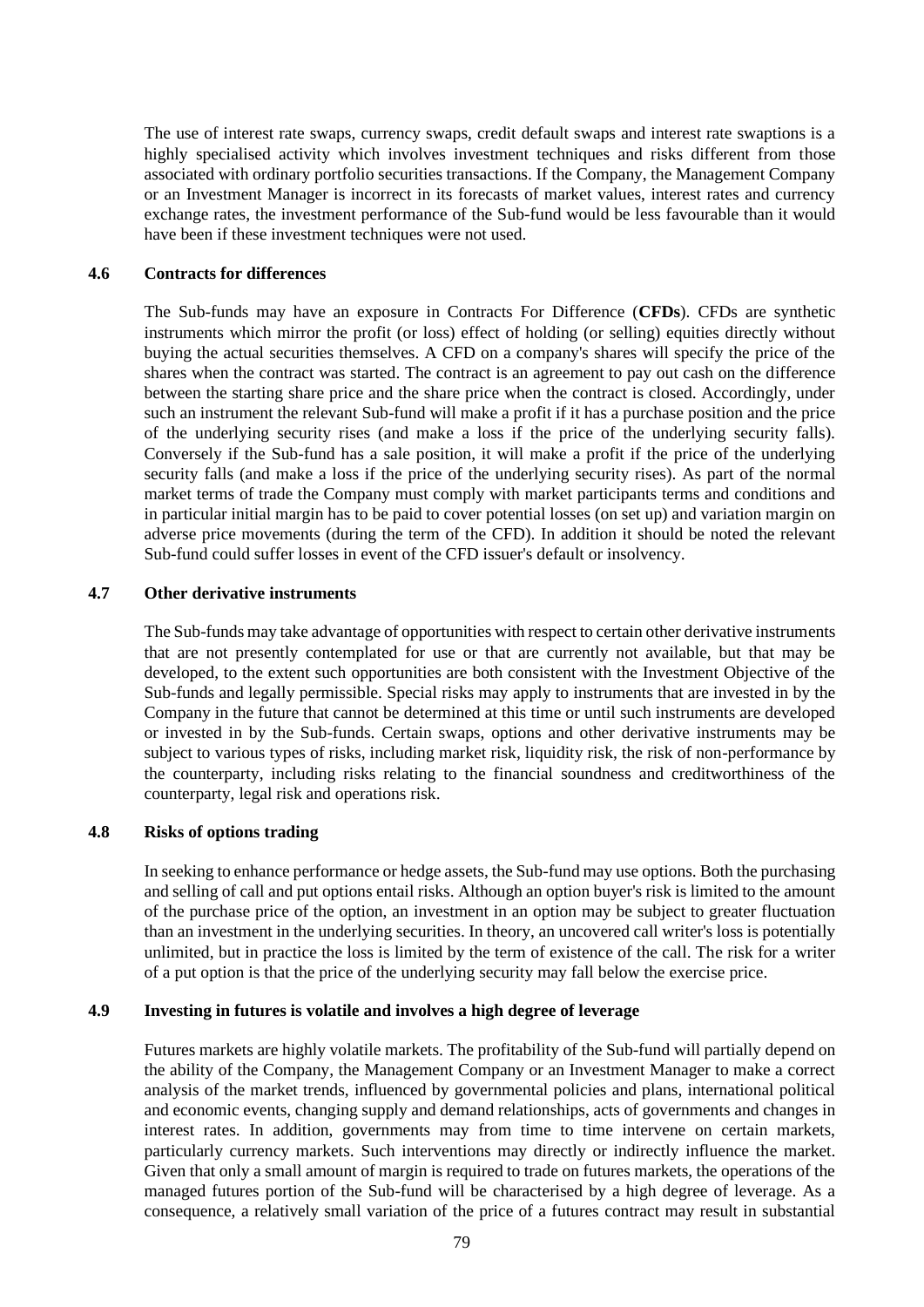losses for the Sub-fund and a correlated reduction of the Net Asset Value of the Shares of the Subfund.

#### **4.10 Futures markets may be illiquid**

Most futures markets limit fluctuation in futures contracts prices during a single day. When the price of a futures contract has increased or decreased by an amount equal to the daily limit, positions can be neither taken nor liquidated unless the Board or an Investment Manager are willing to trade at or within the limit. In the past futures contracts prices have exceeded the daily limit for several consecutive days with little or no trading. Similar occurrences could prevent the Sub-fund from promptly liquidating unfavourable positions and thus subject the Sub-fund to substantial losses. In addition, even if the prices do not get close to such limits, the Sub-fund may be in a position not to obtain satisfying prices if the volumes traded on the market are insufficient to meet liquidation requests. It is also possible that a stock exchange, the Commodity Futures Trading Commission in the United States or another similar institution in another country suspends the listing of a particular contract, instructs the immediate liquidation of the contract or limits transactions on a contract to the sole transactions against delivery.

#### **4.11 Options on futures**

The Company may engage in the management of options, in particular options on futures contracts. Such management carries risks similar to the risks inherent to the uncovered management of futures contracts on commodities as far as such options are volatile and imply a high degree of leverage. The specific movements of the commodities and futures contracts markets, which represent the underlying assets of the options may not be predicted with precision. The buyer of an option may lose the entire purchase price of the option. The seller of an option may lose the difference between the premium received for the option and the price of the commodity or of the futures contract underlying the option that the seller must buy or deliver, upon the exercise of the option.

## **4.12 TRS**

Because it does not involve physically holding the securities, synthetic replication through total return (or unfunded swaps) and fully-funded swaps can provide a means to obtain exposure to difficult-toimplement strategies that would otherwise be very costly and difficult to have access to with physical replication. Synthetic replication therefore involves lower costs than physical replication. Synthetic replication however involves counterparty risk. If the Sub-Fund engages in OTC Derivatives, there is the risk – beyond the general counterparty risk – that the counterparty may default or not be able to meet its obligations in full. Where the Company and any of its Sub-Funds enters into TRS on a net basis, the two payment streams are netted out, with Funds or each Sub-Fund receiving or paying, as the case may be, only the net amount of the two payments. TRSs entered into on a net basis do not involve the physical delivery of investments, other underlying assets or principal. Accordingly, it is intended that the risk of loss with respect to TRSs is limited to the net amount of the difference between the total rate of return of a reference investment, index or basket of investments and the fixed or floating payments. If the other party to a TRS defaults, in normal circumstances the Company's or relevant Sub-Fund's risk of loss consists of the net amount of total return payments that the Company or Sub-Fund is contractually entitled to receive.

## **4.13 Other risks**

Other risks in using derivatives include the risk of differing valuations of derivatives arising out of different permitted valuation methods and the inability of derivatives to correlate perfectly with underlying securities, rates and indices. Many derivatives, in particular OTC Derivatives, are complex and often valued subjectively and the valuation can only be provided by a limited number of market professionals which often are acting as counterparties to the transaction to be valued. Inaccurate valuations can result in increased cash payment requirements to counterparties or a loss of value to a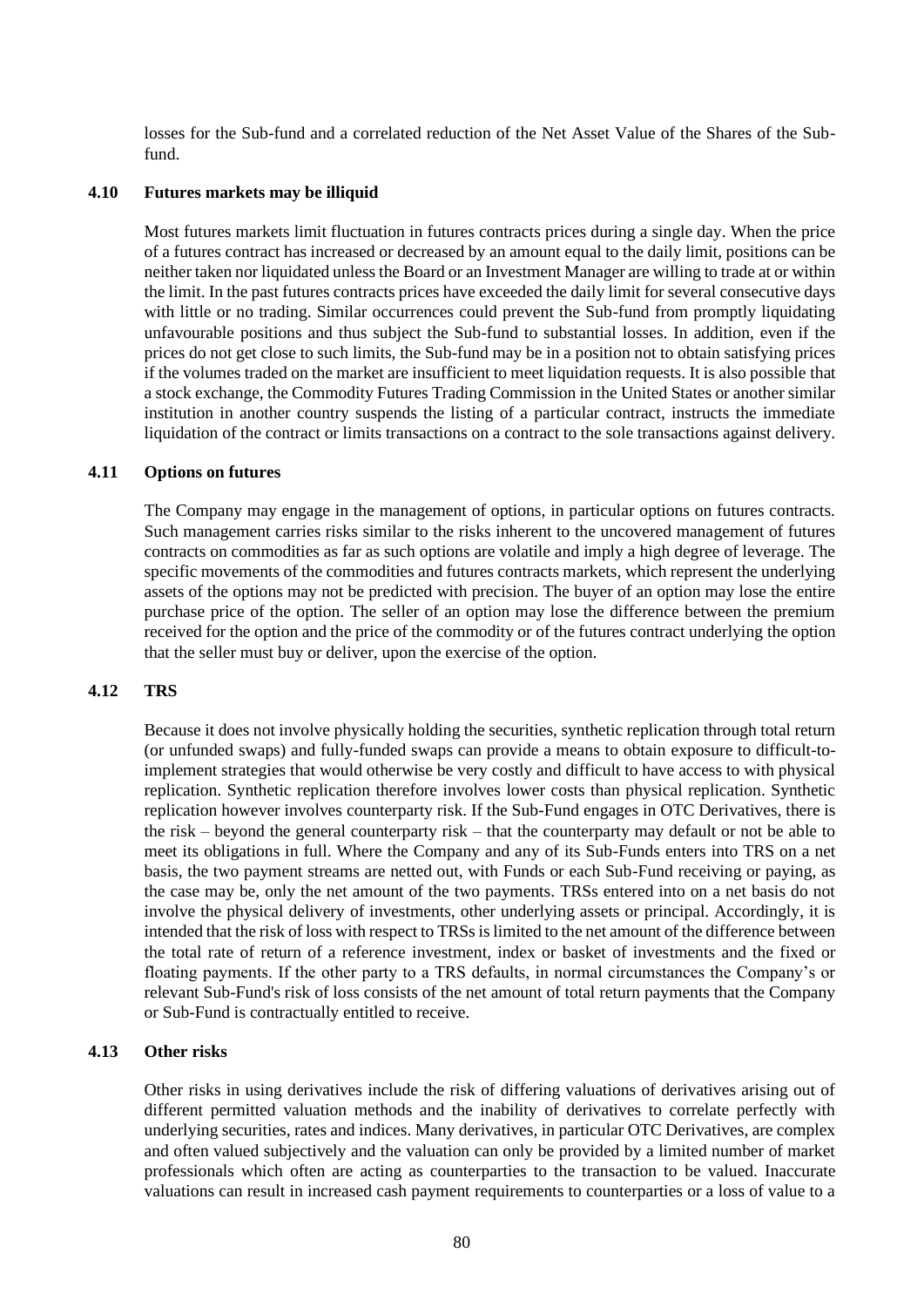Sub-fund. However, this risk is limited as the valuation method used to value OTC Derivatives must be verifiable by an independent auditor.

Derivatives do not always perfectly or even highly correlate or track the value of the securities, rates or indices they are designed to track. Consequently, a Sub-fund's use of derivative techniques may not always be an effective means of, and sometimes could be counterproductive to, following a Sub-fund's Investment Objective.

#### **5. EPM TECHNIQUES/SFTS**

A Sub-Fund may enter into Repurchase Transaction agreements and reverse Repurchase Transaction agreements as a buyer or as a seller subject to the conditions and limits set out in Section [1.7](#page-63-0) of [Schedule 1.](#page-58-0) If the other party to a Repurchase Transaction agreement or reverse Repurchase Transaction agreement should default, the Sub-Fund might suffer a loss to the extent that the proceeds from the sale of the underlying securities and/or other collateral held by the Sub-Fund in connection with the Repurchase Transaction agreement or reverse Repurchase Transaction agreement are less than the repurchase price or, as the case may be, the value of the underlying securities. In addition, in the event of bankruptcy or similar proceedings of the other party to the Repurchase Transaction agreement or reverse Repurchase Transaction agreement or its failure otherwise to perform its obligations on the repurchase date, the Sub-Fund could suffer losses, including loss of interest on or principal of the security and costs associated with delay and enforcement of the Repurchase Transaction agreement or reverse Repurchase Transaction agreement.

A Sub-Fund may enter into Securities Lending transactions subject to the conditions and limits set out in Section [1.7](#page-63-0) of [Schedule 1.](#page-58-0) If the other party to a Securities Lending transaction should default, the Sub-Fund might suffer a loss to the extent that the proceeds from the sale of the collateral held by the Sub-Fund in connection with the Securities Lending transaction are less than the value of the securities lent. In addition, in the event of the bankruptcy or similar proceedings of the other party to the Securities Lending transaction or its failure to return the securities as agreed, the Sub-Fund could suffer losses, including loss of interest on or principal of the securities and costs associated with delay and enforcement of the Securities Lending agreement.

The Sub-Funds will only use Repurchase Transaction agreements, reverse Repurchase Transaction agreements or Securities Lending transactions for the purpose of either reducing risks (hedging) or generating additional capital or income for the relevant Sub-Fund. When using such techniques, the Sub-Funds will comply at all times with the provisions set out in Section [1.7](#page-63-0) of [Schedule 1.](#page-58-0) The risks arising from the use of Repurchase Transaction agreements, reverse Repurchase Transaction agreements and Securities Lending transactions will be closely monitored and techniques (including collateral management) will be employed to seek to mitigate those risks.

A Sub-fund may also incur a loss in reinvesting cash collateral received. Such a loss may arise due to a decline in the value of the investments made. A decline in the value of such investments would reduce the amount of collateral available to be returned by the Sub-fund to the counterparty as required by the terms of the transaction. The Sub-fund would be required to cover the difference in value between the collateral originally received and the amount available to be returned to the counterparty, thereby resulting in a loss to the Sub-fund.

Securities lending, repurchase or reverse repurchase transactions also entail operational risks such as the non-settlement or delay in settlement of instructions and legal risks related to the documentation used in respect of such transactions.

The Company may enter into securities lending, repurchase or reverse repurchase transactions with other companies. Affiliated counterparties, if any, will perform their obligations under any securities lending, repurchase or reverse repurchase transactions concluded with the Company in a commercially reasonable manner. In addition, the Investment Manager will select counterparties and enter into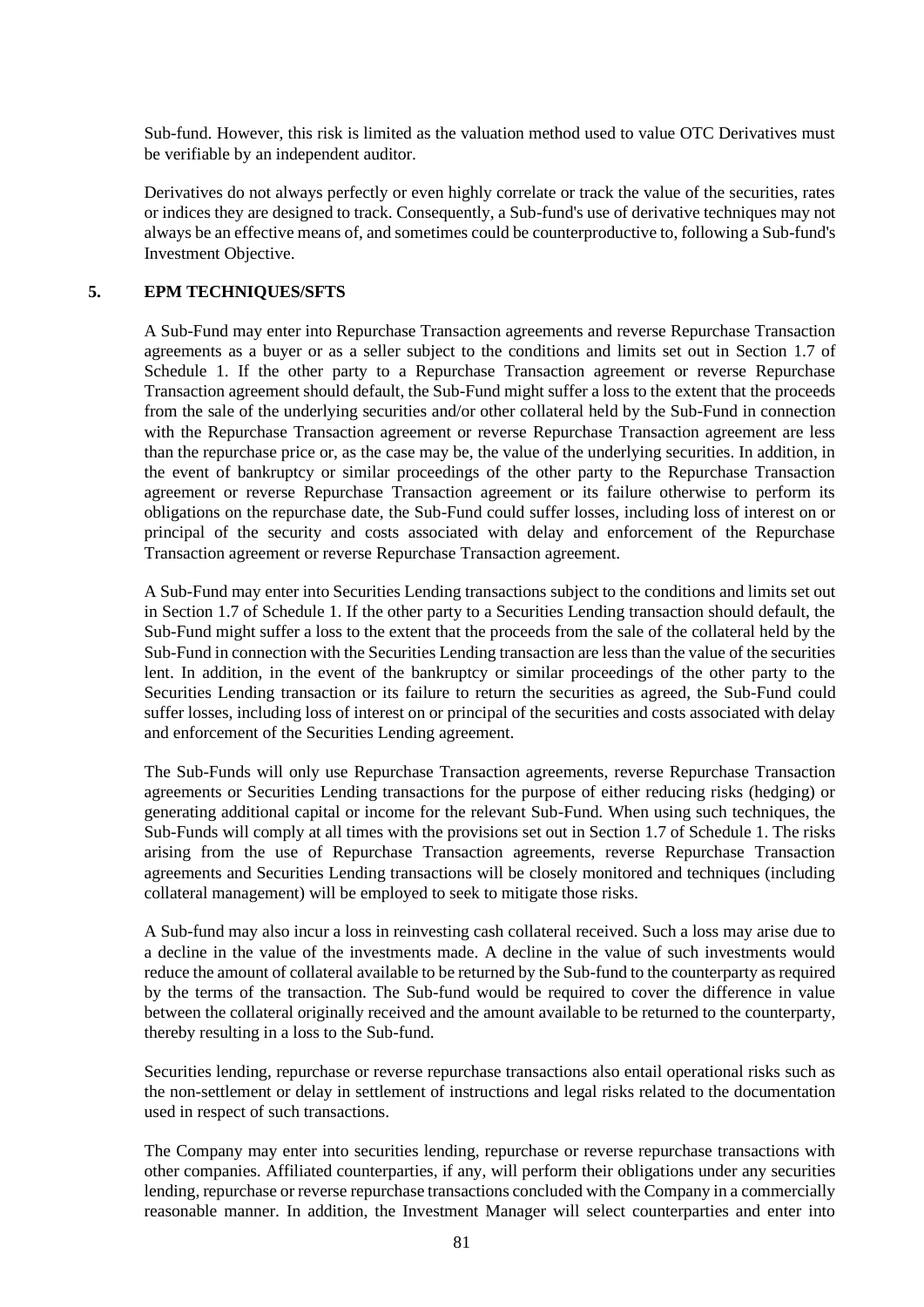transactions in accordance with best execution and at all times in the best interests of the respective Sub-Fund and its Shareholders. However, Shareholders should be aware that the Investment Manager may face conflicts between its role and its own interests or that of affiliated counterparties

The use of EPM Techniques, in particular with respect to the quality of the collateral received and/or reinvested, may lead to several risks such as liquidity risk, counterparty risk, issuer risk, valuation risk and settlement risk, which can have an impact on the performance of the Sub-Fund concerned.

The use of Repurchase Transaction agreements, reverse Repurchase Transaction agreements and Securities Lending transactions is generally not expected to have a material adverse impact on a Sub-Fund's performance or risk profile, subject to the above described risk factors.

#### **6. USE OF STRUCTURED FINANCE SECURITIES**

Structured finance securities include, without limitation, securitised credit and portfolio credit-linked notes.

Securitised credit is securities primarily serviced, or secured, by the cash flows of a pool of receivables (whether present or future) or other underlying assets, either fixed or revolving. Such underlying assets may include, without limitation, residential and commercial mortgages, leases, credit card receivables as well as consumer and corporate debt. Securitised credit can be structured in different ways, including "true sale" structures, where the underlying assets are transferred to a special purpose entity, which in turn issues the asset-backed securities, and "synthetic" structures, in which not the assets, but only the credit risks associated with them are transferred through the use of derivatives, to a special purpose entity, which issues the securitised credit.

Portfolio credit-linked notes are securities in respect of which the payment of principal and interest is linked directly or indirectly to one or more managed or unmanaged portfolios of reference entities and/or assets ("reference credits"). Upon the occurrence of a credit-related trigger event ("credit event") with respect to a reference credit (such as a bankruptcy or a payment default), a loss amount will be calculated (equal to, for example, the difference between the par value of an asset and its recovery value).

Securitised credit and portfolio credit-linked notes are usually issued in different tranches: Any losses realised in relation to the underlying assets or, as the case may be, calculated in relation to the reference credits are allocated first to the securities of the most junior tranche, until the principal of such securities is reduced to zero, then to the principal of the next lowest tranche, and so forth.

Accordingly, in the event that (a) in relation to securitised credit, the underlying assets do not perform and/or (b) in relation to portfolio credit-linked notes, any one of the specified credit events occurs with respect to one or more of the underlying assets or reference credits, this may affect the value of the relevant securities (which may be zero) and any amounts paid on such securities (which may be zero). This may in turn affect the Net Asset Value per Share In addition the value of structured finance securities from time to time, and consequently the Net Asset Value per Share, may be adversely affected by macro-economic factors such as adverse changes affecting the sector to which the underlying assets or reference credits belong (including industry sectors, services and real estate), economic downturns in the respective countries or globally, as well as circumstances related to the nature of the individual assets (for example, project finance loans are subject to risks connected to the respective project). The implications of such negative effects thus depend heavily on the geographic, sector-specific and type-related concentration of the underlying assets or reference credits. The degree to which any particular asset-backed security or portfolio credit-linked note is affected by such events will depend on the tranche to which such security relates; junior tranches, even having received investment grade rating, can therefore be subject to substantial risks.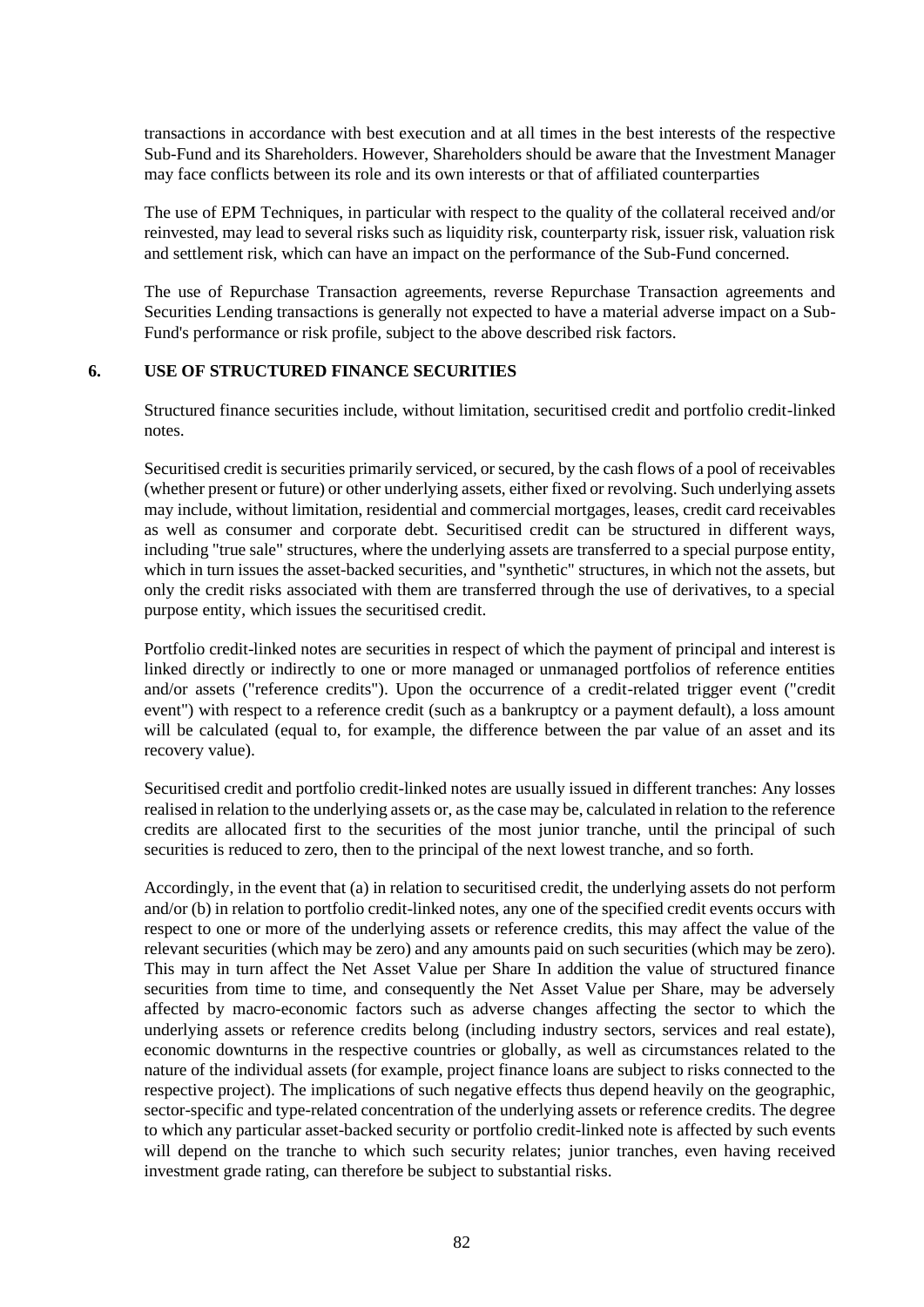Exposure to structured finance securities may entail a higher liquidity risk than exposure to sovereign bonds which may affect their realisation value.

#### **7. FIXED-INTEREST SECURITIES**

Investment in securities of issuers from different countries and denominated in different currencies offer potential benefits not available from investments solely in securities of issuers from a single country, but also involve certain significant risks that are not typically associated with investing in the securities of issuers located in a single country. Among the risks involved are fluctuations in currency exchange rates and the possible imposition of exchange control regulations or other laws or restrictions applicable to such investments. A decline in the value of a particular currency in comparison with the Reference Currency of the Company would reduce the value of certain portfolio securities that are denominated in the former currency. The following risks may also be associated with fixed-interest securities:

Issuers are generally subject to different accounting, auditing and financial reporting standards in different countries throughout the world. The volume of trading, volatility of prices and liquidity of issuers may differ between the markets of different countries. In addition, the level of government supervision and regulation of securities exchanges, securities dealers and listed and unlisted companies differs from one country to another. The laws of some countries may limit the Company's ability to invest in securities of certain issuers.

Different markets also have different clearing and settlement procedures. Delays in settlement could result in temporary periods when a portion of the assets of a Sub-fund is uninvested and no return is earned thereon. The inability of the Company to make intended security purchases due to settlement problems could cause a Sub-fund to miss attractive investment opportunities. Inability to dispose of portfolio securities due to settlement problems could result either in losses to a Sub-fund due to subsequent declines in value of the portfolio security or, if a Sub-fund has entered into a contract to sell the security, could result in possible liability to the purchaser.

An issuer of securities may be domiciled in a country other than the country in whose currency the instrument is denominated. The values and relative yields of investments in the securities markets of different countries, and their associated risks, may fluctuate independently of each other.

#### **8. HIGH-YIELD SECURITIES**

Sub-funds may invest in high-yield securities. Such securities are generally not exchange traded and, as a result, these instruments trade in a smaller secondary market than exchange-traded bonds. In addition, each Sub-fund may invest in bonds of issuers that do not have publicly traded equity securities, making it more difficult to hedge the risks associated with such investments (neither Subfund is required to hedge, and may choose not to do so). High-yield securities that are below investment grade or unrated face ongoing uncertainties and exposure to adverse business, financial or economic conditions which could lead to the issuer's inability to meet timely interest and principal payments. The market values of certain of these lower-rated and unrated debt securities tend to reflect individual corporate developments to a greater extent than do higher-rated securities, which react primarily to fluctuations in the general level of interest rates, and tend to be more sensitive to economic conditions than are higher-rated securities. Companies that issue such securities are often highly leveraged and may not have available to them more traditional methods of financing. It is possible that a major economic recession could disrupt severely the market for such securities and may have an adverse impact on the value of such securities. In addition, it is possible that any such economic downturn could adversely affect the ability of the issuers of such securities to repay principal and pay interest thereon and increase the incidence of default of such securities.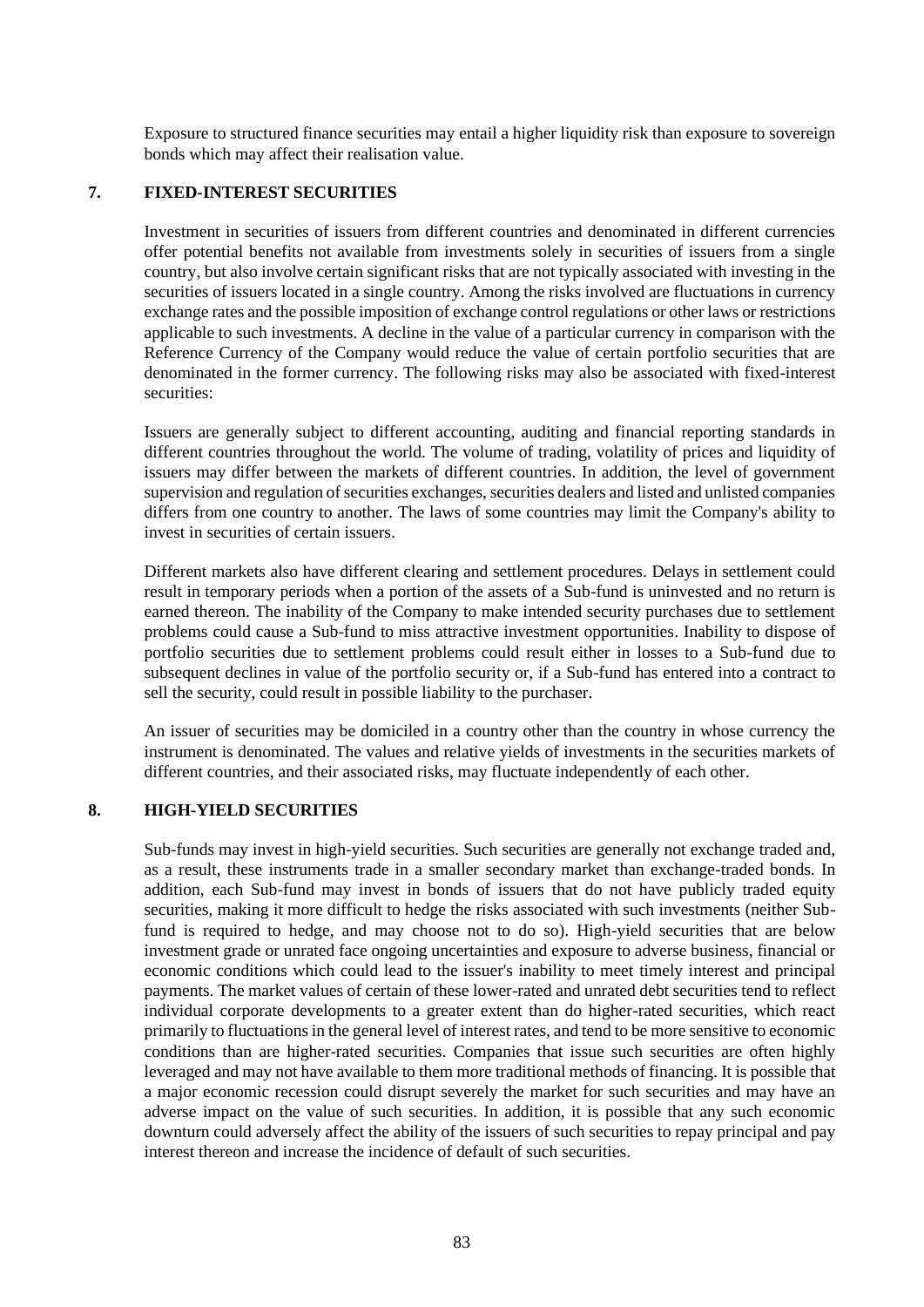## **9. RISK ASSOCIATED WITH DEBT SECURITIES ISSUED PURSUANT TO RULE 144A UNDER THE SECURITIES ACT OF 1933**

SEC Rule 144A provides a safe harbour exemption from the registration requirements of the Securities Act of 1933 for resale of restricted securities to qualified institutional buyers, as defined in the rule. The advantage for investors may be higher returns due to lower administration charges. However, dissemination of secondary market transactions in rule 144A securities is restricted and only available to qualified institutional buyers. This might increase the volatility of the security prices and, in extremes conditions, decrease the liquidity of a particular rule 144A security.

#### **10. EQUITIES**

The risks associated with investments in equity (and equity-type) securities include significant fluctuations in market prices, adverse issuer or market information and the subordinate status of equity in relation to debt paper issued by the same company. Potential investors should also consider the risk attached to fluctuations in exchange rates, possible imposition of exchange controls and other restrictions.

#### **11. FINANCIAL FAILURE OF INTERMEDIARIES**

There is always the possibility that the institutions, including brokerage firms and banks, with which the Sub-funds do business, or to which securities have been entrusted for custodial purposes, will encounter financial difficulties that may impair their operational capabilities or result in losses to the Company.

#### **12. SPECIFIC RESTRICTIONS IN CONNECTION WITH THE SHARES**

Investors should note that there may be restrictions in connection with the subscription, holding and trading in the Shares. Such restrictions may have the effect of preventing the investor from freely subscribing, holding or transferring the Shares. In addition to the features described below, such restrictions may also be caused by specific requirements such as a Minimum Subscription Amount or due to the fact that certain Sub-funds may be closed to additional subscriptions after the Initial Subscription Period or Initial Subscription Date.

## **13. TAXATION**

Shareholders should be aware that they may be required to pay income tax, withholding tax, capital gains tax, wealth tax, stamp taxes or any other kind of tax on distributions or deemed distributions of a Sub-fund, capital gains within a Sub-fund, whether or not realised, income received or accrued or deemed received within a Sub-fund etc., and this will be according to the laws and practices of the country where the Shares are purchased, sold, held or redeemed and in the country of residence or nationality of the Shareholder.

Shareholders should be aware of the fact that they might have to pay taxes on income or deemed income received by or accrued within a Sub-fund. Taxes might be calculated based on income received and/or deemed to be received and/or accrued in a Sub-fund in relation to their direct investments, whereas the performance of a Sub-fund, and subsequently the return Shareholders receive after redemption of the Shares, might partially or fully depend on the performance of underlying assets. This can have the effect that the investor has to pay taxes for income or/and a performance which he does not, or does not fully, receive.

Shareholders who are in any doubt as to their tax position should consult their own independent tax advisers. In addition, Shareholders should be aware that tax regulations and their application or interpretation by the relevant taxation authorities change from time to time. Accordingly, it is not possible to predict the precise tax treatment, which will apply at any given time.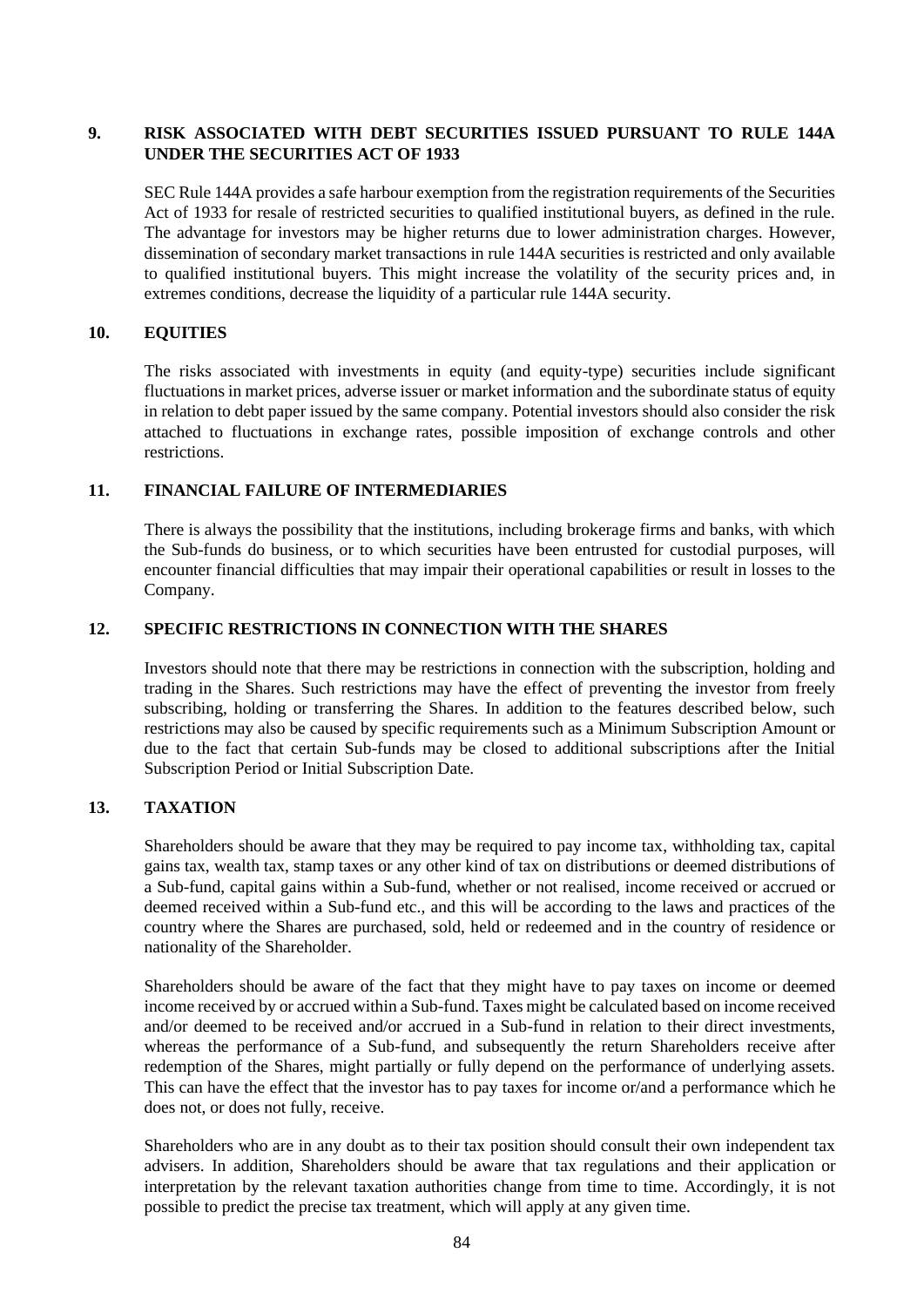## **14. LACK OF OPERATING HISTORY**

The Company will be a newly formed entity, with no operating history upon which to evaluate the Company (or its Sub-funds') likely performance. There is no guarantee that the Company or any Subfund will realise its investment objectives, that the Investments will have low correlation with each other or that Shareholders will receive any return on, or the return of, their invested capital.

## **15. POLITICAL FACTORS**

The performance of the Shares or the possibility to purchase, sell, or redeem may be affected by changes in general economic conditions and uncertainties such as political developments, changes in government policies, the imposition of restrictions on the transfer of capital and changes in regulatory requirements.

## **16. SPECIFIC RESTRICTIONS IN CONNECTION WITH THE SHARES**

Investors should note that there may be restrictions in connection with the subscription, holding and trading in the Shares. Such restrictions may have the effect of preventing the investor from freely subscribing, holding or transferring the Shares. In addition to the features described below, such restrictions may also be caused by specific requirements such as a Minimum Subscription Amount or due to the fact that certain Sub-funds may be closed to additional subscriptions after the Initial Offering Period or Initial Offering Date.

## **17. CHANGE OF LAW**

The Company must comply with regulatory constraints, such as a change in the laws affecting the investment restrictions and limits applicable to UCITS, which might require a change in the investment policy and objectives followed by a Sub-fund.

## **18. INVESTMENTS IN UNDERLYING UCIS**

A Sub-fund may, subject to the conditions set out i[n Schedule 1,](#page-58-0) invest in other UCIs. Shareholders in those Sub-funds will, in addition to the fees, costs and expenses payable by a Shareholder in the Subfunds, also indirectly bear a portion of the fees, costs and expenses of the underlying UCIs, including management, investment management and, administration and other expenses. However, when a Subfund invests in underlying UCIs that are managed, directly or by delegation, by the same management company or by any other company with which the management company is linked by common management or control, or by a substantial direct or indirect holding, (regarded as more than 10% of the voting rights or share capital), that management company or other company may not charge subscription or redemption fees on account of the Sub-fund's investment in the underlying UCIs.

It is possible that certain underlying UCIs may invest in the same security or in issues of the same asset class, industry, currency, country or commodity at the same time. Accordingly, there can be no assurance that effective diversification of the Sub-fund's portfolio will always be achieved.

## **19. TRANSACTION COSTS**

Where a Sub-fund does not adjust its subscription and redemption prices by an amount representing the duties and charges associated with buying or selling underlying assets this will affect the performance of that Sub-fund.

#### **20. GENERAL ECONOMIC CONDITIONS**

The success of any investment activity is affected by general economic conditions, which may affect the level and volatility of interest rates and the liquidity of the markets for both equities and interest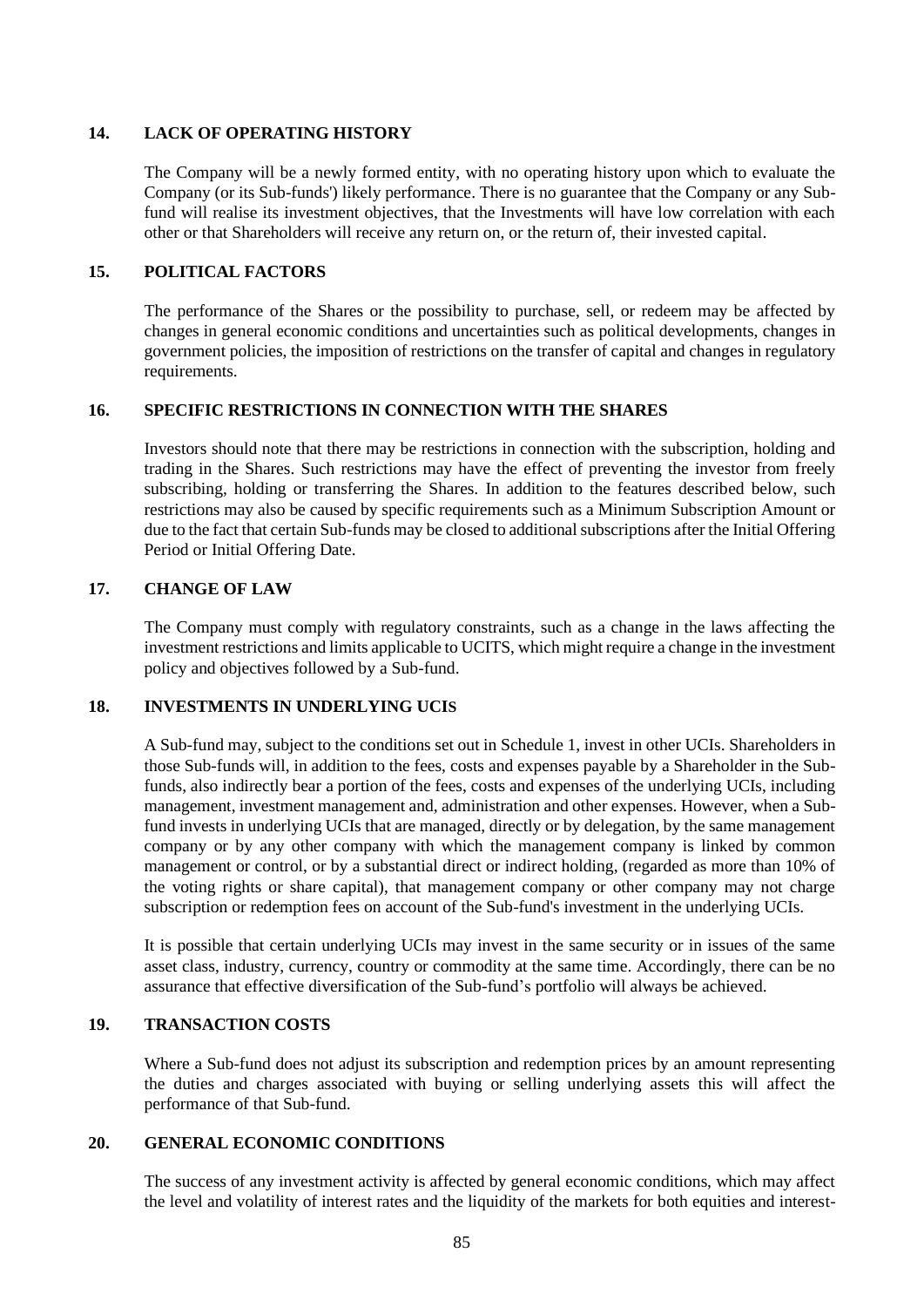rate-sensitive securities. Certain market conditions, including unexpected volatility or illiquidity in the market in which the Company directly or indirectly holds positions, could impair the Company's ability to achieve its objectives and/or cause it to incur losses.

## **21. INDEMNITIES**

Certain Service Providers of a Sub-fund and their directors, managers, officers and employees may benefit from an indemnification under the relevant Service Agreement and could therefore, in certain circumstances, be indemnified out of the relevant Sub-fund's assets against liabilities, costs, expenses (including, e.g., legal expenses) incurred by reason of such person or entity providing services to the relevant Sub-fund. In principle, however, indemnification clauses will generally contain carve outs in relation to acts or omissions that incur, e.g., gross negligence, fraud, wilful default or reckless disregard.

## **22. EXCHANGE RATES**

Investors in the Shares should be aware that an investment in the Shares may involve exchange rate risks. For example (i) a Sub-fund may have direct or indirect exposure to a number of different currencies of emerging market or developed countries; (ii) a Sub-fund may invest in securities or other eligible assets denominated in currencies other than the Sub-fund's Reference Currency; (iii) the Shares may be denominated in a currency other than the currency of the investor's home jurisdiction; and/or (iv) the Shares may be denominated in a currency other than the currency in which an investor wishes to receive his monies. Exchange rates between currencies are determined by factors of supply and demand in the international currency markets, which are influenced by macro economic factors (such as the economic development in the different currency areas, interest rates and international capital movements), speculation and central bank and government intervention (including the imposition of currency controls and restrictions). Fluctuations in exchange rates may affect the value of the Shares.

#### **23. INTEREST RATE**

Investors in the Shares should be aware that an investment in the Shares may involve interest rate risk in that there may be fluctuations in the currency of denomination of securities or other eligible assets in which a Sub-fund invests the Shares.

Interest rates are determined by factors of supply and demand in the international money markets which are influenced by macro-economic factors, speculation and central bank and government intervention. Fluctuations in short term and/or long term interest rates may affect the value of the Shares. Fluctuations in interest rates of the currency in which the Shares are denominated and/or fluctuations in interest rates of the currency or currencies in which the securities or other eligible assets in which a Sub-fund invests are denominated may affect the value of the Shares.

## **24. MARKET VOLATILITY**

Market volatility reflects the degree of instability and expected instability of the securities or other eligible assets in which a Sub-fund invests, the performance of the Shares, or the techniques used to link the net proceeds of any issue of Shares to OTC Derivatives underlying asset(s), where applicable. The level of market volatility is not purely a measurement of the actual volatility, but is largely determined by the prices for instruments which offer investors protection against such market volatility. The prices of these instruments are determined by forces of supply and demand in the options and derivatives markets generally. These forces are, themselves, affected by factors such as actual market volatility, expected volatility, macro-economic factors and speculation.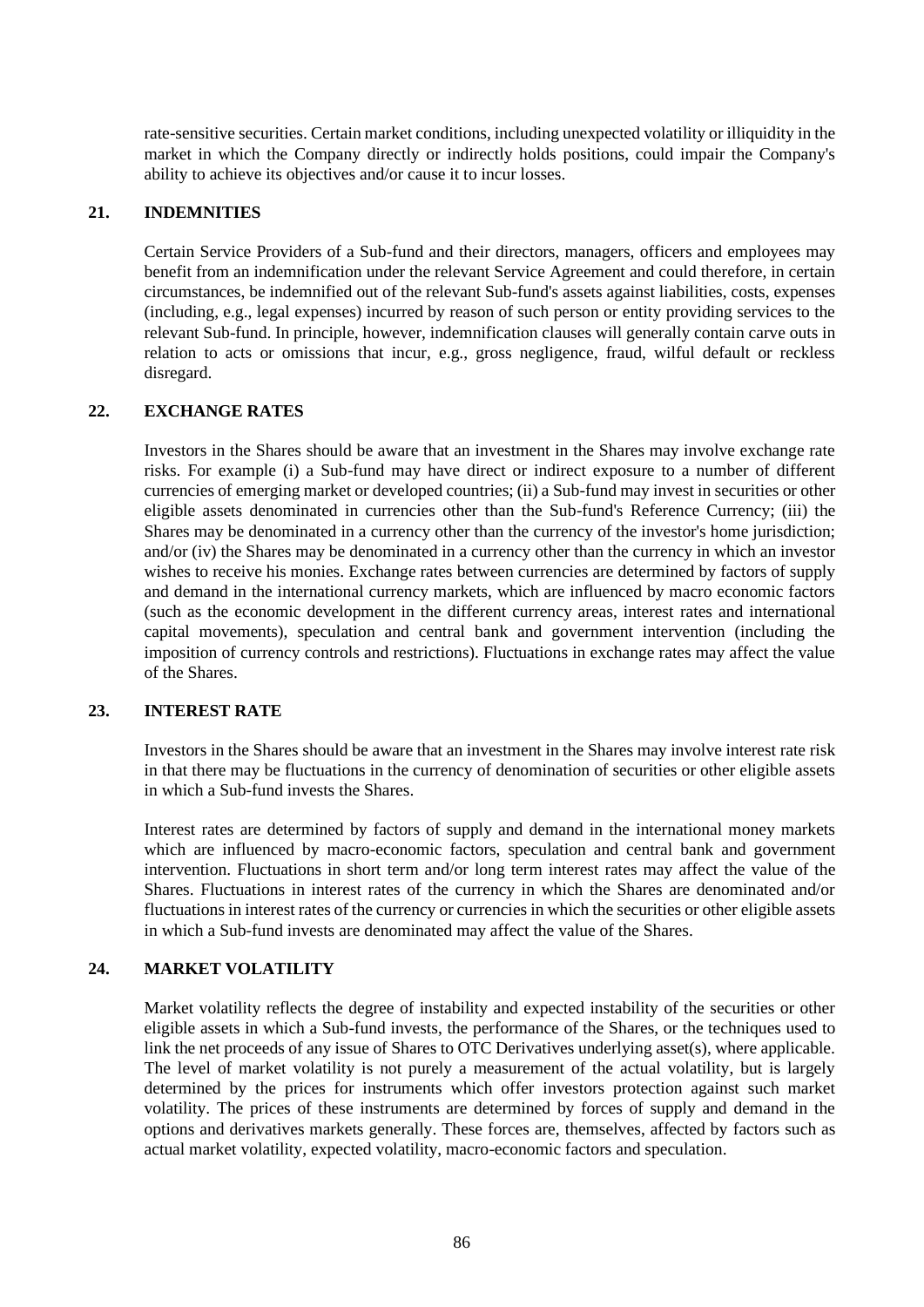## **25. CREDIT RISK**

Investors in the Shares should be aware that such an investment may involve credit risk. Bonds or other debt securities involve credit risk to the issuer which may be evidenced by the issuer's credit rating. Securities which are subordinated and/or have a lower credit rating are generally considered to have a higher credit risk and a greater possibility of default than more highly rated securities. In the event that any issuer of bonds or other debt securities experiences financial or economic difficulties, this may affect the value of the relevant securities (which may be zero) and any amounts paid on such securities (which may be zero). This may in turn affect the Net Asset Value per Share.

## **26. ESG INVESTMENT RISK**

The integration of ESG criteria within the investment process may affect the performance of the Company. The Company's ESG strategies could cause it to perform differently compared to funds that does not have such a policy. The criteria related to the ESG policy may result in the Company's forgoing opportunities to buy certain securities when it might otherwise be advantageous to do so, or selling securities for ESG reasons when it might be otherwise disadvantageous for it do so.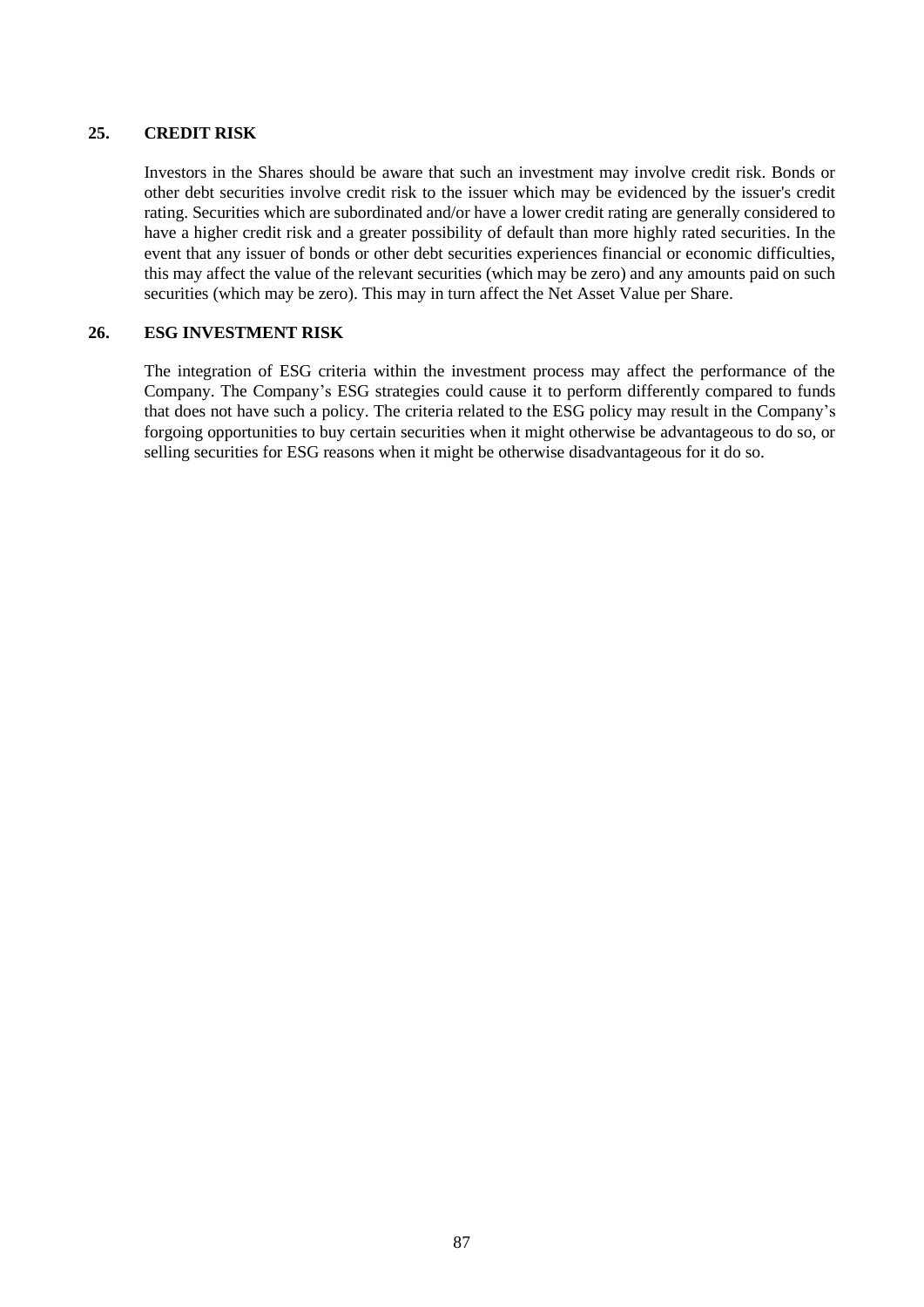## **SCHEDULE 3 - SUSTAINABLE FINANCE DISCLOSURE REGULATION**

The BlueOrchard Emerging Markets SDG Bond Fund (the Fund) has sustainable investment as its objective.

## **The Fund has been categorized by Article 9 of Regulation EU 2019/2088 (SFDR).**

The Fund has been benchmarked against BlueOrchard's B.Impact Framework (formerly SPIRIT) for the measurement and monitoring of the Fund's sustainable investment objectives since its inception and each investment in the Fund is subject to individual screening by a Bond Impact Committee and a specialized review format for listed securities.

## **Section 1**

| What is the sustainable investment objective of | As its primary objective and reason for being, the    |
|-------------------------------------------------|-------------------------------------------------------|
| this financial product?                         | Fund seeks to provide investors (including retail     |
|                                                 | investors in certain countries) with access to        |
|                                                 | investments in emerging markets that are made         |
|                                                 |                                                       |
|                                                 | for the purpose of advancing the UN Sustainable       |
|                                                 | Development Goals. The Fund methodically              |
|                                                 | selects a combination of sovereign development        |
|                                                 | bonds, Development Finance Institution (DFI)          |
|                                                 | bonds and issuances of debt securities from           |
|                                                 | private corporations for the purpose of advancing     |
|                                                 | the issuer's position as a sustainable provider of,   |
|                                                 | among other things, clean energy, sustainable         |
|                                                 | infrastructure and other services essential to the    |
|                                                 | objectives of the SDGs. The Fund also                 |
|                                                 | specifically targets investments with issuers         |
|                                                 | committed to the SDG objectives referenced in         |
|                                                 | the Prospectus including, critically, the reduction   |
|                                                 | of global poverty.- The Fund aims to be a             |
|                                                 | catalytic force in not only creating liquidity in the |
|                                                 | market for sustainable investments but also           |
|                                                 | providing an avenue for non-professional              |
|                                                 | investors to participate in BlueOrchard's overall     |
|                                                 | sustainable and impact investment strategy            |
|                                                 | through purchase of shares in the Fund. This          |
|                                                 | Fund represents BlueOrchard's first initiative in     |
|                                                 | developing a sustainable product in the listed        |
|                                                 | securities market and has, in less than two years     |
|                                                 | since inception, built a portfolio of nearly five     |
|                                                 | hundred million USD.                                  |
| What sustainability indicators are used to      | BlueOrchard Finance (BOF) as portfolio manager        |
| measure the attainment of the sustainable       | of the Fund has developed pioneering impact           |
| investment objective of this financial product? | monitoring metrics and used those metrics and         |
|                                                 | the resultant data to determine the success of the    |
|                                                 | Fund in achieving its core objectives. Each           |
|                                                 | investment in the Fund's portfolio is subject to      |
|                                                 | initial and ongoing assessment of its impact and      |
|                                                 | ESG performance.                                      |
|                                                 |                                                       |
|                                                 | Portfolio companies are assessed individually on      |
|                                                 | the basis of the B.IMPACT framework                   |
|                                                 | (previously SPIRIT) to determine the ESG              |
|                                                 | posture, relative level of social responsibility in   |
|                                                 |                                                       |
|                                                 | business conduct and impact proposition of the        |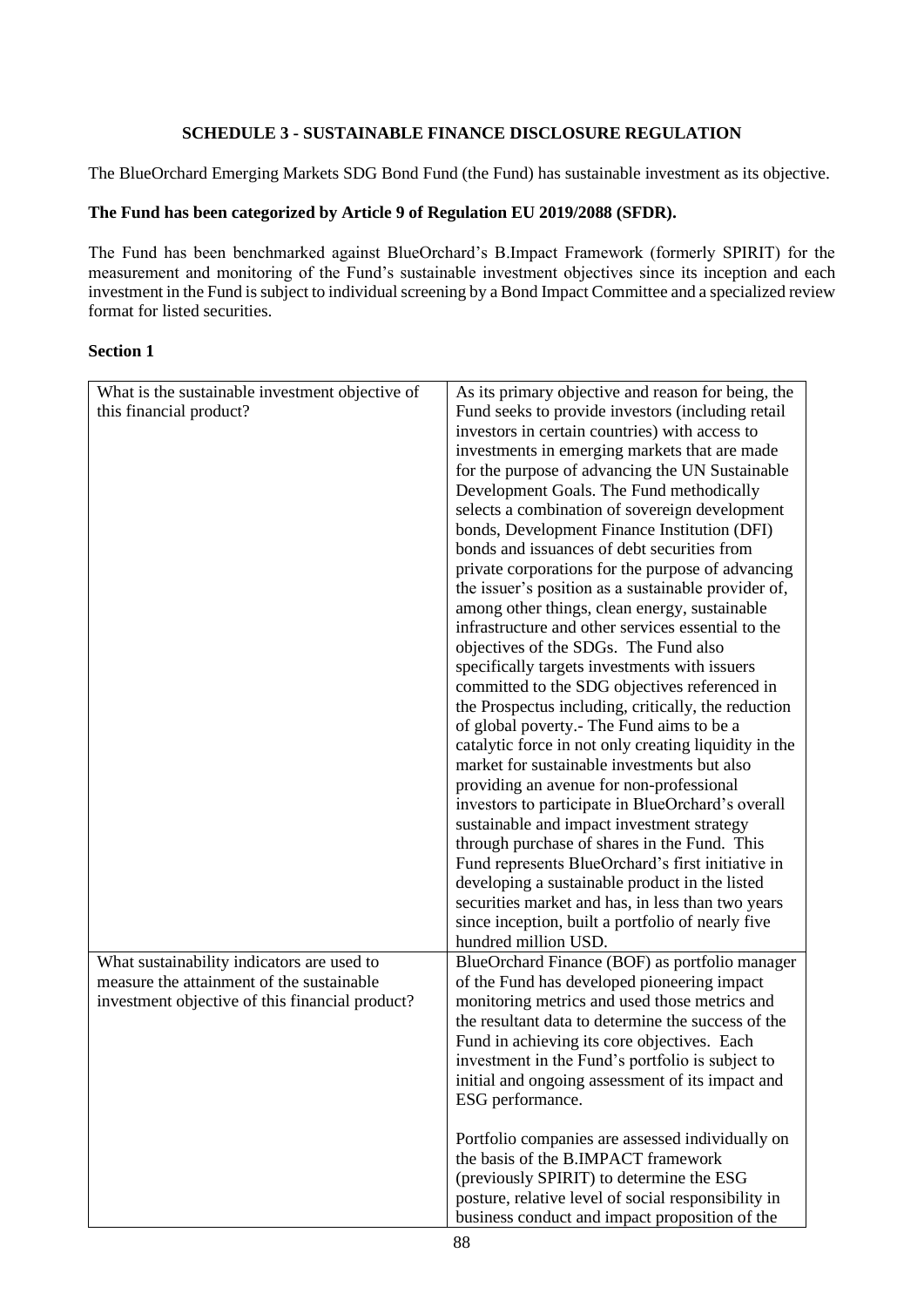|                                    | company and the investment of the Fund therein.      |
|------------------------------------|------------------------------------------------------|
|                                    | The Fund investment procedures mandate a             |
|                                    | minimum score in order for a portfolio company       |
|                                    | to be deemed eligible for investment.                |
|                                    | Impact/ESG ratings for each portfolio company        |
|                                    | are assessed and updated on a periodic basis         |
|                                    | during the life of each investment and the           |
|                                    | relationship between the Fund and the investee.      |
|                                    | A Bond Impact Committee has been created since       |
|                                    | the Fund's inception to review specific issues of    |
|                                    | sustainability in respect of portfolio issuers/bonds |
|                                    | and has jurisdiction to approve bonds for            |
|                                    | investment or reject (at any point in the            |
|                                    | investment lifecycle) issuers/bonds that are         |
|                                    | deemed not aligned with the sustainable              |
|                                    | objectives of the fund for whatever reason.          |
| What are the sustainability risks? | A Fund with such sustainable objective may have      |
|                                    | limited exposure to some companies, industries       |
|                                    | or sectors as a result and the Fund may forego       |
|                                    | certain investment opportunities, or dispose of      |
|                                    | certain holdings, that do not align with its         |
|                                    | sustainability criteria. A sustainable Fund may      |
|                                    | underperform other funds that do not apply           |
|                                    | similar criteria to their investments.               |
|                                    |                                                      |
|                                    | The portfolio manager takes sustainability risks     |
|                                    | into account in the management of each Fund. A       |
|                                    | sustainability risk is an environmental, social or   |
|                                    | governance event or condition that, if it occurs,    |
|                                    | could cause an actual or a potential material        |
|                                    | negative impact on the value of an                   |
|                                    | investment and the returns of the Fund.              |

# **Section 2**

| What investment strategy does this financial | The Fund adheres to a double bottom line            |
|----------------------------------------------|-----------------------------------------------------|
| product follow?                              | strategy seeking to provide stable investor returns |
|                                              | alongside a demonstrable social and                 |
|                                              | environmental impact return through specifically    |
|                                              | targeted investments that are deemed by the         |
|                                              | BlueOrchard specialists as being additive to        |
|                                              | various SDGs.                                       |
|                                              |                                                     |
|                                              | This is, as described in detail in the Prospectus,  |
|                                              | the core principle driving the Fund's investment    |
|                                              | selection process.                                  |
|                                              |                                                     |
|                                              | The strategy is based primarily on the purchase of  |
|                                              | bonds issued by a range of corporate, sovereign     |
|                                              | and multilateral institutions that advance the      |
|                                              | overall BlueOrchard mission of expanded             |
|                                              | financial inclusion but which also address key      |
|                                              | environmental, social and infrastructure            |
|                                              | considerations aligned with the SDGs. As noted      |
|                                              | in Section 1, each investment is subject to initial |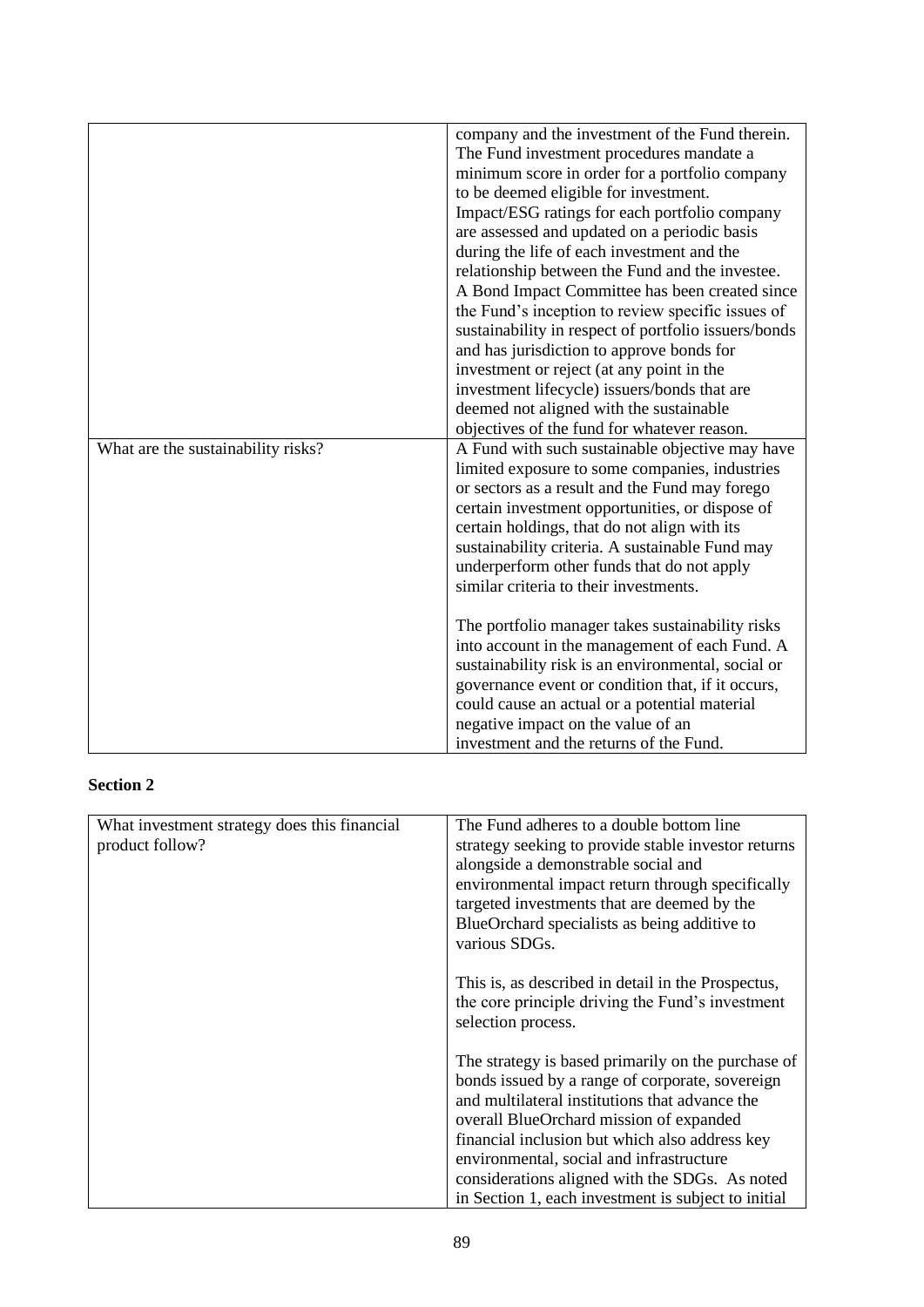|                                                                                                                                               | and ongoing impact assessment through the use<br>of BlueOrchard's internal framework and the<br>ongoing analysis of portfolio impact metrics.                                                                                                                                                                                                                                                                                                                                                                                                                                                                     |
|-----------------------------------------------------------------------------------------------------------------------------------------------|-------------------------------------------------------------------------------------------------------------------------------------------------------------------------------------------------------------------------------------------------------------------------------------------------------------------------------------------------------------------------------------------------------------------------------------------------------------------------------------------------------------------------------------------------------------------------------------------------------------------|
| What are the binding elements of the investment<br>strategy used to select the investments to attain<br>the sustainable investment objective? | As an impact fund focused on investments in<br>emerging markets, the Fund Prospectus and<br>Investment Guidelines each contain extensive<br>requirements (all of which are binding upon<br>BlueOrchard as the Portfolio Manager) in respect<br>of investment selection and achievement of<br>impact objectives.                                                                                                                                                                                                                                                                                                   |
|                                                                                                                                               | The Prospectus and Investment Guidelines<br>require that all debt investments are made for the<br>express purpose of financing projects and<br>institutions creating social impact and providing<br>some manner of tangible contribution to the<br>advancement of the SDGs as outlined in greater<br>detail within the Prospectus, whether through<br>alleviation of poverty, expansion of access to<br>financial services, improvement of physical<br>infrastructure, reduction of dependence on non-<br>renewable energy sources and the expansion of<br>critical health services in vulnerable<br>communities. |
|                                                                                                                                               | The determinations of asset allocation, the<br>regional focus and investment concentration<br>limits, the requirements for impact and ESG<br>assessment are all referenced in the fund<br>documents provided to investors prior to and<br>during the life of an investment in the Fund.                                                                                                                                                                                                                                                                                                                           |
| How is that strategy implemented in the<br>investment process on a continuous basis?                                                          | The strategy is at the core of the investment<br>process and is subject to multiple layers of<br>accountability within the company and at the<br>Fund Board level.                                                                                                                                                                                                                                                                                                                                                                                                                                                |
|                                                                                                                                               | The BlueOrchard investment procedures and<br>Fund Investment Guidelines are the primary<br>guiding documents for the portfolio management<br>team and require strict adherence to diligence,<br>risk management and sustainability metrics in<br>building the bond universe and eventual<br>portfolio.                                                                                                                                                                                                                                                                                                            |
|                                                                                                                                               | This is not an ancillary element of the investment<br>selection process, but rather a core facet of every<br>step therein. The portfolio management team is<br>required obtain form a concrete rating of the<br>social performance and ESG performance of each<br>investee through an assessment of internal<br>governance structures, external and community<br>relations presence and the overall assessed impact<br>of the bond in question prior to making any<br>investments. These assessments are subject to<br>senior management and Bond Committee review<br>on a running basis and can be challenged or |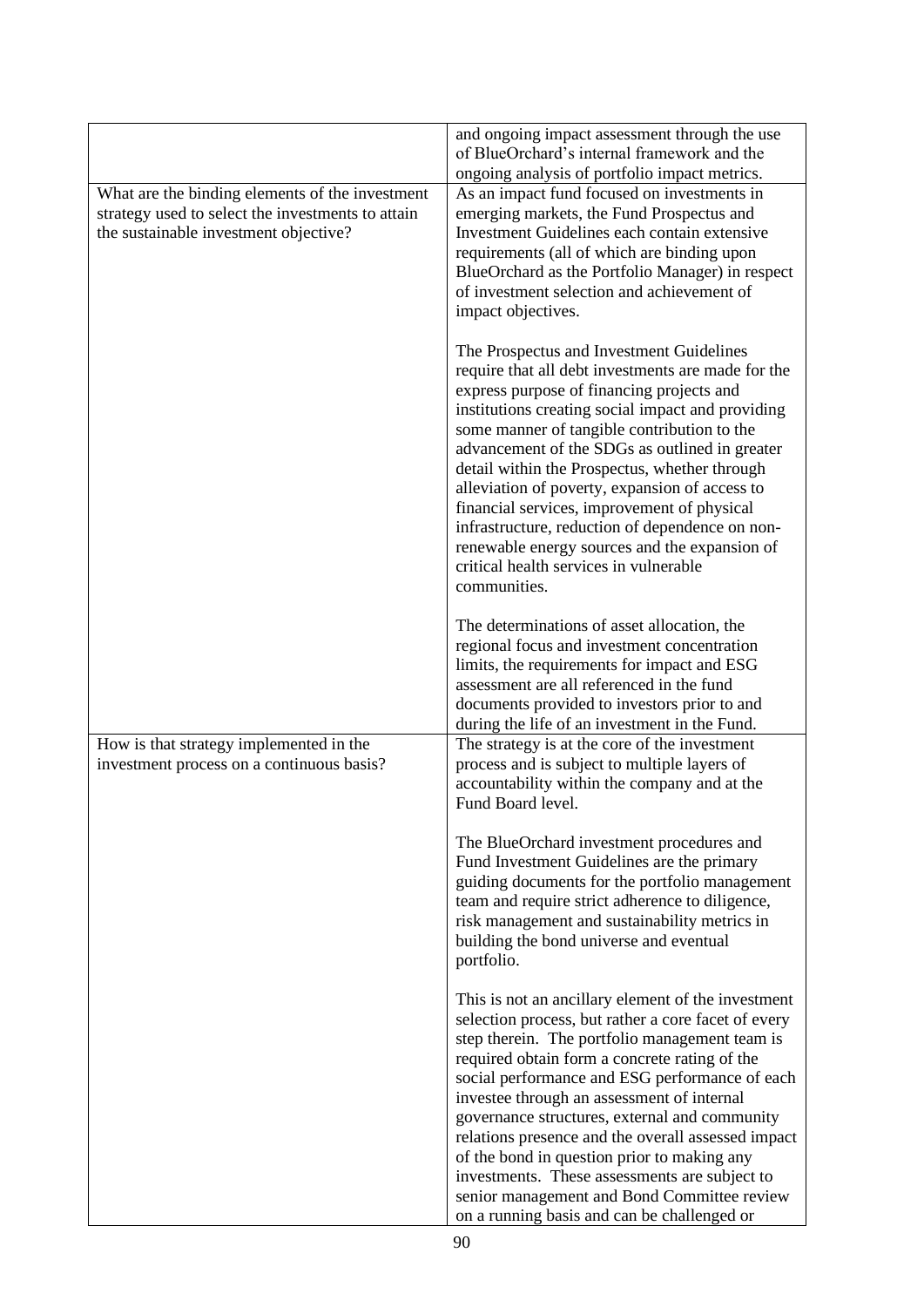|                                                                                      | rejected on the basis of committee discretion or<br>intervention from the impact specialist team.                                                                                                                                                                                                                                                                                                                                                                                                                                                           |
|--------------------------------------------------------------------------------------|-------------------------------------------------------------------------------------------------------------------------------------------------------------------------------------------------------------------------------------------------------------------------------------------------------------------------------------------------------------------------------------------------------------------------------------------------------------------------------------------------------------------------------------------------------------|
|                                                                                      | These assessments are required to be elaborated<br>in detail and are subject to multiple layers of<br>structured review both from a technical and<br>impact related perspective prior to submission for<br>approval by the relevant internal committees.                                                                                                                                                                                                                                                                                                    |
|                                                                                      | In the context of Fund investments, all proposals<br>are required to be reviewed and approved by a<br>Bond Committee comprised of subject matter<br>experts on issues including financial as well as<br>social and reputational risk arising out of the<br>conduct of the issuer and/or product in respect to<br>the issuer/products overall performance on<br>impact and key ESG factors.                                                                                                                                                                  |
|                                                                                      | The BlueOrchard impact and ESG related<br>assessment framework (B.IMPACT, formerly<br>SPIRIT) is reviewed and updated on an ongoing<br>basis by a dedicated team of impact management<br>specialists, each holding specific subject matter<br>expertise.                                                                                                                                                                                                                                                                                                    |
|                                                                                      | These periodic reviews have resulted in the<br>continuous upgrading and expansion of the<br>impact/ESG assessment platform which, has<br>formed and continues to form an integral<br>component of the overall investment process.                                                                                                                                                                                                                                                                                                                           |
| What is the policy to assess good governance<br>practices of the investee companies? | As noted above, each investee is subject to an<br>initial and ongoing assessment of its internal<br>governance practices and its external position as<br>an organization operating within economically<br>underserved and often highly vulnerable<br>communities.                                                                                                                                                                                                                                                                                           |
|                                                                                      | An "impact diligence" is a core component of<br>each investee development process and is<br>undertaken by BlueOrchard impact specialists<br>who review publicly available information on<br>relevant policies, as well as human resources<br>information, compensation data, and reputational<br>risk analyses. These factors contribute to the<br>"ESG score" which is assigned to each investee<br>through the B.IMPACT (formerly SPIRIT)<br>framework. As noted above, each investee must<br>meet specific thresholds to qualify for Fund<br>investment. |
|                                                                                      | As a general matter, in keeping with the issue<br>documents governing the bond products in which<br>the Fund invests, material changes in<br>management, corporate strategy, ownership etc.<br>are contractually required for disclosure to<br>BlueOrchard as bondholders and subject (in                                                                                                                                                                                                                                                                   |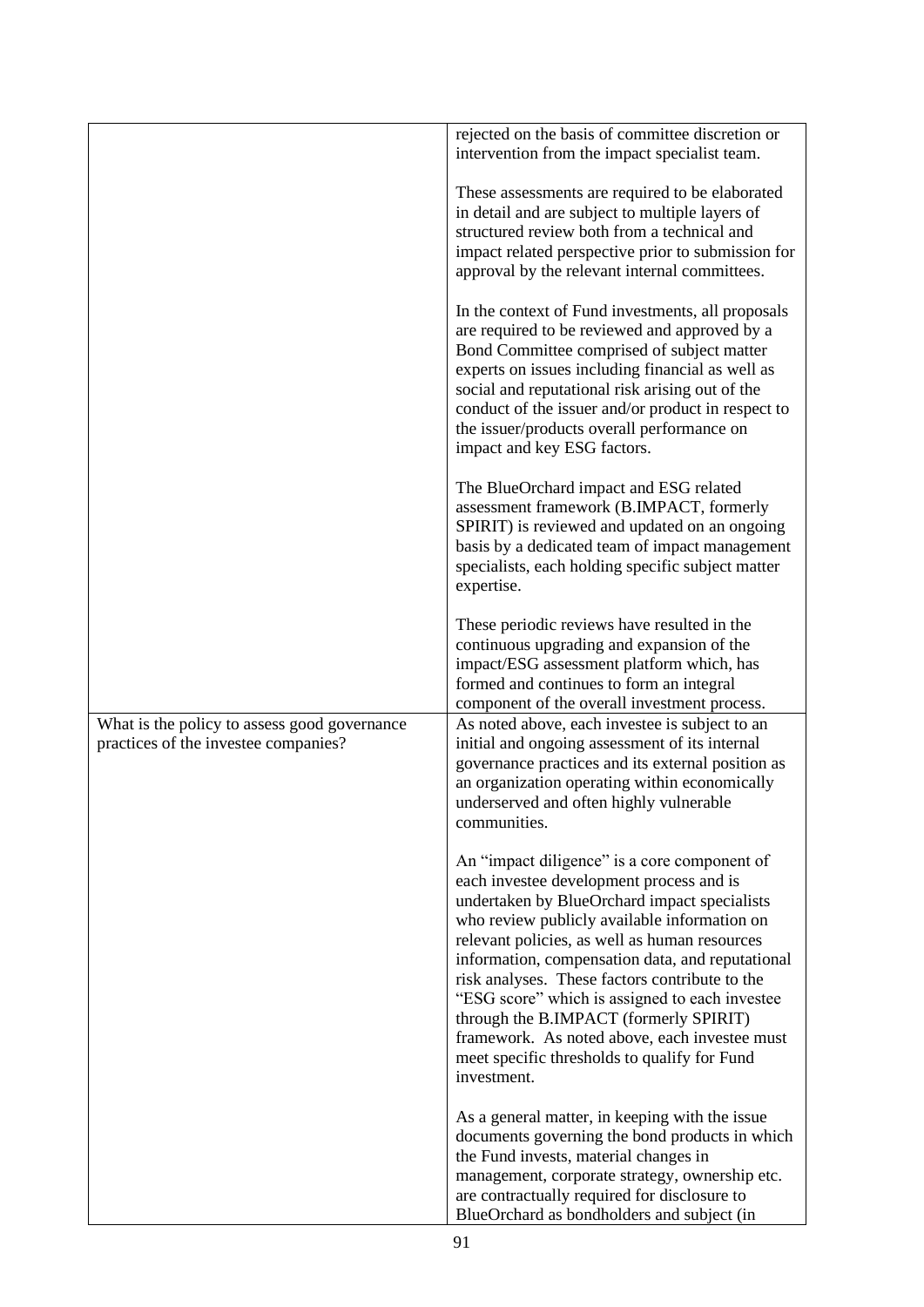|                                                                 | specific cases such as change in ownership or<br>strategy) to consent from the Fund as part of the<br>broader group of lenders. Significant degradation<br>in the reputation, social position or lending<br>practices of a portfolio company may deemed as<br>constituting a Material Adverse Change at which<br>point the Impact Committee may direct the Fund<br>to unwind its position. |
|-----------------------------------------------------------------|--------------------------------------------------------------------------------------------------------------------------------------------------------------------------------------------------------------------------------------------------------------------------------------------------------------------------------------------------------------------------------------------|
| Where can I find further details on the investment<br>strategy? | The investment strategy is detailed in the<br>Prospectus and to eligible investors on the<br>BlueOrchard Website. Further information may<br>be provided to investors and qualified prospective<br>investors by subject matter specialists and<br>departmental leaders within BlueOrchard upon<br>request.                                                                                 |

## **Section 3**

| What is the asset allocation planned for this   | The Fund is exclusively allocated to investment      |
|-------------------------------------------------|------------------------------------------------------|
| financial product?                              | in publicly listed, liquid securities of issuers (as |
|                                                 | described above) which are deemed as                 |
|                                                 | contributing to the achievement of various UN        |
|                                                 | SDGs through their overall corporate/institutional   |
|                                                 | mission or the specific intentions of the security   |
|                                                 | being purchased for the Fund portfolio. All of       |
|                                                 | these investments are considered "category 1" or     |
|                                                 | sustainable as they are subject to the previously    |
|                                                 | described requirements for                           |
|                                                 | impact/ESG/sustainability and required to            |
|                                                 | achieve certain thresholds for admission into the    |
|                                                 | Fund universe of acceptable investments.             |
|                                                 |                                                      |
|                                                 | In respect of "category 2" the Fund also             |
|                                                 | maintains an allocation of highly liquid assets      |
|                                                 | including cash and AAA rated money market            |
|                                                 | funds for the purpose of liquidity management.       |
|                                                 |                                                      |
|                                                 | With the exception of the cash/liquidity             |
|                                                 | management portion of the portfolio, all             |
|                                                 | investments are considered and required to be        |
|                                                 | "sustainable" and meet the criteria established in   |
|                                                 | the Prospectus and Investment Guidelines.            |
| What investments are included under "other"     | As noted above the category 2 investments            |
| what is their purpose and are there any minimum | consist of highly liquid instruments such as         |
| environmental or social safeguards?             | traded money market funds and cash. These            |
|                                                 | instruments do not carry with them material          |
|                                                 | financial or any sustainability risk and as such no  |
|                                                 | specific safeguards are in place beyond those to     |
|                                                 | which the securities are subject in order to be      |
|                                                 | exchange listed and centrally cleared.               |
|                                                 |                                                      |
|                                                 | All of the public instruments comprising the         |
|                                                 | overwhelming majority of the portfolio are           |
|                                                 | subject to extensive screening and ongoing           |
|                                                 | monitoring by dedicated impact specialists to        |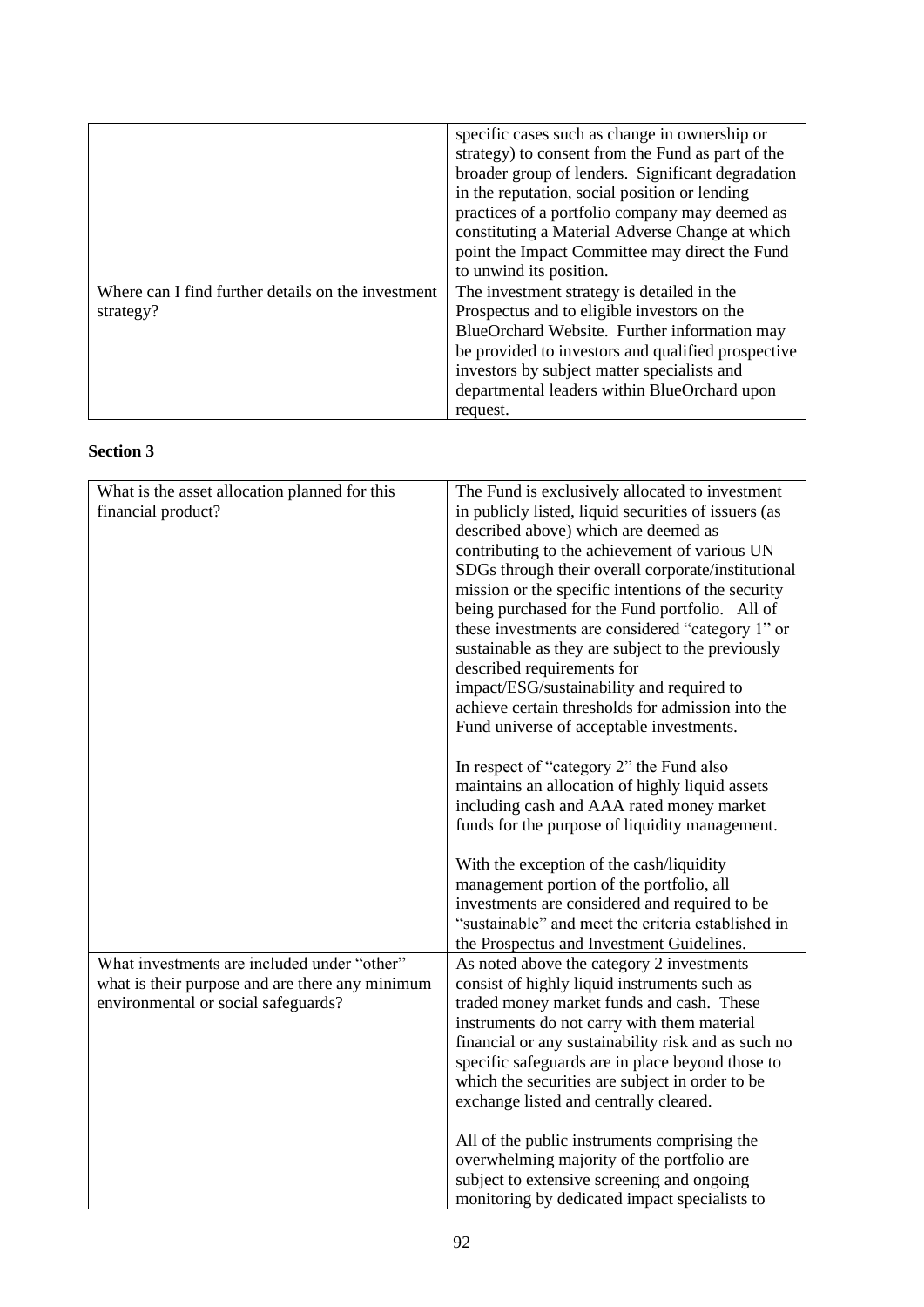|                                                                                                                                                             | ensure that impact/sustainability criteria are<br>satisfied.                                                                                                                                                                                                                                                                                                                                                                                                                                                                                                                                                                                                                                                                                                                                                                                                                                                                                                                                                                                                                                      |
|-------------------------------------------------------------------------------------------------------------------------------------------------------------|---------------------------------------------------------------------------------------------------------------------------------------------------------------------------------------------------------------------------------------------------------------------------------------------------------------------------------------------------------------------------------------------------------------------------------------------------------------------------------------------------------------------------------------------------------------------------------------------------------------------------------------------------------------------------------------------------------------------------------------------------------------------------------------------------------------------------------------------------------------------------------------------------------------------------------------------------------------------------------------------------------------------------------------------------------------------------------------------------|
| How does the use of derivatives attain the<br>sustainable investment objective?                                                                             | The Fund only uses derivative instruments for the<br>purpose of share class hedging where a specific<br>share class is denominated in a currency other<br>than the US Dollar which is the operative<br>currency of the Fund portfolio.                                                                                                                                                                                                                                                                                                                                                                                                                                                                                                                                                                                                                                                                                                                                                                                                                                                            |
|                                                                                                                                                             | The Fund does not, and is not permitted, to<br>engage in any form of derivatives speculation.                                                                                                                                                                                                                                                                                                                                                                                                                                                                                                                                                                                                                                                                                                                                                                                                                                                                                                                                                                                                     |
| How will sustainable investments contribute to a<br>sustainable investment objective and not<br>significantly harm any sustainable investment<br>objective? | Each investment in the Fund is carefully selected<br>on the basis of the investee's ability to provide<br>both a reasonable financial return for investors<br>and a positive impact on the communities in<br>which they conduct business. The sustainability<br>and impact objectives of the Fund are explicitly<br>aligned with the concept of trying to catalyse the<br>advancement of the SDGs and build a market for<br>trading and investment in bonds/issuers that are<br>specifically or indirectly working to contribute to<br>the underlying intentions of the SDGs.<br>The Fund regularly passes over opportunities to<br>invest in financial products that are deemed to be<br>misaligned with the sustainability requirements<br>and objectives of the Fund.<br>The notion of "do no harm" is at the core of the<br>Fund's purpose and BlueOrchard closely and<br>very actively monitors developments in emerging<br>markets and specific sectors to identify negative<br>industry trends where they arise and to reassess<br>investment strategy where necessary in that<br>context. |
| Does this product take into account principal<br>adverse impacts on sustainability factors?                                                                 | No. The Fund investments are made in frontier and<br>emerging markets and the required data to take<br>into account principal adverse impacts are not<br>often available.                                                                                                                                                                                                                                                                                                                                                                                                                                                                                                                                                                                                                                                                                                                                                                                                                                                                                                                         |
|                                                                                                                                                             | In the in-depth ESG and impact assessments under<br>"B.Impact", an independent team at BlueOrchard<br>constantly evaluates if data becomes available.                                                                                                                                                                                                                                                                                                                                                                                                                                                                                                                                                                                                                                                                                                                                                                                                                                                                                                                                             |
| How are indicators for adverse impacts on<br>sustainability taken into account?                                                                             | While not taken into account the principal adverse<br>impacts on sustainability factors, the process of<br>assessing each issuer and bond through the<br>BlueOrchard proprietary impact<br>assessment<br>framework is rooted not only in evaluating the<br>potentially useful outcomes of a bond in<br>advancing SDG criteria but also in reviewing the<br>potential negative contributions of an issuer to the<br>environment, to the industry in which they operate<br>and the communities in which they conduct<br>business. These potentially negative impacts of<br>issuer conduct are the primary driver of rejections<br>when issuers/bonds are raised for inclusion in the<br>Fund investment universe and are monitored on a                                                                                                                                                                                                                                                                                                                                                             |